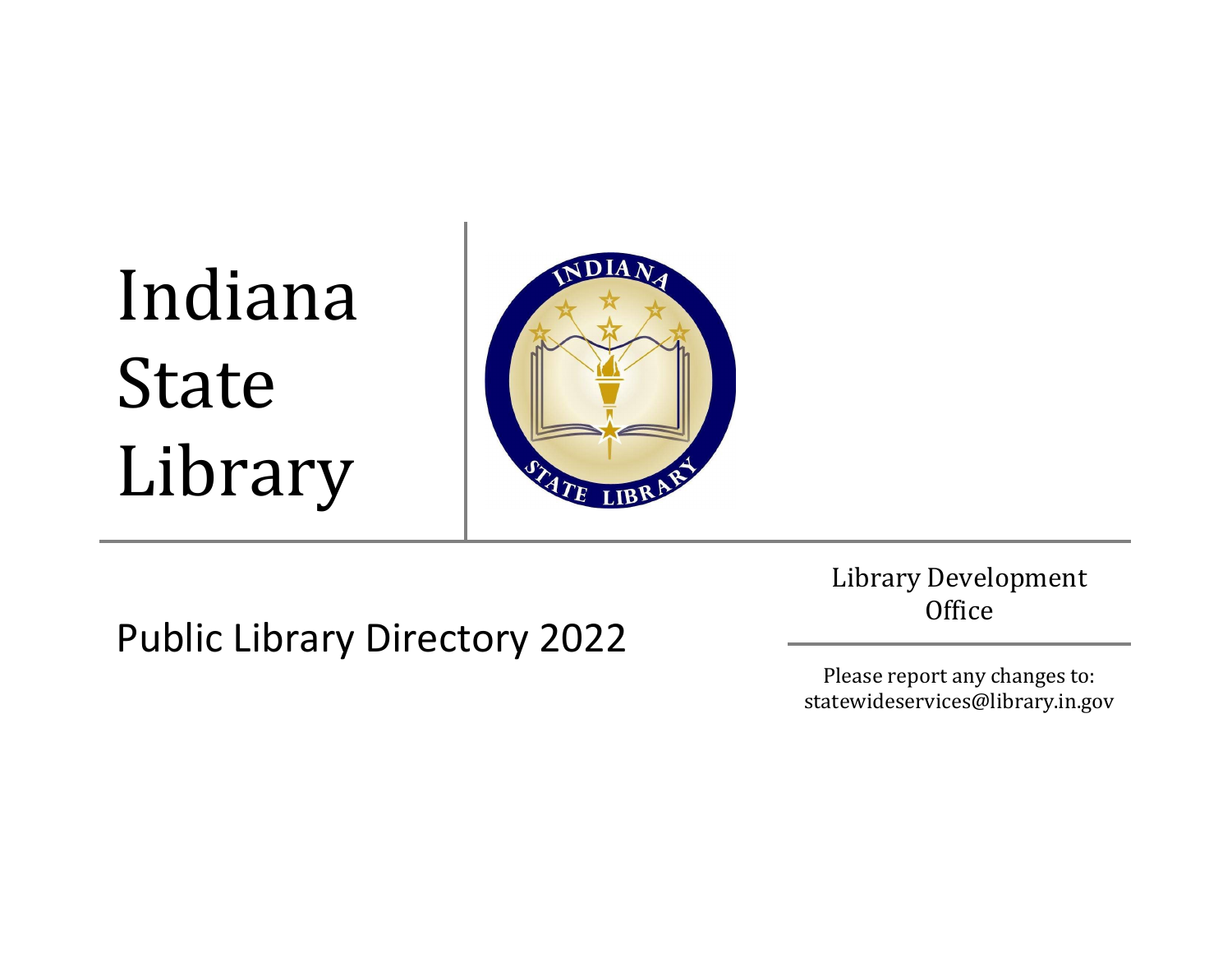#### **Table of Contents**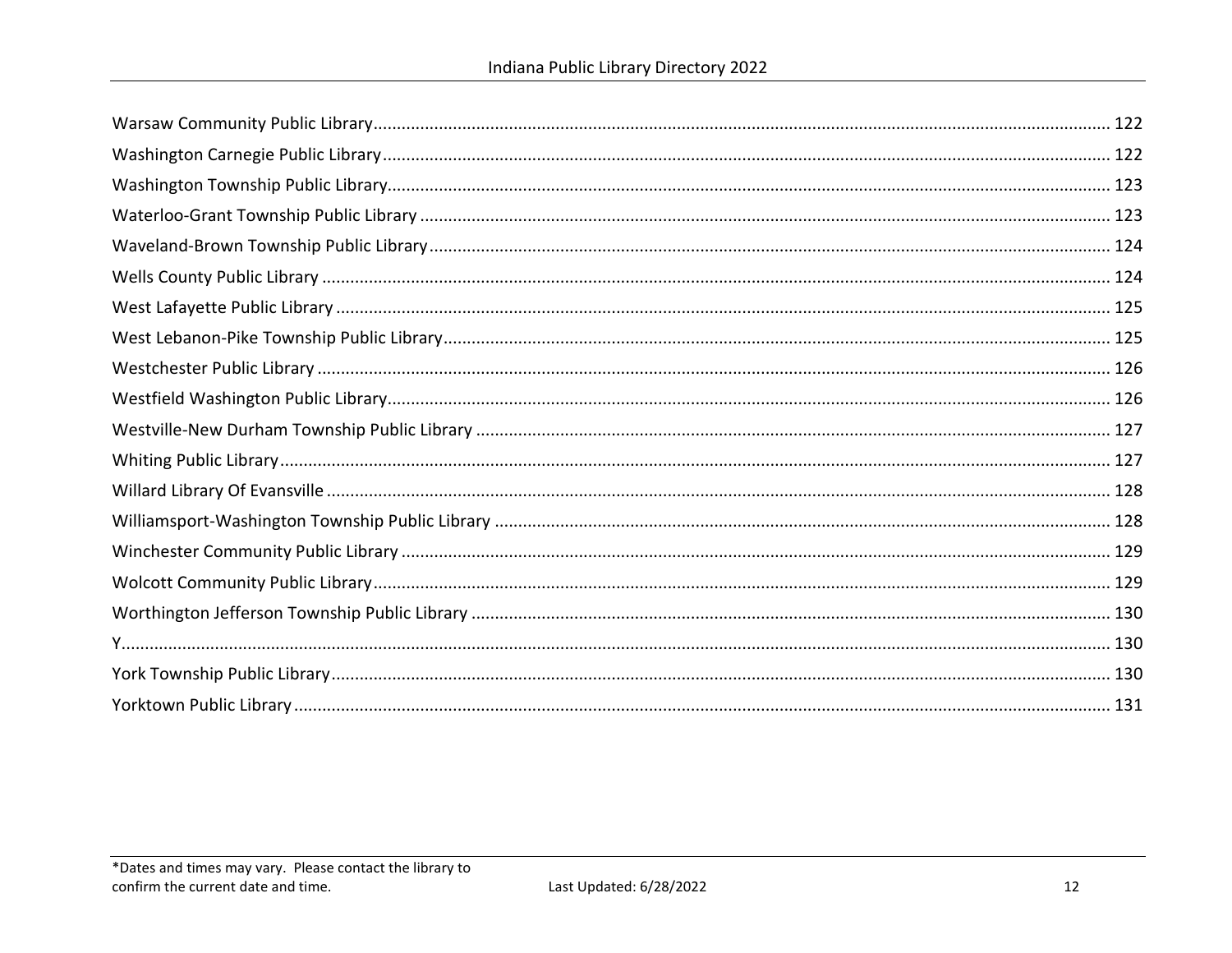# <span id="page-12-0"></span>A

#### <span id="page-12-1"></span>**Adams Public Library System**

128 South 3rd Street Phone: (260) 724-2605 --Decatur 46733-1691 Fax: (260) 724-2877 County: Adams TDD: None Time Zone: Eastern M: 9:00 AM - 8:00 PM F: 9:00 AM - 5:00 PM T: 9:00 AM - 8:00 PM Sat: 9:00 AM - 1:00 PM W: 9:00 AM - 8:00 PM Sun: 1:00 PM - 5:00 PM Th: 9:00 AM - 8:00 PM Total hours open/week: 57 Library e-mail: reference@apls.lib.in.us WWW: [http://www.apls.lib.in.us](http://www.apls.lib.in.us/) Updated 1/8/2019

Director: Kelly A Ehinger Board meeting: Last Mon. of the month, 7:00 PM\*

#### <span id="page-12-2"></span>**Akron Carnegie Public Library**

| 205 East Rochester Street                | Phone: (574) 893-4113                           |
|------------------------------------------|-------------------------------------------------|
| --Akron 46910-0428                       | Fax: (574) 598-2213                             |
| County: Fulton                           | TDD: None                                       |
| Director: Janet Hawley                   | Board meeting: 1st Tues. of the month, 7:00 PM* |
| Time Zone: Eastern                       |                                                 |
| M: 9:00 AM - 6:00 PM                     | $F: 9:00 AM - 6:00 PM$                          |
| T: 9:00 AM - 6:00 PM                     | Sat: 9:00 AM - 1:00 PM                          |
| W: 9:00 AM - 6:00 PM                     | Sun: Closed                                     |
| Th: 9:00 AM - 6:00 PM                    | Total hours open/week: 49                       |
| Library e-mail: akronadm@akron.lib.in.us |                                                 |
| WWW: http://www.akron.lib.in.us          |                                                 |
| <b>Updated 9/4/2018</b>                  |                                                 |
|                                          |                                                 |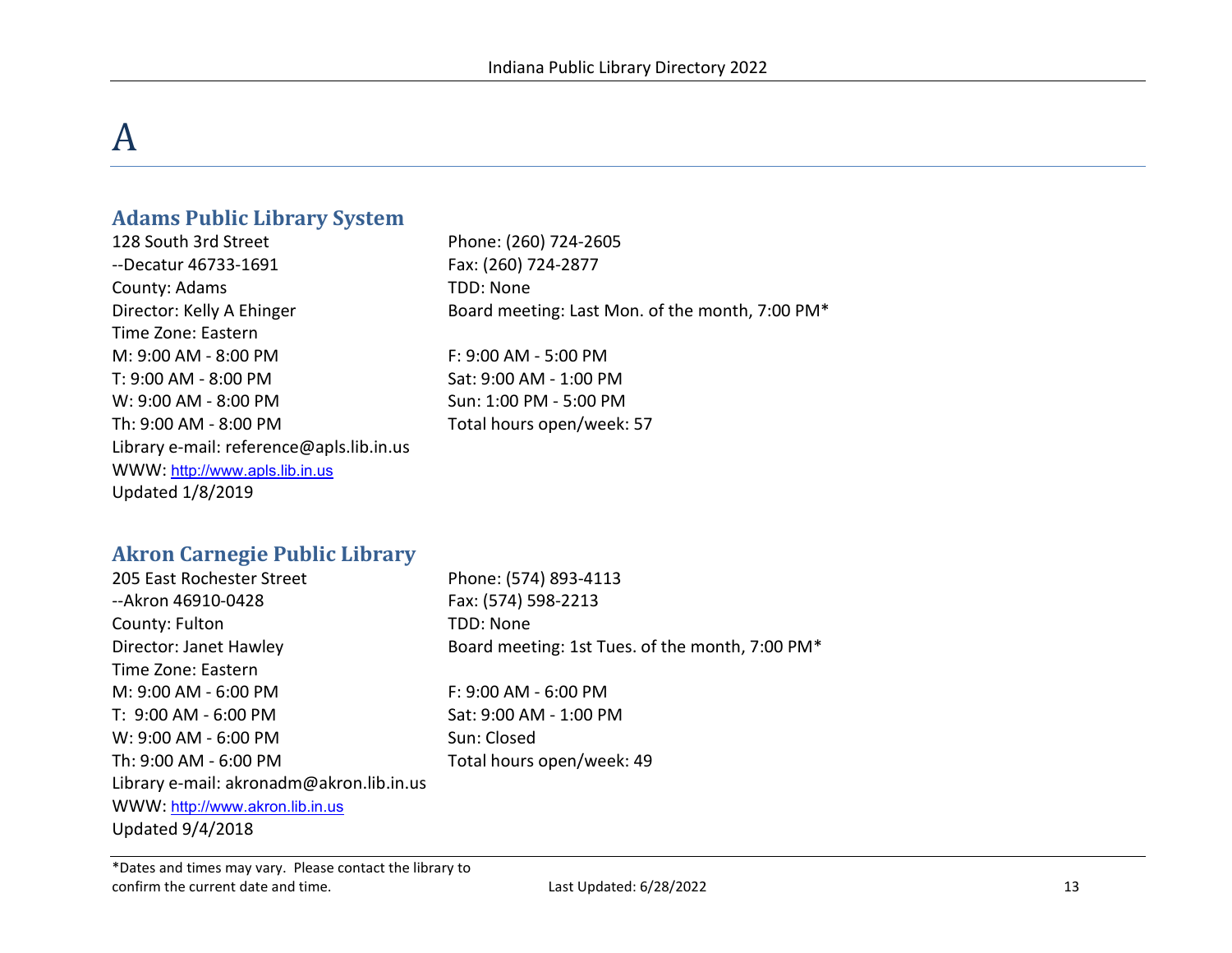#### <span id="page-13-0"></span>**Alexandria-Monroe Public Library**

| 117 East Church Street                | Phone: (765) 724-2196     |
|---------------------------------------|---------------------------|
| --Alexandria 46001-2005               | Fax: (765) 724-2204       |
| County: Madison                       | TDD: None                 |
| Director: Sarah J. Wallace            |                           |
| Time Zone: Eastern                    |                           |
| M: 9:00 AM - 7:00 PM                  | $F: 9:00 AM - 5:00 PM$    |
| T: 9:00 AM - 7:00 PM                  | Sat: 9:00 AM - 5:00 PM    |
| $W: 9:00 AM - 7:00 PM$                | Sun: 1:00 PM $-$ 5:00 PM  |
| Th: 9:00 AM - 7:00 PM                 | Total hours open/week: 56 |
| Library e-mail: askus@alexlibrary.net |                           |
| WWW: http://www.alexlibrary.net       |                           |
| Updated 04/25/2019                    |                           |

#### <span id="page-13-1"></span>**Alexandrian Public Library**

115 West 5th Street Phone: (812) 838-3286 --Mount Vernon 47620-1869 Fax: (812) 838-9639 County: Posey TDD: None Time Zone: Central M: 9:00 AM - 8:00 PM F: 9:00 AM - 5:00 PM T: 9:00 AM - 8:00 PM Sat: 9:00 AM - 5:00 PM W: 9:00 AM - 8:00 PM Sun: 1:00 PM - 5:00 PM Th: 9:00 AM - 8:00 PM Total hours open/week: 64 Library e-mail: alexpl@evansville.net WWW: [http://www.apl.lib.in.us](http://www.apl.lib.in.us/) Updated 3/28/2017

Director: Marissa Priddis Board meeting: 3rd Tues. of the month, 4:15 PM\*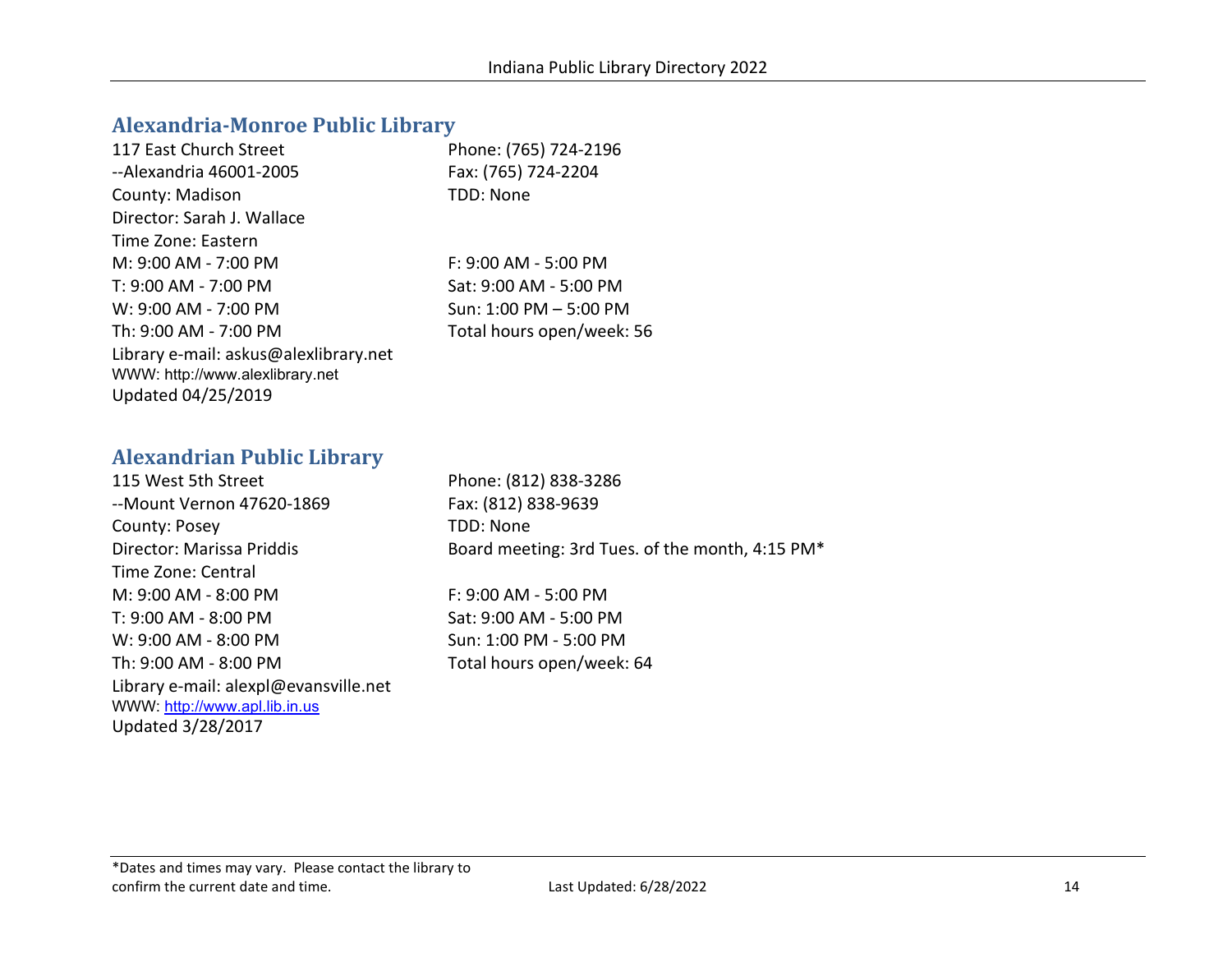#### <span id="page-14-0"></span>**Allen County Public Library**

900 Library Plaza Phone: (260) 421-1200 --Fort Wayne 46801-2270 Fax: (260) 421-1386 County: Allen TDD: (260) 421-1302 Director: Susan Baier Dial-in #: (260) 489-7087 M: 9:00 AM - 9:00 PM F: 9:00 AM - 6:00 PM T: 9:00 AM - 9:00 PM Sat: 9:00 AM - 6:00 PM W: 9:00 AM - 9:00 PM Sun: 12:00 PM - 5:00 PM Th: 9:00 AM - 9:00 PM Total hours open/week: 71 Library e-mail: ask@acpl.info WWW: [http://www.acpl.lib.in.us](http://www.acpl.lib.in.us/) Updated 3/18/2021

Time Zone: Eastern **Board meeting: 4th Thurs. of the month, 3:00 PM\*** 

#### <span id="page-14-1"></span>**Anderson Public Library**

111 East 12th Street Phone: (765) 641-2454 --Anderson 46016-2701 Fax: (765) 641-2197 County: Madison TDD: None Director: Sarah Later Board meeting: 3rd Wed. of the month, 4:15 PM\* Time Zone: Eastern M: 9:30 AM - 8:00 PM F: 9:30 AM - 5:30 PM T: 9:30 AM - 8:00 PM Sat: 9:30 AM – 5:30 PM W: 9:30 AM - 8:00 PM Sun: 1:00 PM - 5:00 PM Th: 9:30 AM - 8:00 PM Total hours open/week: 62

Library e-mail: webmaster@andersonlibrary.net WWW: [http://www.andersonlibrary.net](http://www.andersonlibrary.net/) Updated 01/09/2013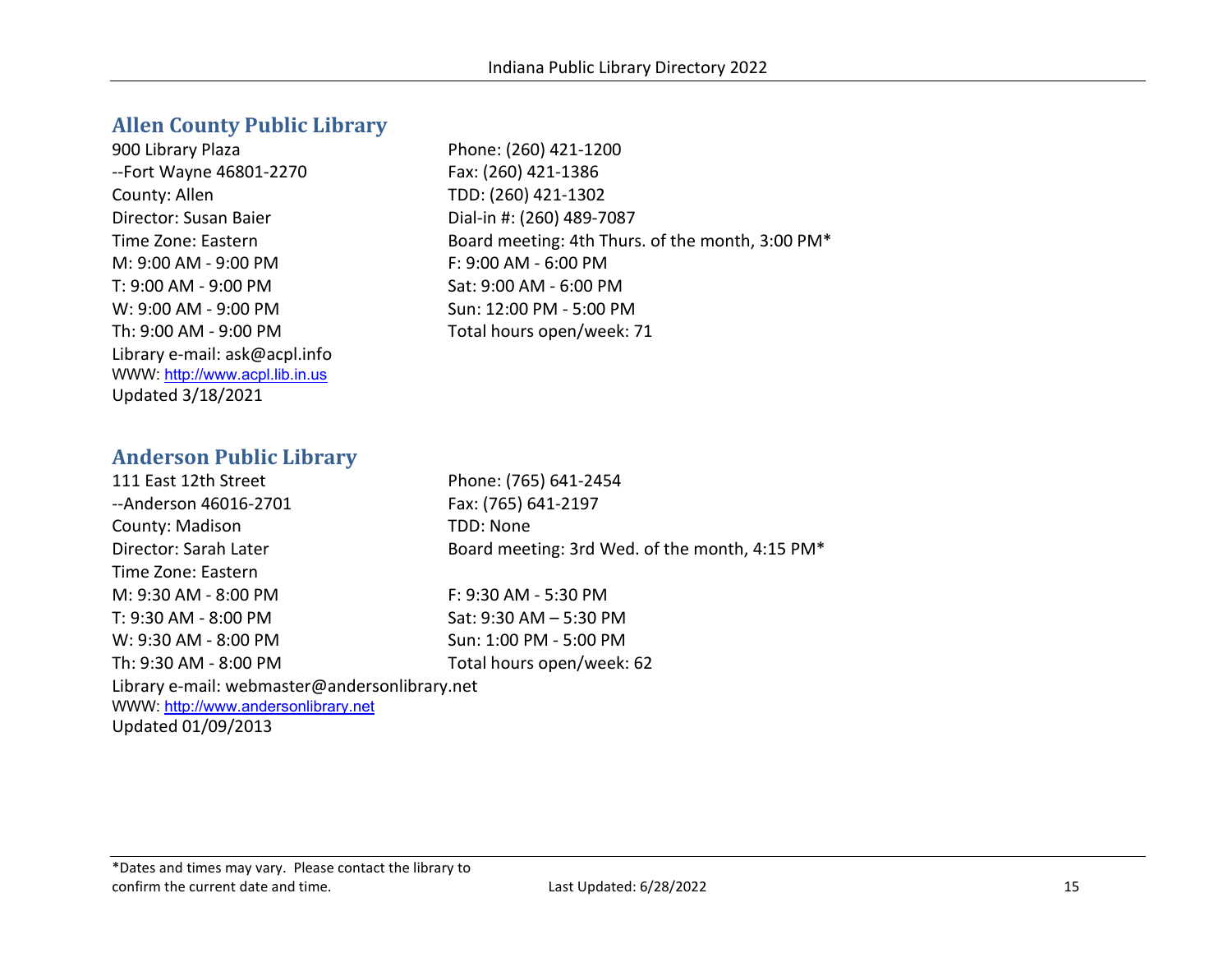#### <span id="page-15-0"></span>**Andrews-Dallas Township Public Library**

| 30 East Madison Street                    | Phone: (260) 786-3574                            |
|-------------------------------------------|--------------------------------------------------|
| --Andrews 46702-9582                      | Fax: (260) 786-3574                              |
| County: Huntington                        | TDD: None                                        |
| Director: Nancy Disbro                    | Board meeting: 2nd Thurs. of the month, 6:30 PM* |
| Time Zone: Eastern                        |                                                  |
| M: 10:00 PM - 5:00 PM                     | F: Closed                                        |
| T: 12:00 PM - 7:00 PM                     | Sat: 9:00 AM - 1:00 PM                           |
| W: 10:00 AM - 5:00 PM                     | Sun: Closed                                      |
| Th: 12:00 PM - 7:00 PM                    | Total hours open/week: 32                        |
| Library e-mail: andrewsdirector@gmail.com |                                                  |
| WWW: http://andrews.lib.in.us             |                                                  |
| Updated 02/28/2012                        |                                                  |

#### <span id="page-15-1"></span>**Argos Public Library**

142 North Michigan Street Phone: (574) 892-5818 --Argos 46501-1025 Fax: (574) 892-5818 County: Marshall TDD: None Time Zone: Eastern M: 10:00 AM - 6:00 PM F: 10:00 AM - 6:00 PM T: 11:30 AM - 8:00 PM Sat: 10:00 AM - 2:00 PM W: 10:00 AM - 6:00 PM Sun: Closed Th: 11:30 AM - 8:00 PM Total hours open/week: 45 Library e-mail: jehall@argos.lib.in.us WWW: [http://www.argos.lib.in.us](http://www.argos.lib.in.us/) Updated 2/28/2012

Director: Jane E Hall Board meeting: 3rd Mon. of the month, 5:00 PM\*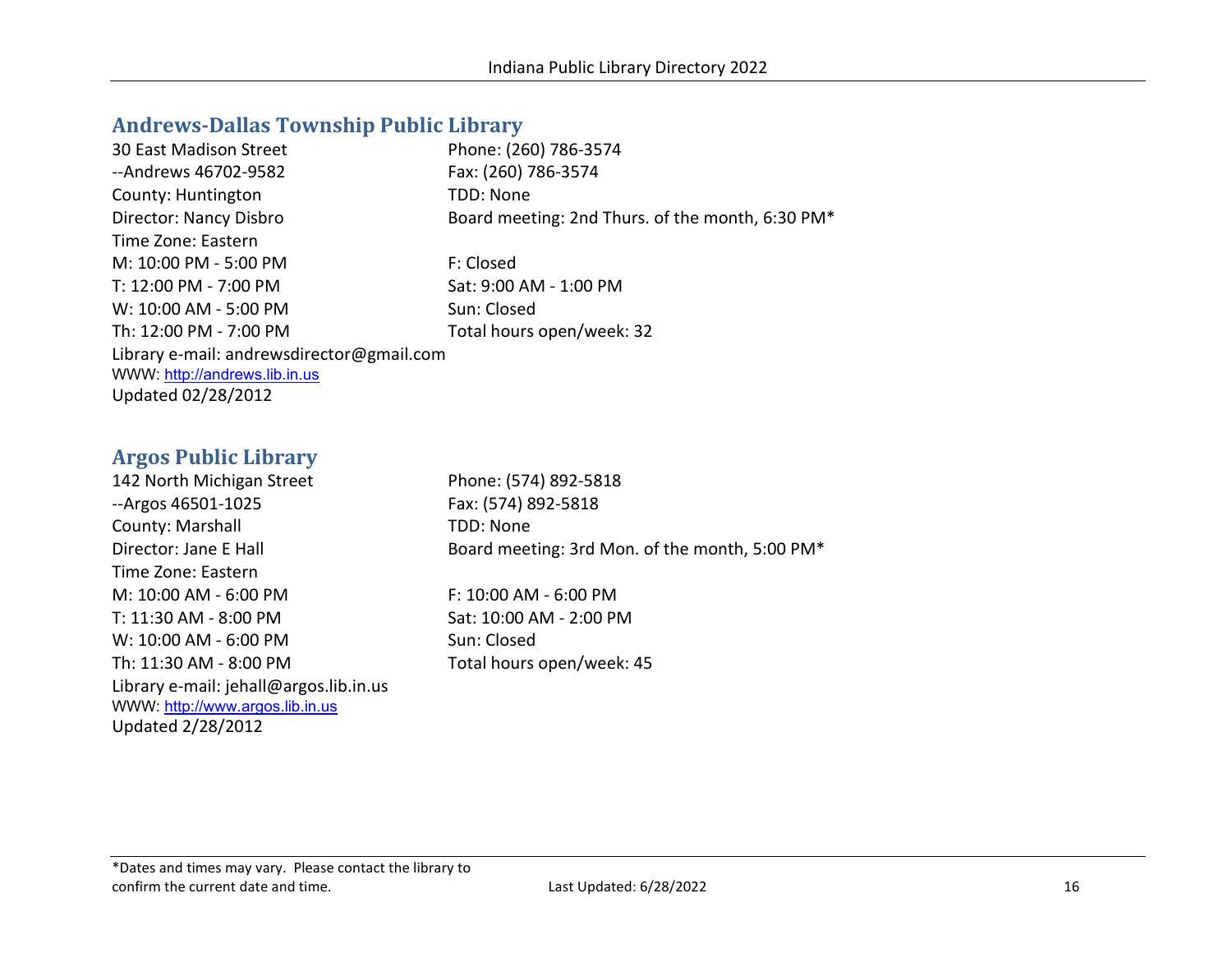#### <span id="page-16-0"></span>**Attica Public Library**

305 South Perry Street Phone: (765) 764-4194 --Attica 47918-1494 Fax: (765) 764-0906 County: Fountain TDD: None Time Zone: Eastern M: 10:00 AM - 6:00 PM F: 10:00 AM - 6:00 PM T: 10:00 AM - 7:00 PM Sat: 10:00 AM - 2:00 PM W: 10:00 AM - 7:00 PM Sun: Closed Th: 10:00 AM - 7:00 PM Total hours open/week: 50 Library e-mail: a.library@comcast.net WWW: [http://www.attica.lib.in.us](http://www.attica.lib.in.us/) Updated 9/9/2020

Director: Brittany Hays Board meeting: 2nd Tues. of the month, 7:30 PM\*

#### <span id="page-16-1"></span>**Aurora Public Library District**

414 2nd Street Phone: (812) 926-0646 --Aurora 47001-1384 Fax: (812) 926-0665 County: Dearborn TDD: None Time Zone: Eastern M: 10:00 AM - 6:00 PM F: 10:00 AM - 6:00 PM T: 10:00 AM - 8:00 PM Sat: 10:00 AM - 3:00 PM W: 10:00 AM - 6:00 PM Sun: Closed Th: 10:00 AM - 8:00 PM Total hours open/week: 50 Library e-mail: weblib@eAPLD.org WWW: [http://www.eAPLD.org](http://www.eapld.org/) Updated 4/28/2022

Director: Leslie Sutherlin Board meeting: 4th Mon. of the month, 6:00 PM\*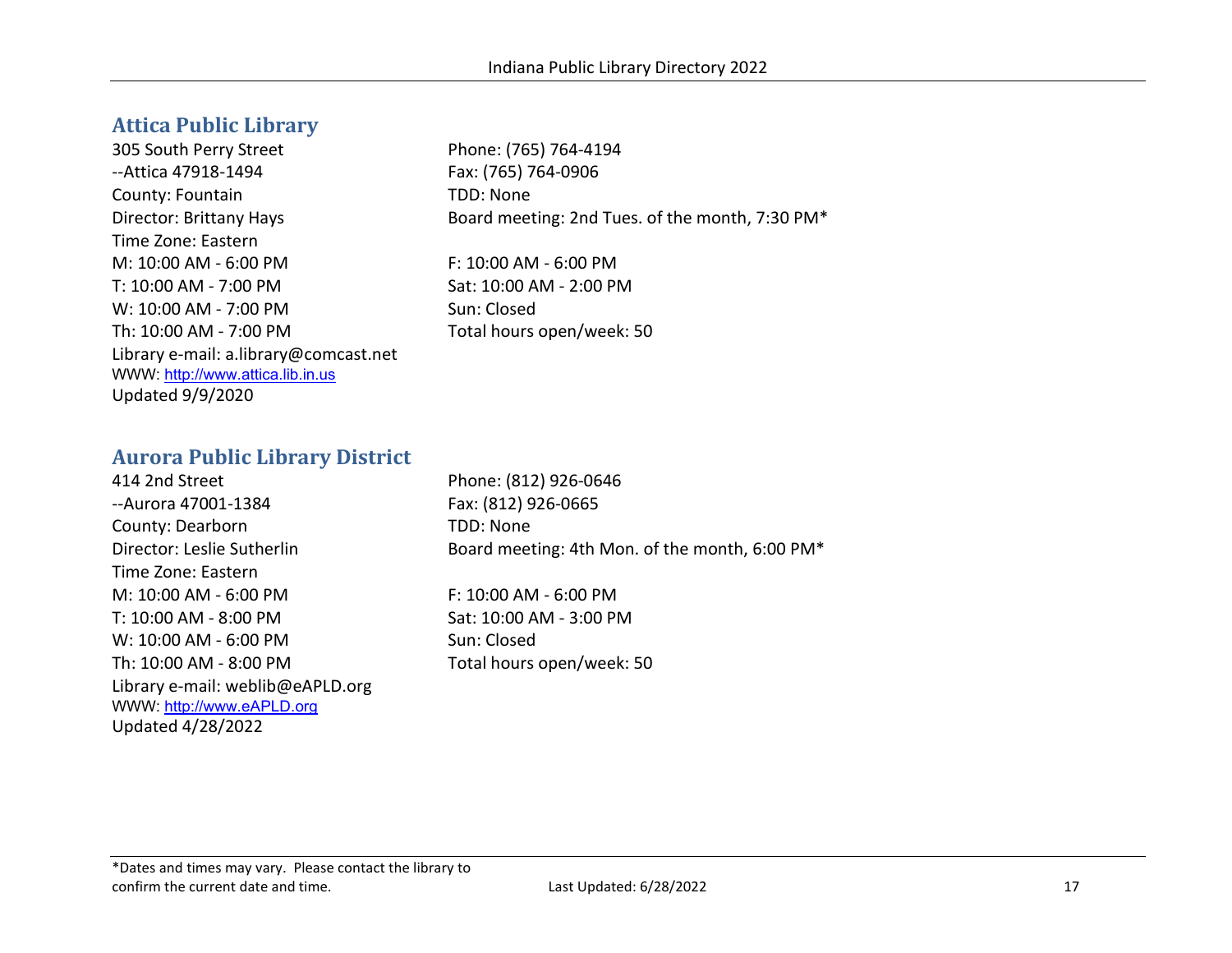#### <span id="page-17-0"></span>**Avon-Washington Township Public Library**

| 498 North State Road 267              | Phone: (317) 272-4818                          |
|---------------------------------------|------------------------------------------------|
| --Avon 46123-8478                     | Fax: (317) 272-7302                            |
| County: Hendricks                     | TDD: (317) 272-4819                            |
| Director: Laurel Setser               | Board meeting: 4th Mon. of the month, 7:00 p.m |
| Time Zone: Eastern                    |                                                |
| M: 9:00 AM - 8:00 PM                  | F: 10:00 AM - 6:00 PM                          |
| T: 9:00 AM - 8:00 PM                  | Sat: 10:00 AM - 4:00 PM                        |
| W: 9:00 AM - 8:00 PM                  | Sun: 2:00 PM - 5:00 PM                         |
| Th: 9:00 AM - 8:00 PM                 | Total hours open/week: 61                      |
| Library e-mail: awtpl@avonlibrary.net |                                                |
| WWW: http://avonlibrary.net           |                                                |
| Updated 4/25/2019                     |                                                |

## <span id="page-17-1"></span>B

#### <span id="page-17-2"></span>**Bartholomew County Public Library**

536 Fifth Street Phone: (812) 379-1255 --Columbus 47201-6225 Fax: (812) 379-1296 County: Bartholomew TDD: None Director: Jason Hatton Dial-in #: (812) 379-1281 M: 8:30 AM - 9:00 PM F: 8:30 AM - 6:00 PM T: 8:30 AM - 9:00 PM Sat: 8:30 AM - 6:00 PM W: 8:30 AM - 9:00 PM Sun: 1:00 PM - 4:00 PM Th: 8:30 AM - 9:00 PM Total hours open/week: 72 Library e-mail: library@barth.lib.in.us WWW: [http://www.barth.lib.in.us](http://www.barth.lib.in.us/) Updated 6/1/2015

Time Zone: Eastern **Board meeting: 2nd Mon. of the month, 4:00 PM\*** 

\*Dates and times may vary. Please contact the library to confirm the current date and time. The confirm the current date and time. The confirm the current date and time.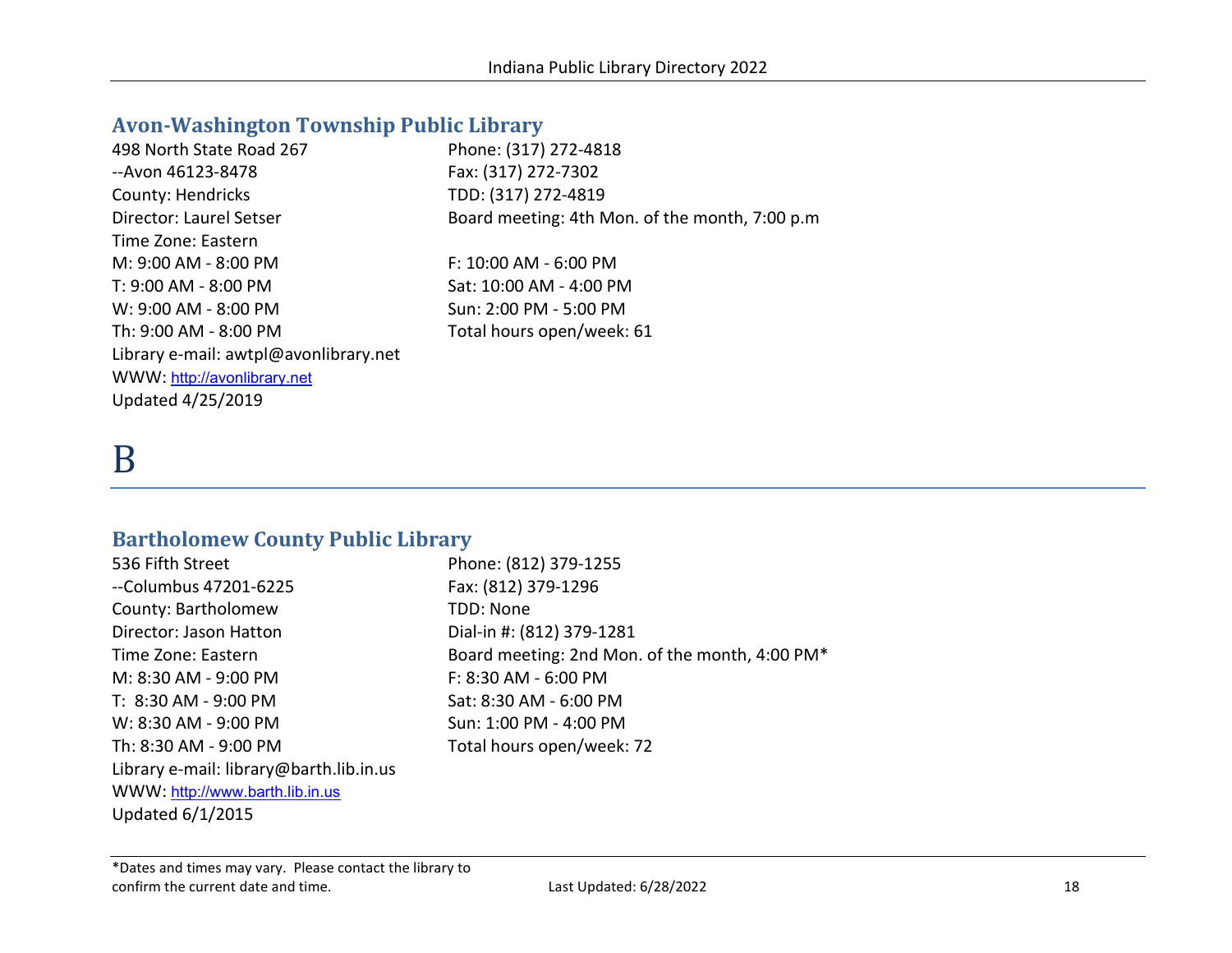#### <span id="page-18-0"></span>**Barton Rees Pogue Memorial Public Library**

| 29 W Washington Street                    | Phone: (765) 998-2971                           |
|-------------------------------------------|-------------------------------------------------|
| -- Upland 46989-0488                      | Fax: (765) 998-2961                             |
| County: Grant                             | TDD: None                                       |
| Director: Aubrie Wickham                  | Board meeting: 2nd Tues. of the month, 5:00 PM* |
| Time Zone: Eastern                        |                                                 |
| M: Closed                                 | F: 10:00 AM - 6:00 PM                           |
| T: 10:00 AM - 6:00 PM                     | Sat: 9:00 AM - 1:00 PM                          |
| W: 10:00 AM - 6:00 PM                     | Sun: Closed                                     |
| Th: 10:00 AM - 6:00 PM                    | Total hours open/week: 36                       |
| Library e-mail: bartonrdirector@gmail.com |                                                 |
| WWW: http://upland.lib.in.us              |                                                 |
| Updated 5/19/2020                         |                                                 |

#### <span id="page-18-1"></span>**Batesville Memorial Public Library**

| 131 North Walnut Street                  | Phone: (812) 934-4706                                      |
|------------------------------------------|------------------------------------------------------------|
| --Batesville 47006-4815                  | Fax: (812) 934-6288                                        |
| County: Ripley                           | TDD: None                                                  |
| Director: Kim Porter                     | Board meeting: 4 <sup>th</sup> Wed. of the month, 5:00 PM* |
| Time Zone: Eastern                       |                                                            |
| M: 9:00 AM - 8:00 PM                     | $F: 9:00$ AM - 5:00 PM                                     |
| T: 9:00 AM - 8:00 PM                     | Sat: 10:00 AM - 5:00 PM                                    |
| W: 9:00 AM - 8:00 PM                     | Sun: Closed                                                |
| Th: 9:00 AM - 8:00 PM                    | Total hours open/week: 63                                  |
| Library e-mail: director@ebatesville.com |                                                            |
| WWW: http://ebatesville.com/library      |                                                            |
| <b>Updated 9/9/2020</b>                  |                                                            |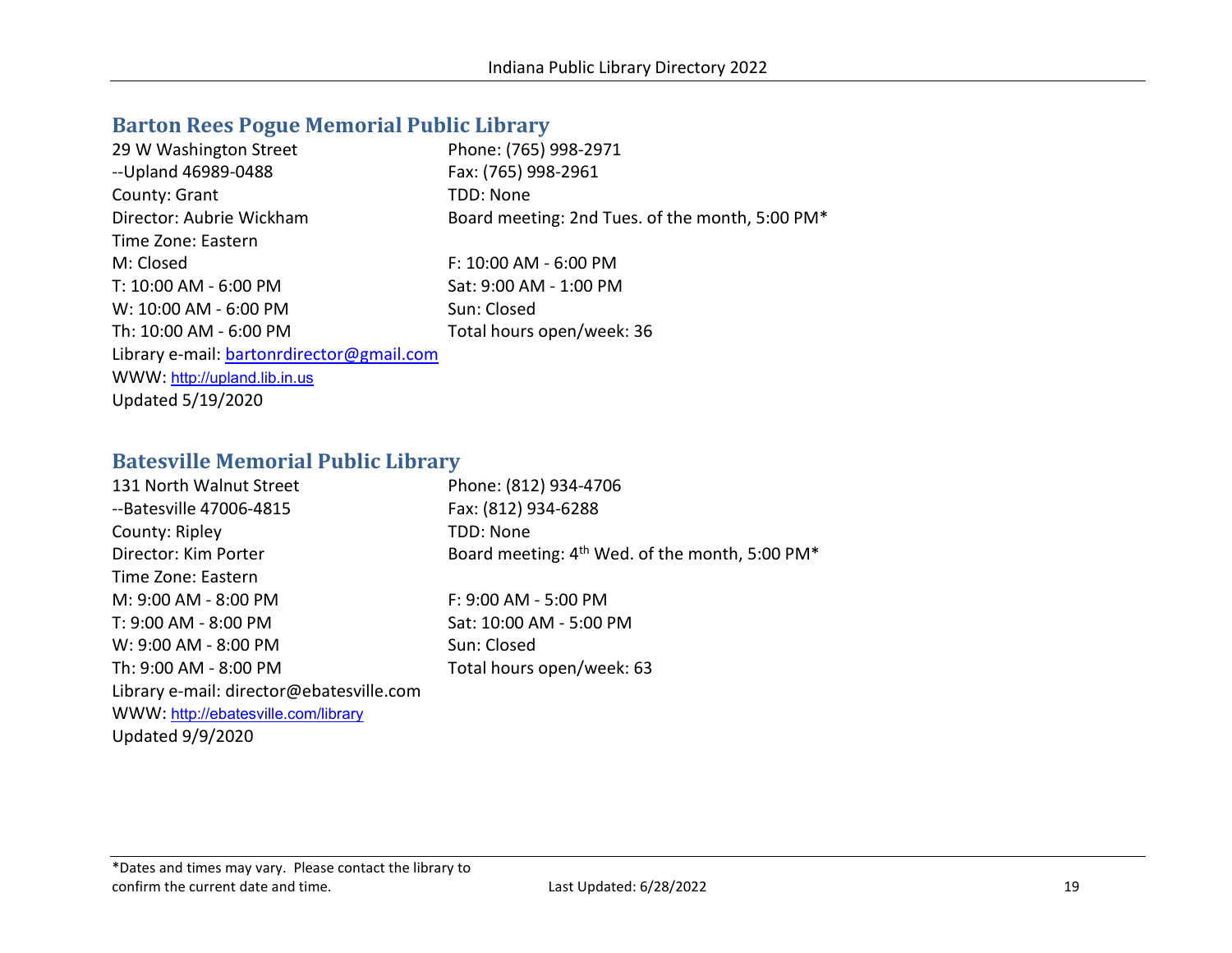#### <span id="page-19-0"></span>**Bedford Public Library**

1323 K Street Phone: (812) 275-4471 --Bedford 47421-3214 Fax: (812) 278-5244 County: Lawrence TDD: None Director: Nathan Watson Dial-in #: (812) 275-5638 M: 9:00 AM - 8:00 PM F: 9:00 AM - 5:00 PM T: 9:00 AM - 8:00 PM Sat: 9:00 AM - 5:00 PM W: 9:00 AM - 8:00 PM Sun: 1:00 PM - 5:00 PM Th: 9:00 AM - 8:00 PM Total hours open/week: 64 Library e-mail: bpl@bedlib.com WWW: [http://www.bedlib.org](http://www.bedlib.org/) Updated 10/12/2021

Time Zone: Eastern **Board meeting: 3<sup>rd</sup> Wed. of the month, 5:00 PM**\*

#### <span id="page-19-1"></span>**Bell Memorial Public Library**

101 West Main Street Phone: (574) 353-7234 -- Mentone 46539-0368 Fax: (574) 353-1307 County: Kosciusko TDD: None Time Zone: Eastern M: 9:00 AM - 7:00 PM F: 9:00 AM - 5:00 PM T: 9:00 AM - 7:00 PM Sat: 9:00 AM - 5:00 PM W: 9:00 AM - 7:00 PM  $\leq$  Sun: 1:00 PM - 5:00 PM Th: 9:00 AM - 7:00 PM Total hours open/week: 59 Library e-mail: ksmith@bell.lib.in.us WWW: [http://www.bell.lib.in.us](http://www.bell.lib.in.us/) Updated 1/5/2015

Director: Stephen Boggs Board meeting: Last Mon. of the month, 6:30 PM\*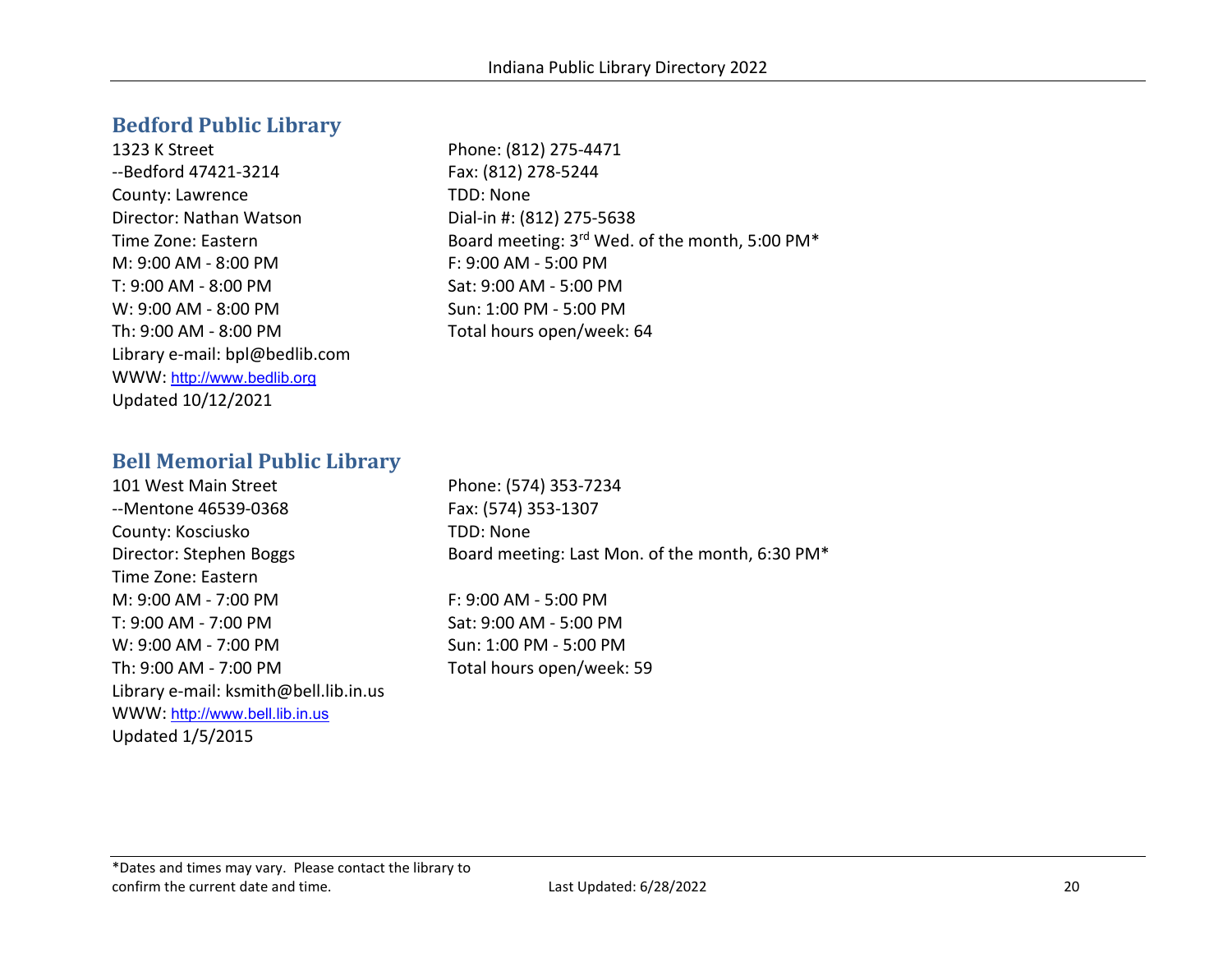#### <span id="page-20-0"></span>**Benton County Public Library**

102 North Van Buren Ave Phone: (765) 884-1720 --Fowler 47944-1299 Fax: (765) 884-1720 County: Benton TDD: None Director: Amanda Tockert Board meeting: 1st Mon. of the month, 1:00 PM\* Time Zone: Eastern M: 9:00 AM - 5:00 PM F: 9:00 AM - 5:00 PM T: 9:00 AM - 8:00 PM Sat: 10:00 AM - 2:00 PM W: 9:00 AM - 5:00 PM Sun: Closed Th: 9:00 AM - 8:00 PM Total hours open/week: 50 Library e-mail: [director@benton.lib.in.us](mailto:director@benton.lib.in.us) WWW: <http://benton.lib.in.us/> Updated 5/10/2018

# <span id="page-20-1"></span>**Berne Public Library**

166 North Sprunger Street Phone: (260) 589-2809 --Berne 46711-1595 Fax: (260) 589-2940 County: Adams TDD: None Time Zone: Eastern M: 10:00 AM - 8:00 PM F: 10:00 AM - 6:00 PM T: 10:00 AM - 6:00 PM Sat: 10:00 AM - 2:00 PM W: 10:00 AM - 6:00 PM Sun: Closed Th: 10:00 PM - 6:00 PM TOtal hours open/week: 46 Library e-mail: director@bernepl.com WWW: [http://www.bernepl.lib.in.us](http://www.bernepl.lib.in.us/) Updated 2/26/2020

Director: Kristen Dee Board meeting: 3<sup>rd</sup> Tues. of the month, 7:00 PM<sup>\*</sup>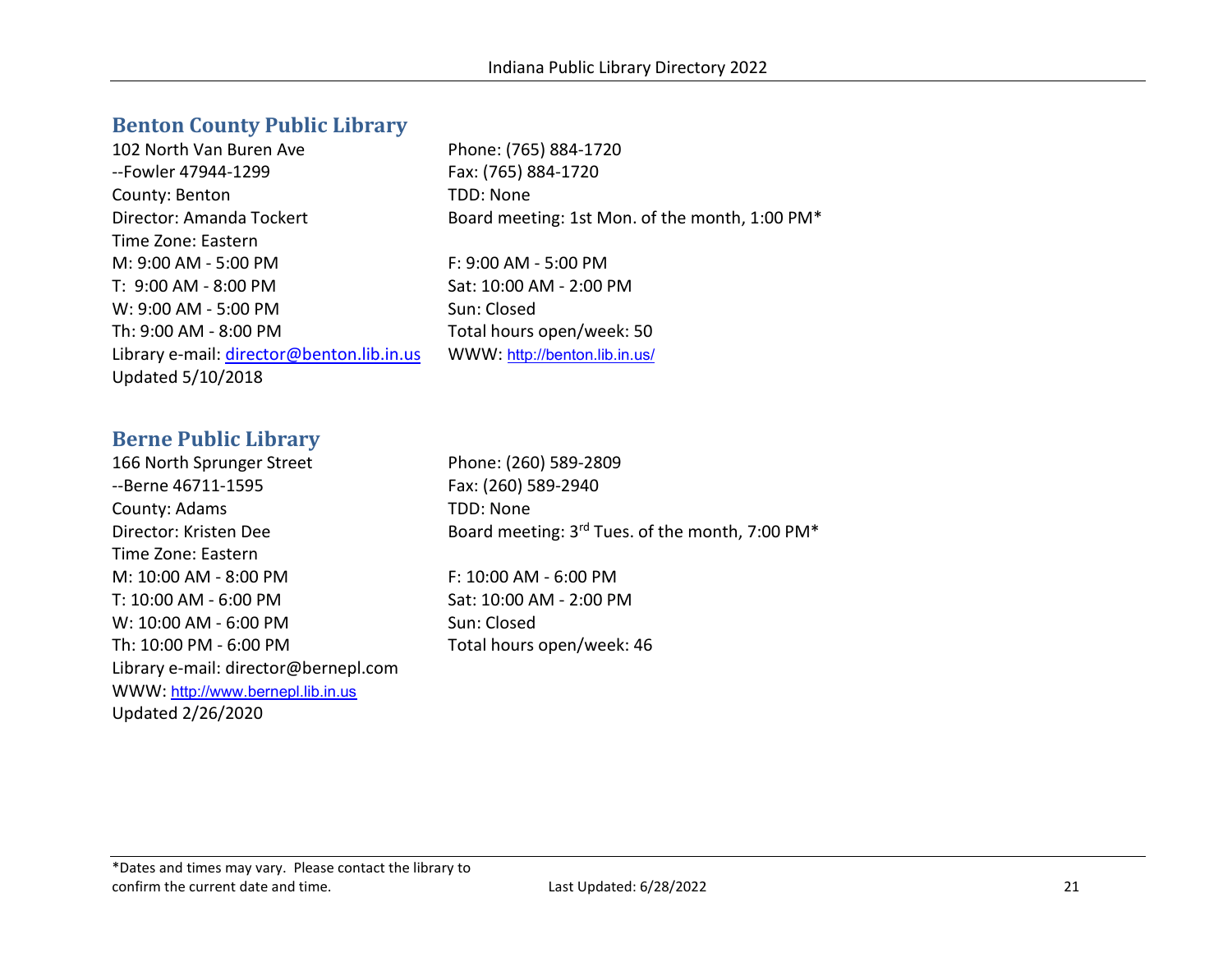#### <span id="page-21-0"></span>**Bicknell-Vigo Township Public Library**

| 201 West 2nd Street                            | Phone: (812) 735-2317                                                    |
|------------------------------------------------|--------------------------------------------------------------------------|
| --Bicknell 47512-2109                          | Fax: (812) 735-2018                                                      |
| County: Knox                                   | TDD: None                                                                |
| Director: Caleb Sydow                          | Board meeting: 2 <sup>nd</sup> Thurs. of the month, 5:00 PM <sup>*</sup> |
| Time Zone: Eastern                             |                                                                          |
| M: 10:00 AM - 8:00 PM                          | F 10:00 AM - 5:00 PM                                                     |
| T: 10:00 AM - 8:00 PM                          | Sat: 10:00 AM - 3:00 PM                                                  |
| W: 10:00 AM - 8:00 PM                          | Sun: Closed                                                              |
| Th: 10:00 AM - 8:00 PM                         | Total hours open/week: 52                                                |
| Library e-mail: csydow@bicknell-vigo.lib.in.us |                                                                          |
| WWW: http://www.bicknell-vigo.lib.in.us        |                                                                          |
| <b>Updated 4/28/2022</b>                       |                                                                          |

#### <span id="page-21-1"></span>**Bloomfield-Eastern Greene County Public Library**

| 125 South Franklin Street                       | Phone: (812) 384-4125                                                  |
|-------------------------------------------------|------------------------------------------------------------------------|
| --Bloomfield 47424-1406                         | Fax: (812) 384-0820                                                    |
| County: Greene                                  | TDD: None                                                              |
| Director: Karen Holz, Interim Director          | Board meeting: 2 <sup>nd</sup> Wed. of the month, 5:00 PM <sup>*</sup> |
| Time Zone: Eastern                              |                                                                        |
| M: 10:00 AM - 8:00 PM                           | F: 10:00 AM - 5:00 PM                                                  |
| T: 10:00 AM - 8:00 PM                           | Sat: 10:00 AM - 4:00 PM                                                |
| W: 10:00 AM - 8:00 PM                           | Sun: Closed                                                            |
| Th: 10:00 AM - 8:00 PM                          | Total hours open/week: 53                                              |
| Library e-mail: bloomfield@bloomfield.lib.in.us |                                                                        |
| WWW: http://bloomfield.lib.in.us                |                                                                        |
| <b>Updated 9/9/2020</b>                         |                                                                        |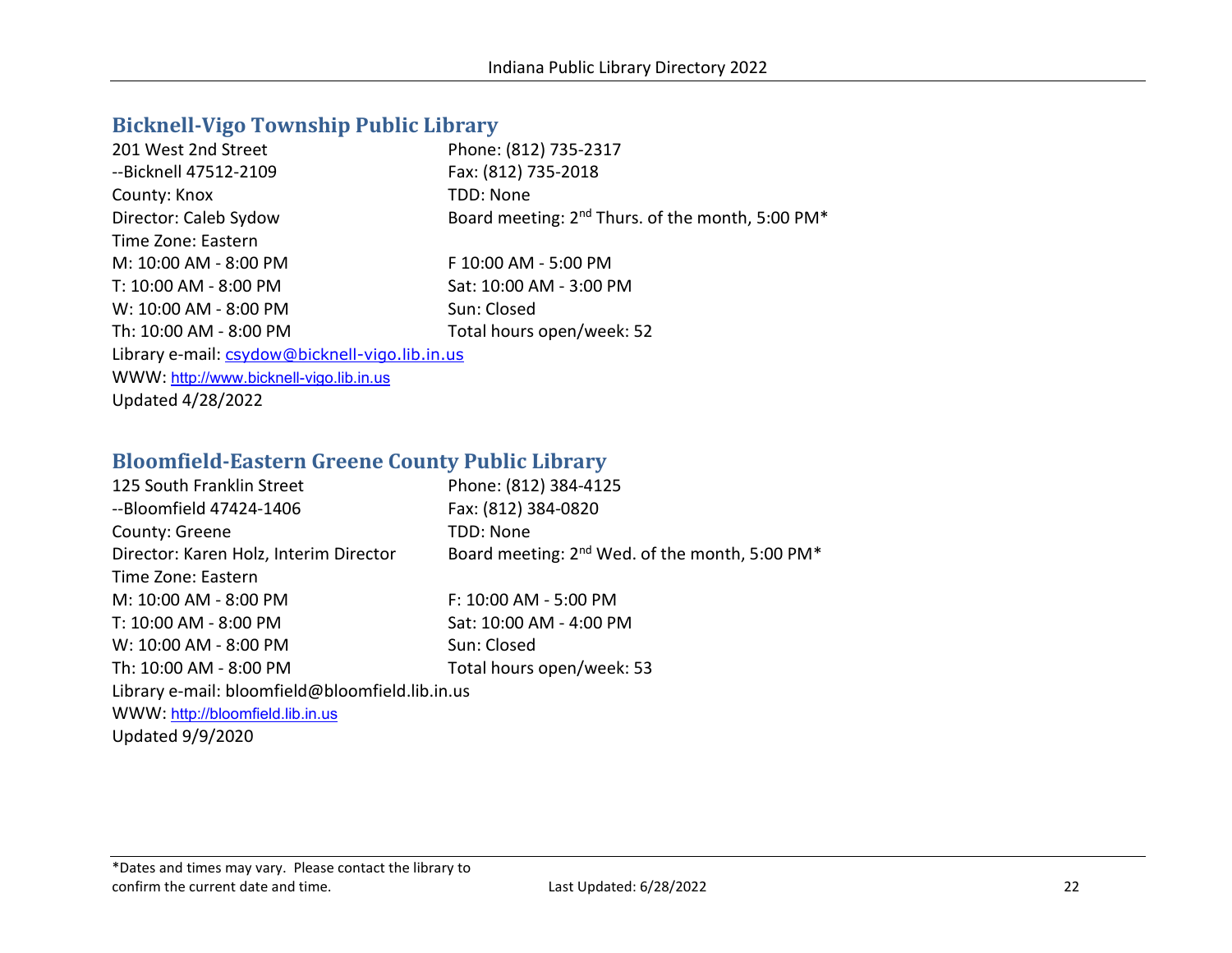### <span id="page-22-0"></span>**Boonville-Warrick County Public Library**

| 611 West Main Street                   | Phone: (812) 897-1500                                                                               |
|----------------------------------------|-----------------------------------------------------------------------------------------------------|
| --Boonville 47601-1544                 | Fax: (812) 897-1508                                                                                 |
| County: Warrick                        | TDD: None                                                                                           |
| Director: Brooke Bolton                | Dial-in #: (812) 897-6336                                                                           |
| Time Zone: Central                     | Board meeting: 1 <sup>st</sup> Thurs. after 1 <sup>st</sup> Mon. of the month, 6:00 PM <sup>*</sup> |
| M: 10:00 AM - 8:00 PM                  | $F: 10:00$ AM - 5:00 PM                                                                             |
| T: 10:00 AM - 8:00 PM                  | Sat: 12:00 PM - 5:00 PM                                                                             |
| W: 10:00 AM - 8:00 PM                  | Sun: Closed                                                                                         |
| Th: 10:00 AM - 8:00 PM                 | Total hours open/week: 52                                                                           |
| Library e-mail: bwcpl@boonvillelib.org |                                                                                                     |
| WWW: http://bwcpl.ent.sirsi.net        |                                                                                                     |
| Updated 08/20/2015                     |                                                                                                     |

#### <span id="page-22-1"></span>**Boswell-Grant Township Public Library**

| 101 East Main Street                           | Phone: (765) 869-5428                                                   |
|------------------------------------------------|-------------------------------------------------------------------------|
| --Boswell 47921-0315                           | Fax: (765) 869-5428                                                     |
| County: Benton                                 | TDD: None                                                               |
| Director: Marie Brown                          | Board meeting: 3 <sup>rd</sup> Tues. of the month, 6:30 PM <sup>*</sup> |
| Time Zone: Eastern                             |                                                                         |
| M: 12:00 PM - 7:00 PM                          | F: 12:00 PM - 5:00 PM                                                   |
| T: 12:00 PM - 7:00 PM                          | Sat: 9:00 AM - 1:00 PM                                                  |
| W: 12:00 PM - 5:00 PM                          | Sun: Closed                                                             |
| Th: 12:00 PM - 5:00 PM                         | Total hours open/week: 33                                               |
| Library e-mail: boswelllib@hotmail.com         |                                                                         |
| WWW: http://boswellpubliclibrary.com/1401.html |                                                                         |
| <b>Updated 2/28/2012</b>                       |                                                                         |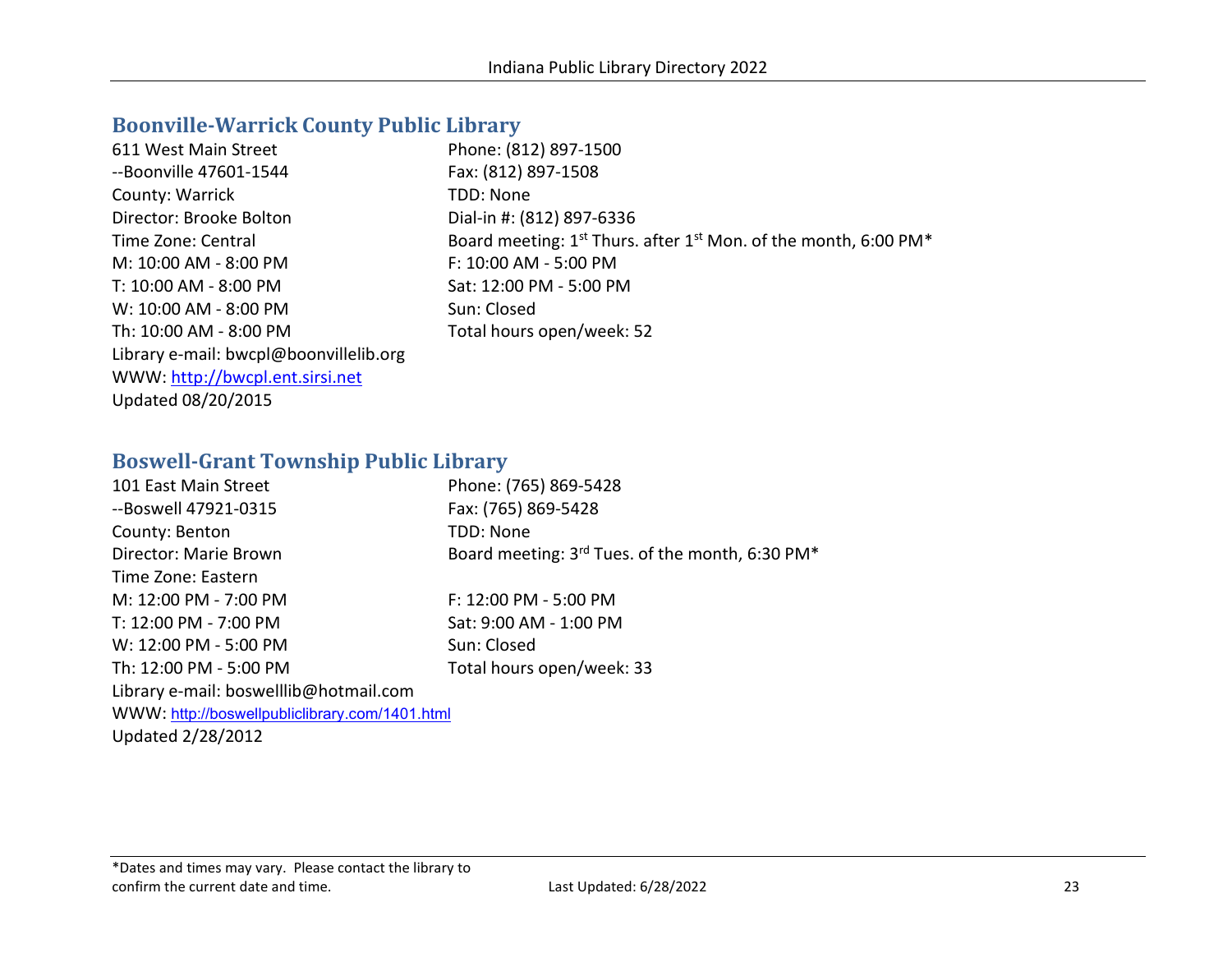#### <span id="page-23-0"></span>**Bourbon Public Library**

307 North Main Street Phone: (574) 342-5655 --Bourbon 46504-1521 Fax: (574) 342-5001 County: Marshall TDD: None Director: Nicholas Treber Board meeting: 3<sup>rd</sup> Thurs. of the month, 7:00 PM<sup>\*</sup> Time Zone: Eastern M: 10:00 AM- 8:00 PM F: 10:00 AM - 5:00 PM T: 10:00 AM - 8:00 PM Sat: 10:00 AM - 3:00 PM W: 10:00 PM - 5:00 AM Sun: Closed Th: 10:00 AM - 8:00 PM Total hours open/week: 49 Library e-mail: ntreber@bourbon.lib.in.us WWW: [www.bourbon.lib.in.us/](file://iotnasp01pw.shared.state.in.us/ISL/shared/LDO/Indiana%20Library%20Information/Directory/www.bourbon.lib.in.us/) Updated 1/13/2017

#### <span id="page-23-1"></span>**Brazil Public Library**

204 North Walnut Street Phone: (812) 448-1981 --Brazil 47834-2297 Fax: (812) 446-3215 County: Clay TDD: none Time Zone: Eastern M: 10:00 AM - 8:00 PM F: 10:00 AM - 5:00 PM T: 10:00 AM - 8:00 PM Sat: 10:00 AM - 5:00 PM W: 10:00 AM - 8:00 PM Sun: Closed Th: 10:00 AM - 8:00 PM Total hours open/week: 54 Library e-mail: jscarbrough@ticz.com WWW: [http://www.brazil.lib.in.us](http://www.brazil.lib.in.us/) Updated 02/28/2012

Director: Jill E Scarbrough Board meeting: 3<sup>rd</sup> Wed. of the month, 6:30 PM<sup>\*</sup>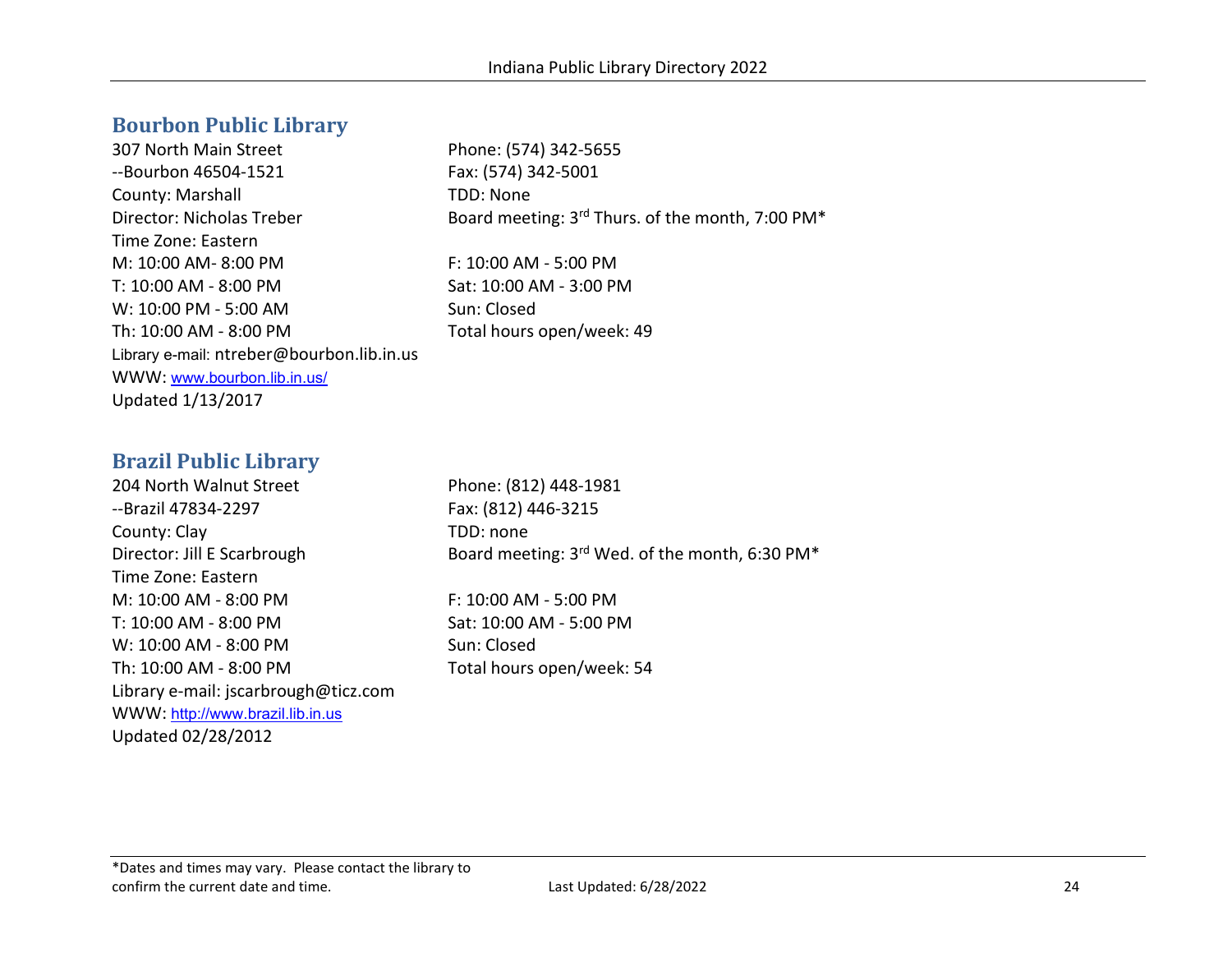#### <span id="page-24-0"></span>**Bremen Public Library**

304 North Jackson Street Phone: (574) 546-2849 --Bremen 46506-0130 Fax: (574) 546-4938 County: Marshall TDD: None Director: Chris Scandling Board meeting: Last Mon. of the month, 7:00 PM\* Time Zone: Eastern M: 9:00 AM - 8:00 PM F: 10:00 AM - 5:30 PM T: 9:00 AM - 8:00 PM Sat: 9:00 AM - 5:00 PM W: 9:00 AM - 8:00 PM Sun: Closed Th: 9:00 AM - 8:00 PM Total hours open/week: 59.5 Library e-mail: bremenpl@bremen.lib.in.us WWW: [http://www.bremen.lib.in.us](http://www.bremen.lib.in.us/) Updated 6/27/2018

#### <span id="page-24-1"></span>**Bristol-Washington Township Public Library**

| 505 West Vistula Street                         | Phone: (574) 848-7458                                                    |
|-------------------------------------------------|--------------------------------------------------------------------------|
| --Bristol 46507-0789                            | Fax: (574) 848-4391                                                      |
| County: Elkhart                                 | TDD: None                                                                |
| Director: Carol Anderson                        | Board meeting: 4 <sup>th</sup> Thurs. of the month, 6:30 PM <sup>*</sup> |
| Time Zone: Eastern                              |                                                                          |
| M: 10:00 AM - 8:00 PM                           | $F: 10:00$ AM - 5:00 PM                                                  |
| T: 10:00 AM - 8:00 PM                           | Sat: 10:00 AM - 3:00 PM                                                  |
| W: 10:00 AM - 8:00 PM                           | Sun: Closed                                                              |
| Th: 10:00 AM - 8:00 PM                          | Total hours open/week: 52                                                |
| Library e-mail: bristolpublib@bristol.lib.in.us |                                                                          |

WWW: <http://www2.youseemore.com/bristolwash/default.asp> Updated 2/1/2017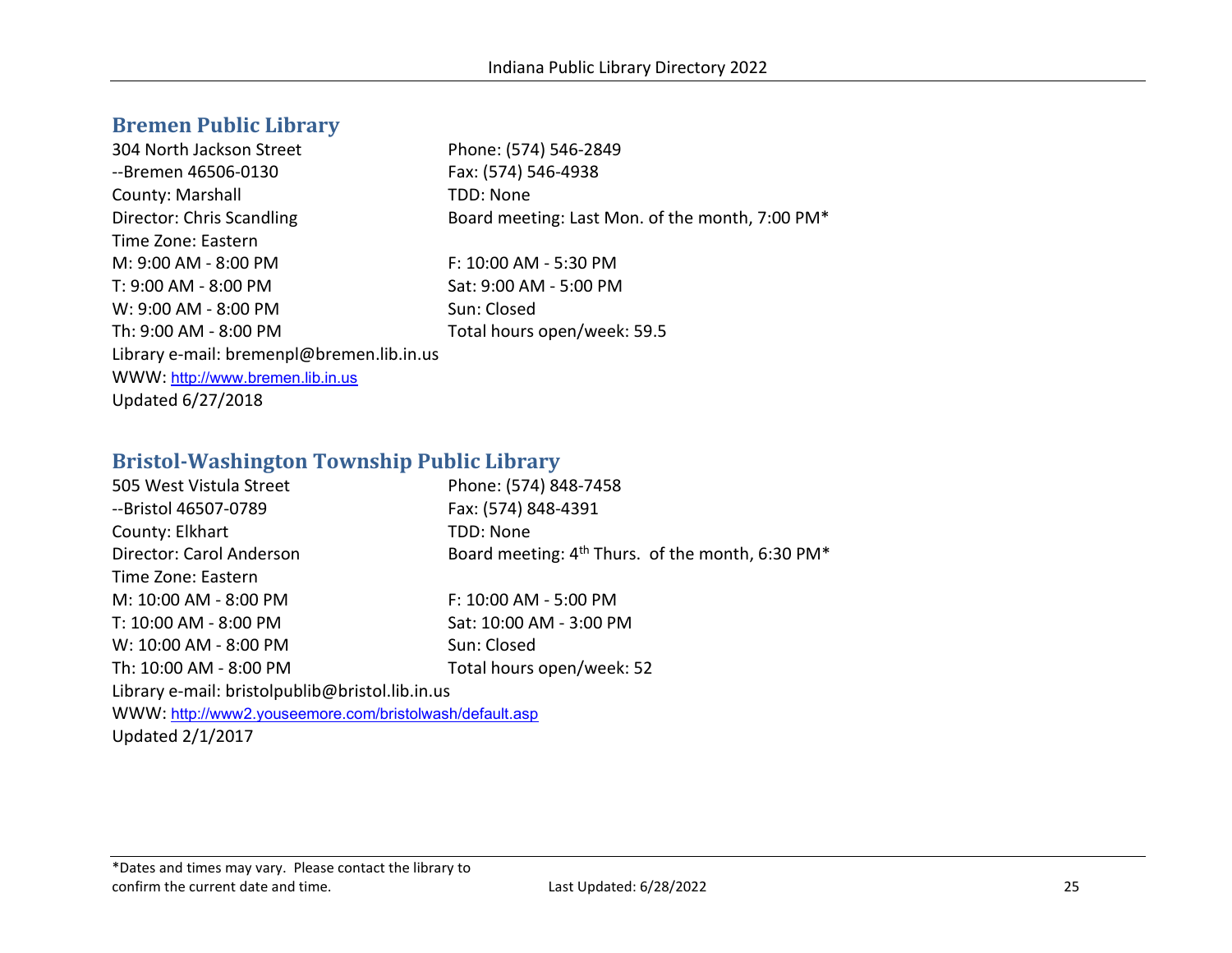#### <span id="page-25-0"></span>**Brook-Iroquois-Washington Public Library**

| 100 West Main Street                        | Phone: (219) 275-2471                                                  |
|---------------------------------------------|------------------------------------------------------------------------|
| --Brook 47922-0155                          | Fax: (219) 275-8471                                                    |
| County: Newton                              | TDD: None                                                              |
| Director: Kristine Wright, Interim Director | Dial-in #: (219) 275-2471                                              |
| Time Zone: Central                          | Board meeting: 2 <sup>nd</sup> Mon. of the month, 5:00 PM <sup>*</sup> |
| M: 9:00 AM - 7:00 PM                        | $F: 9:00$ AM - 7:00 PM                                                 |
| T: 9:00 AM - 7:00 PM                        | Sat: 9:00 AM - 1:00 PM                                                 |
| W: 9:00 AM - 7:00 PM                        | Sun: Closed                                                            |
| Th: Closed                                  | Total hours open/week: 44                                              |
| Library e-mail: library@brook.lib.in.us     |                                                                        |
| WWW: http://www.brook.lib.in.us             |                                                                        |
| <b>Updated 9/9/2020</b>                     |                                                                        |

#### <span id="page-25-1"></span>**Brookston-Prairie Township Public Library**

| 111 West 2nd Street                      | Phone: (765) 563-6511                                                   |
|------------------------------------------|-------------------------------------------------------------------------|
| --Brookston 47923-0528                   | Fax: (765) 563-6833                                                     |
| County: White                            | TDD: None                                                               |
| <b>Director: Marilyn Blessing</b>        | Board meeting: 2 <sup>nd</sup> Tues. of the month, 7:00 PM <sup>*</sup> |
| Time Zone: Eastern                       |                                                                         |
| M: 1:00 PM - 8:00 PM                     | $F: 9:00$ AM - 5:00 PM                                                  |
| T: 1:00 PM - 8:00 PM                     | Sat: 9:00 AM - 1:00 PM                                                  |
| W: 1:00 PM - 8:00 PM                     | Sun: Closed                                                             |
| Th: 1:00 PM - 8:00 PM                    | Total hours open/week: 40                                               |
| Library e-mail: info@brookston.lib.in.us |                                                                         |
| WWW: http://brookstonlibrary.org         |                                                                         |
| <b>Updated 2/28/2012</b>                 |                                                                         |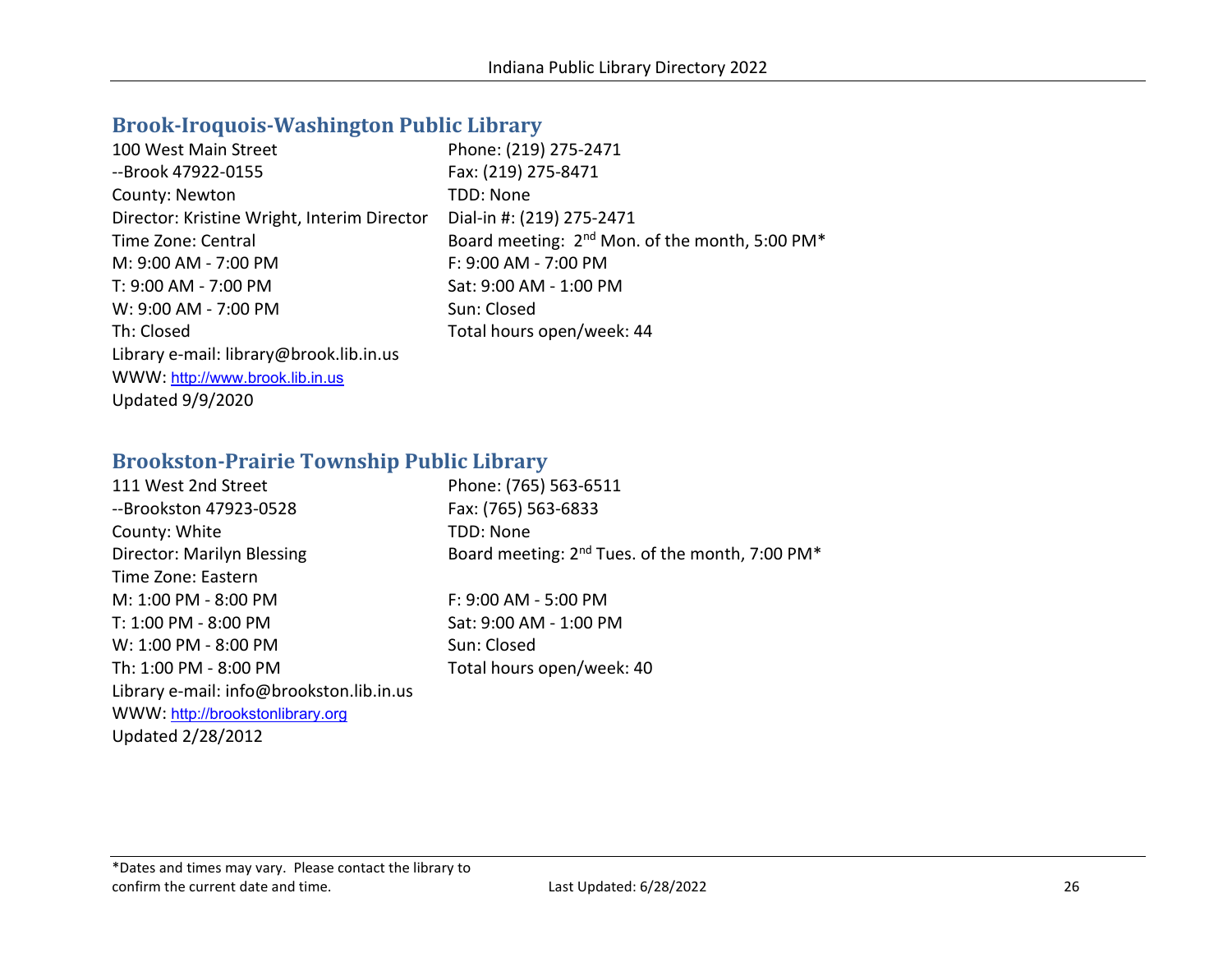#### <span id="page-26-0"></span>**Brown County Public Library**

| 205 Locust Lane                                  | Phone: (812) 988-2850                          |
|--------------------------------------------------|------------------------------------------------|
| --Nashville 47448-0008                           | Fax: (812) 988-8119                            |
| County: Brown                                    | TDD: (812) 988-2850                            |
| Director: Stori Snyder                           | Board meeting: 3rd Mon. of the month, 6:00 PM* |
| Time Zone: Eastern                               |                                                |
| M: 9:00 AM - 8:00 PM                             | F: 9:00 AM - 5:00 PM                           |
| T: 9:00 AM - 8:00 PM                             | Sat: 9:00 AM - 5:00 PM                         |
| W: 9:00 AM - 8:00 PM                             | Sun: 1:00 PM - 5:00 PM                         |
| Th: 9:00 AM - 8:00 PM                            | Total hours open/week: 64                      |
| Library e-mail: director@browncountylibrary.info |                                                |
| WWW: http://www.browncountylibrary.info          |                                                |
| Updated 11/09/2018                               |                                                |

# <span id="page-26-1"></span>**Brownsburg Public Library**<br>450 South Jefferson Street

--Brownsburg 46112-1310 Fax: (317) 852-7734 County: Hendricks TDD: (317) 852-3168 Time Zone: Eastern M: 9:00 AM - 8:00 PM F: 9:00 AM – 6:00 PM T: 9:00 AM – 8:00 PM Sat: 9:00 AM - 5:00 PM W: 9:00 AM - 8:00 PM Sun: 1:00 PM - 5:00 PM Th: 9:00 AM - 8:00 PM Total hours open/week: 65 Library e-mail: askus@bburglibrary.net WWW: http://www.bburglibrary.net/ Updated 8/25/2015

Phone: (317) 852-3167 Director: Denise Robinson Board meeting: 3<sup>rd</sup> Mon. of the month, 6:30 PM<sup>\*</sup>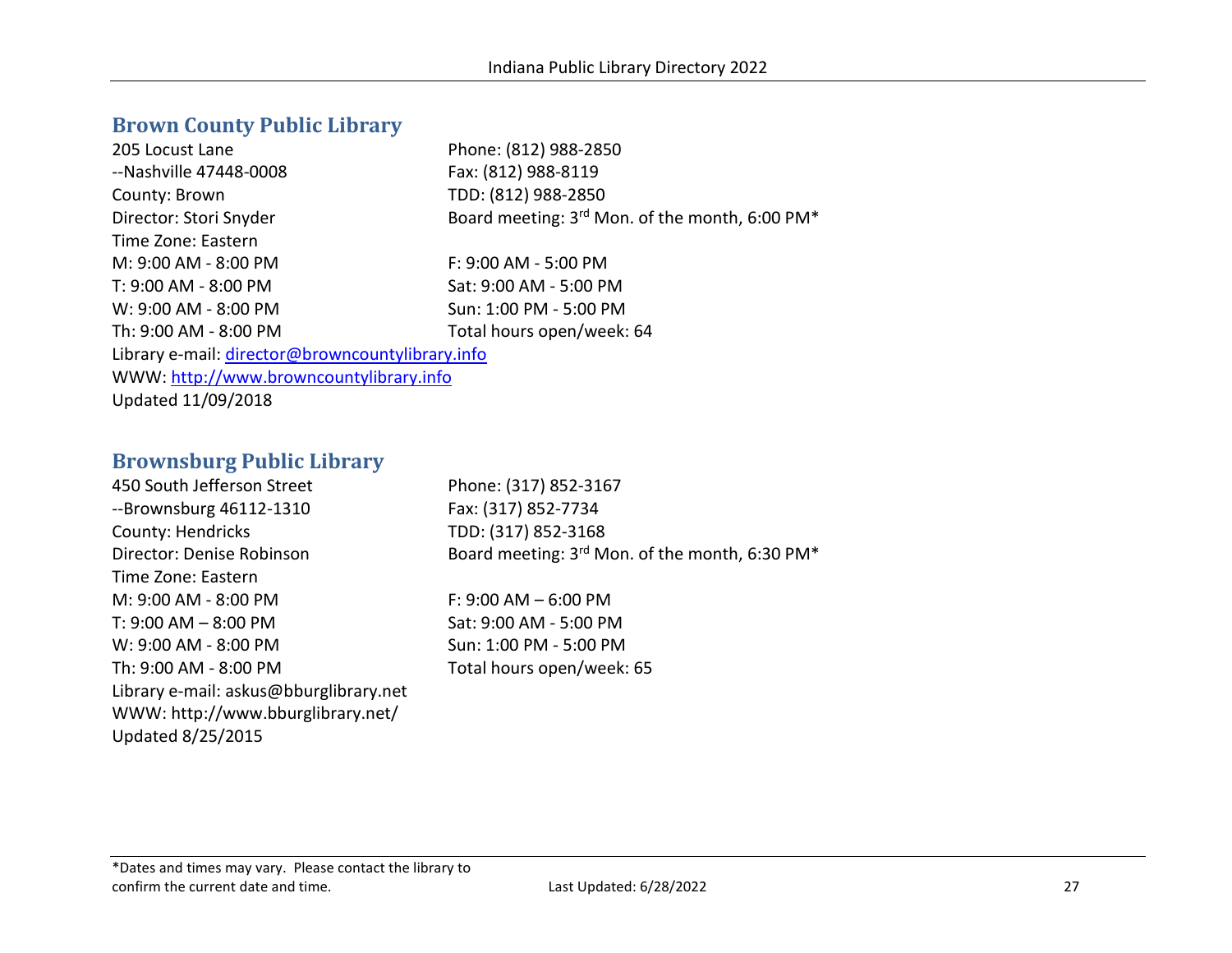#### <span id="page-27-0"></span>**Brownstown Public Library**

| 120 East Spring Street                        | Phone: (812) 358-2853                           |
|-----------------------------------------------|-------------------------------------------------|
| --Brownstown 47220-1546                       | Fax: (812) 358-4116                             |
| County: Jackson                               | TDD: None                                       |
| Director: Sherri L May                        | Board meeting: 3rd Tues. of the month, 5:00 PM* |
| Time Zone: Eastern                            |                                                 |
| M: $9:00$ AM $-$ 7:00 PM                      | $F: 9:00$ AM - 6:00 PM                          |
| T: 9:00 AM - 7:00 PM                          | Sat: 9:00 AM - 4:00 PM                          |
| W: 9:00 AM - 7:00 PM                          | Sun: Closed                                     |
| Th: 9:00 AM - 7:00 PM                         | Total hours open/week: 56                       |
| Library e-mail: brownstownpl@brownstownpl.org |                                                 |
| WWW: http://www.brownstown.lib.in.us          |                                                 |
| Updated 02/29/2012                            |                                                 |

#### <span id="page-27-1"></span>**Butler Public Library**

340 South Broadway Phone: (260) 868-2351 --Butler 46721-1308 Fax: (260) 868-5491 County: Dekalb TDD: None Director: Sarah Dempsey Board meeting: 2<sup>nd</sup> Wed. of the month, 7:00 PM<sup>\*</sup> Time Zone: Eastern M: 9:00 AM - 7:00 PM F: 9:00 AM - 1:00 PM T: 9:00 AM - 7:00 PM Sat: 9:00 AM - 1:00 PM W: 9:00 AM - 7:00 PM Sun: Closed Th: 9:00 AM - 7:00 PM Total hours open/week: 48 Library e-mail: sarah@butlerpubliclibrary.net WWW: [http://www.butlerpubliclibrary.net](http://www.butlerpubliclibrary.net/)

Updated 5/26/2021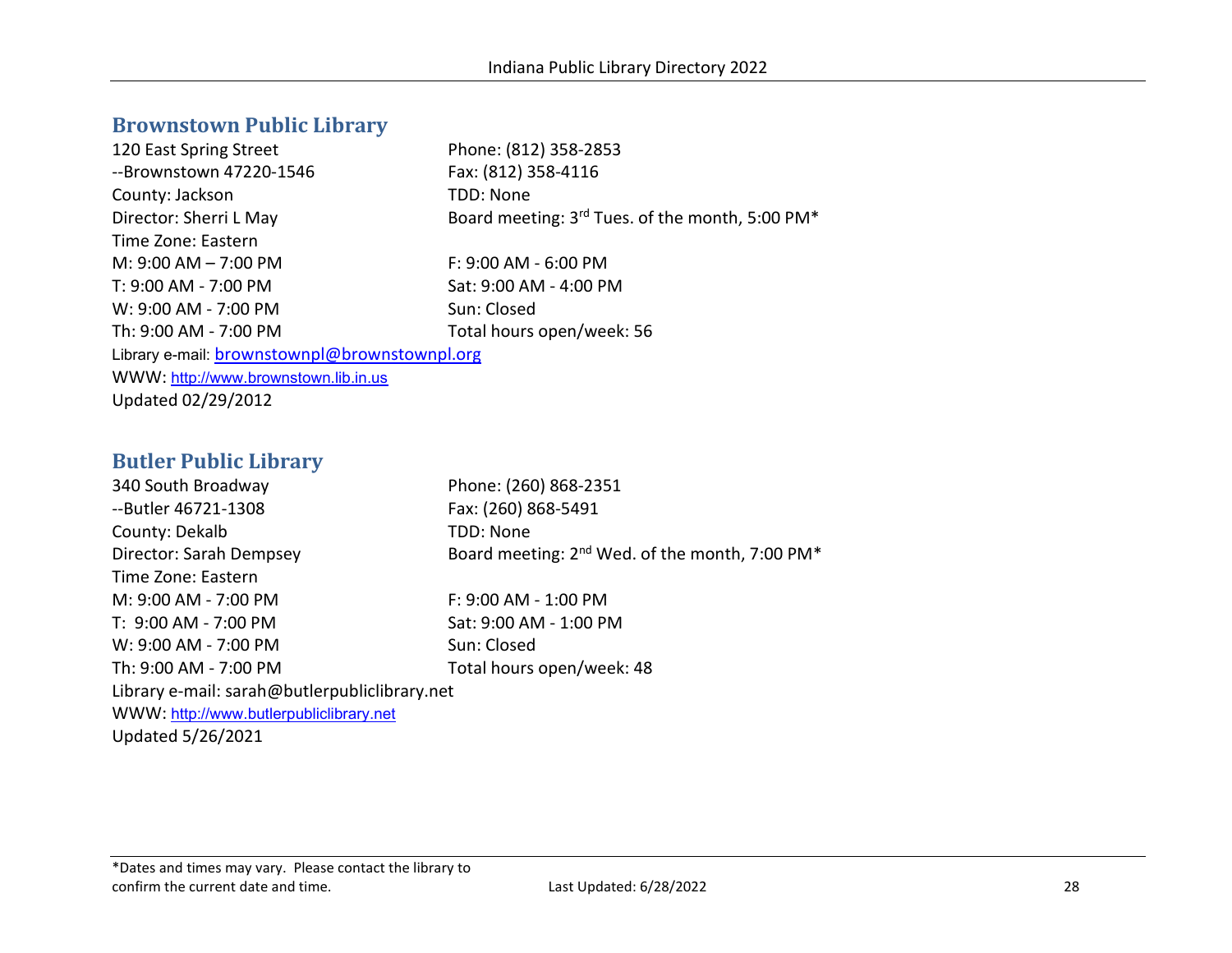# <span id="page-28-0"></span>C

#### <span id="page-28-1"></span>**Cambridge City Public Library**

600 West Main Street Phone: (765) 478-3335 --Cambridge City 47327-1524 Fax: (765) 478-6144 County: Wayne TDD: None Time Zone: Eastern M: 9:00 AM - 7:30 PM F: 9:00 AM - 5:00 PM T: 9:00 AM - 5:00 PM Sat: 10:00 AM - 2:00 PM W: 9:00 AM - 7:30 PM Sun: Closed Th: 1:00 PM - 5:00 PM TOTAL Total hours open/week: 45 Library e-mail: director@ccitypl.org WWW:<http://ccitypl.org/> Updated 4/25/2019

Director: Karen Bays-Winslow Board meeting: 4<sup>th</sup> Tues. of the month, 4:00 PM<sup>\*</sup>

#### <span id="page-28-2"></span>**Camden-Jackson Township Public Library**

| 183 West Main                           | Phone: (574) 686-2120                             |
|-----------------------------------------|---------------------------------------------------|
| --Camden 46917-0024                     | Fax: (574) 686-4420                               |
| County: Carroll                         | TDD: None                                         |
| Director: Amanda Dudley                 | Board meeting: 3rd Thursday of the month, 6:00 PM |
| Time Zone: Eastern                      |                                                   |
| M: Closed                               | $F: 2:00$ PM - 6:30 PM                            |
| T: 2:00 PM - 6:30 PM                    | Sat: 9:00 AM - 1:00 PM                            |
| W: 2:00 PM - 6:30 PM                    | Sun: Closed                                       |
| Th: 2:00 PM - 6:30 PM                   | Total hours open/week: 22                         |
| Library e-mail: camlib@camden.lib.in.us |                                                   |
| WWW: http://camden.lib.in.us            |                                                   |
| Updated 1/7/2021                        |                                                   |
|                                         |                                                   |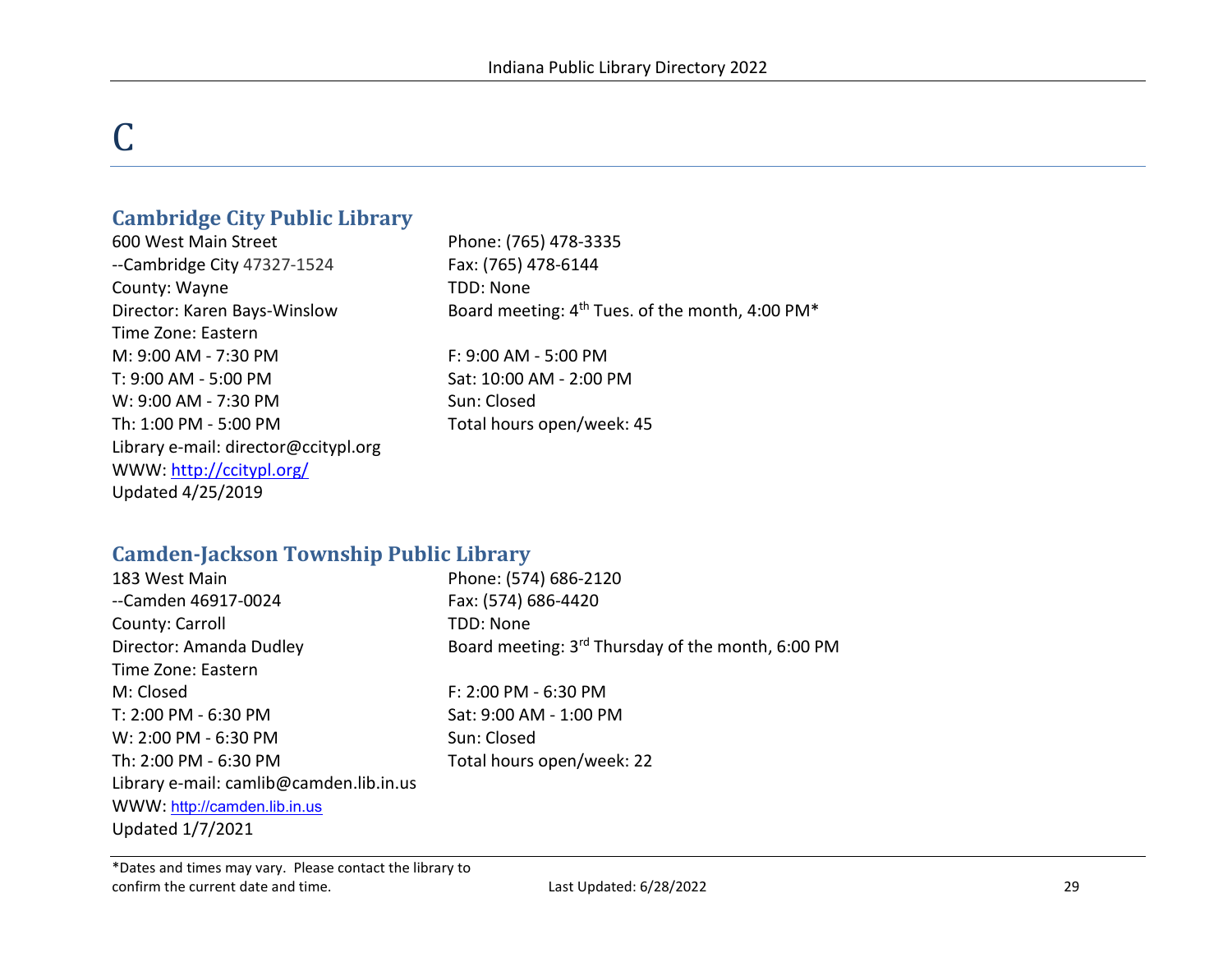#### <span id="page-29-0"></span>**Carmel Clay Public Library**

55 4th Avenue SE Phone: (317) 844-6711 --Carmel 46032-2278 Fax: (317) 571-4285 County: Hamilton TDD: (317) 571-4294 Director: Bob Swanay Board meeting: 4<sup>th</sup> Mon. of the month, 5:30 PM<sup>\*</sup> Time Zone: Eastern M: 9:00 AM - 9:00 PM F: 9:00 AM - 7:00 PM T: 9:00 AM - 9:00 PM Sat: 9:00 AM - 5:00 PM W: 9:00 AM - 9:00 PM Sun: 1:00 PM - 5:00 PM Th: 9:00 AM - 9:00 PM Total hours open/week: 70 Library e-mail: ccplpublic@carmel.lib.in.us WWW: [http://www.carmel.lib.in.us](http://www.carmel.lib.in.us/) Updated 11/15/2016

#### <span id="page-29-1"></span>**Carnegie Public Library Of Steuben County**

322 South Wayne Street Phone: (260) 665-3362 --Angola 46703-1956 Fax: (260) 665-8958 County: Steuben TDD: None Director: Sonya Dintaman Board meeting: 2<sup>nd</sup> Mon. of the month, 4:00 PM<sup>\*</sup> Time Zone: Eastern M: 9:00 AM - 8:00 PM F: 9:00 AM - 5:00 PM T: 9:00 AM - 8:00 PM Sat: 9:00 AM - 3:00 PM W: 9:00 AM - 8:00 PM Sun: Closed Th: 9:00 AM - 8:00 PM Total hours open/week: 58 Library e-mail: info@steuben.lib.in.us WWW: [http://www.steuben.lib.in.us](http://www.steuben.lib.in.us/) Updated 02/29/2012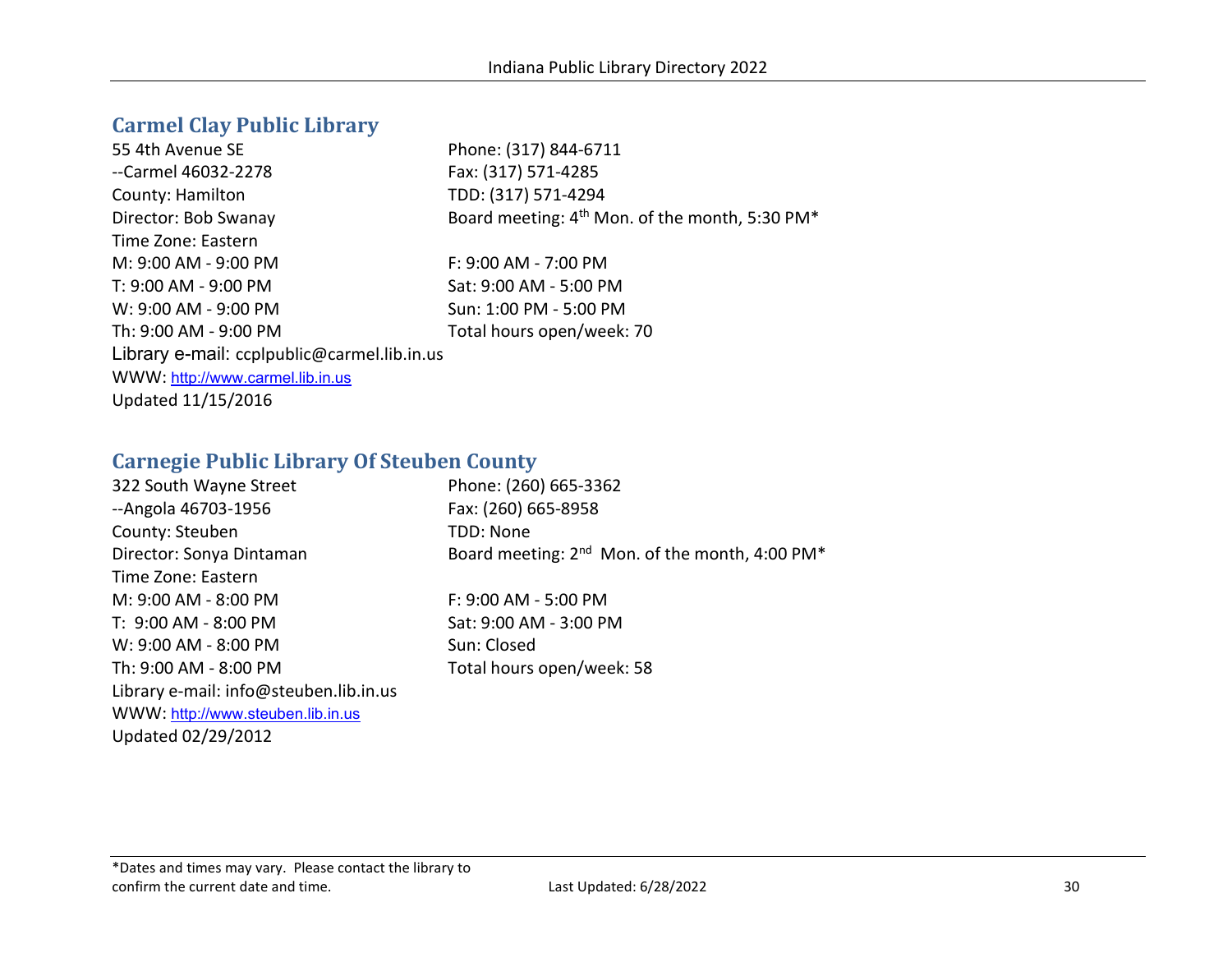#### <span id="page-30-0"></span>**Centerville-Center Township Public Library**

| 126 East Main Street                         | Phone: (765) 855-5223                                       |
|----------------------------------------------|-------------------------------------------------------------|
| --Centerville 47330-1206                     | Fax: (765) 855-2009                                         |
| County: Wayne                                | TDD: None                                                   |
| Director: Curran Koehler                     | Board meeting: 2 <sup>nd</sup> Tues. of the month, 4:30 PM* |
| Time Zone: Eastern                           |                                                             |
| M: $10:00$ AM $-$ 7:00 PM                    | $F: 10:00$ AM - 5:00 PM                                     |
| T: $10:00$ AM $- 7:00$ PM                    | Sat: 10:00 AM - 2:00 PM                                     |
| W: $10:00$ AM $- 7:00$ PM                    | Sun: Closed                                                 |
| Th: 10:00 AM - 7:00 PM                       | Total hours open/week: 47                                   |
| Library e-mail: read@centervillelibrary.info |                                                             |
| WWW: http://www.centervillelibrary.info/     |                                                             |
| <b>Updated 8/26/2020</b>                     |                                                             |

#### <span id="page-30-1"></span>**Charlestown Clark County Public Library**

| 51 Clark Road                               | Phone: (812) 256-3337                                                    |
|---------------------------------------------|--------------------------------------------------------------------------|
| --Charlestown 47111-1972                    | Fax: (812) 256-3890                                                      |
| County: Clark                               | TDD: None                                                                |
| Director: Kim Hardin                        | Board meeting: 3 <sup>rd</sup> Thurs. of the month, 7:00 PM <sup>*</sup> |
| Time Zone: Eastern                          |                                                                          |
| M: 9:00 AM - 8:00 PM                        | $F: 9:00$ AM - 5:00 PM                                                   |
| T: 9:00 AM - 8:00 PM                        | Sat: 9:00 AM - 5:00 PM                                                   |
| W: 9:00 AM - 8:00 PM                        | Sun: Closed                                                              |
| Th: 9:00 AM - 8:00 PM                       | Total hours open/week: 60                                                |
| Library e-mail: WebMaster@clarkco.lib.in.us |                                                                          |
| WWW: http://www.clarkco.lib.in.us           |                                                                          |
| Updated 03/18/2021                          |                                                                          |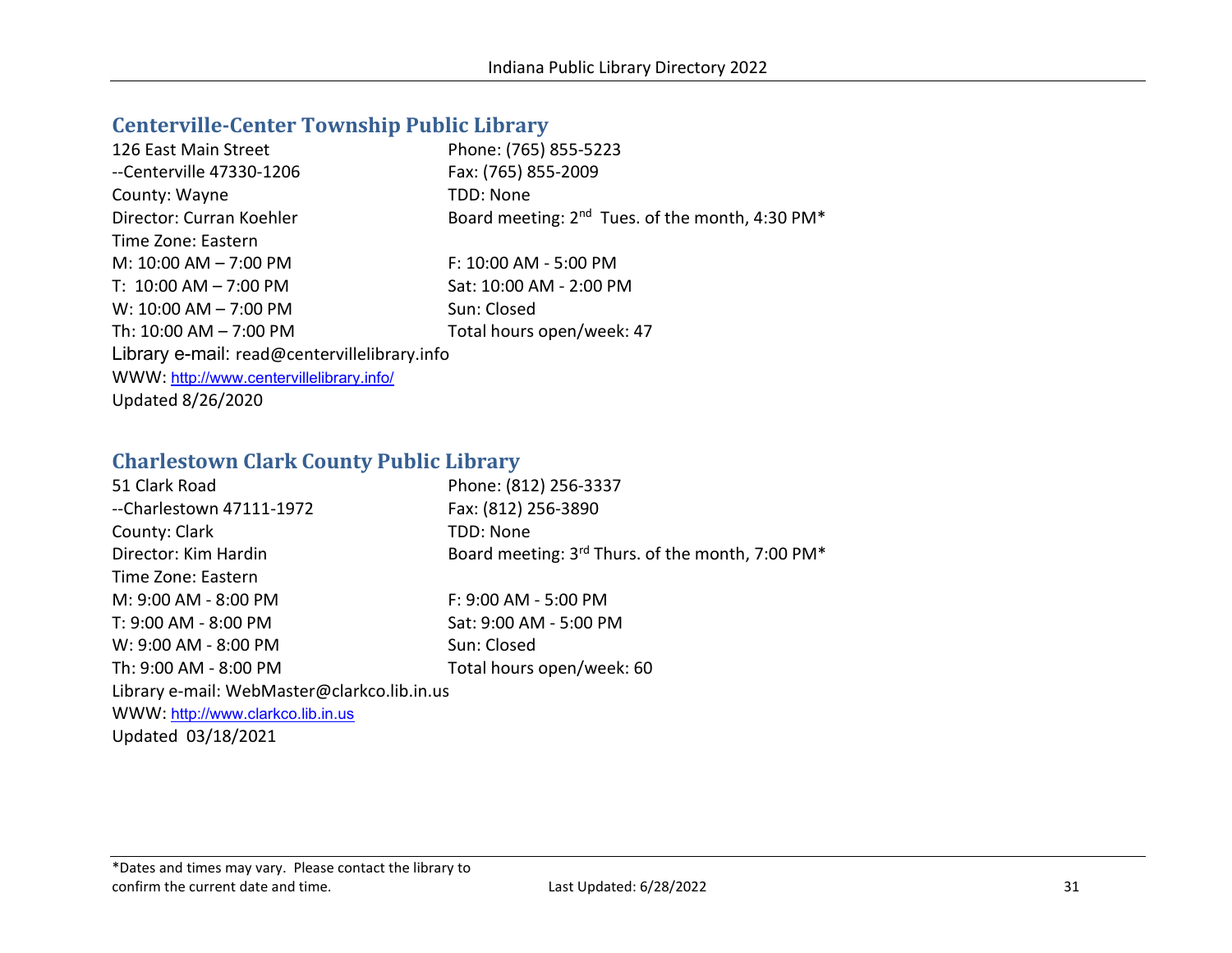#### <span id="page-31-0"></span>**Churubusco Public Library**

| Phone: (260) 693-6466                                                  |
|------------------------------------------------------------------------|
| Fax: (260) 693-6466                                                    |
| TDD: None                                                              |
| Dial-in #: (260) 693-6466                                              |
| Board meeting: 2 <sup>nd</sup> Mon. of the month, 6:00 PM <sup>*</sup> |
| F: 11:00 AM - 6:00 PM                                                  |
| Sat: 9:00 AM - 2:00 PM                                                 |
| Sun: Closed                                                            |
| Total hours open/week: 44                                              |
| Library e-mail: buscolibrary@buscolibrary.org                          |
|                                                                        |
|                                                                        |
|                                                                        |

#### <span id="page-31-1"></span>**Clayton-Liberty Township Public Library**

| 5199 Iowa Street                                   | Phone: (317) 539-2991                                      |
|----------------------------------------------------|------------------------------------------------------------|
| $-$ Clayton 46118-4905                             | Fax: (317) 539-2050                                        |
| County: Hendricks                                  | TDD: None                                                  |
| Director: Angie Roberts                            | Board meeting: 2 <sup>nd</sup> Mon. of the month, 7:00 PM* |
| Time Zone: Eastern                                 |                                                            |
| M: 10:00 AM - 7:00 PM                              | F: 10:00 AM - 5:00 PM                                      |
| T: 10:00 AM - 7:00 PM                              | Sat: 9:00 AM - 1:00 PM                                     |
| W: Closed                                          | Sun: Closed                                                |
| Th: 10:00 AM - 7:00 PM                             | Total hours open/week: 38                                  |
| Library e-mail: cltpldirector@gmail.com            |                                                            |
| WWW: http://personalpages.tds.net/~cltpl/index.htm |                                                            |
| Updated 11/12/2020                                 |                                                            |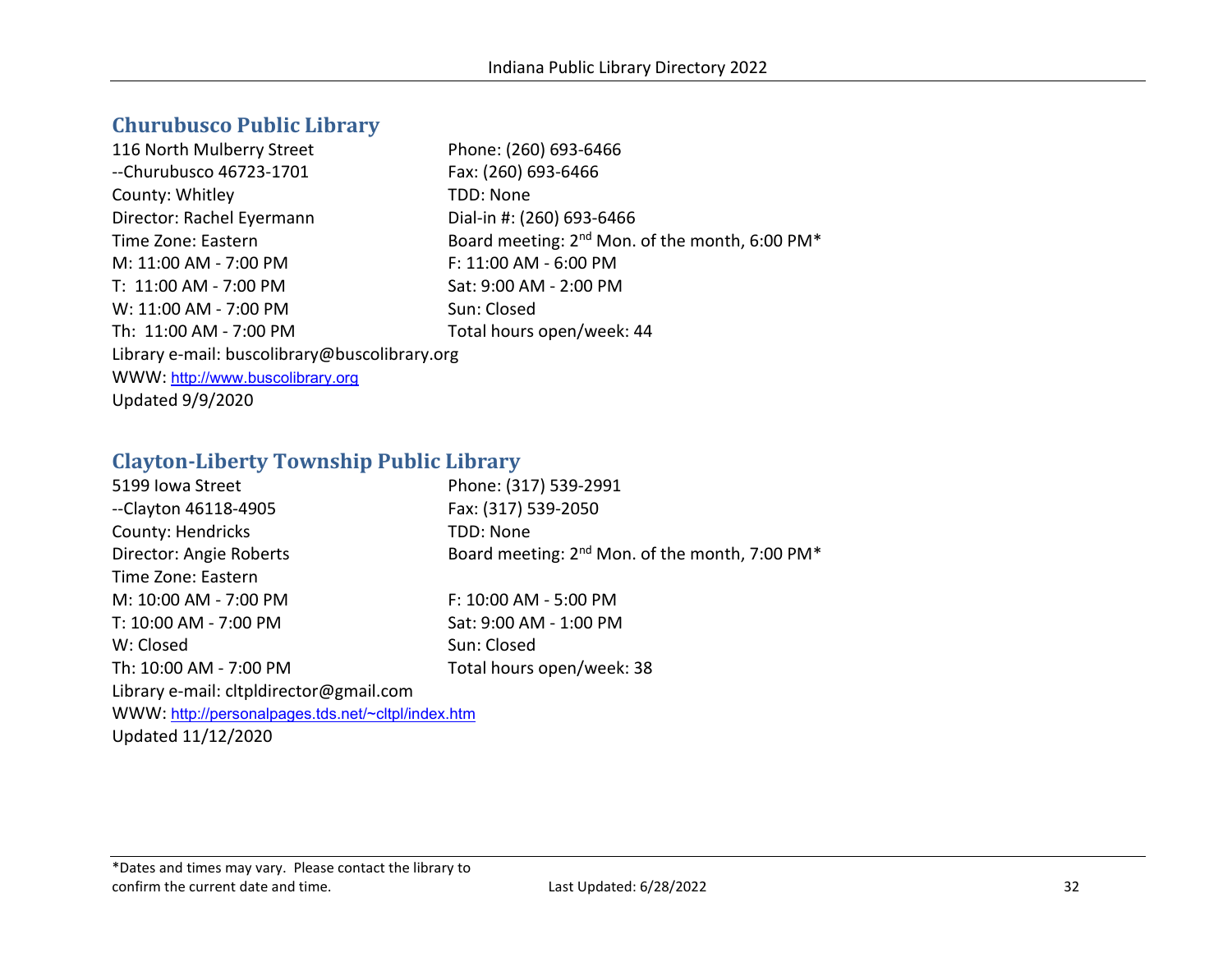#### <span id="page-32-0"></span>**Clinton Public Library**

313 South 4th Street Phone: (765) 832-8349 --Clinton 47842-2306 Fax: (765) 832-3823 County: Vermillion TDD: None Time Zone: Eastern M: 9:00 AM - 8:00 PM F: 9:00 AM - 5:00 PM T: 9:00 AM - 8:00 PM Sat: 9:00 AM - 2:00 PM W: 9:00 AM - 8:00 PM Sun: Closed Th: 9:00 AM - 8:00 PM Total hours open/week: 57 Library e-mail: cpl@clintonpl.lib.in.us WWW: [http://www.clintonpl.lib.in.us](http://www.clintonpl.lib.in.us/) Updated 6/28/2013

Director: Becky Edington Board meeting: Last Mon. of the month, 6:00 PM\*

#### <span id="page-32-1"></span>**Coatesville-Clay Twp. Public Library**

| 4928 Milton Street                    | Phone: (765) 386-2355                                       |
|---------------------------------------|-------------------------------------------------------------|
| --Coatesville 46121-0147              | Fax: (765) 386-6177                                         |
| County: Hendricks                     | TDD: None                                                   |
| Director: Korleen Bledsoe             | Board meeting: 2 <sup>nd</sup> Tues. of the month, 5:30 PM* |
| Time Zone: Eastern                    |                                                             |
| M: 10:00 AM - 7:00 PM                 | F: 1:00 PM - 7:00 PM                                        |
| T: 10:00 AM - 7:00 PM                 | Sat: 10:00 AM - 5:00 PM                                     |
| W: 1:00 PM - 7:00 PM                  | Sun: Closed                                                 |
| Th: 1:00 PM - 7:00 PM                 | Total hours open/week: 43                                   |
| Library e-mail: cpl@ccrtc.com         |                                                             |
| WWW: http://coatesvillectpl.lib.in.us |                                                             |
| Updated 4/25/2019                     |                                                             |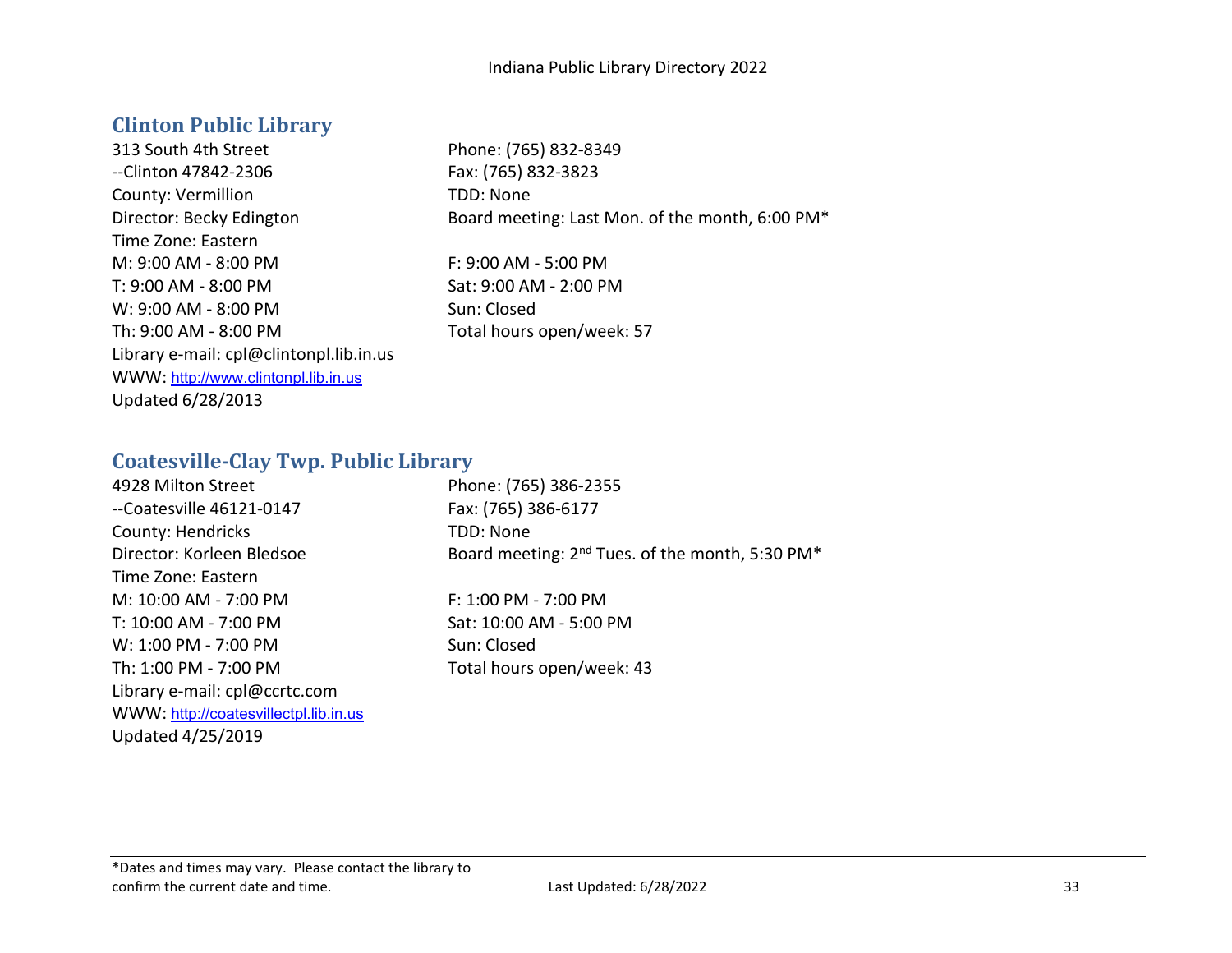#### <span id="page-33-0"></span>**Colfax-Perry Township Public Library**

| 207 South Clark Street         | Phone: (765) 324-2915                            |
|--------------------------------|--------------------------------------------------|
| --Colfax 46035-0308            | Fax: (765) 324-2689                              |
| County: Clinton                | TDD: None                                        |
| Director: Brenda Kinslow       | Board meeting: Last Tues. of the month, 7:00 PM* |
| Time Zone: Eastern             |                                                  |
| M: 11:00 AM - 6:00 PM          | F: 11:00 AM - 5:00 PM                            |
| T: 12:30 PM - 6:30 PM          | Sat: 10:00 AM - 3:00 PM                          |
| W: 11:00 AM - 6:00 PM          | Sun: Closed                                      |
| Th: 12:30 PM - 6:30 PM         | Total hours open/week: 37                        |
| Library e-mail:                |                                                  |
| WWW: http://www.colfaxptpl.org |                                                  |
| <b>Updated 1/3/2017</b>        |                                                  |

#### <span id="page-33-1"></span>**Converse-Jackson Township Public Library**

| 108 South Jefferson Street                | Phone: (765) 395-3344                           |
|-------------------------------------------|-------------------------------------------------|
| --Converse 46919-0529                     | Fax: (765) 395-3733                             |
| County: Miami                             | TDD: None                                       |
| Director: Andrew Horner                   | Board meeting: Last Mon. of the month, 7:00 PM* |
| Time Zone: Eastern                        |                                                 |
| M: 10:00 AM - 6:00 PM                     | F: 10:00 AM - 6:00 PM                           |
| T: 10:00 AM - 6:00 PM                     | Sat: 9:00 AM - 1:00 PM                          |
| W: 10:00 AM - 6:00 PM                     | Sun: Closed                                     |
| Th: 10:00 AM - 6:00 PM                    | Total hours open/week: 44                       |
| Library e-mail: converselibrary@gmail.com |                                                 |
| WWW: http://www.converselib.org           |                                                 |
|                                           |                                                 |

Updated 09/09/2020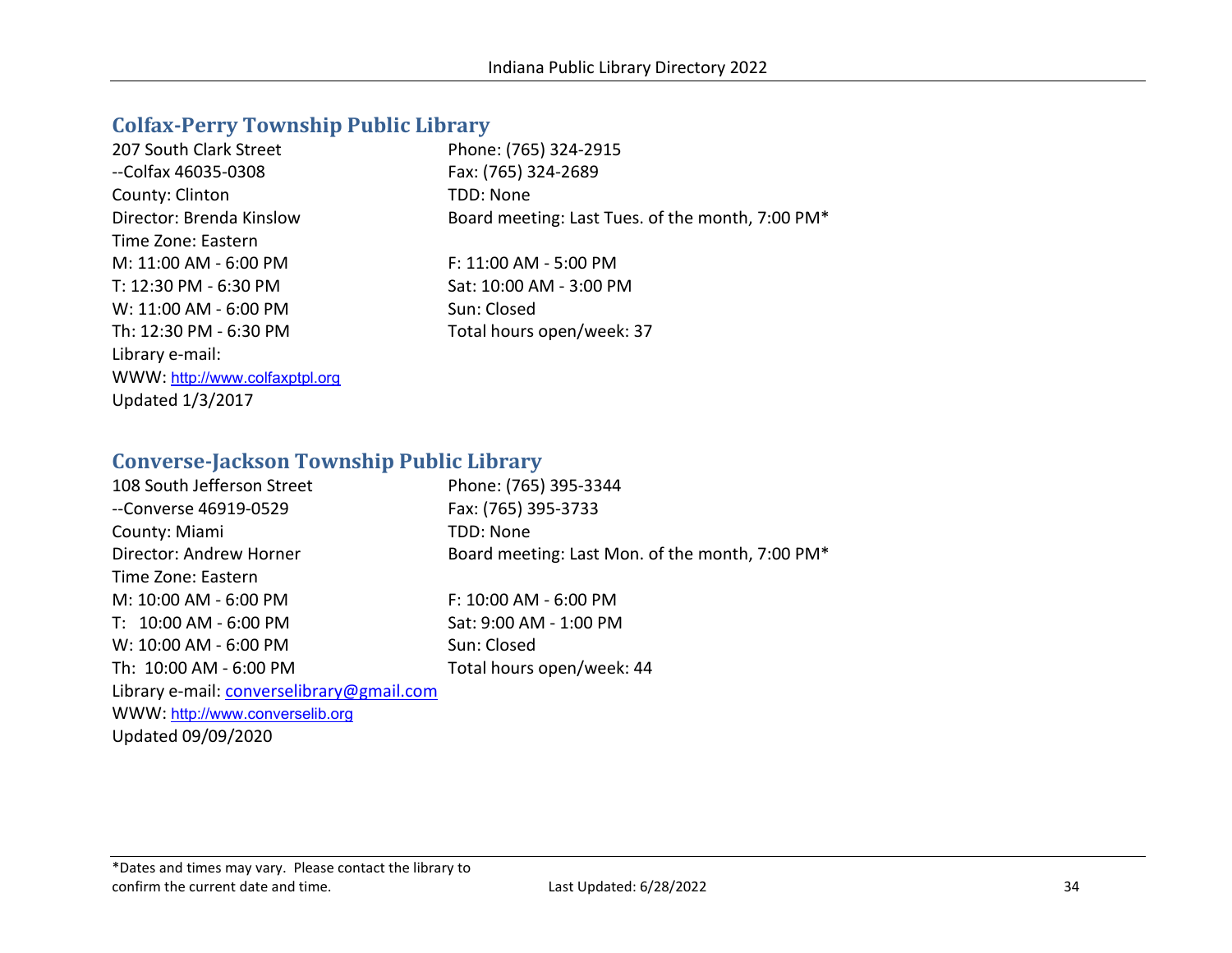#### <span id="page-34-0"></span>**Covington-Veedersburg Public Library**

| 622 5th Street                         | Phone: (765) 793-2572                                        |
|----------------------------------------|--------------------------------------------------------------|
| --Covington 47932-1137                 | Fax: (765) 793-2621                                          |
| County: Fountain                       | TDD: None                                                    |
| Director: Regina George                | Board meeting: 1 <sup>st</sup> Thurs. of the month, 4:00 PM* |
| Time Zone: Eastern                     |                                                              |
| M: 10:00 AM - 8:00 PM                  | F: 10:00 AM - 6:00 PM                                        |
| T: 10:00 AM - 8:00 PM                  | Sat: 10:00 AM - 2:00 PM                                      |
| W: 10:00 AM - 6:00 PM                  | Sun: Closed                                                  |
| Th: 10:00 AM - 8:00 PM                 | Total hours open/week: 50                                    |
| Library e-mail: cypidirector@c-vpl.org |                                                              |
| WWW: http://www.c-vpl.org              |                                                              |
| Updated 07/23/2014                     |                                                              |

#### <span id="page-34-1"></span>**Crawford County Public Library**

| 203 Indiana Avenue                        | Phone: (812) 338-2606                            |
|-------------------------------------------|--------------------------------------------------|
| --English 47118-0159                      | Fax: (812) 338-3034                              |
| County: Crawford                          | TDD: None                                        |
| Director: Tracy Underhill                 | Board meeting: Last Tues. of the month, 6:00 PM* |
| Time Zone: Eastern                        |                                                  |
| M: Closed                                 | $F: 09:30$ AM - 4:00 PM                          |
| T: 9:30 AM - 6:30 PM                      | Sat: 09:30 AM - 4:00 PM                          |
| W: 9:30 AM - 6:30 PM                      | Sun: Closed                                      |
| Th: 9:30 AM - 6:30 PM                     | Total hours open/week: 40                        |
| Library e-mail: underhill.tracy@gmail.com |                                                  |
| WWW: http://www.ccpl.lib.in.us            |                                                  |
| Updated 4/25/2019                         |                                                  |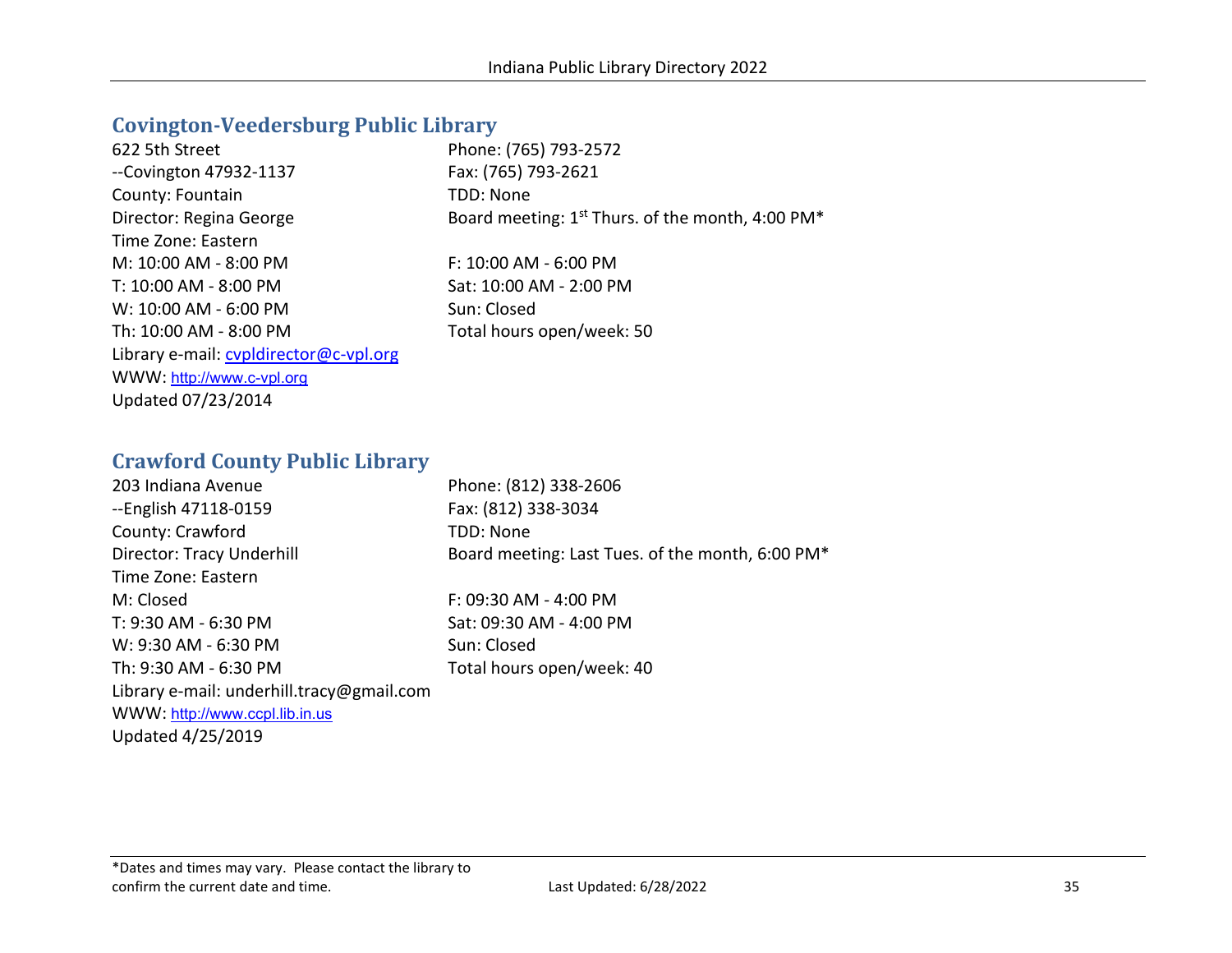#### <span id="page-35-0"></span>**Crawfordsville District Public Library**

| 205 South Washington Street        | Phone: (765) 362-2242                                                   |
|------------------------------------|-------------------------------------------------------------------------|
| --Crawfordsville 47933-2444        | Fax: (765) 362-7986                                                     |
| County: Montgomery                 | TDD: None                                                               |
| Director: Theresa Tyner            | Board meeting: 2 <sup>nd</sup> Thurs.of the month, 4:00 PM <sup>*</sup> |
| Time Zone: Eastern                 |                                                                         |
| M: 9:00 AM - 9:00 PM               | $F: 9:00$ AM - 5:00 PM                                                  |
| T: 9:00 AM - 9:00 PM               | Sat: 9:00 AM - 5:00 PM                                                  |
| W: 9:00 AM - 9:00 PM               | Sun: 1:00 PM - 5:00 PM                                                  |
| Th: 9:00 AM - 9:00 PM              | Total hours open/week: 68                                               |
| Library e-mail: web@cdpl.lib.in.us |                                                                         |
| WWW: http://www.cdpl.lib.in.us     |                                                                         |
| <b>Updated 6/4/2019</b>            |                                                                         |

#### <span id="page-35-1"></span>**Crown Point Community Public Library**

| 122 N. Main Street                             | Phone: (219) 663-0270                                                  |
|------------------------------------------------|------------------------------------------------------------------------|
| --Crown Point 46307-4049                       | Fax: (219) 663-0403                                                    |
| County: Lake                                   | TDD: None                                                              |
| Director: Julie Wendorf                        | Board meeting: 4 <sup>th</sup> Mon. of the month, 5:00 PM <sup>*</sup> |
| Time Zone: Central                             |                                                                        |
| M: 9:00 AM - 8:00 PM                           | $F: 9:00$ AM - 5:00 PM                                                 |
| T: 9:00 AM - 8:00 PM                           | Sat: 9:00 AM - 5:00 PM                                                 |
| W: 9:00 AM - 8:00 PM                           | Sun: 1:00 PM - 5:00 PM                                                 |
| Th: 9:00 AM - 8:00 PM                          | Total hours open/week: 64                                              |
| Library e-mail: director@crownpointlibrary.org |                                                                        |
| WWW: http://crownpointlibrary.org              |                                                                        |
| Updated 2/22/2018                              |                                                                        |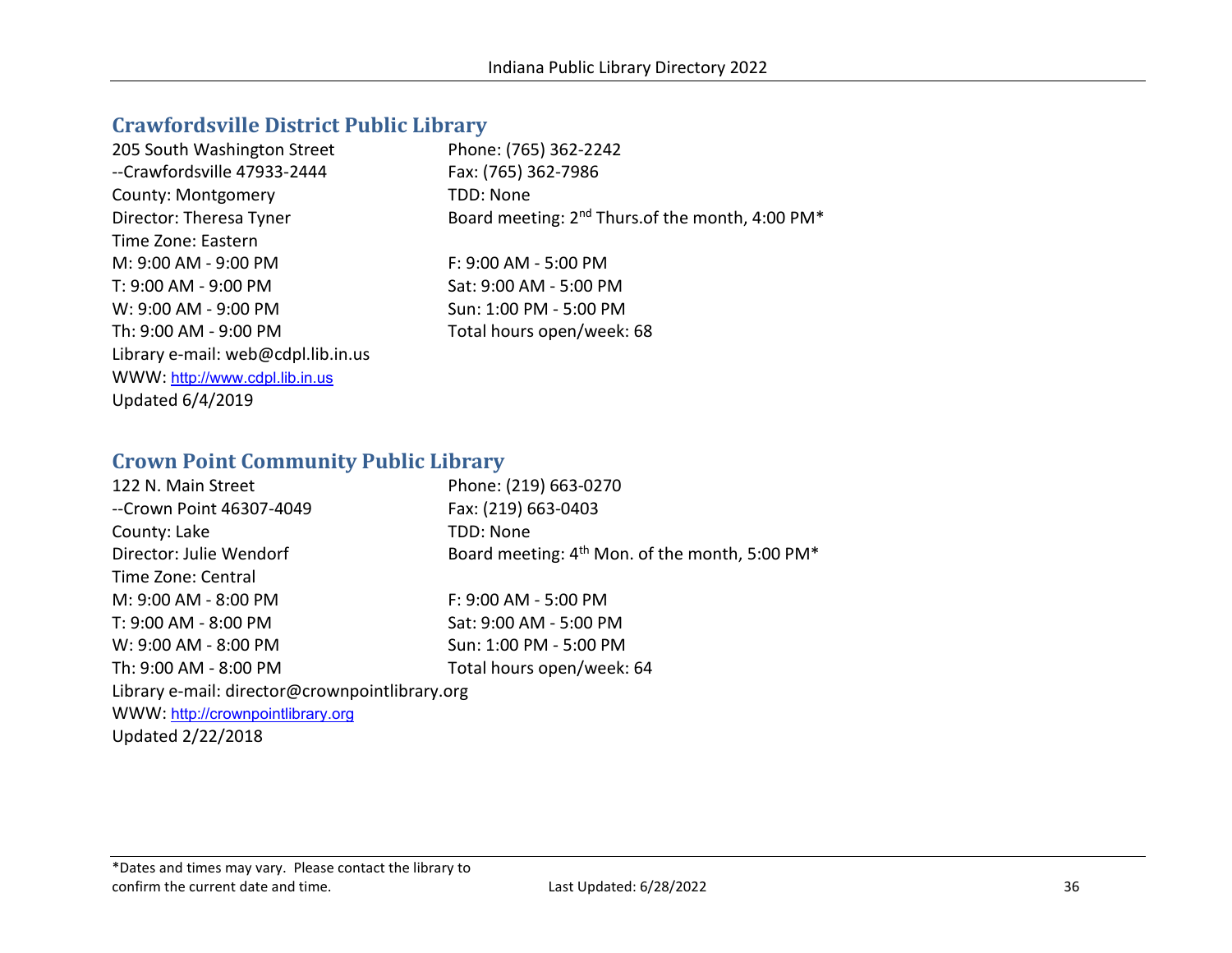# **Culver-Union Township Public Library**

| 107 North Main Street                  | Phone: (574) 842-2941                           |
|----------------------------------------|-------------------------------------------------|
| --Culver 46511-1513                    | Fax: (574) 842-3441                             |
| County: Marshall                       | TDD: None                                       |
| Director: Erin Lawrence                | Board meeting: 3rd Tues. of the month, 7:00 PM* |
| Time Zone: Eastern                     |                                                 |
| M: 9:00 AM - 8:00 PM                   | $F: 9:00 AM - 6:00 PM$                          |
| T: 9:00 AM - 8:00 PM                   | Sat: 9:00 AM - 4:00 PM                          |
| W: 9:00 AM - 8:00 PM                   | Sun: Closed                                     |
| Th: 9:00 AM - 8:00 PM                  | Total hours open/week: 60                       |
| Library e-mail: staff@culver.lib.in.us |                                                 |
| WWW: http://www.culver.lib.in.us       |                                                 |
| Updated 11/12/2020                     |                                                 |

# D

# **Danville-Center Township Public Library**

| 101 South Indiana Street            | Phone: (317) 745-2604                            |
|-------------------------------------|--------------------------------------------------|
| --Danville 46122-1809               | Fax: (317) 745-0756                              |
| County: Hendricks                   | TDD: None                                        |
| Director: Karyn Millikan            | Board meeting: $4th$ Mon. of the month, 7:00 PM* |
| Time Zone: Eastern                  |                                                  |
| M: 9:00 AM - 8:00 PM                | F: 9:00 AM - 5:00 PM                             |
| T: 9:00 AM - 8:00 PM                | Sat: 9:00 AM - 5:00 PM                           |
| W: 9:00 AM - 8:00 PM                | Sun: 2:00 PM - 5:00 PM                           |
| Th: 9:00 AM - 8:00 PM               | Total hours open/week: 63                        |
| Library e-mail: mail@dplindiana.org |                                                  |
| WWW: http://www.dplindiana.org      |                                                  |
| Updated 1/6/2022                    |                                                  |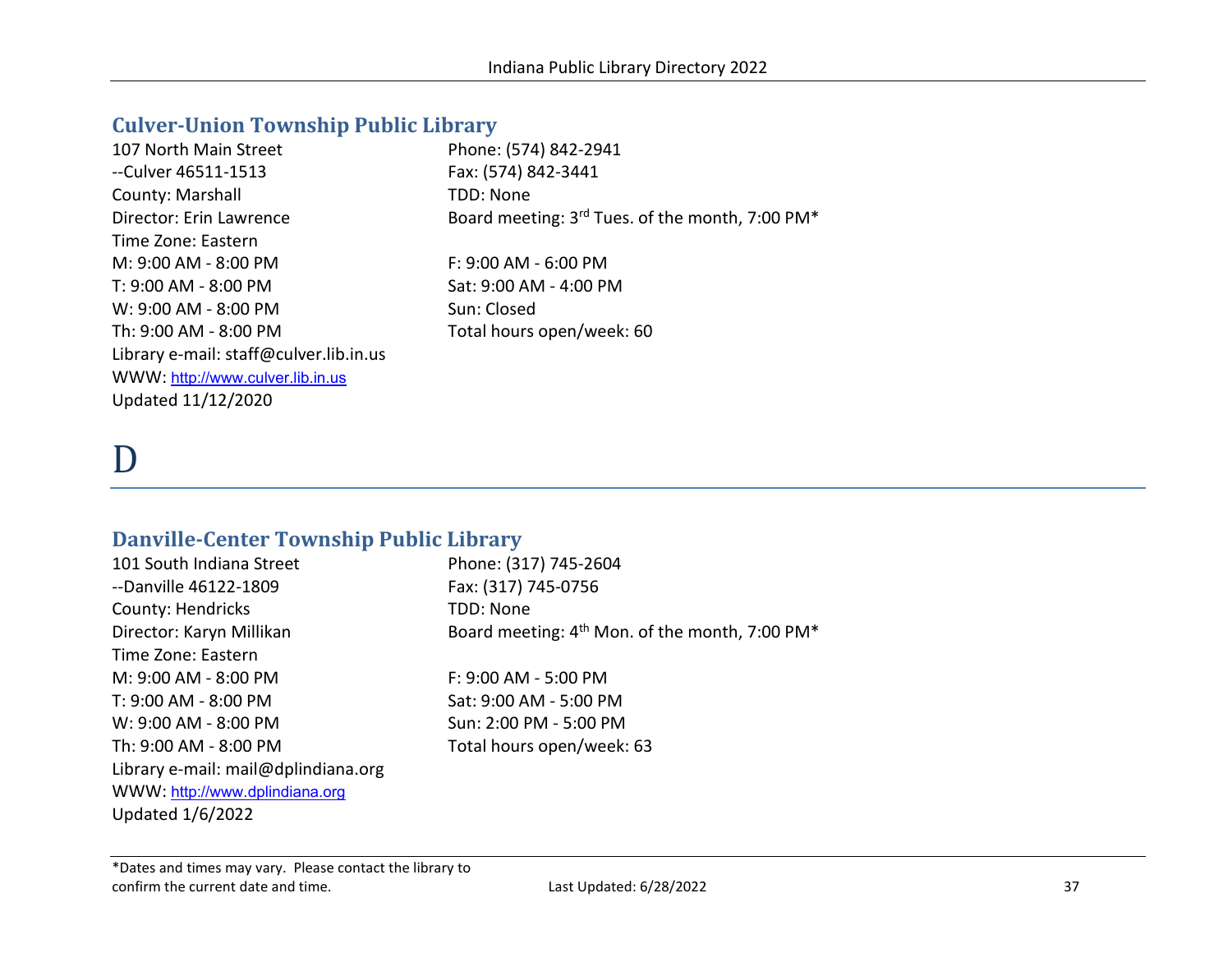# **Darlington Public Library**

| 203 West Main Street                                                            | Phone: (765) 794-4813                           |
|---------------------------------------------------------------------------------|-------------------------------------------------|
| --Darlington 47940-0248                                                         | Fax: (765) 794-4813                             |
| County: Montgomery                                                              | TDD: None                                       |
| Director: John G Dale                                                           | Board meeting: Last Tue. of the month, 7:00 PM* |
| <b>Assistant Director: Noelle Suiter</b>                                        |                                                 |
| Time Zone: Eastern                                                              |                                                 |
| M: 12:00 PM - 6:00 PM                                                           | $F: 12:00$ PM - 4:00 PM                         |
| T: 12:00 PM - 6:00 PM                                                           | Sat: 09:00 AM - 1:00 PM                         |
| W: 12:00 PM - 6:00 PM                                                           | Sun: Closed                                     |
| Th: 12:00 PM - 6:00 PM                                                          | Total hours open/week: 30                       |
| Library e-mail: butchandconnie@hotmail.com; darlingtonpubliclibrary@outlook.com |                                                 |
| WWW: http://darlingtonlibrary.com/                                              |                                                 |
| Updated 5/12/2016                                                               |                                                 |

# **Delphi Public Library**

222 East Main Street Phone: (765) 564-2929 --Delphi 46923-1593 Fax: (765) 564-4746 County: Carroll **TDD: None** Director: Portia Kapraun Board meeting: 3<sup>rd</sup> Mon.of the month, 5:30 PM<sup>\*</sup> Time Zone: Eastern M: 9:00 AM - 8:00 PM F: 10:00 AM - 6:00 PM T: 9:00 AM - 8:00 PM Sat: 10:00 AM - 5:00 PM W: 9:00 AM - 8:00 PM Sun: Closed Th:  $9:00$  AM –  $8:00$  PM Total hours open/week: 59 Library e-mail: dplibrary@delphilibrary.org WWW: [http://www.delphilibrary.org](http://www.delphilibrary.org/) Updated 7/27/2020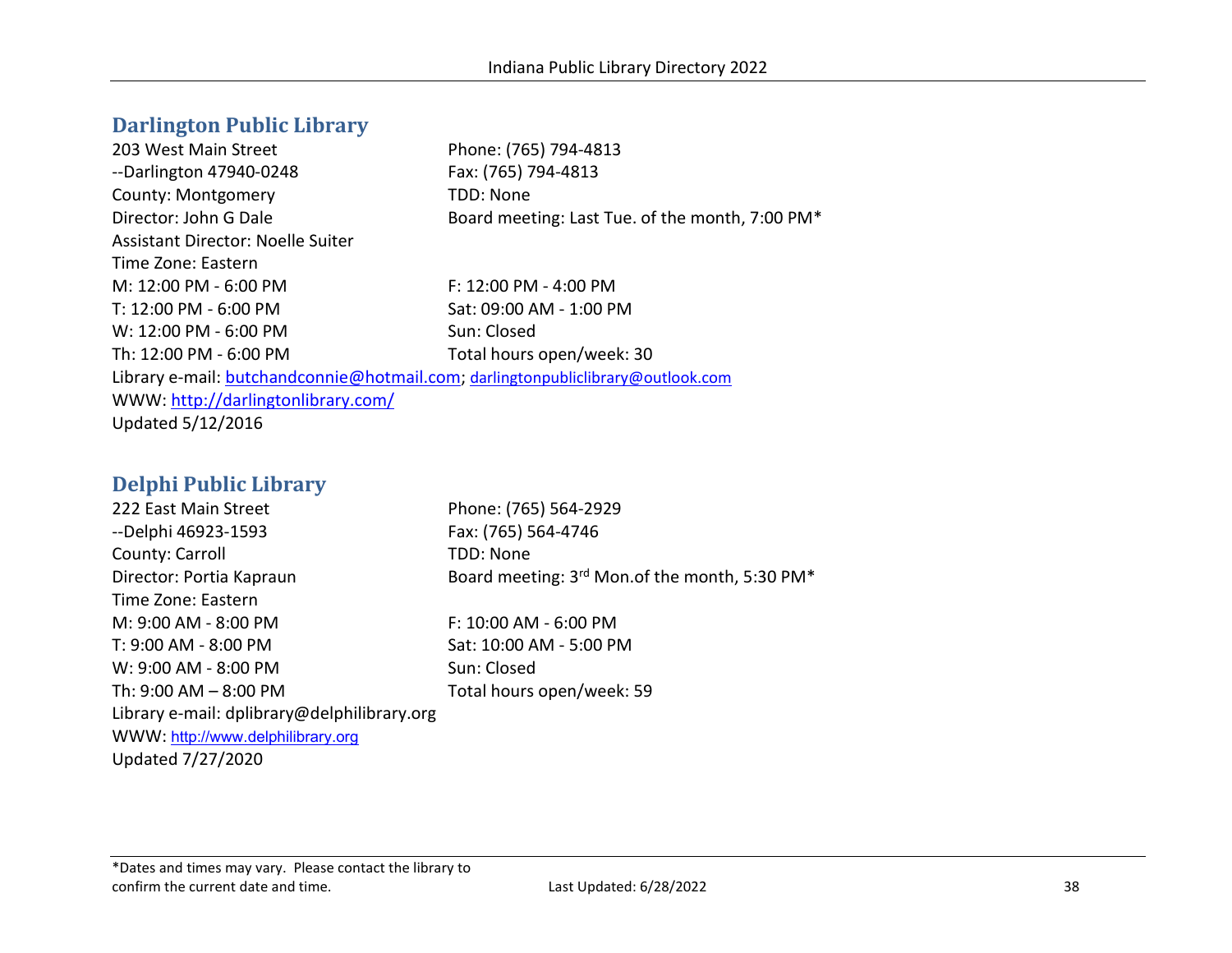# **Dublin Public Library**

2249 East Cumberland Phone: (765) 478-6206 --Dublin 47335-0188 Fax: (765) 478-6206 County: Wayne TDD: None Director: Gary Rubendall Board meeting: 2<sup>nd</sup> Thurs. of the month, 6:30 PM<sup>\*</sup> Time Zone: Eastern M: Closed **F: 1:00 PM - 5:00 PM** T: 3:00 PM - 7:00 PM Sat: 10:00 AM - 2:00 PM W: 3:00 PM - 7:00 PM Sun: Closed Th: 3:00 PM - 7:00 PM TOTAL Total hours open/week: 20 Library e-mail: dublinpubliclibrary@yahoo.com WWW: [http://www.dublinpl.lib.in.us](http://www.dublinpl.lib.in.us/) Updated 04/24/2019

# **Dunkirk Public Library**

| 127 West Washington Street                   | Phone: (765) 768-6872                          |
|----------------------------------------------|------------------------------------------------|
| --Dunkirk 47336-1218                         | Fax: (765) 768-6894                            |
| County: Jay                                  | TDD: None                                      |
| Director: Stephanie Crouch, Interim Director | Board meeting: 1st Mon. of the month, 7:00 PM* |
| Time Zone: Eastern                           |                                                |
| M: 10:00 AM - 5:00 PM                        | F: 10:00 AM - 5:00 PM                          |
| T: 10:00 AM - 5:00 PM                        | Sat: 9:00 AM - 1:00 PM                         |
| $W: 10:00$ AM $- 5:00$ PM                    | Sun: Closed                                    |
| Th: 10:00 AM - 7:00 PM                       | Total hours open/week: 41                      |
| Library e-mail: scrouch@dunkirk.lib.in.us    |                                                |
| WWW: http://www.dunkirk.lib.in.us            |                                                |
| Updated 6/29/2021                            |                                                |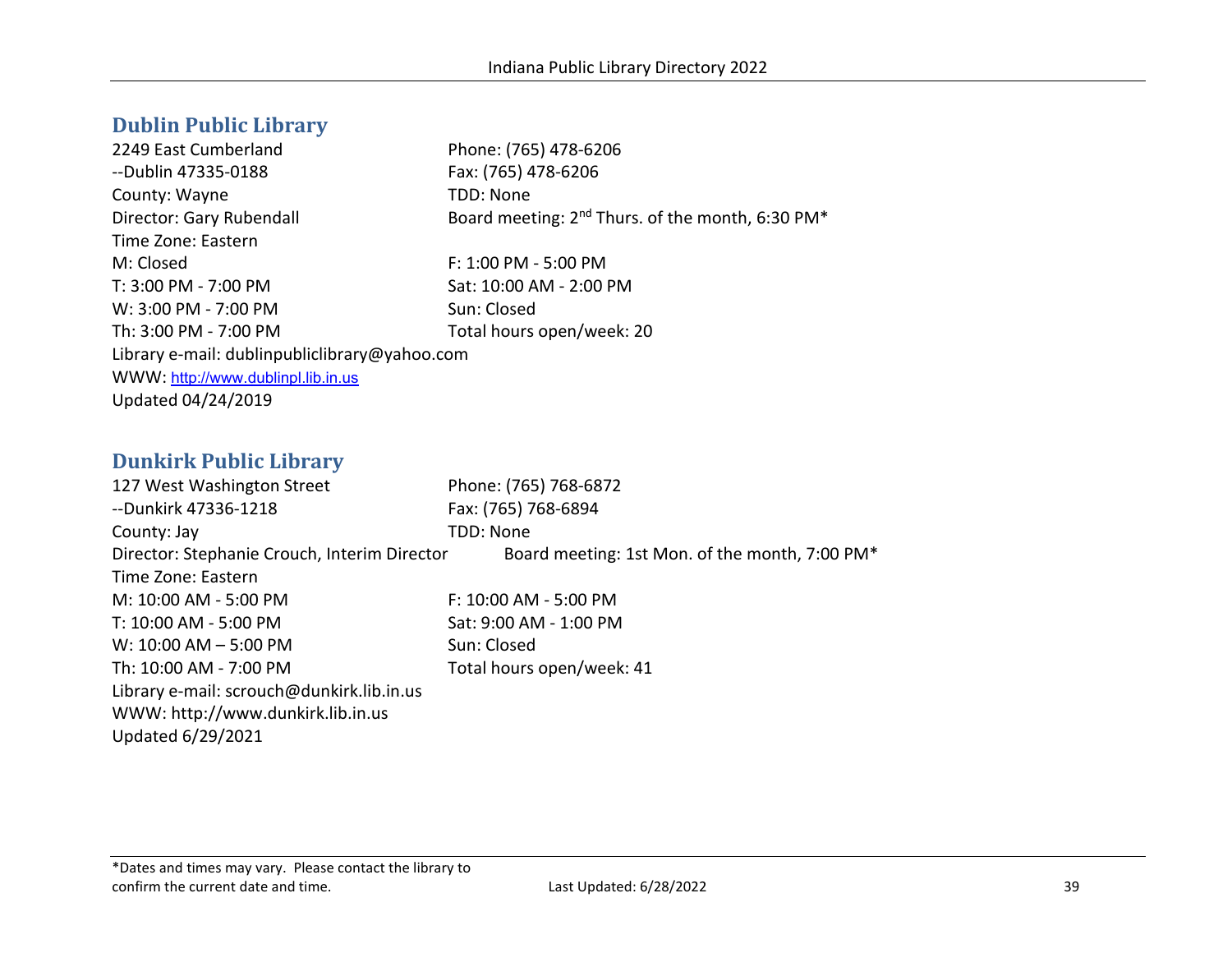# E

# **Earl Park-Richland Township Public Library**

102 East Fifth Street Phone: (219) 474-6932 --Earl Park 47942-0097 Fax: (219) 474-6932 County: Benton TDD: None Director: Dana Leonard Board meeting: 2<sup>nd</sup> Mon. of the month, 7:30 PM<sup>\*</sup> Time Zone: Eastern M: 12:00 PM - 6:00 PM  $-$  F: 1:00 PM - 6:00 PM T: 1:00 PM - 6:00 PM Sat: 9:00 AM - 1:00 PM W: 1:00 PM - 6:00 PM Sun: Closed Th: Closed Total hours open/week: 25 Library e-mail: [earlparklibrary@gmail.com](mailto:earlparklibrary@gmail.com) WWW: <http://www.earlpark.lib.in.us/> Updated 5/26/2021

#### **East Chicago Public Library**

2401 East Columbus Drive Phone: (219) 397-2453 --East Chicago 46312-2998 Fax: (219) 397-6715 County: Lake TDD: (219) 769-6506 Director: Marla K. Spann Board meeting: 3rd Wed. of the month, 4:45 PM\* Time Zone: Central M: 9:00 AM - 8:00 PM F: 9:00 AM - 5:00 PM T: 9:00 AM - 8:00 PM Sat: 9:00 AM - 5:00 PM W: 9:00 AM - 8:00 PM Sun: Closed Th: 9:00 AM - 8:00 PM Total hours open/week: 60 Library e-mail: ecpl@ecpl.org WWW: [http://www.ecpl.org](http://www.ecpl.org/) Updated 03/29/2016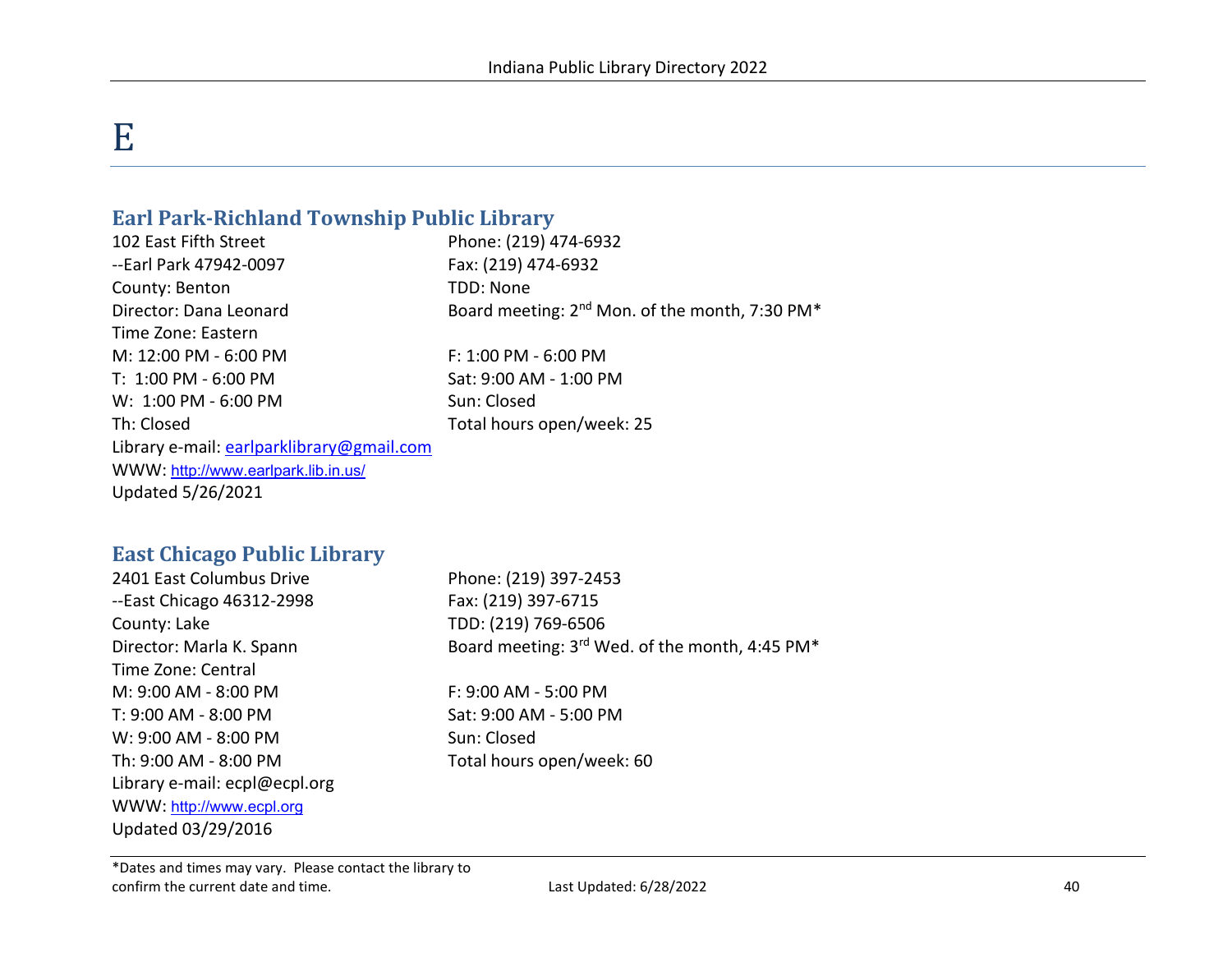# **Eckhart Public Library**

603 South Jackson Street Phone: (260) 925-2414 --Auburn 46706-2260 Fax: (260) 925-9376 County: Dekalb TDD (260) 925-2414 Time Zone: Eastern M: 9:00 AM - 8:00 PM F: 9:00 AM - 7:00 PM T: 9:00 AM - 8:00 PM Sat: 9:00 AM - 5:00 PM W: 9:00 AM - 8:00 PM Sun: Closed Th: 9:00 AM - 8:00 PM Total hours open/week: 62 Library e-mail: reference@epl.lib.in.us WWW: [http://www.epl.lib.in.us](http://www.epl.lib.in.us/) Updated 4/28/2022

Director: Katie Mullins Board meeting: 3rd Wed. of the month, 6:00 PM\*

# **Edinburgh Wright-Hageman Public Library**

| 119 West Main Cross Street                   | Phone: (812) 526-5487                                                  |
|----------------------------------------------|------------------------------------------------------------------------|
|                                              |                                                                        |
| --Edinburgh 46124-1499                       | Fax: (812) 526-7057                                                    |
| County: Johnson                              | TDD: None                                                              |
| Director: Chris Hoffman                      | Board meeting: 3 <sup>rd</sup> Wed. of the month, 6:30 PM <sup>*</sup> |
| Time Zone: Eastern                           |                                                                        |
| M: 9:00 AM - 7:00 PM                         | F: 9:00 AM - 6:00 PM                                                   |
| T: 9:00 AM - 7:00 PM                         | Sat: 9:00 AM - 1:00 PM                                                 |
| W: 9:00 AM - 7:00 PM                         | Sun: Closed                                                            |
| Th: 9:00 AM - 7:00 PM                        | Total hours open/week: 53                                              |
| Library e-mail: choffman@edinburgh.lib.in.us |                                                                        |
| WWW: http://www.edinburgh.lib.in.us          |                                                                        |
| Updated 08/25/2014                           |                                                                        |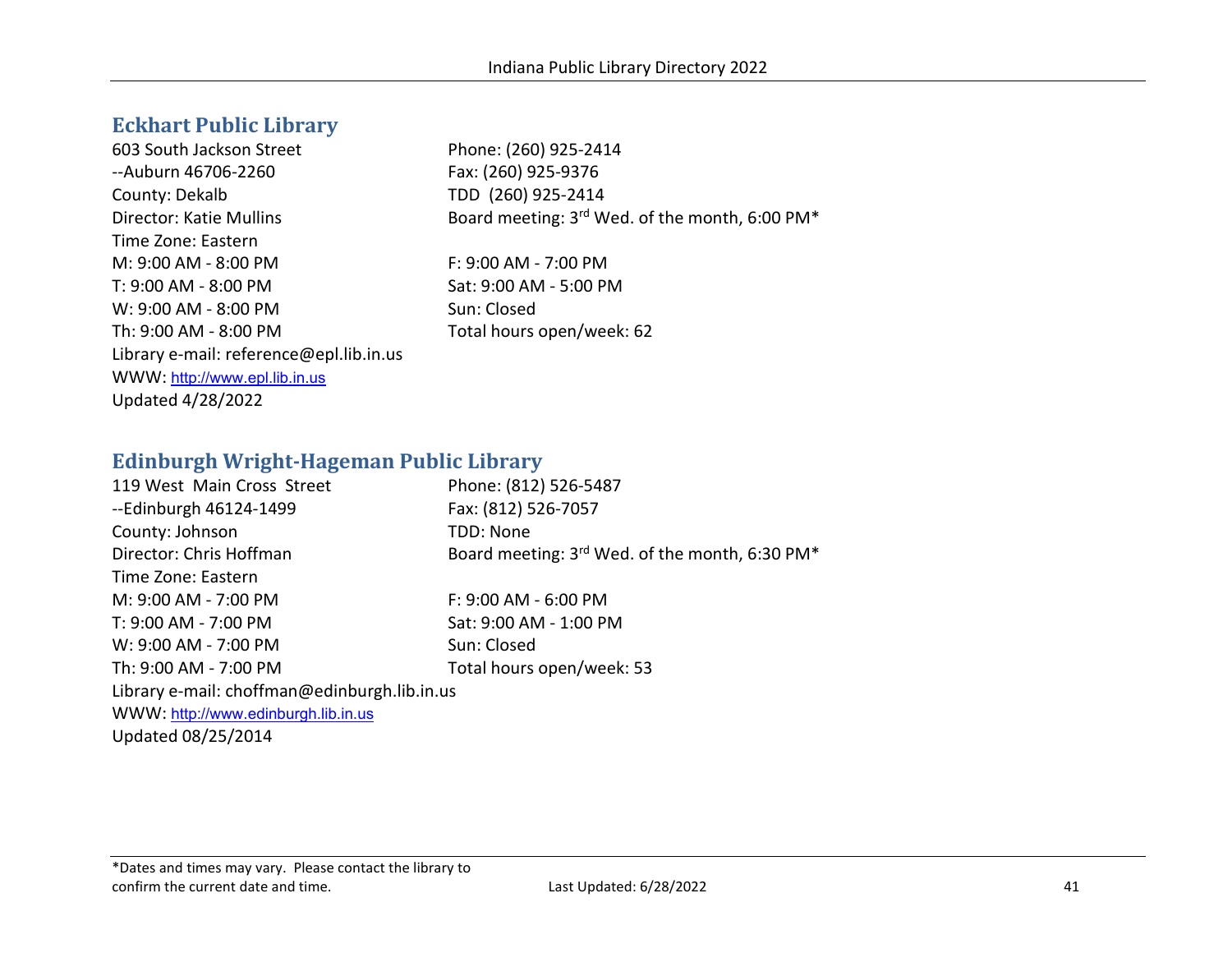# **Elkhart Public Library**

300 South 2nd Street Phone: (574) 522-3333 --Elkhart 46516-3184 Fax: (574) 522-2174 County: Elkhart TDD: (574) 522-2665 Time Zone: Eastern M: 9:00 AM - 8:00 PM F: 9:00 AM - 6:00 PM T: 9:00 AM - 6:00 PM Sat: 9:00 AM - 1:00 PM W: 9:00 AM - 8:00 PM Sun: Closed Th: 9:00 AM - 6:00 PM Total hours open/week: 53 Library e-mail: admin@myepl.org WWW: [http://www.elkhart.lib.in.us](http://www.elkhart.lib.in.us/) Updated 2/4/2015

Director: Lisa Guedea Carreño Board meeting: 3rd Tues. of the month, 5:30 PM\*

# **Evansville-Vanderburgh Public Library**

| 200 SE Martin Luther King Jr. Boulevard | Phone: (812) 428-8200                                                    |
|-----------------------------------------|--------------------------------------------------------------------------|
| --Evansville 47713-1802                 | Fax: (812) 428-8397                                                      |
| County: Vanderburgh                     | TDD: (812) 428-8222                                                      |
| Director: Scott Kinney                  | Board meeting: 2 <sup>nd</sup> Thurs. of the month, 4:30 PM <sup>*</sup> |
| Time Zone: Central                      |                                                                          |
| M: 9:00 AM - 9:00 PM                    | $F: 9:00$ AM - 6:00 PM                                                   |
| T: 9:00 AM - 9:00 PM                    | Sat: 9:00 AM - 6:00 PM                                                   |
| W: 9:00 AM - 9:00 PM                    | Sun: 1:00 PM - 5:00 PM                                                   |
| Th: 9:00 AM - 9:00 PM                   | Total hours open/week: 70                                                |
| Library e-mail: library@evpl.org        |                                                                          |
| WWW: http://www.evpl.org                |                                                                          |
| Updated 05/27/2020                      |                                                                          |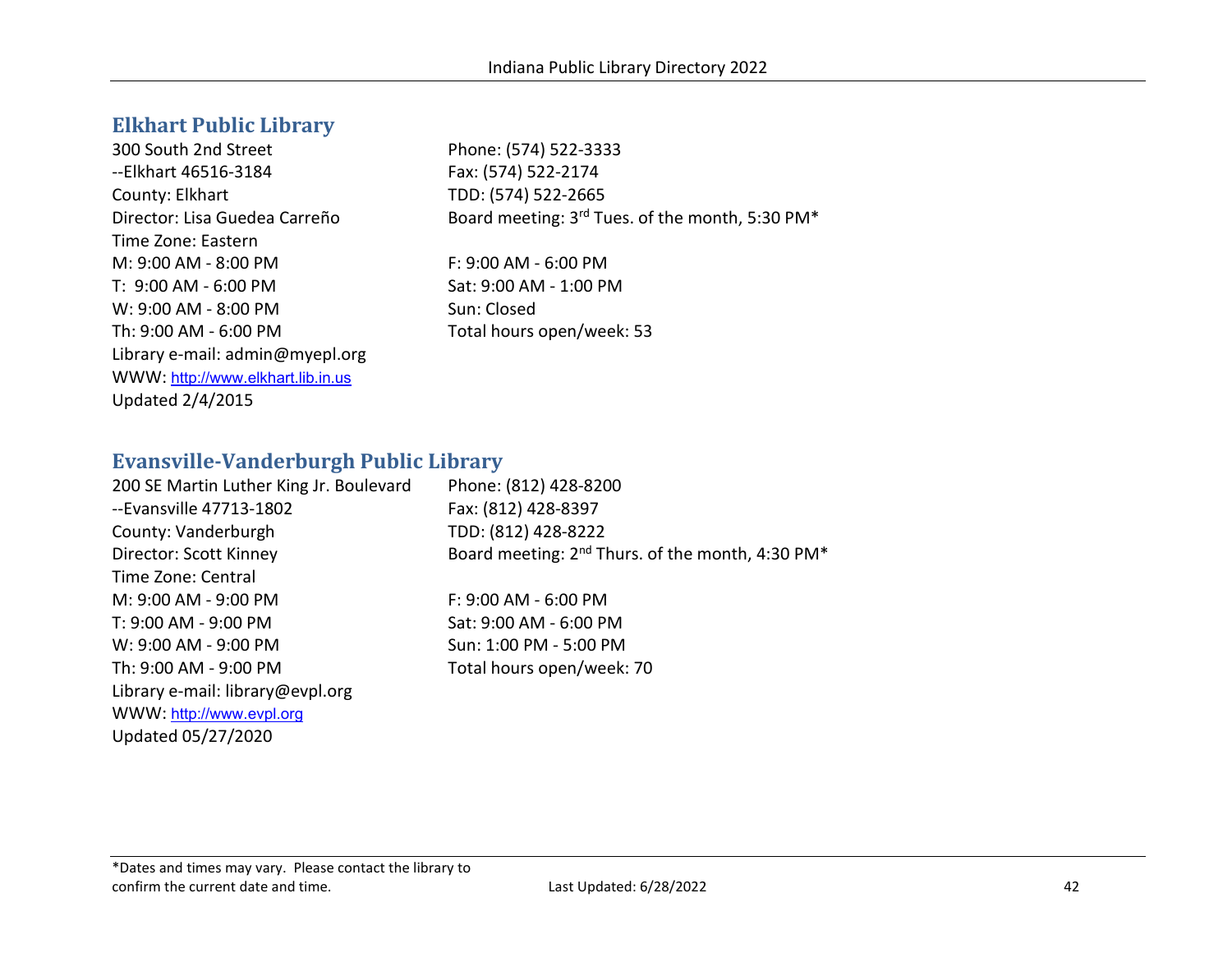# F

# **Fairmount Public Library**

217 South Main Street Phone: (765) 948-3177 --Fairmount 46928-0027 Fax: (765) 948-3194 County: Grant TDD: None Time Zone: Eastern M: 9:30 AM - 5:30 PM F: 9:30 AM - 5:30 PM T: 10:00 AM – 8:00 PM Sat: 9:30 AM - 3:30 PM W: 9:30 AM - 5:30 PM Sun: Closed Th: Closed Th: Closed The Total hours open/week: 40 Library e-mail: fairmountpl@yahoo.com WWW: [http://www.fairmountlibrary.com](http://www.fairmountlibrary.com/) Updated 03/02/2012

Director: Linda Magers Board meeting:2<sup>nd</sup> Wed. of the month, 6:00 PM<sup>\*</sup>

#### **Farmland Public Library**

| 116 South Main Street                            | Phone: (765) 468-7292                            |
|--------------------------------------------------|--------------------------------------------------|
| --Farmland 47340-0189                            | Fax: (765) 468-7292                              |
| County: Randolph                                 | <b>TDD: None</b>                                 |
| Director: Carrie Watson                          | Dial-in #: (765) 468-7292                        |
| Time Zone: Eastern                               | Board meeting: Last Tues. of the month, 6:00 PM* |
| M: 10:00 AM - 2:00 PM                            | F: Closed                                        |
| T: 1:00 PM - 7:00 PM                             | Sat: 10:00 AM - 2:00 PM                          |
| W: Closed                                        | Sun: Closed                                      |
| Th: 1:00 PM - 7:00 PM                            | Total hours open/week: 20                        |
| Library e-mail: carrie@farmlandpubliclibrary.org |                                                  |
| WWW: http://www.farmlandpubliclibrary.org        |                                                  |
| Update 9/9/2020                                  |                                                  |
|                                                  |                                                  |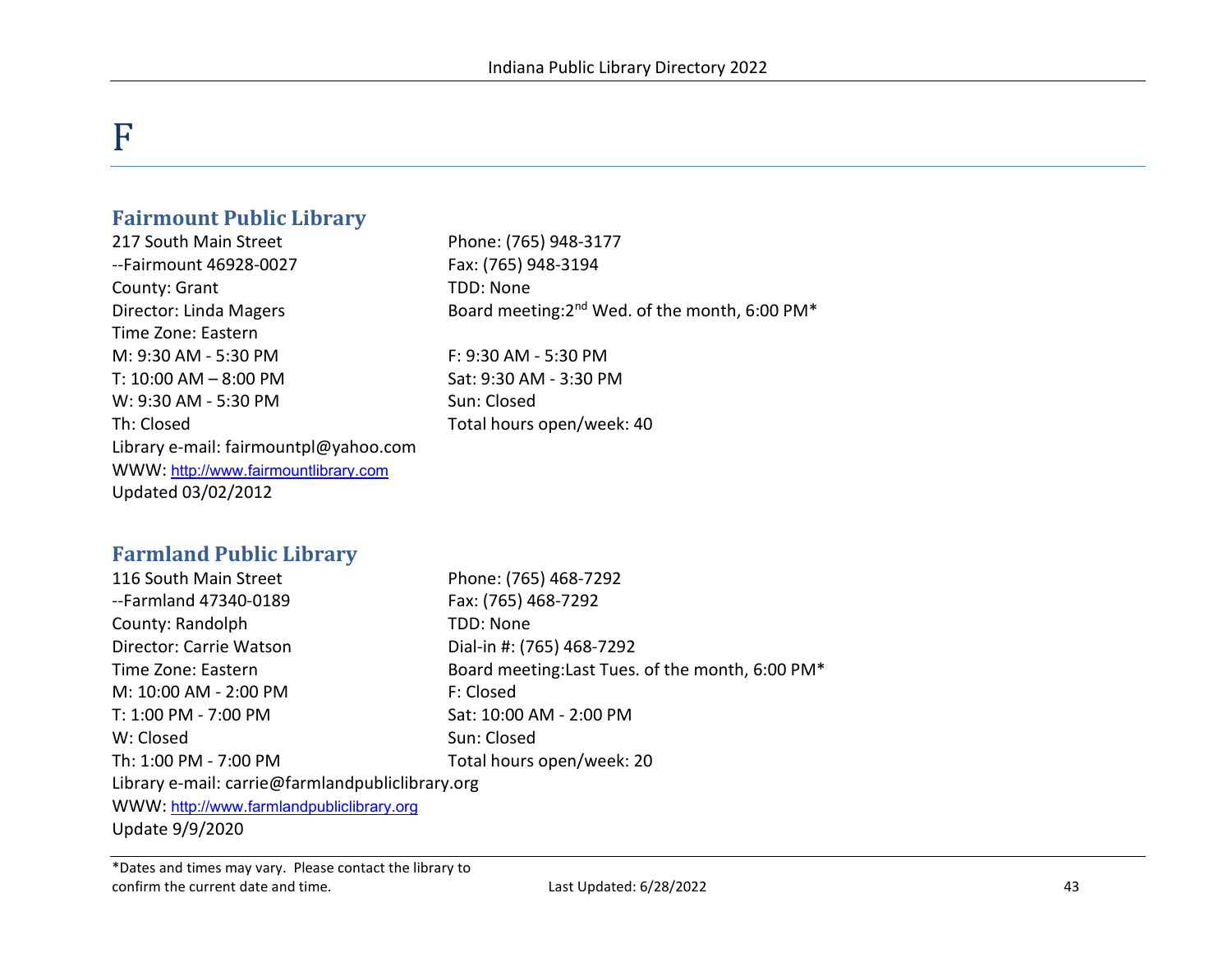# **Fayette County Public Library**

| 828 N Grand Avenue                           | Phone: (765) 827-0883                                                   |
|----------------------------------------------|-------------------------------------------------------------------------|
| --Connersville 47331-2098                    | Fax: (765) 825-4592                                                     |
| County: Fayette                              | TDD: (765) 825-4592                                                     |
| Director: Betsy Slavens                      | Board meeting: 2 <sup>nd</sup> Tues. of the month, 5:00 PM <sup>*</sup> |
| Time Zone: Eastern                           |                                                                         |
| M: 10:00 AM - 7:00 PM                        | F: 9:00 AM - 5:30 PM                                                    |
| T: 10:00 AM - 7:00 PM                        | Sat: 9:00 AM - 5:00 PM                                                  |
| W: 10:00 AM - 7:00 PM                        | Sun: Closed                                                             |
| Th: 10:00 AM - 7:00 PM                       | Total hours open/week: 52                                               |
| Library e-mail: Melissa@fcplibrary.lib.in.us |                                                                         |
| WWW: http://www.fcplibrary.lib.in.us         |                                                                         |
| Updated 02/08/2017                           |                                                                         |

# **Flora-Monroe Township Public Library**

| 109 North Center Street                  | Phone: (574) 967-3912                                                  |
|------------------------------------------|------------------------------------------------------------------------|
| --Flora 46929-1004                       | Fax: (574) 967-3671                                                    |
| County: Carroll                          | TDD: None                                                              |
| Director: Rachel Ashcraft                | Board meeting: 2 <sup>nd</sup> Mon. of the month, 5:15 PM <sup>*</sup> |
| Time Zone: Eastern                       |                                                                        |
| M: 10:00 AM - 5:30 PM                    | F: 10:00 AM - 5:30 PM                                                  |
| T: 10:00 AM - 7:30 PM                    | Sat: 10:00 AM - 2:00 PM                                                |
| W: 10:00 AM - 5:30 PM                    | Sun: Closed                                                            |
| Th: 10:00 AM - 7:30 PM                   | Total hours open/week: 46                                              |
| Library e-mail: floralib@flora.lib.in.us |                                                                        |
| WWW: http://www.flora.lib.in.us          |                                                                        |
| <b>Updated 9/9/2019</b>                  |                                                                        |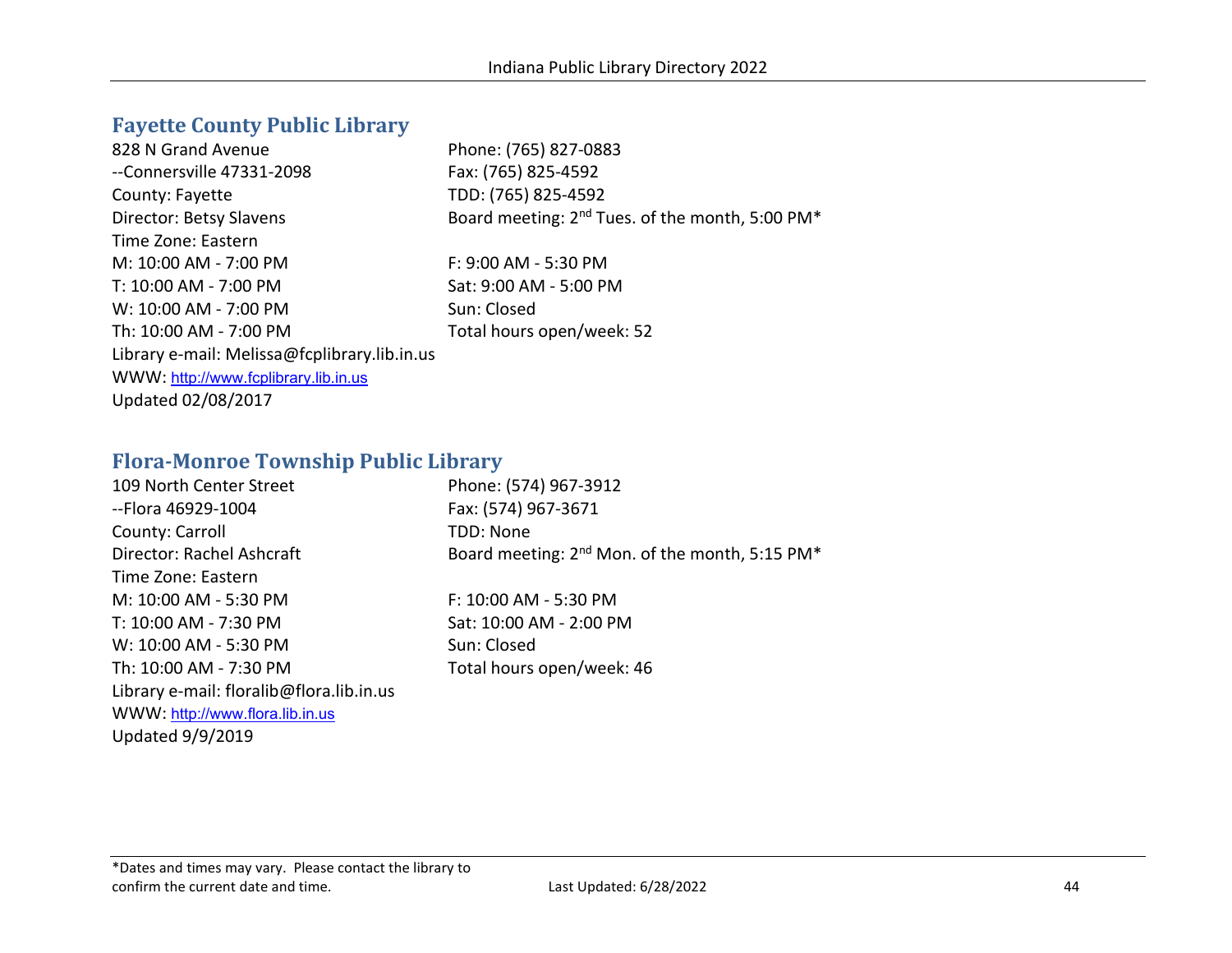# **Fort Branch-Johnson Township Public Library**

| Phone: (812) 753-4212                                                  |
|------------------------------------------------------------------------|
| Fax: (812) 753-4799                                                    |
| TDD: None                                                              |
| Board meeting: 2 <sup>nd</sup> Mon. of the month, 7:00 PM <sup>*</sup> |
|                                                                        |
| F: 1:00 PM - 5:00 PM                                                   |
| Sat: 1:00 PM - 4:00 PM                                                 |
| Sun: Closed                                                            |
| Total hours open/week: 39                                              |
| Library e-mail: laura@fortbranchlibrary.com                            |
|                                                                        |
|                                                                        |
|                                                                        |

# **Fortville-Vernon Township Public Library**

| 625 East Broadway                        | Phone: (317) 485-6402                                                   |
|------------------------------------------|-------------------------------------------------------------------------|
| --Fortville 46040-1549                   | Fax: (317) 485-4084                                                     |
| County: Hancock                          | TDD: None                                                               |
| Director: Melissa Dragoo                 | Board meeting: 3 <sup>rd</sup> Tues. of the month, 6:30 PM <sup>*</sup> |
| Time Zone: Eastern                       |                                                                         |
| M: 10:00 AM - 8:00 PM                    | F: Closed                                                               |
| T: 10:00 AM - 8:00 PM                    | Sat: 10:00 AM - 4:00 PM                                                 |
| W: 10:00 AM - 8:00 PM                    | Sun: Closed                                                             |
| Th: 10:00 AM - 8:00 PM                   | Total hours open/week: 46                                               |
| Library e-mail: info@fortville.lib.in.us |                                                                         |
| WWW: https://www.fvtpl.org/              |                                                                         |
| Updated 6/21/2021                        |                                                                         |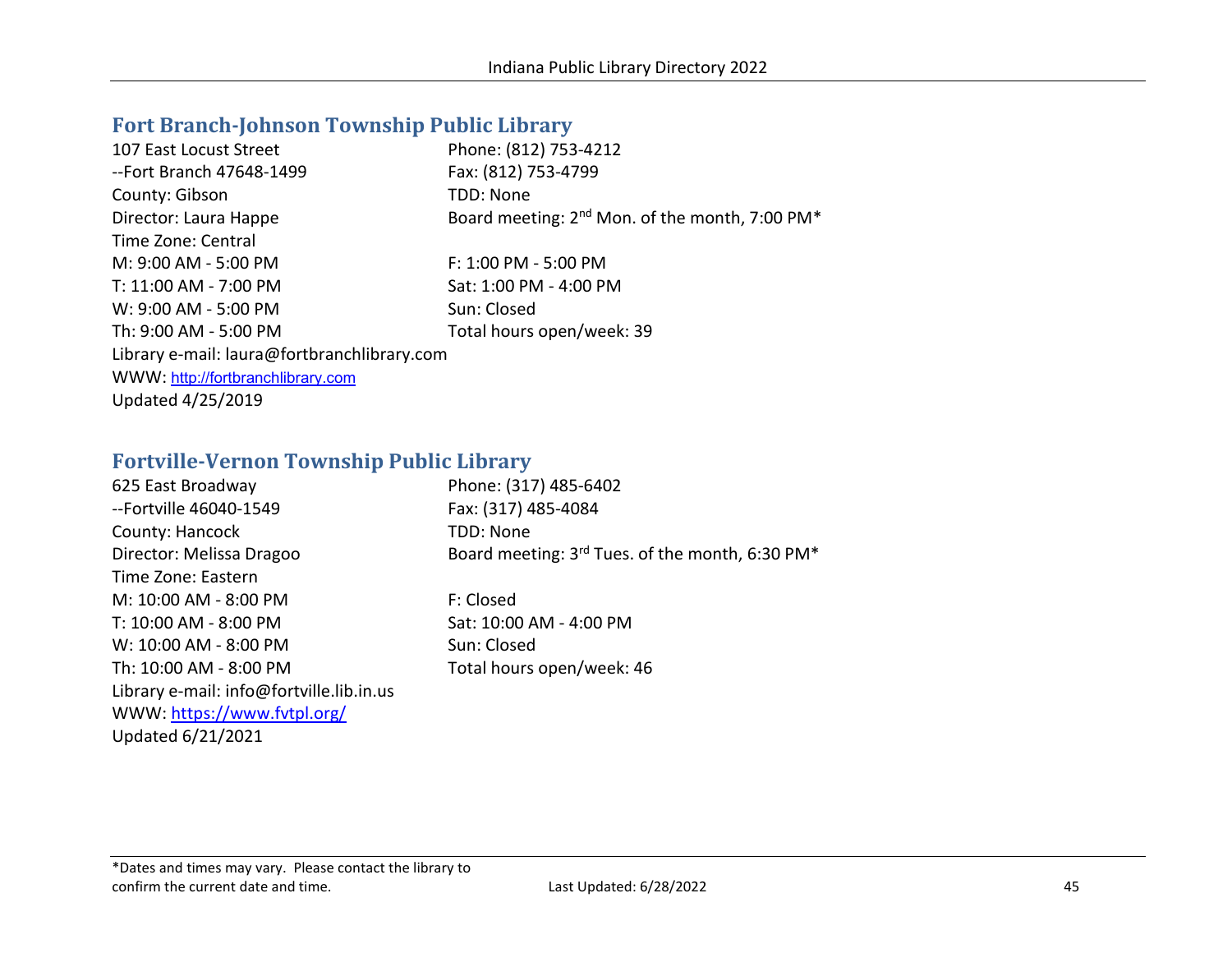# **Francesville-Salem Township Public Library**

| 201 West Montgomery Street                    | Phone: (219) 567-9433                           |
|-----------------------------------------------|-------------------------------------------------|
| --Francesville 47946-0577                     | Fax: (219) 567-9433                             |
| County: Pulaski                               | TDD: None                                       |
| Director: Anita Messer                        | Board meeting: 1st Tues. of the month, 6:30 PM* |
| Time Zone: Eastern                            |                                                 |
| M: 10:00 AM - 5:00 PM                         | F: 10:00 AM - 5:00 PM                           |
| T: $10:00$ AM $- 7:00$ PM                     | Sat: 9:00 AM - 1:00 PM                          |
| W: 10:00 AM - 5:00 PM                         | Sun: Closed                                     |
| Th: $10:00$ AM $- 7:00$ PM                    | Total hours open/week: 43                       |
| Library e-mail: francesvillelibrary@yahoo.com |                                                 |
| WWW: http://www.fran-salem.lib.in.us          |                                                 |
| Updated 01/04/2019                            |                                                 |

# **Frankfort Community Public Library-Clinton County Contractual Public Library**

| 208 West Clinton Street       | Phone: (765) 654-8746                                                  |
|-------------------------------|------------------------------------------------------------------------|
| --Frankfort 46041-1899        | Fax: (765) 654-8747                                                    |
| County: Clinton               | TDD: (765) 659-3047                                                    |
| Director: Gregg Williamson    | Board meeting: 2 <sup>nd</sup> Mon. of the month, 6:30 PM <sup>*</sup> |
| Time Zone: Eastern            |                                                                        |
| M: 9:00 AM - 8:00 PM          | $F: 9:00$ AM - 5:00 PM                                                 |
| T: 9:00 AM - 8:00 PM          | Sat: 9:00 AM - 5:00 PM                                                 |
| W: 9:00 AM - 8:00 PM          | Sun: 1:00 PM - 5:00 PM                                                 |
| Th: 9:00 AM - 8:00 PM         | Total hours open/week: 64                                              |
| Library e-mail: fcpl@accs.net |                                                                        |
| WWW: http://www.accs.net/fcpl |                                                                        |
| Updated 4/10/2015             |                                                                        |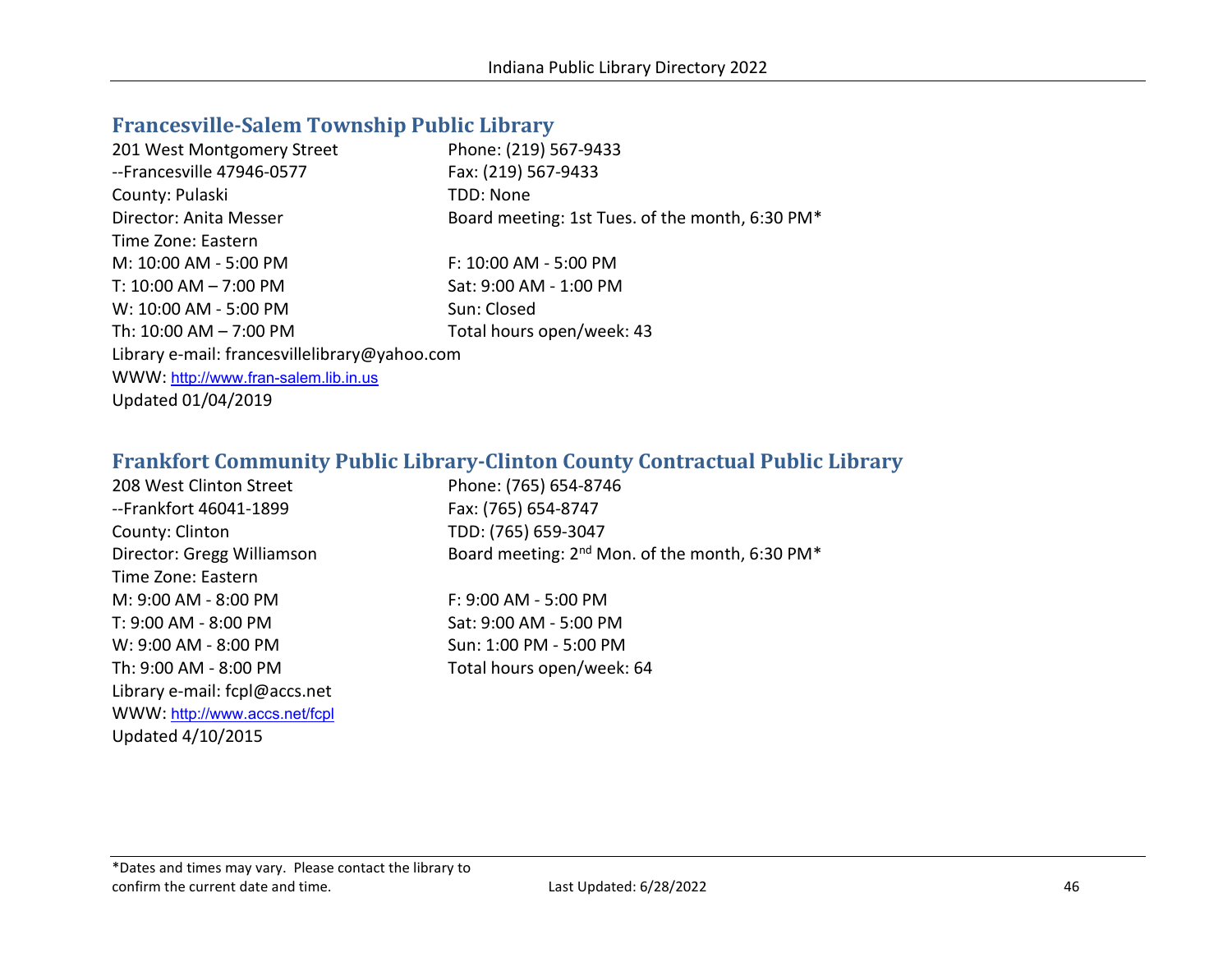## **Franklin County Public Library District**

| 919 Main Street                                   | Phone: (765) 647-4031                           |
|---------------------------------------------------|-------------------------------------------------|
| --Brookville 47012-1498                           | Fax: (765) 647-0278                             |
| County: Franklin                                  | TDD: None                                       |
| Director: Susan Knight                            | Board meeting: 3rd Tues. of the month, 7:00 PM* |
| Time Zone: Eastern                                |                                                 |
| M: 9:00 AM - 8:00 PM                              | $F: 9:00$ AM - 6:00 PM                          |
| T: 9:00 AM - 8:00 PM                              | Sat: 9:00 AM - 3:00 PM                          |
| W: 9:00 AM - 8:00 PM                              | Sun: Closed                                     |
| Th: 9:00 AM - 8:00 PM                             | Total hours open/week: 59                       |
| Library e-mail: brookvillelibrary@fclibraries.org |                                                 |
| WWW: http://fclibraries.org/                      |                                                 |
| <b>Updated 1/3/2017</b>                           |                                                 |

## **Fremont Public Library**

1004 West Toledo Street Phone: (260) 495-7157 --Fremont 46737-0007 Fax: (260) 495-7127 County: Steuben TDD: None Director: Gary Green Board meeting: 4<sup>th</sup> Mon. of the month, 5:30 PM<sup>\*</sup> Time Zone: Eastern M: 9:00 AM - 8:00 PM F: 9:00 AM - 5:00 PM T: 9:00 AM - 8:00 PM Sat: 9:00 AM - 3:00 PM W: 9:00 AM - 8:00 PM Sun: Closed Th: 9:00 AM - 8:00 PM Total hours open/week: 58 Library e-mail: ggreen@fremont.lib.in.us WWW: [http://www.fremont.lib.in.us](http://www.fremont.lib.in.us/) Updated 9/9/2020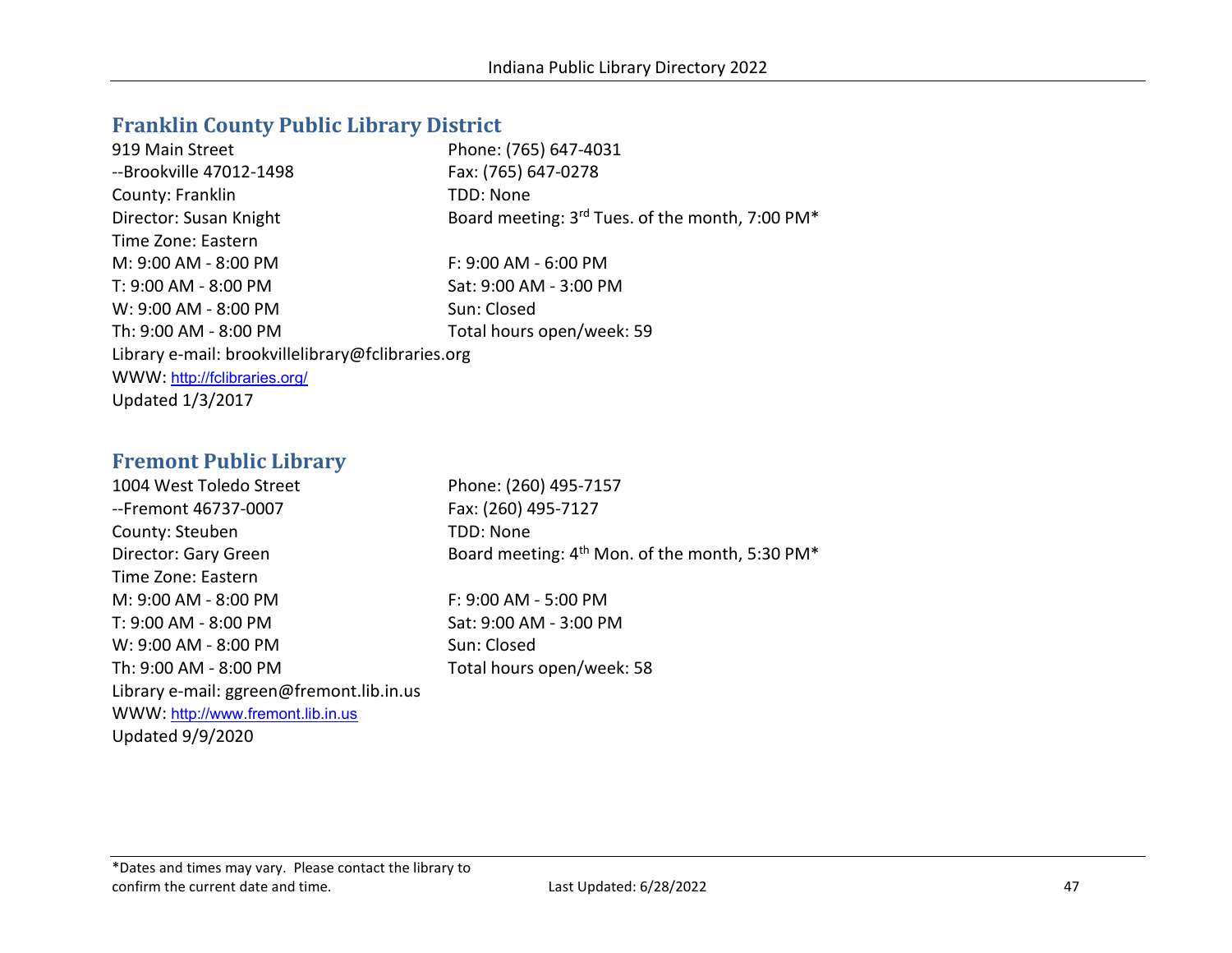# **Fulton County Public Library**

320 West 7th Street Phone: (574) 223-2713 --Rochester 46975-1332 Fax: (574) 223-5102 County: Fulton TDD: None Time Zone: Eastern M: 10:00 AM - 8:00 PM F: 10:00 AM - 6:00 PM T: 10:00 AM - 8:00 PM Sat: 10:00 AM - 5:00 PM W: 10:00 AM - 8:00 PM Sun: Closed Th: 10:00 AM - 8:00 PM Total hours open/week: 55 Library e-mail: director@fulco.lib.in.us WWW: [http://www.fulco.lib.in.us](http://www.fulco.lib.in.us/) Updated 11/22/2016

Director: Andrea Stineback Board meeting: 2<sup>nd</sup> Mon. of the month, 5:00 PM<sup>\*</sup>

# G

# **Garrett Public Library**

107 West Houston Phone: (260) 357-5485 --Garrett 46738-1494 Fax: (260) 357-5170 County: Dekalb TDD: None Director: Nicholas Stephan Board meeting: 2<sup>nd</sup> Tues. of the month, 6:30 PM<sup>\*</sup> Time Zone: Eastern M: 9:00 AM - 8:00 PM F: 9:00 AM - 6:00 PM T: 9:00 AM - 8:00 PM Sat: 9:00 AM - 4:00 PM W: 9:00 AM - 8:00 PM Sun: Closed Th: 9:00 AM - 8:00 PM Total hours open/week: 60 Library e-mail: GarrettLibrary@gpl.lib.in.us WWW: [http://www.gpl.lib.in.us](http://www.gpl.lib.in.us/) Updated 01/29/2018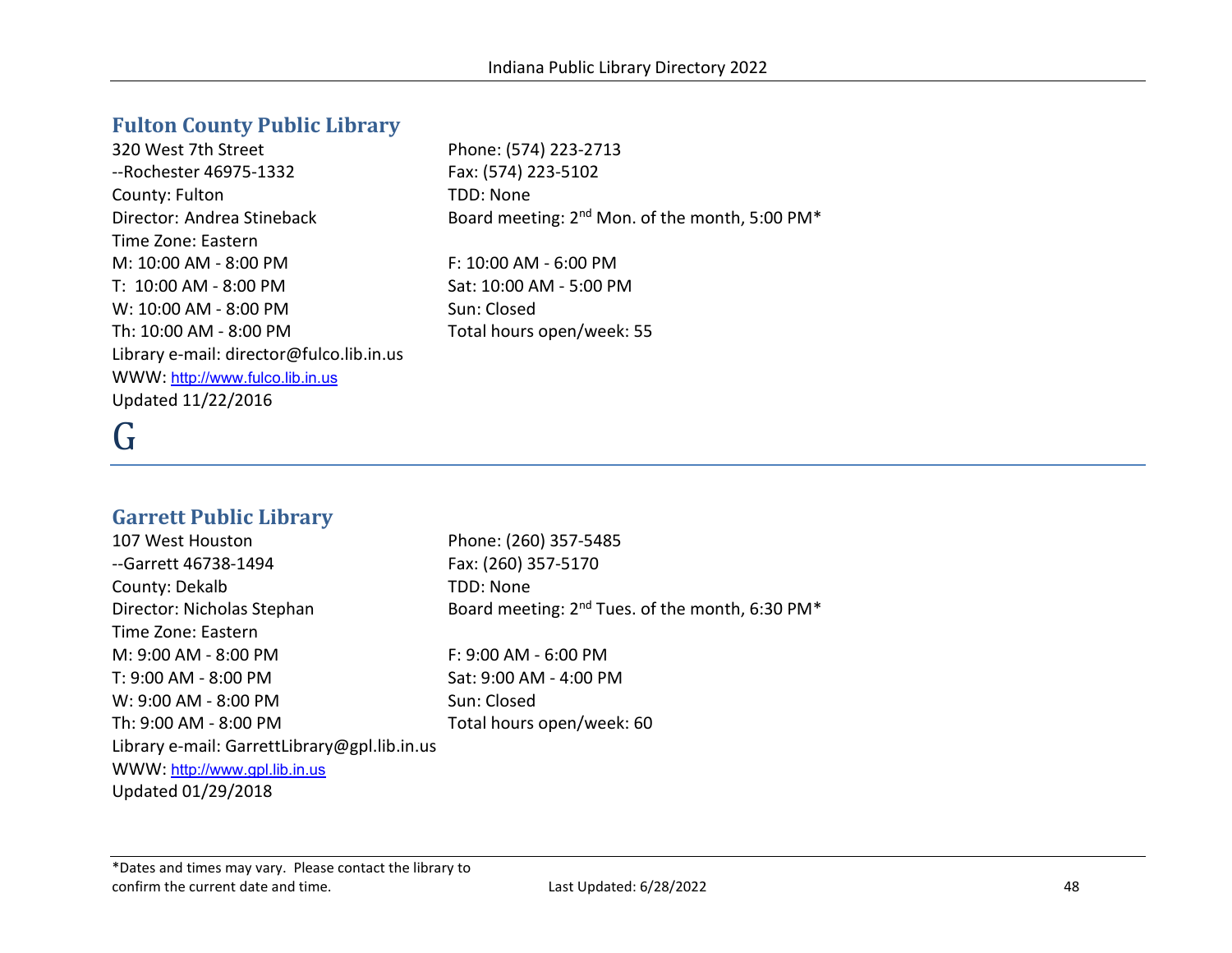# **Gary Public Library & Cultural Center**

| 220 West 5 <sup>th</sup> Avenue         | Phone: (219) 886-2484                                                       |
|-----------------------------------------|-----------------------------------------------------------------------------|
| --Gary 46402-1215                       | Fax: (219) 882-9528                                                         |
| County: Lake                            | TDD: None                                                                   |
| Director: Diana Morrow                  | Board meeting: 4 <sup>th</sup> Monday of the month, 6:00 PM at Main Branch* |
| Time Zone: Central                      |                                                                             |
| M: 9:00 AM - 8:00 PM                    | F: 9:00 AM - 5:00 PM                                                        |
| T: 9:00 AM - 8:00 PM                    | Sat: 9:00 AM - 5:00 PM                                                      |
| W: 9:00 AM - 8:00 PM                    | Sun: Closed                                                                 |
| Th: 9:00 AM - 8:00 PM                   | Total hours open/week: 60                                                   |
| Library e-mail: Contact form on website |                                                                             |
| WWW: http://www.garypubliclibrary.org/  |                                                                             |
| Updated 03/19/2019                      |                                                                             |

# **Gas City-Mill Township Public Library**

| 135 East Main Street                        | Phone: (765) 674-4718                                                   |
|---------------------------------------------|-------------------------------------------------------------------------|
| --Gas City 46933-1455                       | Fax: (765) 674-5176                                                     |
| County: Grant                               | TDD: None                                                               |
| Director: Jennifer Vermilion                | Board meeting: 3 <sup>rd</sup> Tues. of the month, 6:30 PM <sup>*</sup> |
| Time Zone: Eastern                          |                                                                         |
| M: 10:00 AM - 8:00 PM                       | F: 10:00 AM - 5:00 PM                                                   |
| T: 10:00 AM - 8:00 PM                       | Sat: 10:00 AM - 5:00 PM                                                 |
| W: 10:00 AM - 8:00 PM                       | Sun: Closed                                                             |
| Th: 10:00 AM - 8:00 PM                      | Total hours open/week: 54                                               |
| Library e-mail: jvermilion@gcmtpl.lib.in.us |                                                                         |
| WWW: http://www.gcmtpl.lib.in.us            |                                                                         |
| Updated 6/24/2020                           |                                                                         |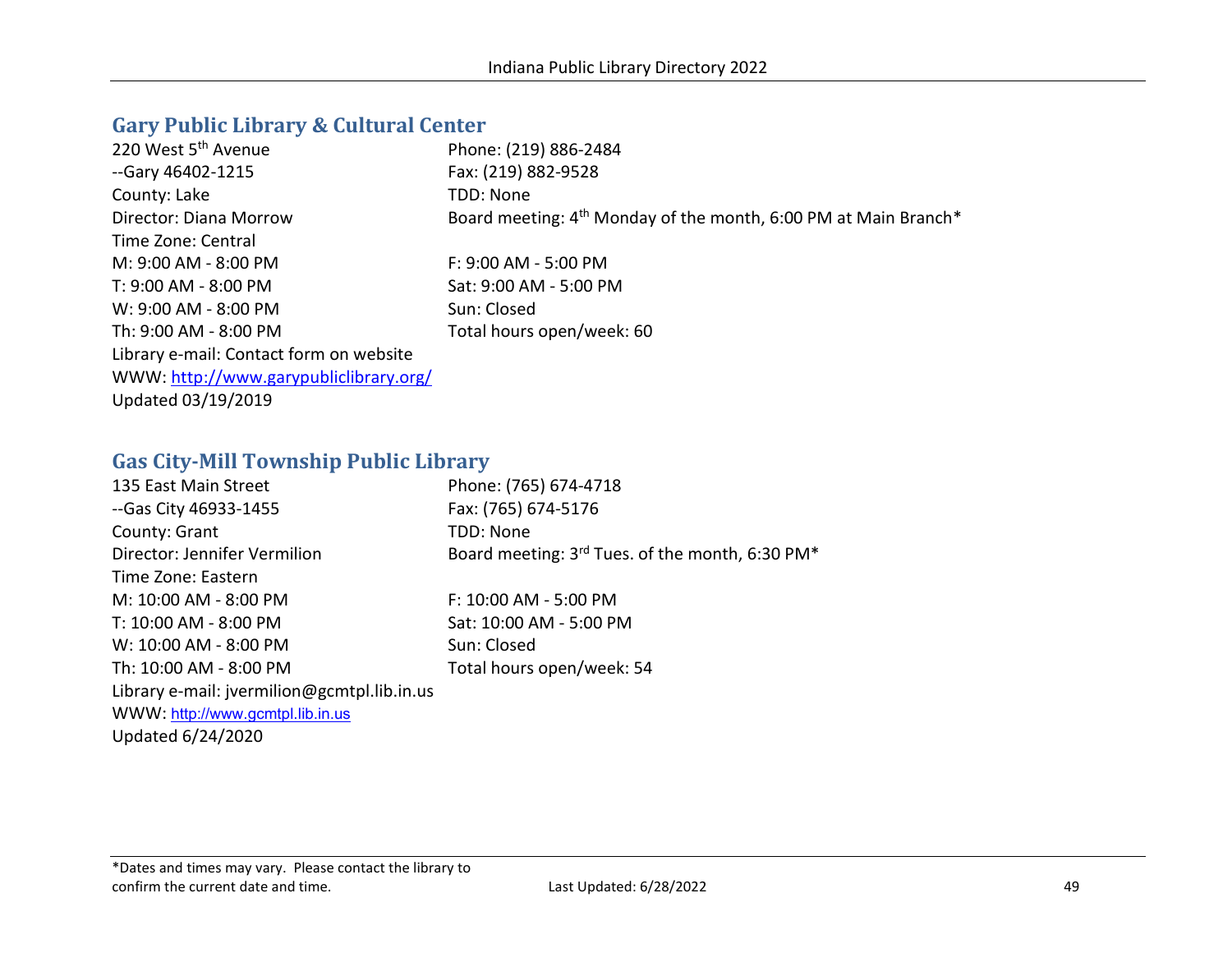#### **Goodland & Grant Township Public Library**

| 111 South Newton Street                     | Phone: (219) 297-4431                                                   |
|---------------------------------------------|-------------------------------------------------------------------------|
| --Goodland 47948-0405                       | Fax: (219) 297-4431                                                     |
| County: Newton                              | TDD: None                                                               |
| Director: Steve McNelly                     | Board meeting: 2 <sup>nd</sup> Tues. of the month, 7:00 PM <sup>*</sup> |
| Time Zone: Central                          |                                                                         |
| M: 12:00 PM - 5:00 PM                       | $F: 12:00$ PM - 5:00 PM                                                 |
| T: 12:00 PM - 5:00 PM                       | Sat: 9:00 AM - 1:00 PM                                                  |
| W: 12:00 PM - 5:00 PM                       | Sun: Closed                                                             |
| Th: 12:00 PM - 8:00 PM                      | Total hours open/week: 32                                               |
| Library e-mail: smcnelly@goodland.lib.in.us |                                                                         |
| WWW: http://goodland.lib.in.us              |                                                                         |
| <b>Updated 1/3/2017</b>                     |                                                                         |

#### **Goshen Public Library**

601 South 5th Street Phone: (574) 533-9531 --Goshen 46526-3994 Fax: (574) 533-5211 County: Elkhart TDD: None Director: Ann-Margaret Rice Dial-in #: (574) 534-4031 M: 10:00 AM - 8:00 PM F: 10:00 AM - 6:00 PM T: 1:00 PM - 8:00 PM Sat: 10:00 AM - 4:00 PM W: 10:00 AM - 8:00 PM Sun: 1:00 PM - 5:00 PM Th: 10:00 AM - 8:00 PM Total hours open/week: 55 Library e-mail: gpl@goshenpl.lib.in.us WWW: <http://www.goshenpl.lib.in.us/> Updated 9/9/2019

Time Zone: Eastern Board meeting: 3<sup>rd</sup> Tues. of the month, 5:00 PM<sup>\*</sup>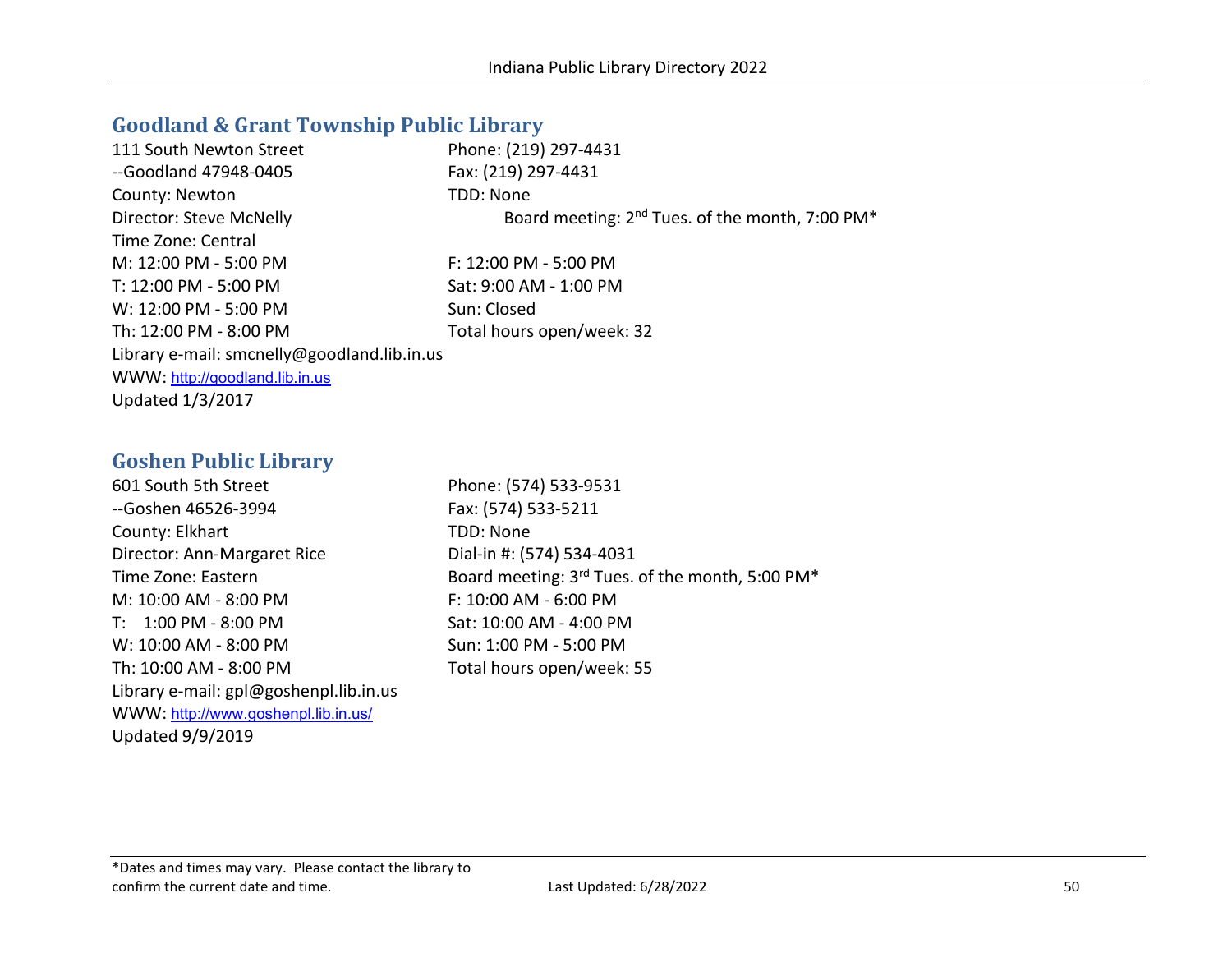# **Greensburg-Decatur County Contractual Public Library**

| 1110 East Main Street                          | Phone: (812) 663-2826                            |
|------------------------------------------------|--------------------------------------------------|
| --Greensburg 47240-2378                        | Fax: (812) 663-5617                              |
| County: Decatur                                | TDD: None                                        |
| Director: Vanessa Martin                       | Board meeting: Last Tues. of the month, 4:00 PM* |
| Time Zone: Eastern                             |                                                  |
| M: $8:30$ AM $- 8:30$ PM                       | F: 8:30 AM - 5:00 PM                             |
| T: $8:30$ AM $-8:30$ PM                        | Sat: 9:00 AM - 4:00 PM                           |
| $W: 8:30 AM - 8:30 PM$                         | Sun: Closed                                      |
| Th: $8:30$ AM $- 8:30$ PM                      | Total hours open/week: 64                        |
| Library e-mail: grefdesk@greensburglibrary.org |                                                  |
| WWW: http://www.greensburglibrary.org          |                                                  |
| Updated 7/22/2016                              |                                                  |

# **Greentown & Eastern Howard School Public Library**

| 421 South Harrison Street         | Phone: (765) 628-3534                                      |
|-----------------------------------|------------------------------------------------------------|
| --Greentown 46936-1496            | Fax: (765) 628-3759                                        |
| County: Howard                    | TDD: None                                                  |
| Director: Mindy Hobensack         | Board meeting: 4 <sup>th</sup> Mon. of the month, 5:00 PM* |
| Time Zone: Eastern                |                                                            |
| $M: 8:00 AM - 4:00 PM$            | $F: 8:00$ AM - 4:00 PM                                     |
| T: 8:00 AM - 8:00 PM              | Sat: 9:00 AM - 1:00 PM                                     |
| W: 8:00 AM - 4:00 PM              | Sun: Closed                                                |
| Th: 8:00 AM - 8:00 PM             | Total hours open/week: 52                                  |
| Library e-mail: email form        |                                                            |
| WWW: http://www.greentownlib.org/ |                                                            |
| Updated 6/29/2017                 |                                                            |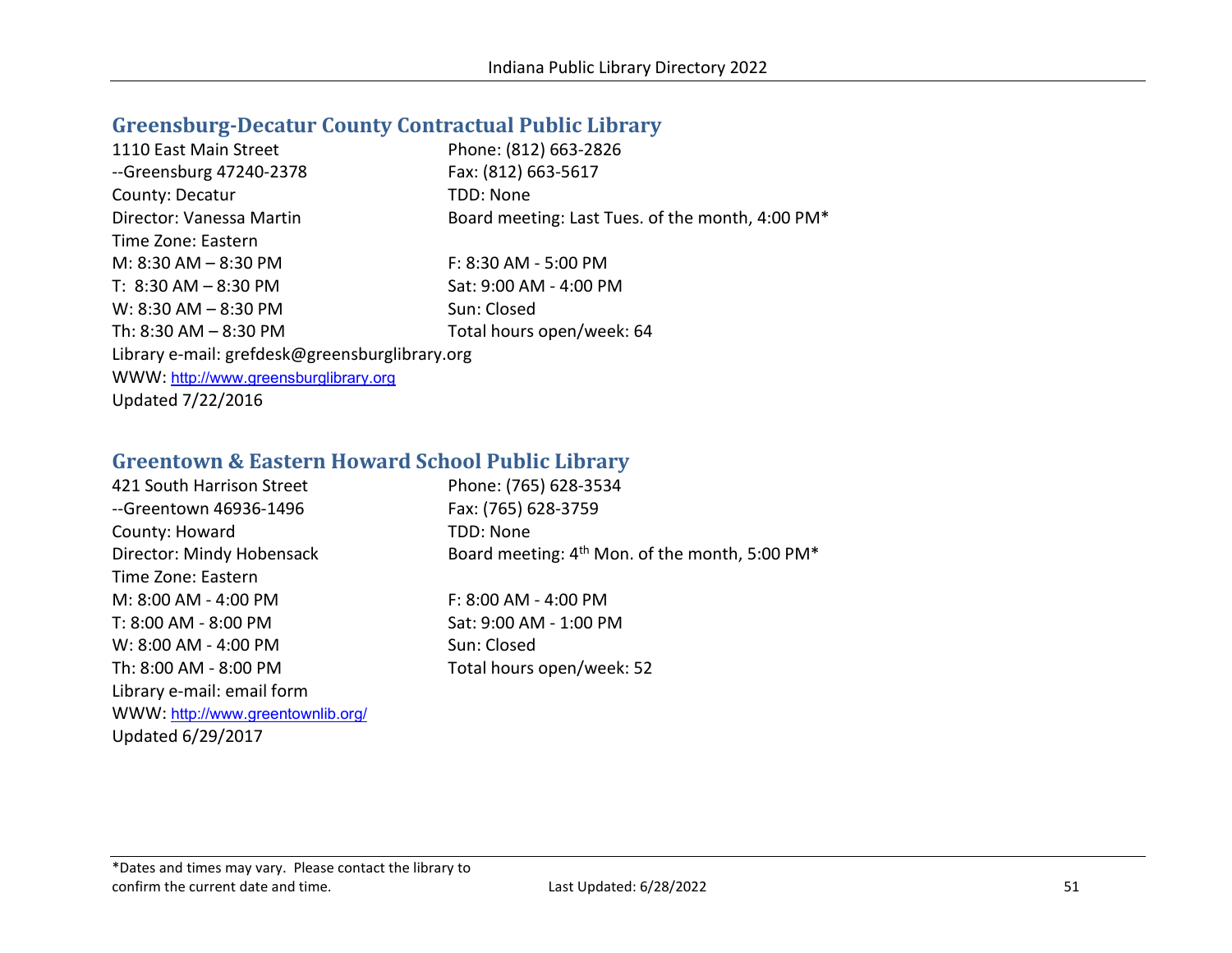# **Greenwood Public Library**

310 South Meridian Phone: (317) 881-1953 --Greenwood 46143-1699 Fax: (317) 881-1963 County: Johnson TDD: (317) 885-5042 Director: Cheryl Dobbs Board meeting: 2<sup>nd</sup> Tues. of the month, 5:30 PM<sup>\*</sup> Time Zone: Eastern M: 9:00 AM - 8:00 PM F: 11:00 AM - 5:00 PM T: 9:00 AM - 8:00 PM Sat: 11:00 AM - 5:00 PM W: 9:00 AM - 8:00 PM Sun: Closed Th: 9:00 AM - 8:00 PM Total hours open/week: 56 Library e-mail: questions@greenwoodlibrary.us WWW: [http://www.greenwoodlibrary.us](http://www.greenwoodlibrary.us/) Updated 9/9/2020

# H

# **Hagerstown-Jefferson Township Public Library**

10 West College Street Phone: (765) 489-5632 --Hagerstown 47346-1295 Fax: (765) 489-5808 County: Wayne TDD: none Director: Brenda Campbell Board meeting: 1<sup>st</sup> Wed. of the month, 7:00 PM<sup>\*</sup> Time Zone: Eastern M: 10:30 AM - 7:00 PM F: 10:30 AM - 6:00 PM T: 10:30 AM - 7:00 PM Sat: 10:30 AM - 2:30 PM W: 3:00PM – 7:00 PM Sun: Closed Th: 10:30 AM - 7:30 PM Total hours open/week: 41 Library e-mail: info@hagerstownlibrary.org WWW: [http://www.hagerstownlibrary.org](http://www.hagerstownlibrary.org/) Updated 7/26/2018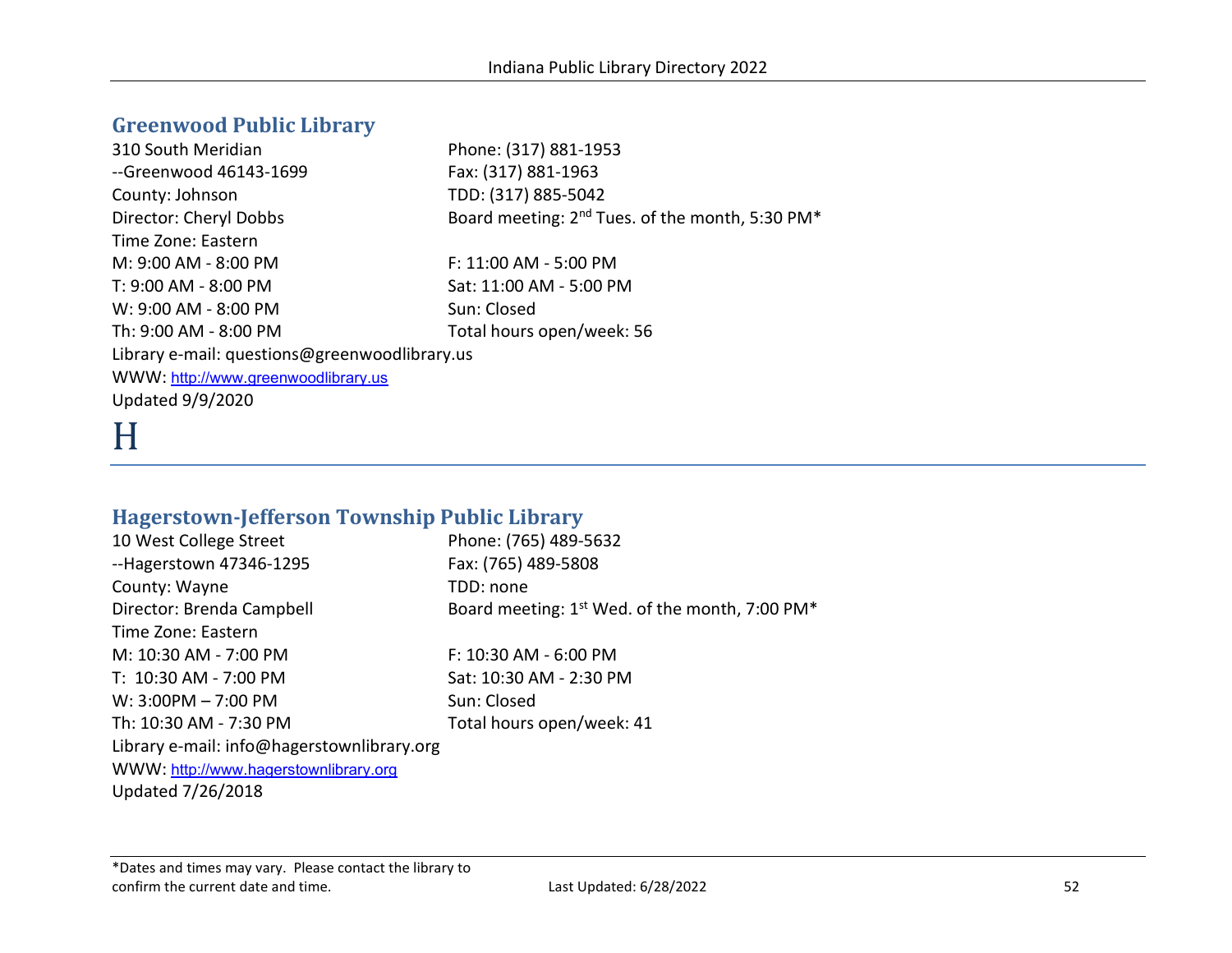# **Hamilton East Public Library**

One Library Plaza Phone: (317) 773-1384 --Noblesville 46060-5639 Fax: (317) 776-6936 County: Hamilton TDD: None Time Zone: Eastern M: 9:00 AM - 9:00 PM F: 9:00 AM - 5:30 PM T: 9:00 AM - 9:00 PM Sat: 9:00 AM - 5:30 PM W: 9:00 AM - 9:00 PM Sun: 1:30 PM - 5:30 PM Th: 9:00 AM - 9:00 PM Total hours open/week: 69 Library e-mail: listed on website WWW: [http://www.hepl.lib.in.us](http://www.hepl.lib.in.us/) Updated 03/05/2012

Director: Edra Waterman Board meeting: 4<sup>th</sup> Thurs. of the month, 4:00 PM<sup>\*</sup>

# **Hamilton North Public Library**

209 West Brinton Street Phone: (317) 984-5623 --Cicero 46034-9513 Fax: (317) 984-7505 County: Hamilton TDD: None Director: Ann Hoehn Board meeting: 3rd Thurs. of the month, 6:30 PM\* Time Zone: Eastern M: 10:00 AM - 8:00 PM F: 10:00 AM - 5:00 PM T: 10:00 AM - 8:00 PM Sat: 10:00 AM - 4:00 PM W: 10:00 AM - 8:00 PM Th: 10:00 AM - 8:00 PM Total hours open/week: 56 Library e-mail: listed on website and form WWW: [http://www.hnpl.lib.in.us](http://www.hnpl.lib.in.us/) Updated 2/4/2015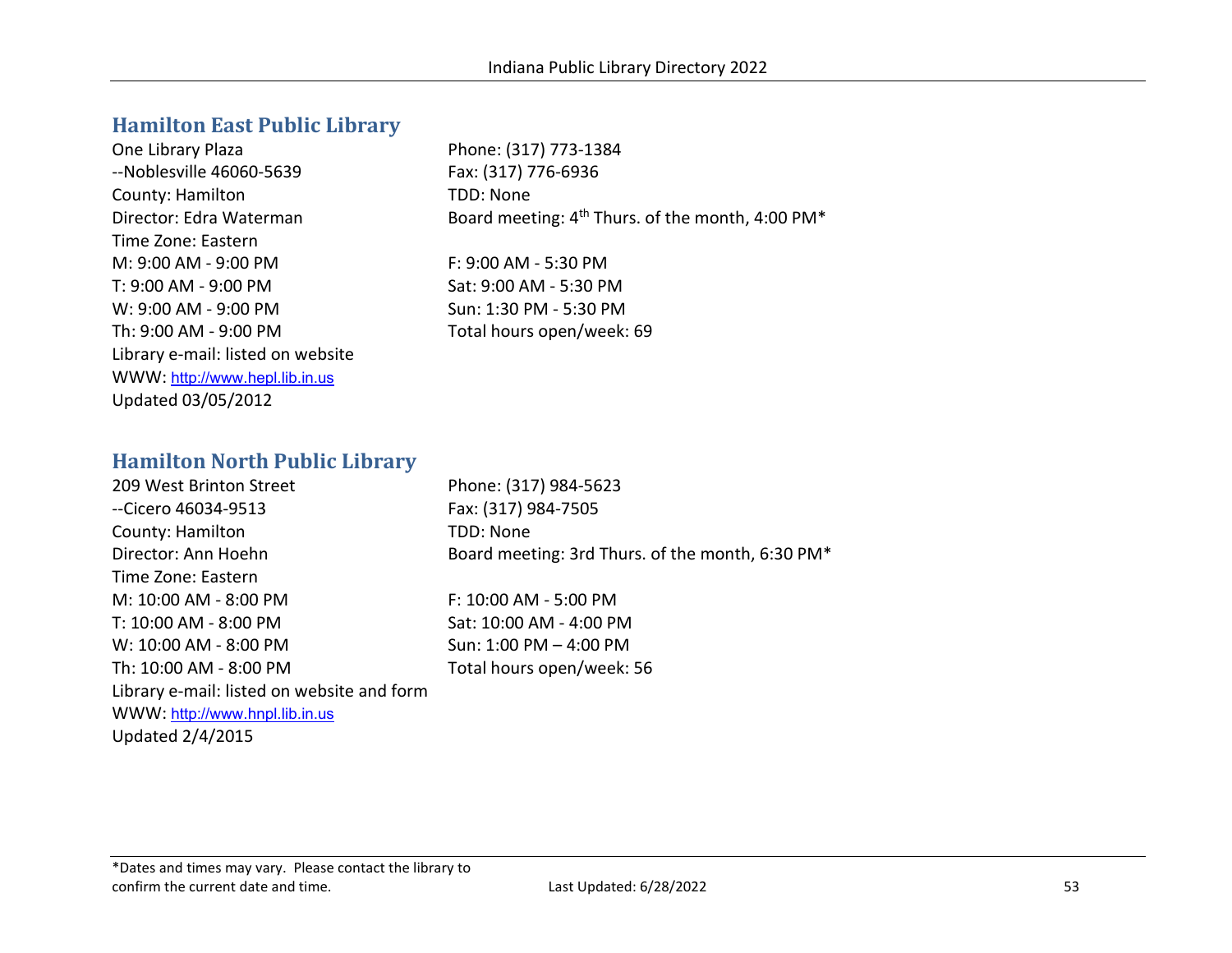# **Hammond Public Library**

564 South State Street Phone: (219) 931-5100 --Hammond 46320-1532 Fax: (219) 931-3474 County: Lake TDD: (219) 852-2232 Director: Rene Greenleaf Board meeting: Last Tues of the month, 5:30 PM\* Time Zone: Central M: 9:00 AM - 9:00 PM F: 9:00 AM - 5:00 PM T: 9:00 AM - 9:00 PM Sat: 9:00 AM - 5:00 PM W: 9:00 AM - 9:00 PM Sun: Closed Th: 9:00 AM - 9:00 PM Total hours open/week: 64 Library e-mail: feedback@hammond.lib.in.us WWW: [http://www.hammond.lib.in.us](http://www.hammond.lib.in.us/) Updated 03/05/2012

## **Hancock County Public Library**

900 West McKenzie Road Phone: (317) 462-5141 --Greenfield 46140-1082 Fax: (317) 462-5711 County: Hancock TDD: None Director: Dave Gray Board meeting: 2nd Tues. of the month, 7:00 PM Time Zone: Eastern M: 9:00 AM - 9:00 PM F: 9:00 AM - 6:00 PM T: 9:00 AM - 9:00 PM Sat: 9:00 AM - 5:00 PM W: 9:00 AM - 9:00 PM  $\leq$  Sun: 1:00 PM - 4:00 PM Th: 9:00 AM - 9:00 PM Total hours open/week: 68 Library e-mail: hcpl@hcplibrary.org WWW: [http://www.hcplibrary.org](http://www.hcplibrary.org/) Updated 05/01/2013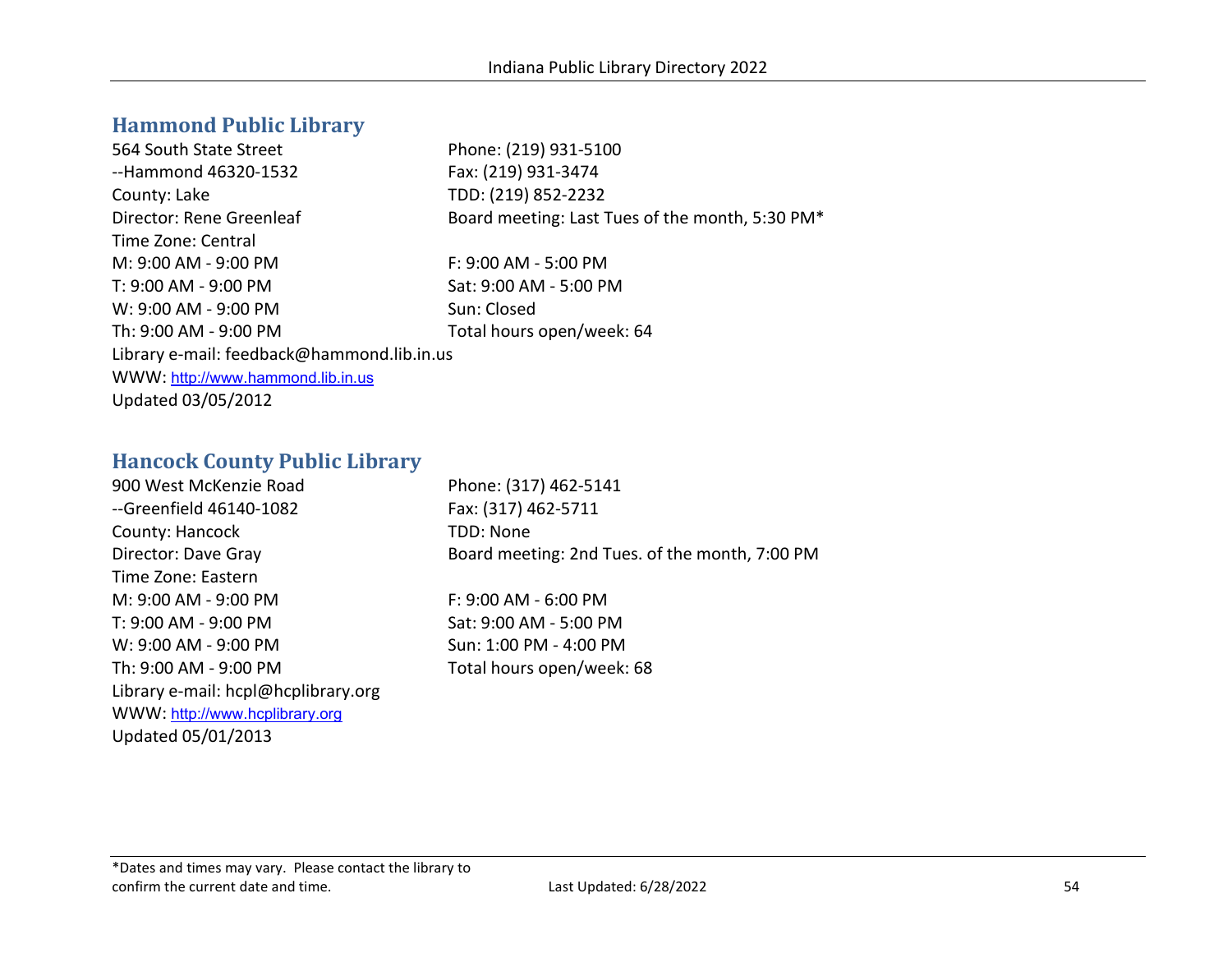# **Harrison County Public Library**

| 105 North Capitol Avenue            |
|-------------------------------------|
| --Corydon 47112-1144                |
| County: Harrison                    |
| Director: Alisa Burch               |
| Time Zone: Eastern                  |
| $M: 9:00 AM - 8:00 PM$              |
| T: 9:00 AM - 8:00 PM                |
| $W: 9:00 AM - 8:00 PM$              |
| Th: 9:00 AM - 8:00 PM               |
| Library e-mail: hcpl@hcpl.lib.in.us |
| WWW: http://www.hcpl.lib.in.us      |
| Updated 01/04/2019                  |

Phone: (812) 738-4110 Fax: (812) 738-5408 TDD: None Board meeting: Last Thurs. of the month, 3:00 PM\*

F: 9:00 AM - 5:00 PM Sat: 9:00 AM - 5:00 PM Sun: Closed Total hours open/week: 60

# **Hartford City Public Library**

314 North High Street Phone: (765) 348-1720 County: Blackford TDD: None Time Zone: Eastern M: 9:00 AM - 7:00 PM F: 9:00 AM - 5:30 PM T: 9:00 AM - 7:00 PM Sat: 9:00 AM - 2:00 PM W: 9:00 AM - 7:00 PM Sun: Closed Th: 9:00 AM - 7:00 PM Total hours open/week: 53.5 Library e-mail: [info@hartfordcity.lib.in.us](mailto:info@hartfordcity.lib.in.us) WWW: [http://hartfordcity.lib.in.us](http://hartfordcity.lib.in.us/) Updated 05/25/2016

--Hartford City 47348-2143 Fax (for contacting administration only): (844) 273-6458 Director: Michele Risinger Board meeting: 3rd Wednesday of the month, 5:00 PM\*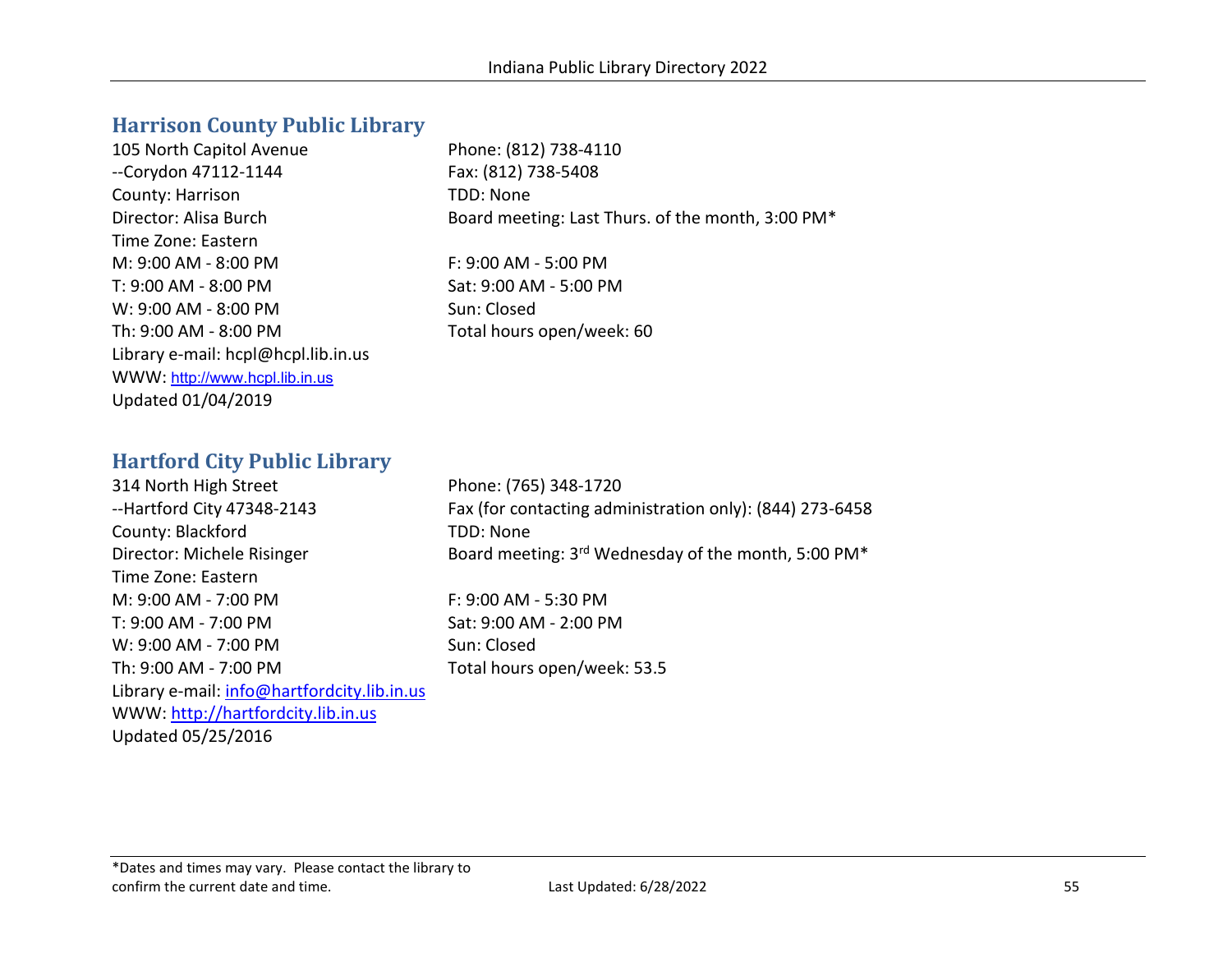# **Henry Henley Public Library**

102 North Main Street Phone: (765) 565-8022 --Carthage 46115-0035 Fax: None County: Rush TDD: None Director: Arlene Reynolds Board meeting: 2<sup>nd</sup> Fri. of the month, 9:30 AM<sup>\*</sup> Time Zone: Eastern F: Closed M: Closed Sat: 10:00 AM - 2:00 PM T: 10:00 AM - 6:00 PM Sun: Closed W: Closed **Total hours open/week: 20** Th: 10:00 AM - 6:00 PM Library e-mail: [hhlibrary@outlook.com](mailto:hhlibrary@outlook.com)  WWW:<https://henryhenley.lib.in.us/> Updated 5/20/2021

## **Huntingburg Public Library**

419 N Jackson Street Phone: (812) 683-2052 --Huntingburg 47542-1301 Fax: (812) 683-2056 County: Dubois TDD: None Director: Lisa McWilliams Board meeting: 3rd Thurs. of the month, 5:00 PM\* Time Zone: Eastern M: 9:00 AM - 8:00 PM F: 9:00 AM - 6:00 PM T: 9:00 AM - 8:00 PM Sat: 9:00 AM - 2:00 PM W: 9:00 AM - 8:00 PM Sun: Closed Th: 9:00 AM - 8:00 PM Total hours open/week: 58 Library e-mail: director@huntingburg.lib.in.us WWW: [http://www.huntingburg.lib.in.us](http://www.huntingburg.lib.in.us/)

Updated 9/9/2020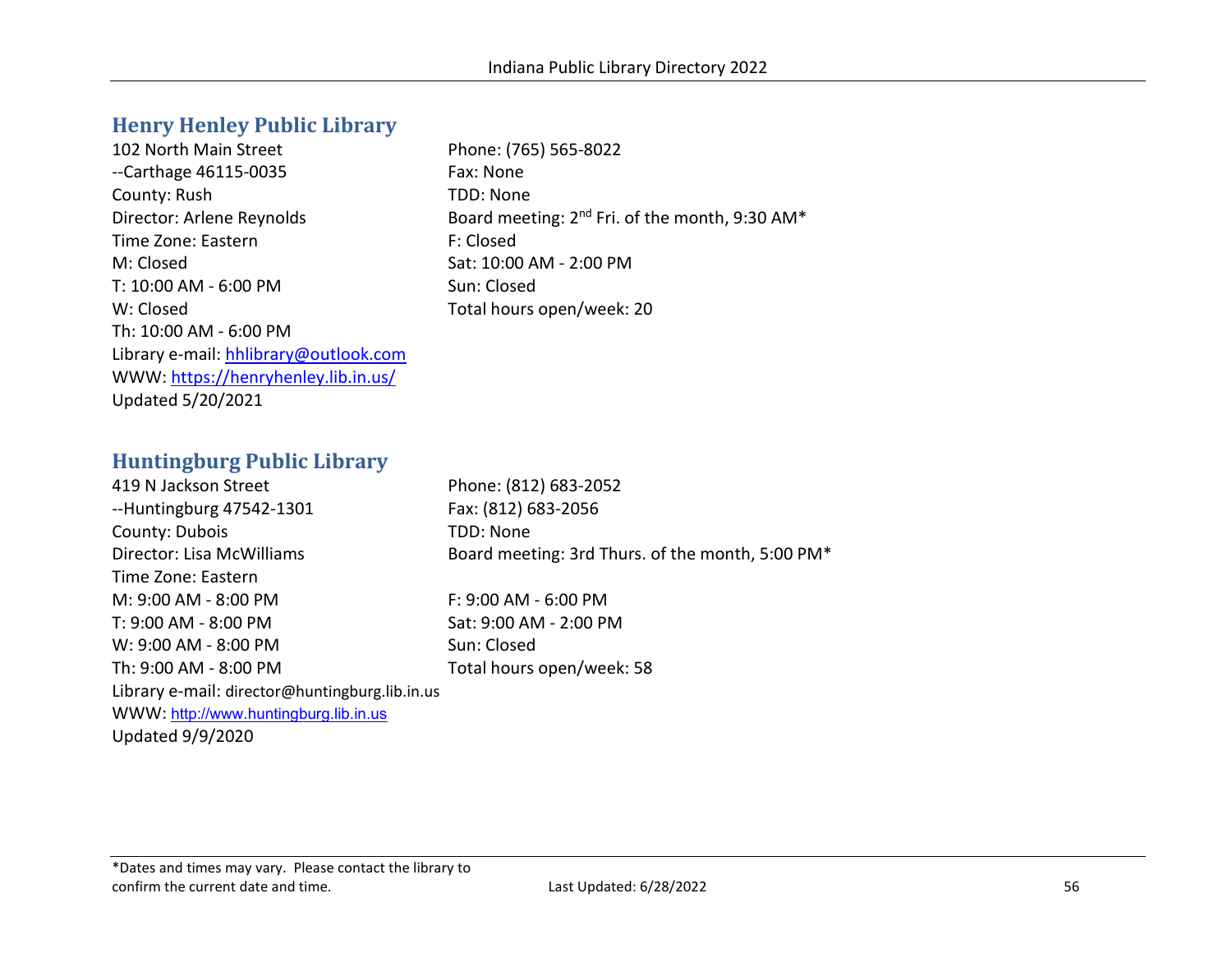# **Huntington City-Township Public Library**

| 255 West Park Drive                                   | Phone: (260) 356-0824                          |
|-------------------------------------------------------|------------------------------------------------|
| $-Huntington$ 46750-2635                              | Fax: (260) 356-3073                            |
| County: Huntington                                    | TDD: none                                      |
| Director: Rebecca Lemons                              | Dial-in #: (260) 356-0824                      |
| Time Zone: Eastern                                    | Board meeting: 3rd Mon. of the month, 5:00 PM* |
| M: 9:00 AM - 8:00 PM                                  | F: 9:00 AM - 5:00 PM                           |
| T: 9:00 AM - 8:00 PM                                  | Sat: 9:00 AM - 5:00 PM                         |
| W: 9:00 AM - 8:00 PM                                  | Sun: Closed                                    |
| Th: 9:00 AM - 8:00 PM                                 | Total hours open/week: 60                      |
| Library e-mail: huntingtonlib@huntingtonpub.lib.in.us |                                                |
| WWW: http://www.huntingtonpub.lib.in.us               |                                                |
| Updated 07/02/2014                                    |                                                |

# **Hussey-Mayfield Memorial Public Library**

| 250 North Fifth                               | Phone: (317) 873-3149                            |
|-----------------------------------------------|--------------------------------------------------|
| --Zionsville 46077-1324                       | Fax: (317) 873-8339                              |
| County: Boone                                 | TDD: None                                        |
| Director: Sarah Moore                         | Dial-in #: (317) 873-8965                        |
| Time Zone: Eastern                            | Board meeting: 3rd Thurs. of the month, 7:00 PM* |
| M: 9:30 AM - 8:30 PM                          | F: 9:30 AM - 5:00 PM                             |
| T: 9:30 AM - 8:30 PM                          | Sat: 9:30 AM - 5:00 PM                           |
| W: 9:30 AM - 8:30 PM                          | Sun: 1:00 PM - 5:00 PM                           |
| Th: 9:30 AM - 8:30 PM                         | Total hours open/week: 63                        |
| Library e-mail: askalib@zionsvillelibrary.org |                                                  |
| WWW: www.zionsvillelibrary.org                |                                                  |

Updated 4/25/2017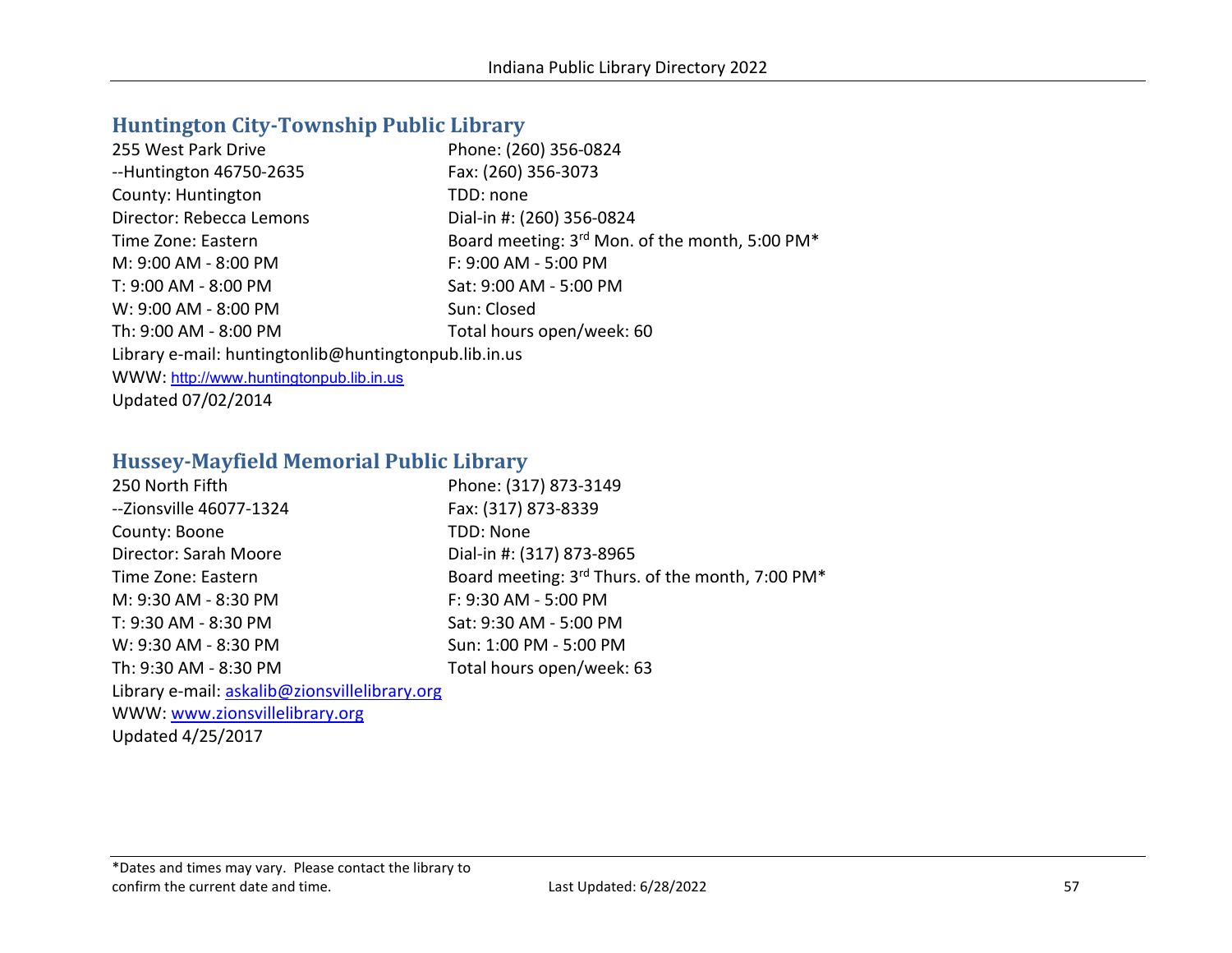# **Indianapolis Public Library**

I

2450 North Meridian Street Phone: (317) 275-4100 --Indianapolis 46208-5732 Fax: (317) 269-5220 County: Marion TDD: (317) 269-1833 Director: Nichelle Hayes, Interim CEO Dial-in #: (317) 269-5252 M: 10:00 AM - 8:00 PM F: 10:00 AM - 5:00 PM T: 10:00 AM - 8:00 PM Sat: 10:00 AM - 5:00 PM W: 10:00 AM - 8:00 PM Sun: 12:00 PM - 5:00 PM Th: 10:00 AM – 6:00 PM Total hours open/week: 57 Library e-mail: nhayes@indypl.org WWW: [http://www.imcpl.org](http://www.imcpl.org/) Updated 4/28/2022

Time Zone: Eastern **Board meeting: 4<sup>th</sup> Mon. of the month, 6:30 PM**\*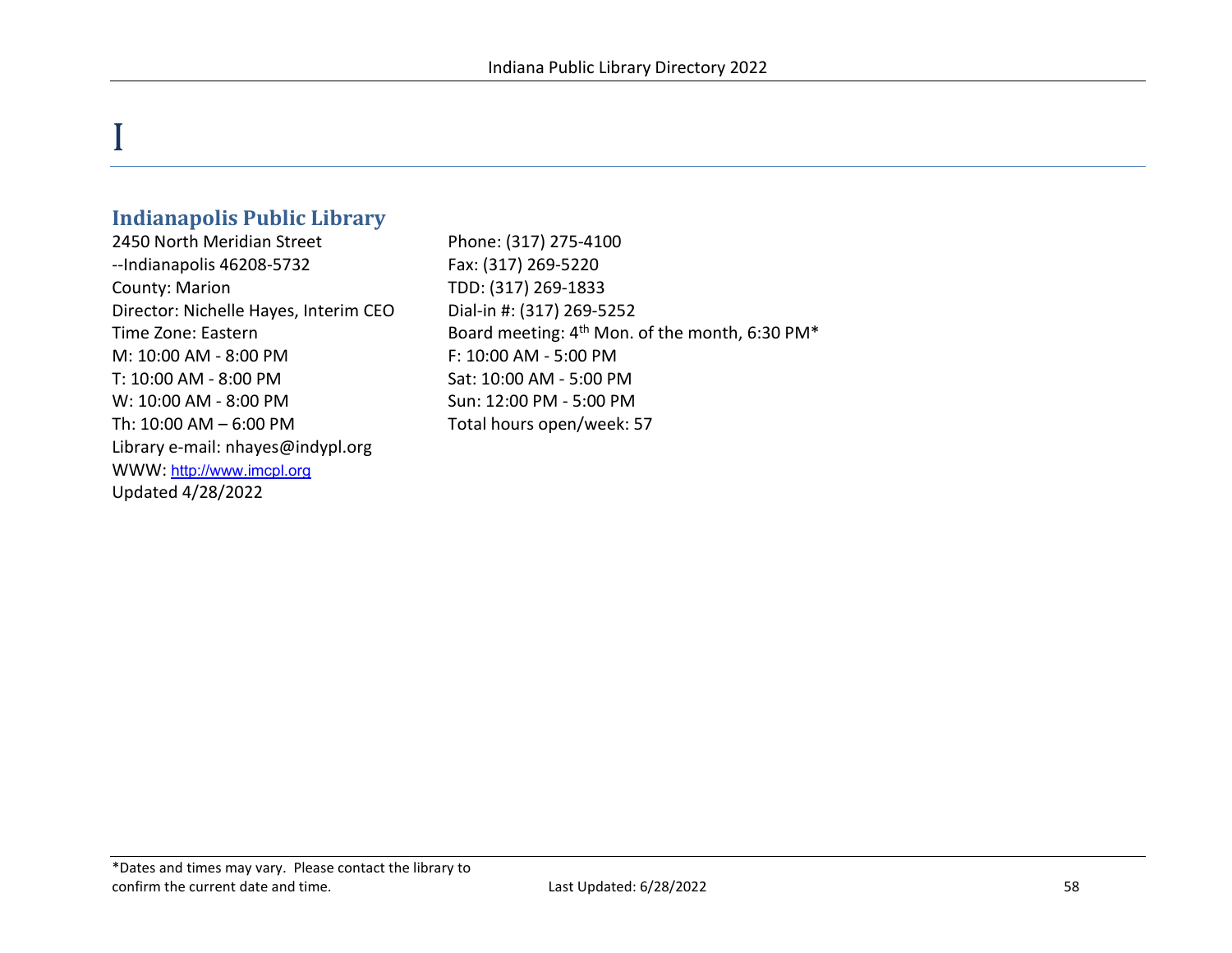# **Jackson County Public Library**

 $\overline{\mathsf{I}}$ 

303 West 2nd Street Phone: (812) 522-3412 --Seymour 47274-2147 Fax: (812) 522-5456 County: Jackson TDD: None Director: Julia Aker Board meeting: 3<sup>rd</sup> Mon. of the month, 5:00 PM<sup>\*</sup> Time Zone: Eastern M: 9:00 AM - 8:00 PM F: 9:00 AM - 6:00 PM T: 9:00 AM - 8:00 PM Sat: 10:00 AM - 5:00 PM W: 9:00 AM - 8:00 PM Sun: 1:00 PM - 5:00 PM Th: 9:00 AM - 8:00 PM Total hours open/week: 64 Library e-mail: admin@myjclibrary.org WWW: [http://www.myjclibrary.org](http://www.myjclibrary.org/) Updated 9/9/2020

# **Jasonville Public Library**

| 611 East Main Street             | Phone: (812) 665-2025                                        |
|----------------------------------|--------------------------------------------------------------|
| --Jasonville 47438-0105          | Fax: None                                                    |
| County: Greene                   | TDD: None                                                    |
| Director: Anita Lorenzo          | Board meeting: 2 <sup>nd</sup> Thurs. of the month, 6:00 PM* |
| Time Zone: Eastern               |                                                              |
| M: 1:00 PM - 7:00 PM             | F: Closed                                                    |
| T: Closed                        | Sat: 9:00 AM - 5:00 PM                                       |
| W: 1:00 PM - 7:00 PM             | Sun: Closed                                                  |
| Th: Closed                       | Total hours open/week: 20                                    |
| Library e-mail: jvillepl@att.net |                                                              |
| WWW:                             |                                                              |
| Updated 6/29/2021                |                                                              |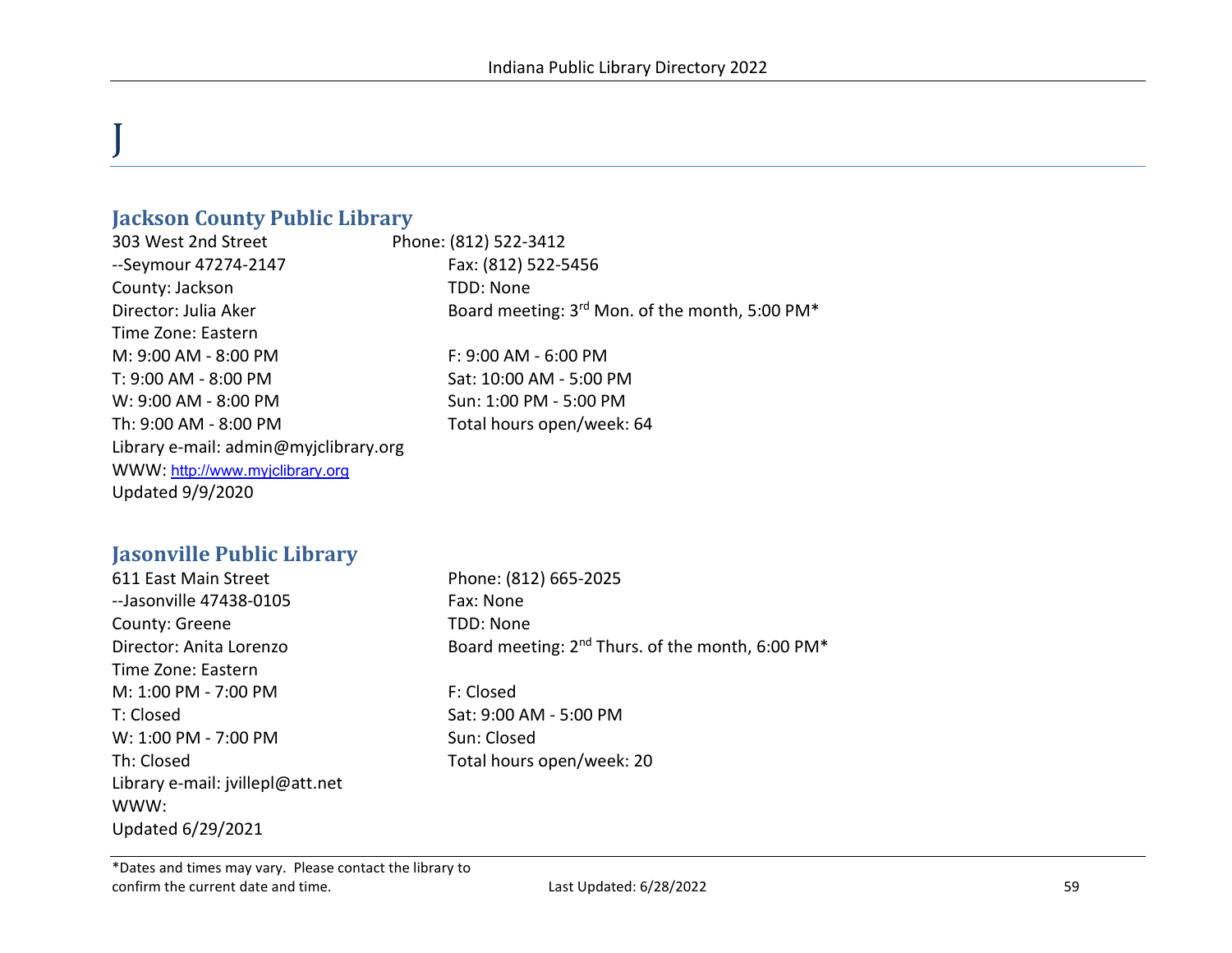# **Jasper County Public Library**

208 West Susan Street Phone: (219) 866-5881 --Rensselaer 47978-2447 Fax: (219) 866-7378 County: Jasper TDD: None Time Zone: Central M: 9:00 AM - 8:00 PM F: 9:00 AM - 5:00 PM T: 9:00 PM - 8:00 PM Sat: 9:00 AM - 5:00 PM  $W: 9:00$  AM -  $8:00$  PM  $Sun: Closed$ Th: 9:00 AM - 8:00 PM Total hours open/week: 60 Library e-mail: form on website WWW: [http://www.jasperco.lib.in.us](http://www.jasperco.lib.in.us/) Updated 03/07/2012

Director: Patricia J Stringfellow Board meeting: 2<sup>nd</sup> Mon. of the month, 6:00 PM<sup>\*</sup>

# **Jasper-Dubois County Contractual Public Library**

1116 Main Street Phone: (812) 482-2712 --Jasper 47546-2899 Fax: (812) 482-7123 County: Dubois TDD: None Director: Christine Golden Board meeting: 2<sup>nd</sup> Thurs. of the month, 4:00 PM<sup>\*</sup> Time Zone: Eastern M: 9:00 AM - 8:00 PM F: 9:00 AM - 5:00 PM T: 9:00 AM - 8:00 PM Sat: 9:00 AM - 5:00 PM W: 9:00 AM - 8:00 PM Sun: 12:00 PM - 5:00 PM Th: 9:00 AM - 8:00 PM Total hours open/week: 65 Library e-mail: form on website WWW: [http://www.jdcpl.lib.in.us](http://www.jdcpl.lib.in.us/) Updated 8/20/2015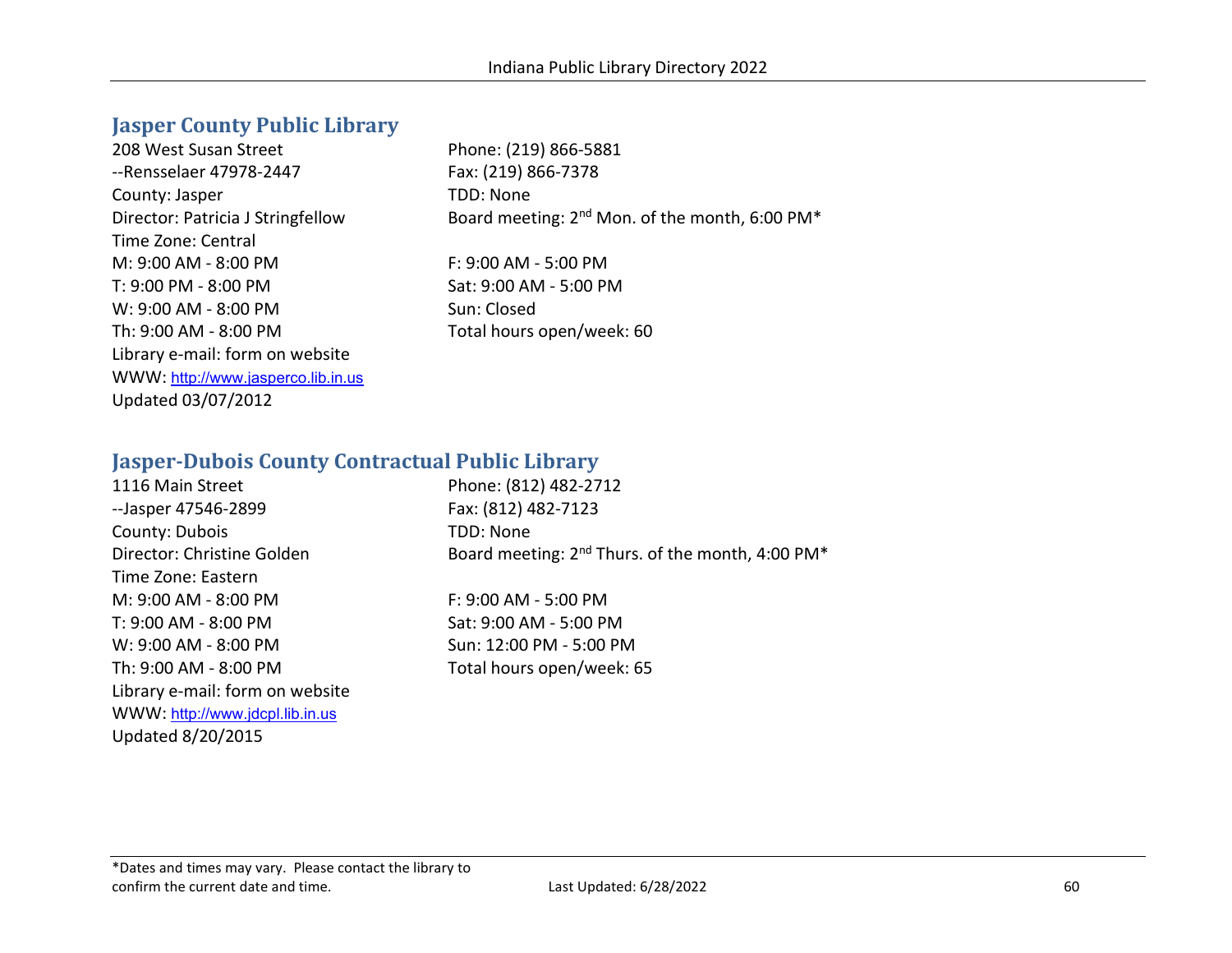# **Jay County Public Library**

315 North Ship Street Phone: (260) 726-7890 --Portland 47371-2192 Fax: (260) 726-7317 County: Jay TDD: None Director: Eric Hinderliter Board meeting: 2<sup>nd</sup> Mon. of the month, 4:00 PM<sup>\*</sup> Time Zone: Eastern M: 8:00 AM - 8:00 PM F: 8:00 AM - 8:00 PM T: 8:00 AM - 8:00 PM Sat: 8:00 AM - 5:00 PM W: 8:00 AM - 8:00 PM Sun: Closed Th: 8:00 AM - 8:00 PM Total hours open/week: 68 Library e-mail: ehinderliter@jaycpl.lib.in.us WWW: [http://www.jaycpl.lib.in.us](http://www.jaycpl.lib.in.us/) Updated 9/9/2020

## **Jefferson County Public Library**

| 420 West Main Street           | Phone: (812) 265-2744                                                    |
|--------------------------------|--------------------------------------------------------------------------|
| --Madison 47250-3717           | Fax: (812) 265-2217                                                      |
| County: Jefferson              | <b>TDD: None</b>                                                         |
| Director: Judi Terpening       | Board meeting: 2 <sup>nd</sup> Thurs. of the month, 4:00 PM <sup>*</sup> |
| Time Zone: Eastern             |                                                                          |
| M: 9:00 AM - 8:00 PM           | F: 9:00 AM - 6:00 PM                                                     |
| T: 9:00 AM - 8:00 PM           | Sat: 9:00 AM - 5:00 PM                                                   |
| W: 9:00 AM - 8:00 PM           | Sun: Closed                                                              |
| Th: 9:00 AM - 8:00 PM          | Total hours open/week: 61                                                |
| Library e-mail: judi@mjcpl.org |                                                                          |
| WWW: http://www.mjcpl.org/     |                                                                          |
| Updated 7/26/2018              |                                                                          |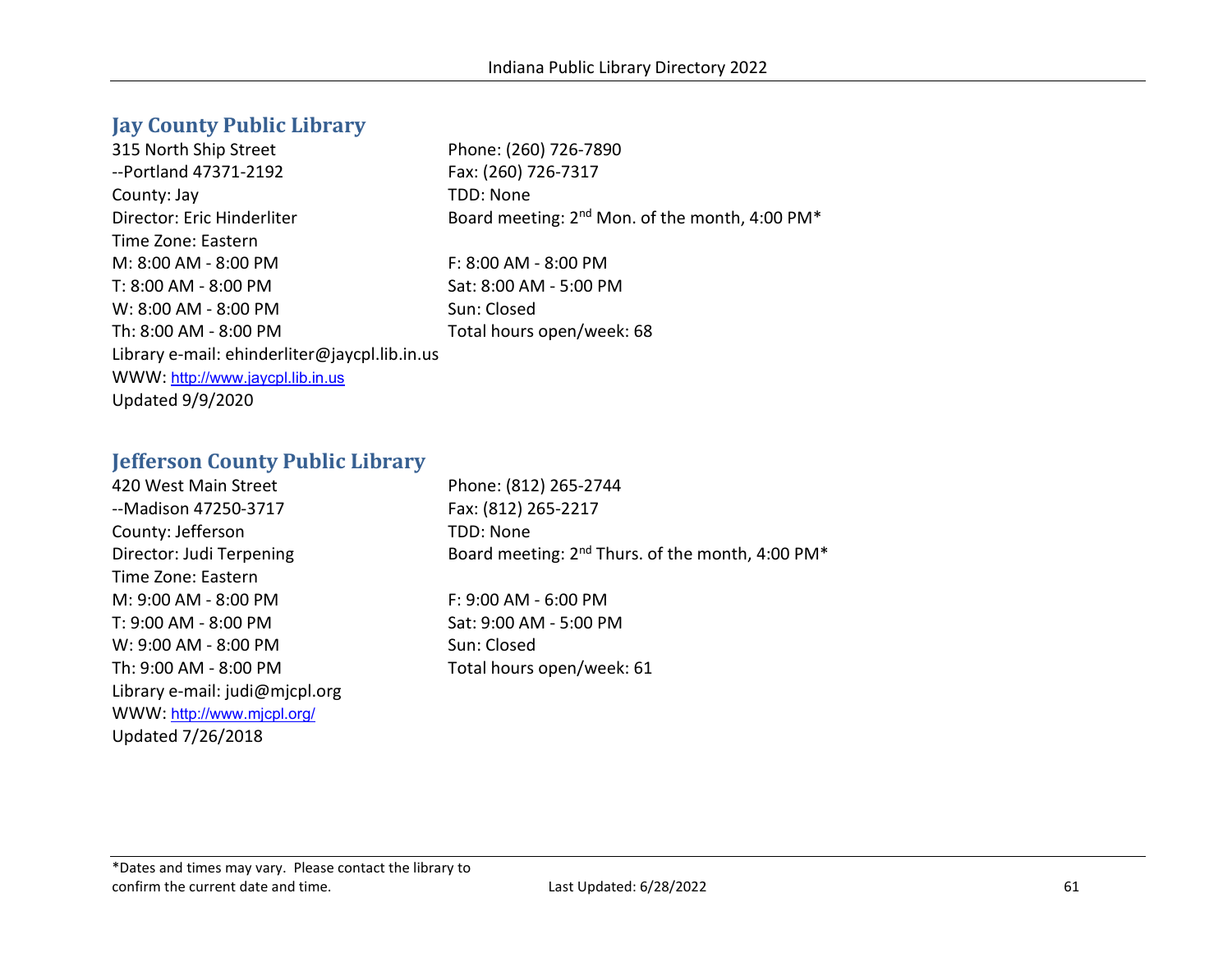# **Jeffersonville Township Public Library**

| 211 East Court Avenue                    | Phone: (812) 285-5630                           |
|------------------------------------------|-------------------------------------------------|
| --Jeffersonville 47130-3409              | Fax: (812) 285-5639                             |
| County: Clark                            | TDD: None                                       |
| Director: David Seckman, Director        | Board meeting: 3rd Tues. of the month, 4:30 PM* |
| Time Zone: Eastern                       |                                                 |
| M: 9:00 AM - 8:00 PM                     | $F: 9:00$ AM - 5:00 PM                          |
| T: 9:00 AM - 8:00 PM                     | Sat: 9:00 AM - 5:00 PM                          |
| W: 9:00 AM - 8:00 PM                     | Sun: Closed                                     |
| Th: 9:00 AM - 8:00 PM                    | Total hours open/week: 60.5                     |
| Library e-mail: dseckman@jefflibrary.org |                                                 |
| WWW: http://www.jefflibrary.org.         |                                                 |
| <b>Updated 2/18/2021</b>                 |                                                 |

# **Jennings County Public Library**

| 2375 North State Highway 3               | Phone: (812) 346-2091                                                  |
|------------------------------------------|------------------------------------------------------------------------|
| --North Vernon 47265-7483                | Fax: (812) 346-2127                                                    |
| County: Jennings                         | TDD: (812) 346-2091                                                    |
| Director: Mary Abplanalp                 | Board meeting: 2 <sup>nd</sup> Mon. of the month, 6:00 PM <sup>*</sup> |
| Time Zone: Eastern                       |                                                                        |
| M: 9:00 AM - 9:00 PM                     | $F: 9:00$ AM - 6:00 PM                                                 |
| T: 9:00 AM - 9:00 PM                     | Sat: 9:00 AM - 4:00 PM                                                 |
| W: 9:00 AM - 9:00 PM                     | Sun: Closed                                                            |
| Th: 9:00 AM - 9:00 PM                    | Total hours open/week: 64                                              |
| Library e-mail: jlibrary@seidata.com     |                                                                        |
| WWW: http://www.jenningscounty.lib.in.us |                                                                        |
| Updated 11/9/2020                        |                                                                        |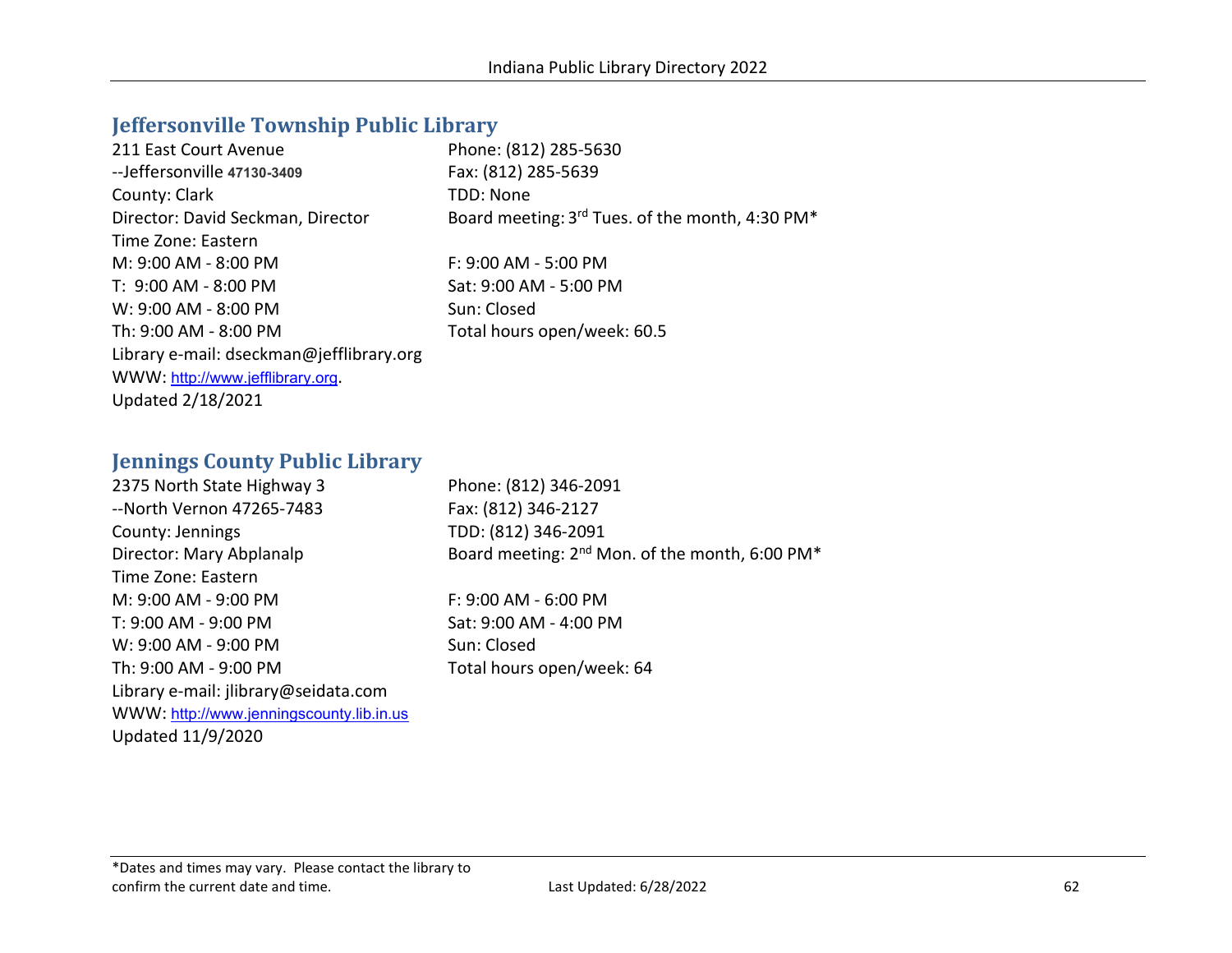# **Johnson County Public Library**

| 49 East Monroe Street                | Phone: (31)        |
|--------------------------------------|--------------------|
| --Franklin 46131-2312                | Fax: (317) 7       |
| County: Johnson                      | TDD: None          |
| Director: Lisa Lintner               | Board meet         |
| Time Zone: Eastern                   |                    |
| M: 9:00 AM - 9:00 PM                 | F: 9:00 AM         |
| T: 9:00 AM - 9:00 PM                 | Sat: 9:00 AI       |
| W: 9:00 AM - 9:00 PM                 | Sun: 1:00 P        |
| Th: 9:00 AM - 9:00 PM                | <b>Total hours</b> |
| Library e-mail: webmaster@jcplin.org |                    |
| WWW: http://www.jcplin.org           |                    |
| Updated 10/28/2015                   |                    |

e: (317) 738-9835 317) 738-9354 meeting: 3rd Tues. of the month, 4:30 PM\*

0 AM - 6:00 PM : 00 AM - 5:00 PM 1:00 PM - 5:00 PM hours open/week: 69

#### **Jonesboro Public Library**

124 East 4th Street Phone: (765) 677-9080 --Jonesboro 46938-1105 Fax: None County: Grant TDD: None Director: Carol Jones Board meeting: 4<sup>th</sup> Mon. of the month, 5:30 PM<sup>\*</sup> Time Zone: Eastern M: 12:00 PM - 7:00 PM  $-$  7:00 PM T: 12:00 PM - 7:00 PM Sat: Closed W: 12:00 PM - 7:00 PM Sun: Closed Th: 12:00 PM - 7:00 PM TOTAL Total hours open/week: 35 Library e-mail: jonesborolibrary56@yahoo.com

WWW:<http://jonesborolibrary.org/>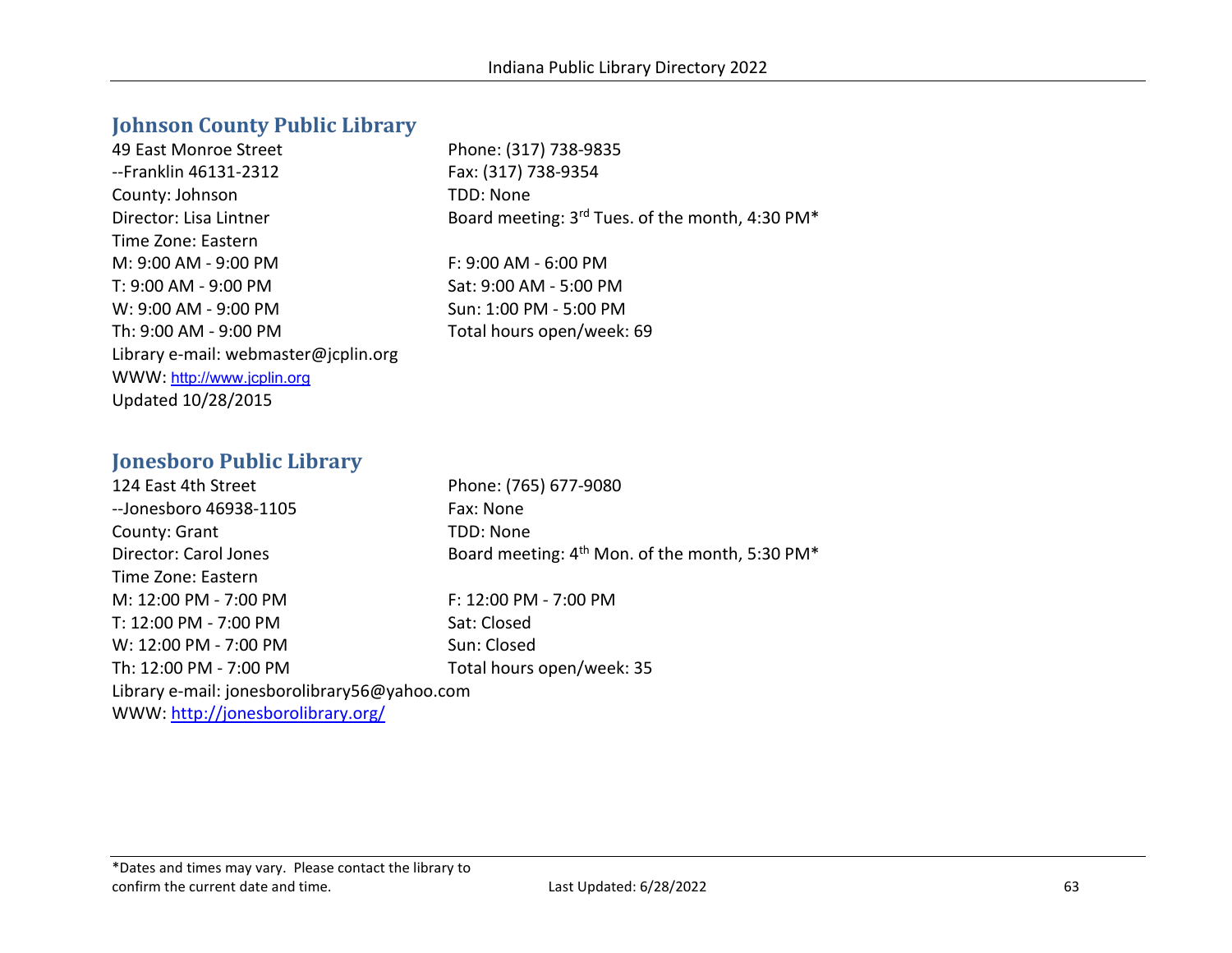# **Joyce Public Library**

9490 West State Road 120 Phone: (260) 829-6329 --Orland 46776-0240 Fax: None County: Steuben TDD: None Director: Bonnie Hollman Board meeting: N/A Time Zone: Eastern M: Closed **F: Closed** T: 4:00 PM - 8:00 PM Sat: 8:00 AM - 12:00 PM W: 1:00 PM - 5:00 PM Sun: Closed Th: Closed The Total hours open/week: 12 Library e-mail: bonnieh31@frontier.com WWW: Updated 04/30/2014

# K

# **Kendallville Public Library**

221 South Park Avenue Phone: (260) 343-2010 --Kendallville 46755-1740 Fax: (260) 343-2011 County: Noble TDD: None Director: Mindy Patterson Board meeting: 2<sup>nd</sup> Tues. of the month, 6:00 PM<sup>\*</sup> Time Zone: Eastern M: 9:00 AM - 8:00 PM F: 9:00 AM - 6:00 PM T: 9:00 AM - 8:00 PM Sat: 9:00 AM - 3:00 PM W: 9:00 AM - 8:00 PM Sun: Closed Th: 9:00 AM - 8:00 PM Total hours open/week: 59 Library e-mail: info@kendallvillelibrary.org WWW: [http://www.kendallvillelibrary.org](http://www.kendallvillelibrary.org/) Updated 4/28/2022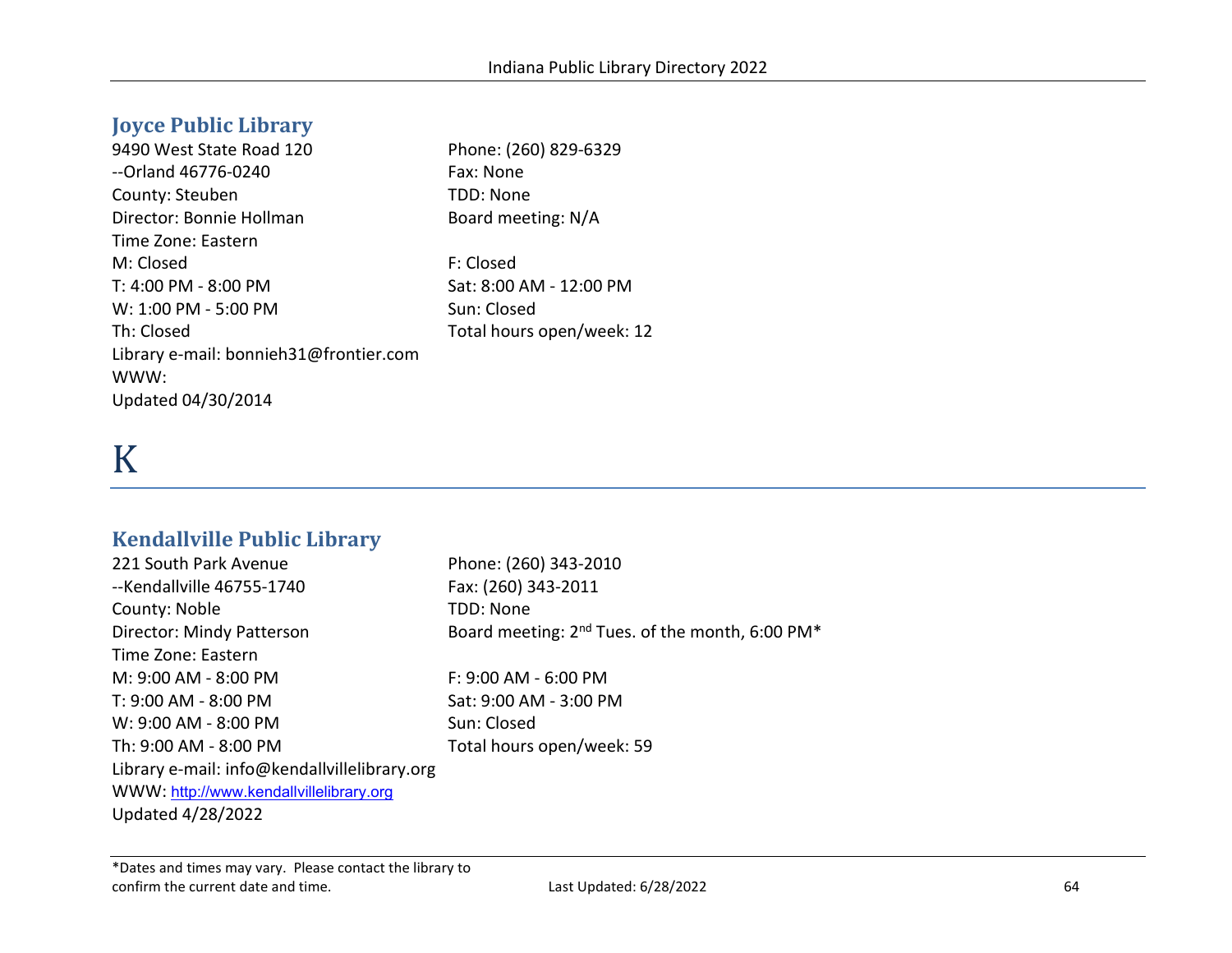# **Kentland-Jefferson Township Public Library**

| 201 East Graham Street                          | Phone: (219) 474-5044                          |
|-------------------------------------------------|------------------------------------------------|
| --Kentland 47951-1233                           | Fax: (219) 474-5351                            |
| County: Newton                                  | TDD: None                                      |
| Director: Roberta Dewing                        | Board meeting: 3rd Wed. of the month, 3:30 PM* |
| Time Zone: Central                              |                                                |
| M: 9:00 AM - 8:00 PM                            | $F: 9:00$ AM - 5:00 PM                         |
| T: 11:00 AM - 6:00 PM                           | Sat: 8:00 AM - 12:00 PM                        |
| W: 1:00 PM - 8:00 PM                            | Sun: Closed                                    |
| Th: 11:00 AM - 6:00 PM                          | Total hours open/week: 44                      |
| Library e-mail: Kentlandpubliclibrary@gmail.com |                                                |
| WWW: http://kentland.lib.in.us                  |                                                |
| <b>Updated 2/5/2015</b>                         |                                                |

# **Kewanna-Union Township Public Library**

| 210 East Main Street                    | Phone: (574) 653-2011                           |
|-----------------------------------------|-------------------------------------------------|
| --Kewanna 46939-0365                    | Fax: (574) 653-2130                             |
| County: Fulton                          | <b>TDD: None</b>                                |
| Director: Charles Rude                  | Board meeting: Last Mon. of the month, 6:00 PM* |
| Time Zone: Eastern                      |                                                 |
| M: 10:00 AM - 6:00 PM                   | $F: 10:00$ AM - 6:00 PM                         |
| T: 10:00 AM - 6:00 PM                   | Sat: 9:00 AM - 3:00 PM                          |
| W: 10:00 AM - 6:00 PM                   | Sun: Closed                                     |
| Th: 10:00 AM - 8:00 PM                  | Total hours open/week: 48                       |
| Library e-mail: kewannapublib@yahoo.com |                                                 |
| WWW: http://kewanna.lib.in.us/          |                                                 |
| Updated 06/27/2019                      |                                                 |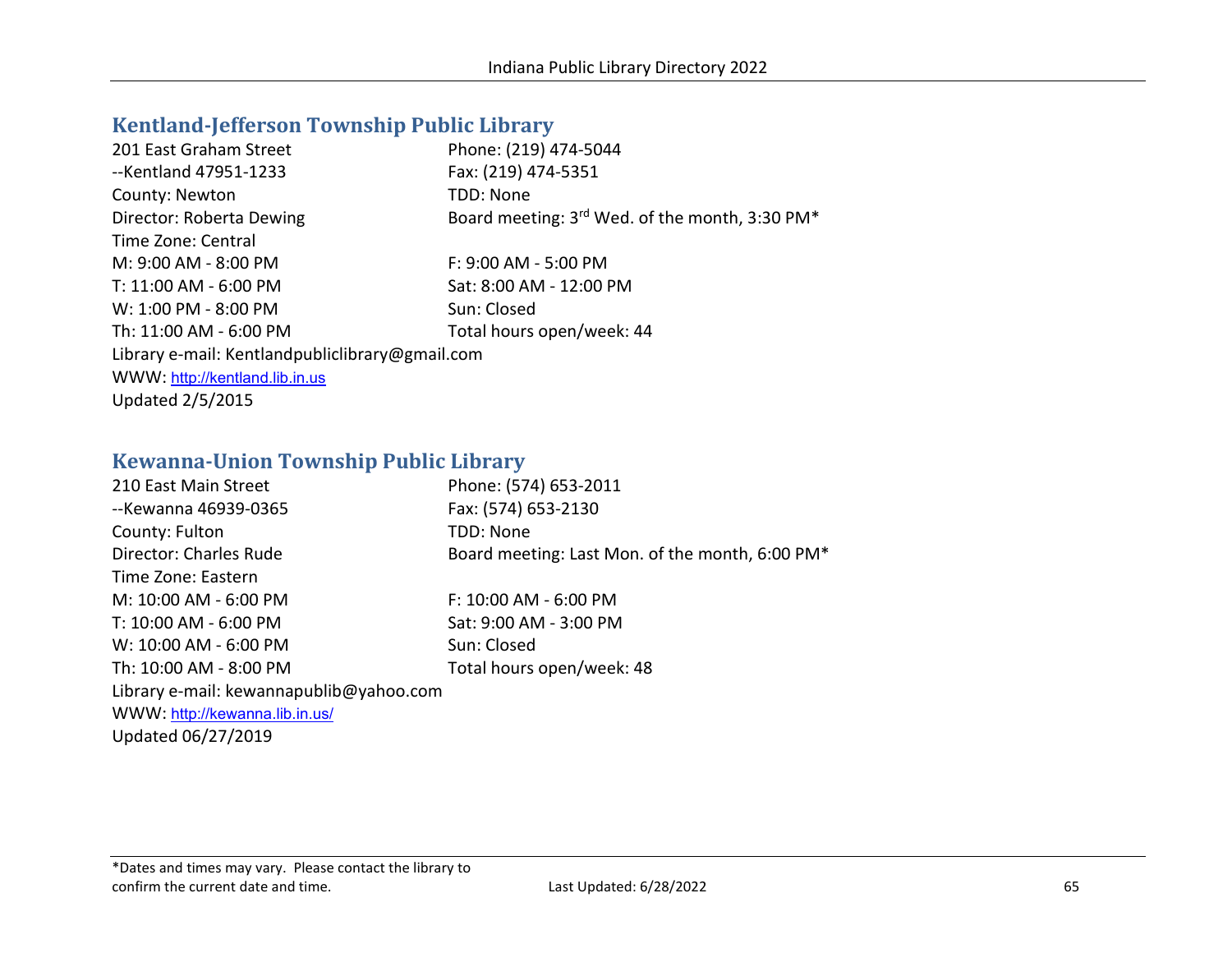## **Kingman-Millcreek Public Library**

| Phone: (765) 397-3138                                                    |
|--------------------------------------------------------------------------|
| Fax: (765) 397-3566                                                      |
| TDD: None                                                                |
| Board meeting: 1 <sup>st</sup> Thurs. of the month, 7:00 PM <sup>*</sup> |
|                                                                          |
| $F: 9:00$ AM - 3:00 PM                                                   |
| Sat: 9:00 AM - 3:00 PM                                                   |
| Sun: Closed                                                              |
| Total hours open/week: 32                                                |
|                                                                          |
|                                                                          |
|                                                                          |
|                                                                          |

# **Kirklin Public Library**

115 North Main Phone: (765) 279-8308 --Kirklin 46050-0008 Fax: (765) 279-8258 County: Clinton TDD: None Director: Heidi Turner Board meeting: 3<sup>rd</sup> Tues. of the month, 5:30 PM<sup>\*</sup> Time Zone: Eastern M: 12:00 PM - 7:00 PM  $-$  7:00 PM T: 10:00 AM - 5:00 PM Sat: 10:00 AM - 3:00 PM W: 12:00 PM - 7:00 PM Sun: Closed Th: 10:00 AM - 5:00 PM Total hours open/week: 38 Library e-mail: hturner@kirklinlibrary.com WWW: [http://www.kirklinlibrary.com](http://www.kirklinlibrary.com/) Updated 03/07/2012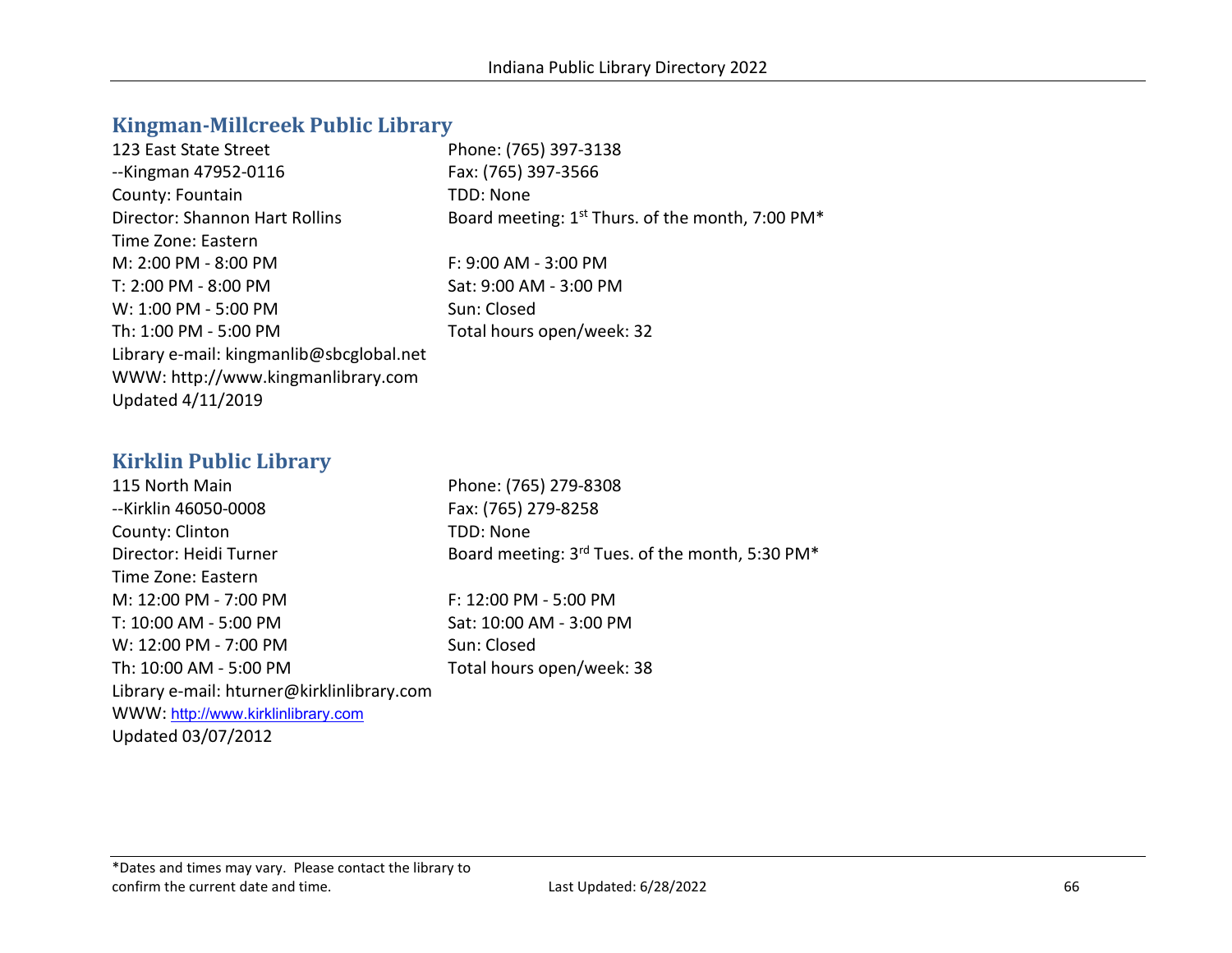# **Knightstown Public Library**

| 5 East Main Street                          | Phone: (765) 345-5095                                                   |
|---------------------------------------------|-------------------------------------------------------------------------|
| --Knightstown 46148-1248                    | Fax: (765) 345-5377                                                     |
| County: Henry                               | TDD: None                                                               |
| Director: Linda Davis                       | Board meeting: 2 <sup>nd</sup> Tues. of the month, 4:30 PM <sup>*</sup> |
| Time Zone: Eastern                          |                                                                         |
| $M: 10:00$ AM - 5:00 PM                     | $F: 10:00$ AM - 5:00 PM                                                 |
| T: 10:00 AM - 7:00 PM                       | Sat: 10:00 AM - 2:00 PM                                                 |
| W: Closed                                   | Sun: Closed                                                             |
| Th: 10:00 AM - 7:00 PM                      | Total hours open/week: 36                                               |
| Library e-mail: linda@knightstown.lib.in.us |                                                                         |
| WWW: http://knightstown.lib.in.us/          |                                                                         |
| <b>Updated 4/28/2022</b>                    |                                                                         |
|                                             |                                                                         |

# **Knox County Public Library**

502 North 7th Street Phone: (812) 886-4380 --Vincennes 47591-2101 Fax: (812) 886-0342 County: Knox TDD: None Director: Emily Cooper Bunyan Dial-in #: (812) 886-5080 M: 8:30 AM - 9:00 PM F: 8:30 AM - 5:30 PM T: 8:30 AM - 9:00 PM Sat: 8:30 AM - 5:30 PM W: 8:30 AM - 9:00 PM Sun: 1:00 PM - 5:00 PM Th: 8:30 AM - 5:30 PM Total hours open/week: 68.5 Library e-mail: publib@kcpl.lib.in.us WWW: [http://www.kcpl.lib.in.us](http://www.kcpl.lib.in.us/) Updated 03/07/2012

Time Zone: Eastern Board meeting: 3rd Tues. of the month, 4:30 PM\*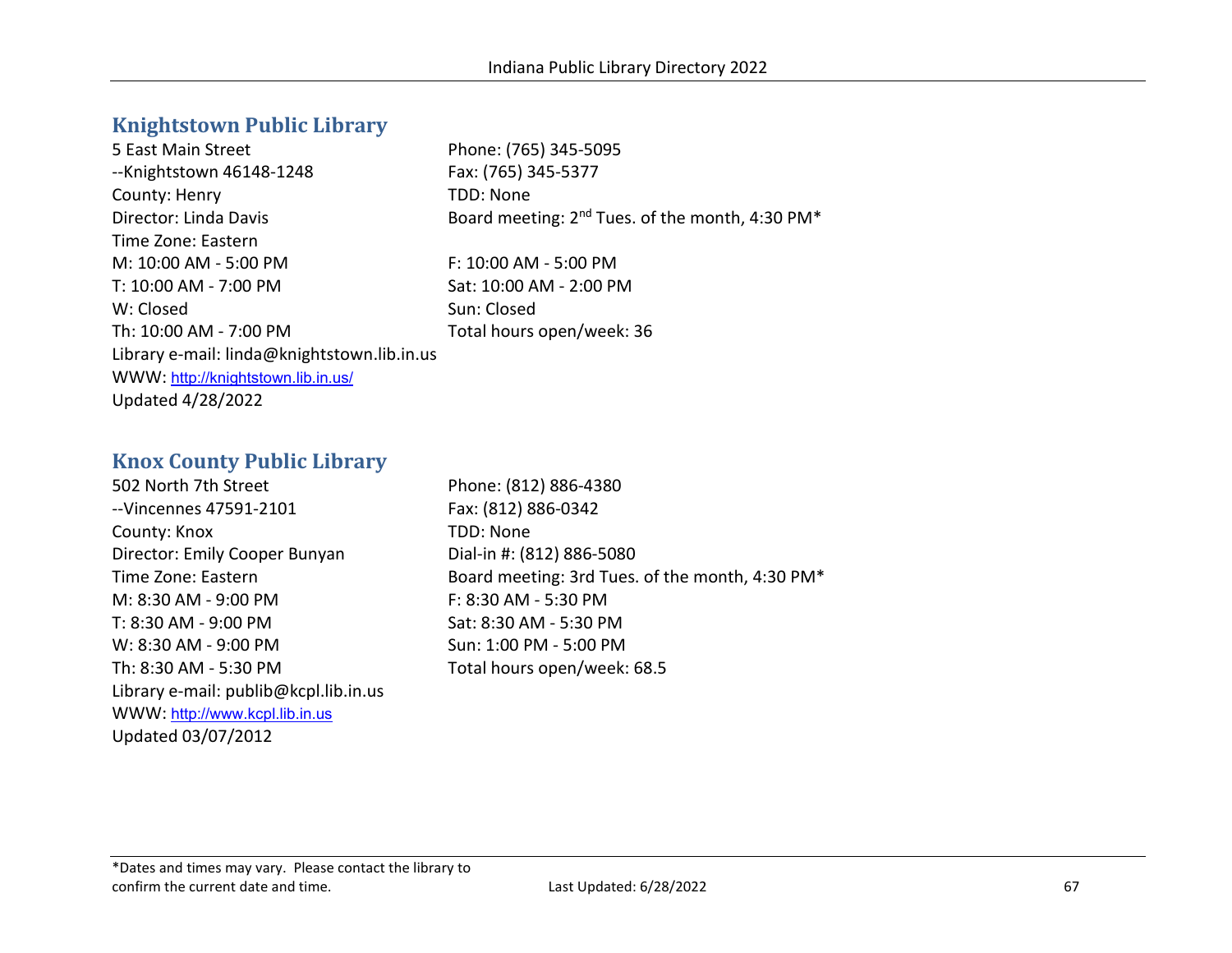# **Kokomo-Howard County Public Library**

| 220 North Union Street          | Phone: (765) 457-3242                          |
|---------------------------------|------------------------------------------------|
| --Kokomo 46901-4614             | Fax: (765) 457-3683                            |
| County: Howard                  | TDD: None                                      |
| Director: Faith Brautigam       | Board meeting: 3rd Mon. of the month, 4:30 PM* |
| Time Zone: Eastern              |                                                |
| M: 9:00 AM - 8:00 PM            | $F: 9:00 AM - 5:30 PM$                         |
| T: 9:00 AM - 8:00 PM            | Sat: 9:00 AM - 5:30 PM                         |
| W: 9:00 AM - 8:00 PM            | Sun: 2:00 PM - 5:30 PM                         |
| Th: 9:00 AM - 8:00 PM           | Total hours open/week: 64.5                    |
| Library e-mail: khcpl@khcpl.org |                                                |
| WWW: http://www.khcpl.org       |                                                |
| Updated 11/01/2012              |                                                |

# L

# **La Crosse Public Library**

| 307 East Main Street                            | Phone: (219) 754-2606                          |
|-------------------------------------------------|------------------------------------------------|
| --La Crosse 46348-9518                          | Fax: (219) 754-2606                            |
| County: La Porte                                | TDD: None                                      |
| Director: Karla Wilson                          | Board meeting: 3rd Mon. of the month, 6:00 PM* |
| Time Zone: Central                              |                                                |
| $M: 12:00$ PM - 8:30 PM                         | $F: 9:00$ AM - 5:30 PM                         |
| T: 9:00 AM - 5:30 PM                            | Sat: 9:00 AM - 1:00 PM                         |
| $W: 9:00$ AM - 8:30 PM                          | Sun: Closed                                    |
| Th: 12:00 PM - 5:30 PM                          | Total hours open/week: 46.5                    |
| Library e-mail: librarylacrossepublic@gmail.com |                                                |
| WWW: http://www.lacrosselibraryonline.org       |                                                |
| <b>Updated 6/29/2017</b>                        |                                                |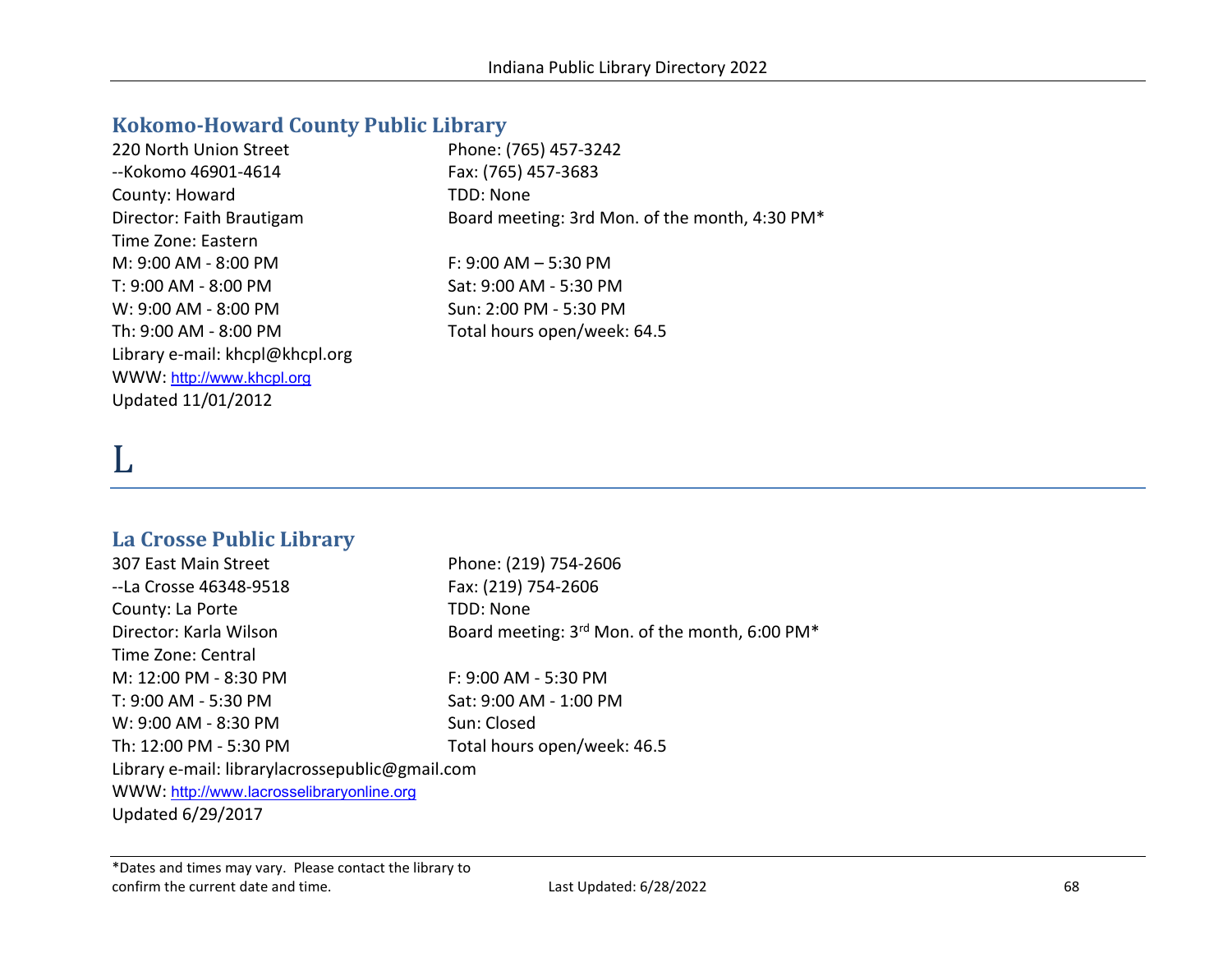# **LaGrange County Public Library**

| 203 West Spring Street                  | Phone: (260) 463-2841                                                    |
|-----------------------------------------|--------------------------------------------------------------------------|
| --LaGrange 46761-1899                   | Fax: (260) 463-2843                                                      |
| County: LaGrange                        | TDD: None                                                                |
| Director: Richard Kuster                | Board meeting: 3 <sup>rd</sup> Thurs. of the month, 5:30 PM <sup>*</sup> |
| Time Zone: Eastern                      |                                                                          |
| $M: 9:00 AM - 8:00 PM$                  | $F: 9:00 AM - 5:00 PM$                                                   |
| T: 9:00 AM - 8:00 PM                    | Sat: 9:00 AM - 5:00 PM                                                   |
| $W: 9:00$ AM - 8:00 PM                  | Sun: Closed                                                              |
| Th: $9:00$ AM - $8:00$ PM               | Total hours open/week: 60                                                |
| Library e-mail: info@lagrange.lib.in.us |                                                                          |
| WWW: http://www.lagrange.lib.in.us      |                                                                          |
| <b>Updated 8/20/2015</b>                |                                                                          |
|                                         |                                                                          |

# **La Porte County Public Library**

| 904 Indiana Avenue              |
|---------------------------------|
| --La Porte 46350-3464           |
| County: Laporte                 |
| Director: Fonda Owens           |
| Time Zone: Central              |
| M: 9:00 AM - 8:00 PM            |
| $T: 9:00$ AM - $8:00$ PM        |
| $W: 9:00 AM - 8:00 PM$          |
| Th: 9:00 AM - 8:00 PM           |
| Library e-mail: form on website |
| WWW: http://laportelibrary.org  |
| Updated: 2/5/2015               |

Phone: (219) 362-6156 Fax: (219) 362-6158 TDD: None

Board meeting: 4<sup>th</sup> Thurs. of the month, 6:30 PM\* F: 9:00 AM - 6:00 PM Sat: 9:00 AM - 5:00 PM Sun: Closed Total hours open/week: 61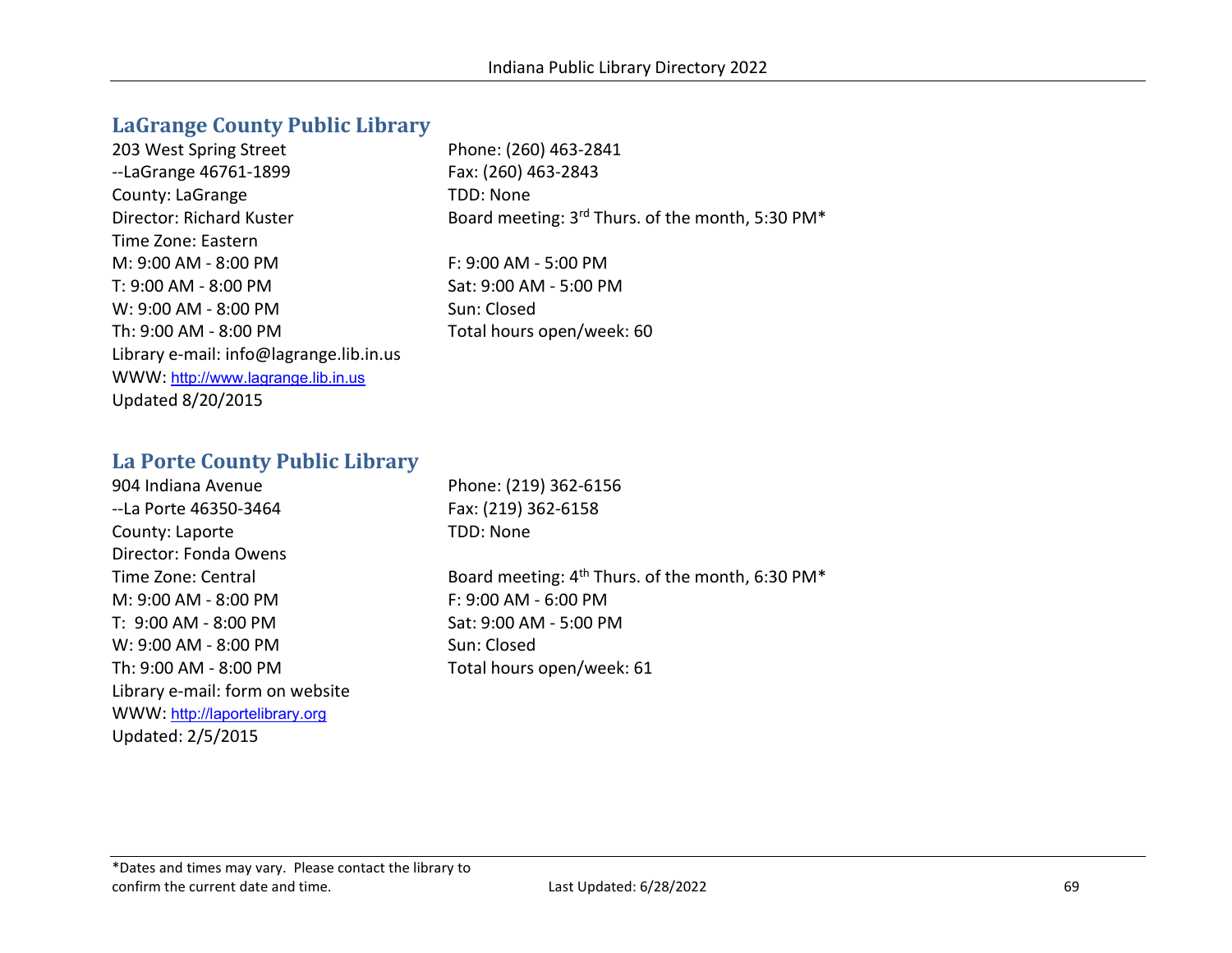## **Ladoga-Clark Township Public Library**

| 128 East Main Street                    | Phone: (765) 942-2456                            |
|-----------------------------------------|--------------------------------------------------|
| --Ladoga 47954-0248                     | Fax: (765) 942-2457                              |
| County: Montgomery                      | TDD: None                                        |
| Director: Debbie Clapp                  | Board meeting: Last Tues. of the month, 5:30 PM* |
| Time Zone: Eastern                      |                                                  |
| M: 12:00 PM - 5:00 PM                   | F: 10:00 AM - 5:00 PM                            |
| T: 1:00 PM - 7:00 PM                    | Sat: 9:00 AM - 1:00 PM                           |
| W: 10:00 AM - 5:00 PM                   | Sun: Closed                                      |
| Th: 1:00 PM - 7:00 PM                   | Total hours open/week: 35                        |
| Library e-mail: ladoga@ladoga.lib.in.us |                                                  |
| WWW: http://www.ladoga.lib.in.us        |                                                  |
| Updated 05/02/2016                      |                                                  |
|                                         |                                                  |

## **Lake County Public Library**

1919 West 81st Avenue Phone: (219) 769-3541 --Merrillville 46410-5844 Fax: (219) 769-0690 County: Lake TDD: None Director: Ingrid Norris Dial-in #: (219) 756-9356 M: 9:00 AM - 9:00 PM F: 9:00 AM - 6:00 PM T: 9:00 AM - 9:00 PM Sat: 9:00 AM – 5:00 PM W: 9:00 AM – 9:00 PM Sun: 12:00 PM – 4:00 PM Th: 9:00 AM - 9:00 PM Total hours open/week: 69 Library e-mail: webmaster@lcplin.org WWW: [http://www.lcplin.org](http://www.lcplin.org/) Updated 2/4/2015

Time Zone: Central **Board meeting: 4<sup>th</sup> Thurs. of the month, 4:30 PM\***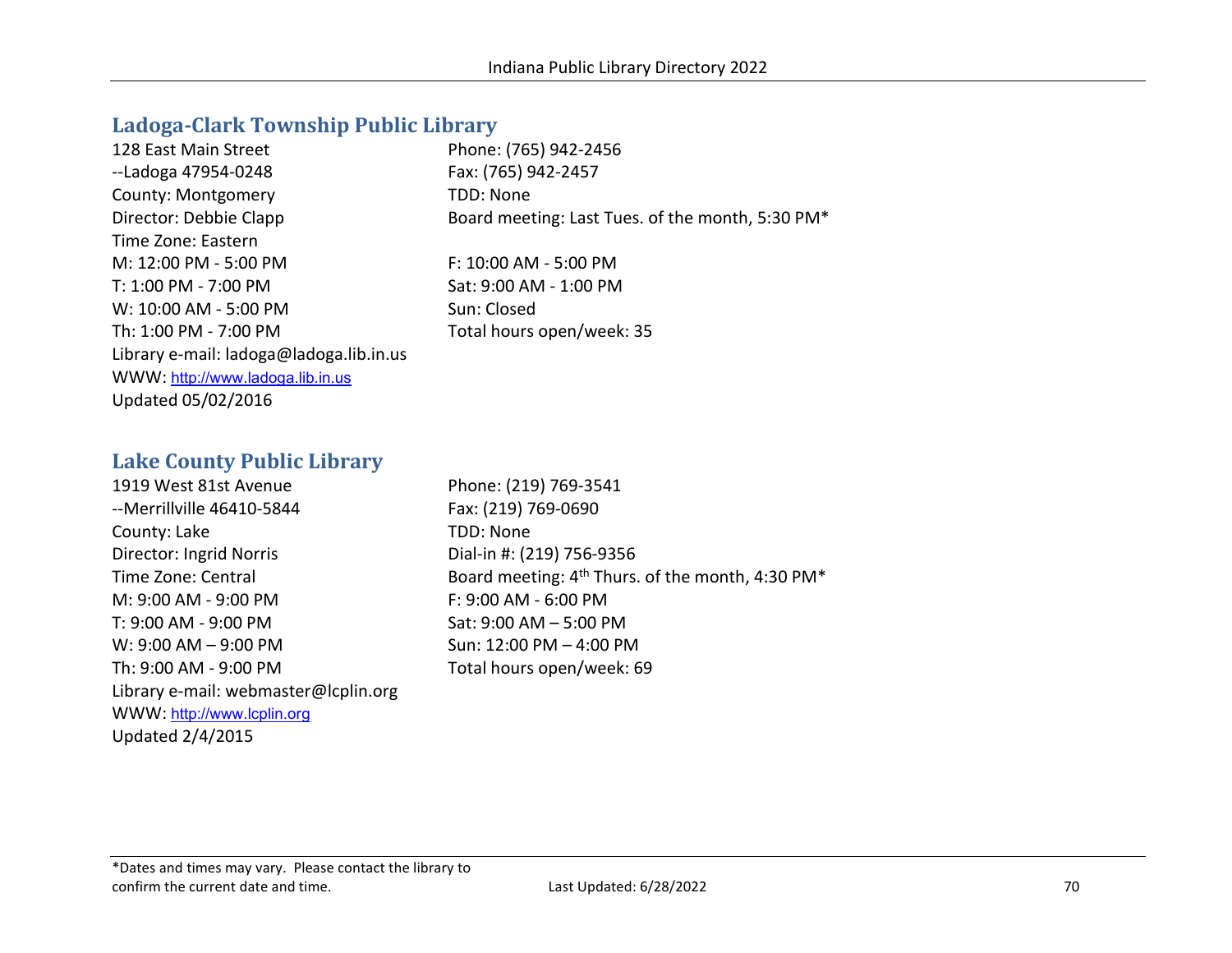## **Lawrenceburg Public Library District**

| 150 Mary Street                        | Phone: (812) 537-2775                                                   |
|----------------------------------------|-------------------------------------------------------------------------|
| --Lawrenceburg 47025-1995              | Fax: (812) 537-2810                                                     |
| County: Dearborn                       | TDD: None                                                               |
| Director: Barbara Bonney               | Board meeting: 4 <sup>th</sup> Tues. of the month, 4:00 PM <sup>*</sup> |
| Time Zone: Eastern                     |                                                                         |
| $M: 9:00 AM - 8:00 PM$                 | $F: 9:00 AM - 5:00 PM$                                                  |
| T: 9:00 AM - 8:00 PM                   | Sat: 10:00 AM - 5:00 PM                                                 |
| W: 9:00 AM - 8:00 PM                   | Sun: Closed                                                             |
| Th: 9:00 AM - 8:00 PM                  | Total hours open/week: 59                                               |
| Library e-mail: lawplib@lpld.lib.in.us |                                                                         |
| WWW: http://www.lpld.lib.in.us         |                                                                         |
| Updated 05/08/2014                     |                                                                         |
|                                        |                                                                         |

# **Lebanon Public Library**

104 East Washington Street Phone: (765) 482-3460 --Lebanon 46052-2298 Fax: (317) 873-5059 County: Boone TDD: None Time Zone: Eastern M: 9:00 AM - 8:00 PM F: 9:00 AM - 6:00 PM T: 9:00 AM - 8:00 PM Sat: 9:00 AM - 2:00 PM W: 9:00 AM - 8:00 PM Sun: Closed Th: 9:00 AM - 8:00 PM Total hours open/week: 58 Library e-mail: **beau@leblib.org** WWW:<http://www.leblib.org/> Updated 05/06/2015

Director: Beau Cunnyngham Board meeting: 4<sup>th</sup> Tues. of the month, 4:00 PM<sup>\*</sup>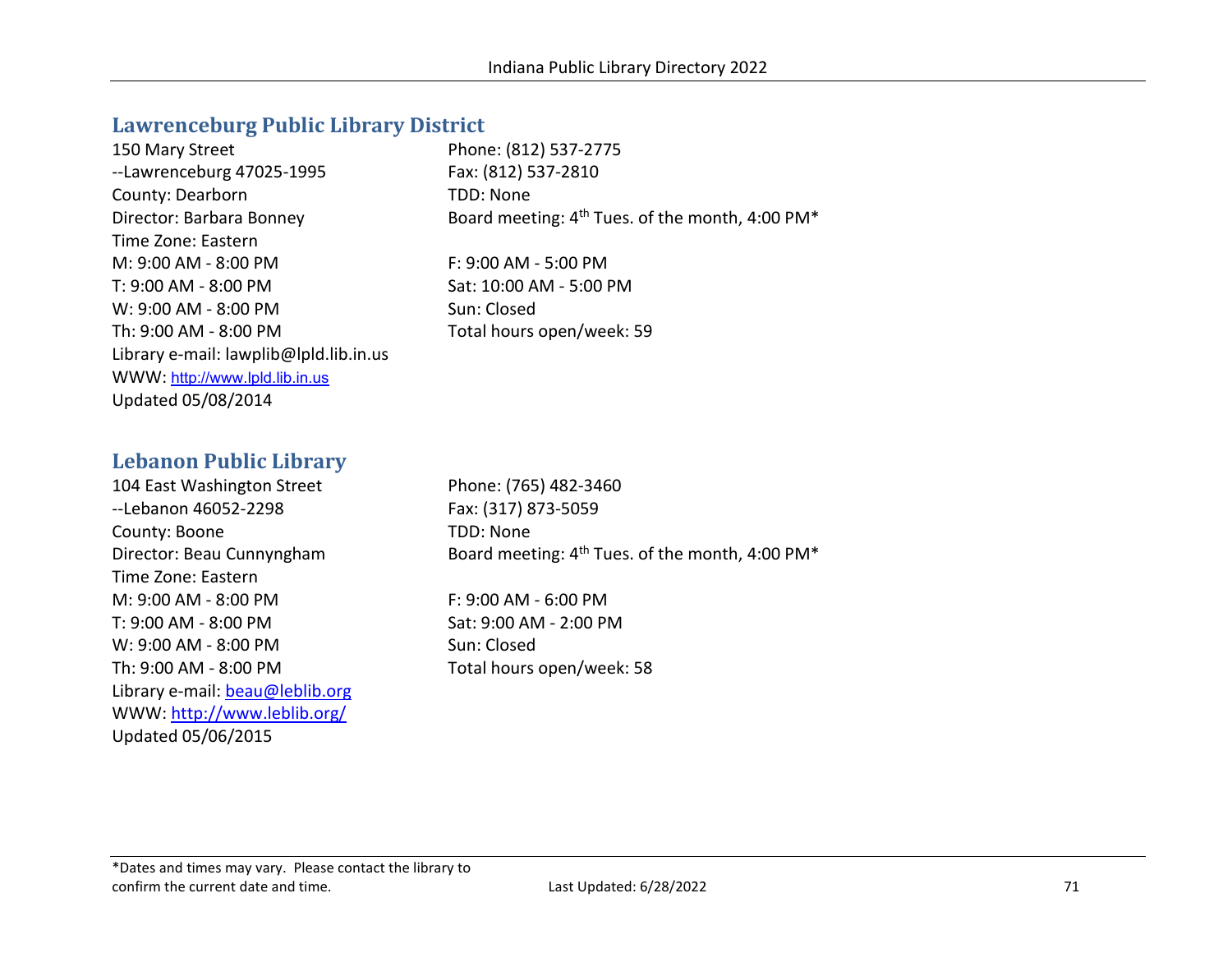# **Ligonier Public Library**

300 South Main Street Phone: (260) 894-4511 --Ligonier 46767-1812 Fax: (260) 894-4509 County: Noble TDD: None Director: Angie Scott, Director Dial-in #: (260) 894-4511 Time Zone: Eastern Board meeting: 2nd Tues. of the month, 7:00 PM\* M: 10:30 AM - 6:30 PM F: 10:30 AM - 6:30 PM T: 10:30 AM - 6:30 PM Sat: 8:00 AM - 1:00 PM W: 10:30 AM - 6:30 PM Sun: Closed Th: 10:30 AM - 6:30 PM Total hours open/week: 45 Library e-mail: ascott@ligonier.lib.in.us WWW: [http://www.ligonier.lib.in.us](http://www.ligonier.lib.in.us/) Updated 05/20/2021

#### **Lincoln Heritage Public Library**

| 105 Wallace Street                                 | Phone: (812) 937-7170                          |
|----------------------------------------------------|------------------------------------------------|
| --Dale 47523-0784                                  | Fax: (812) 937-7102                            |
| County: Spencer                                    | TDD: None                                      |
| Director: Rae Ann Kippenbrock                      | Board meeting: 3rd Mon. of the month, 6:30 PM* |
| Time Zone: Central                                 |                                                |
| M: 9:00 AM - 8:00 PM                               | $F: 9:00$ AM - 6:00 PM                         |
| T: 9:00 AM - 8:00 PM                               | Sat: 9:00 AM - 1:00 PM                         |
| W: 9:00 AM - 6:00 PM                               | Sun: Closed                                    |
| Th: 9:00 AM - 8:00 PM                              | Total hours open/week: 55                      |
| Library e-mail: director@lincolnheritage.lib.in.us |                                                |
| WWW: http://www.lincolnheritage.lib.in.us          |                                                |
| Updated 6/1/2017                                   |                                                |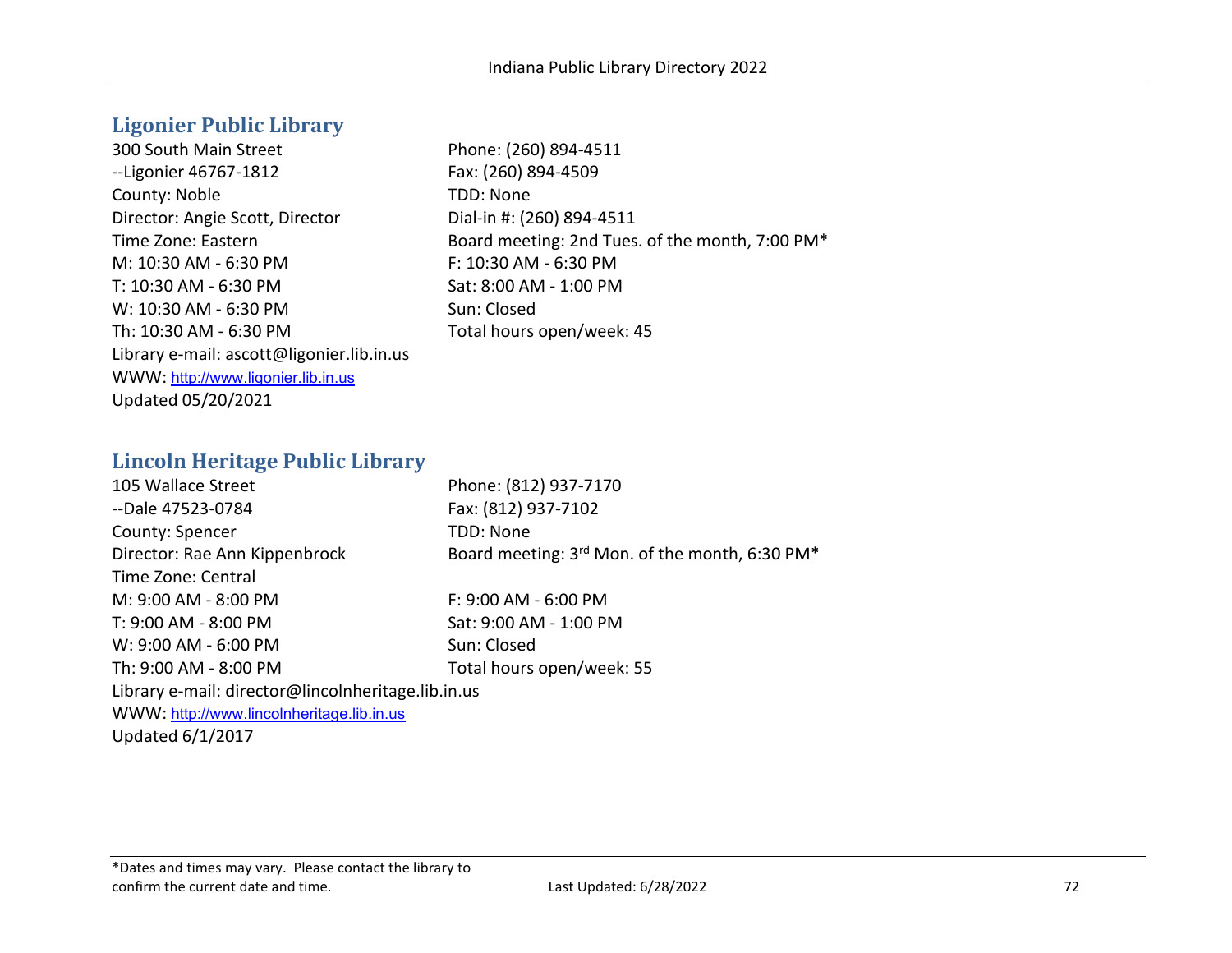#### **Linden Carnegie Public Library**

| 102 South Main Street                   | Phone: (765) 339-4239                                                  |
|-----------------------------------------|------------------------------------------------------------------------|
| --Linden 47955-0010                     | Fax: (765) 339-4351                                                    |
| County: Montgomery                      | TDD: None                                                              |
| Director: Kathie Watkins                | Board meeting: 2 <sup>nd</sup> Mon. of the month, 5:30 PM <sup>*</sup> |
| Time Zone: Eastern                      |                                                                        |
| M: 1:00 PM - 5:00 PM                    | $F: 1:00$ PM - 5:00 PM                                                 |
| T: 12:00 PM - 7:00 PM                   | Sat: 8:30 AM - 12:30 PM                                                |
| W: 1:00 PM - 5:00 PM                    | Sun: Closed                                                            |
| Th: 12:00 PM - 7:00 PM                  | Total hours open/week: 30                                              |
| Library e-mail: lindenlibrary@yahoo.com |                                                                        |
| WWW: http://www.lindenlibrary.com       |                                                                        |
| Updated 9/10/2020                       |                                                                        |

#### **Linton Public Library**

95 SE 1st Street Phone: (812) 847-7802 --Linton 47441-1828 Fax: (812) 847-4695 County: Greene TDD: None Director: Jennifer White Board meeting: 3<sup>rd</sup> Thurs. of the month, 5:30 PM<sup>\*</sup> Time Zone: Eastern M: 10:00 AM - 7:00 PM F: 10:00 AM - 5:00 PM T: 10:00 AM - 7:00 PM Sat: 10:00 AM - 3:00 PM W: 10:00 AM - 7:00 PM Sun: Closed Th: 10:00 AM - 7:00 PM Total hours open/week: 48 Library e-mail: lintonpl@lintonpl.lib.in.us WWW: <http://www.lintonpl.lib.in.us/> Updated 3/8/2016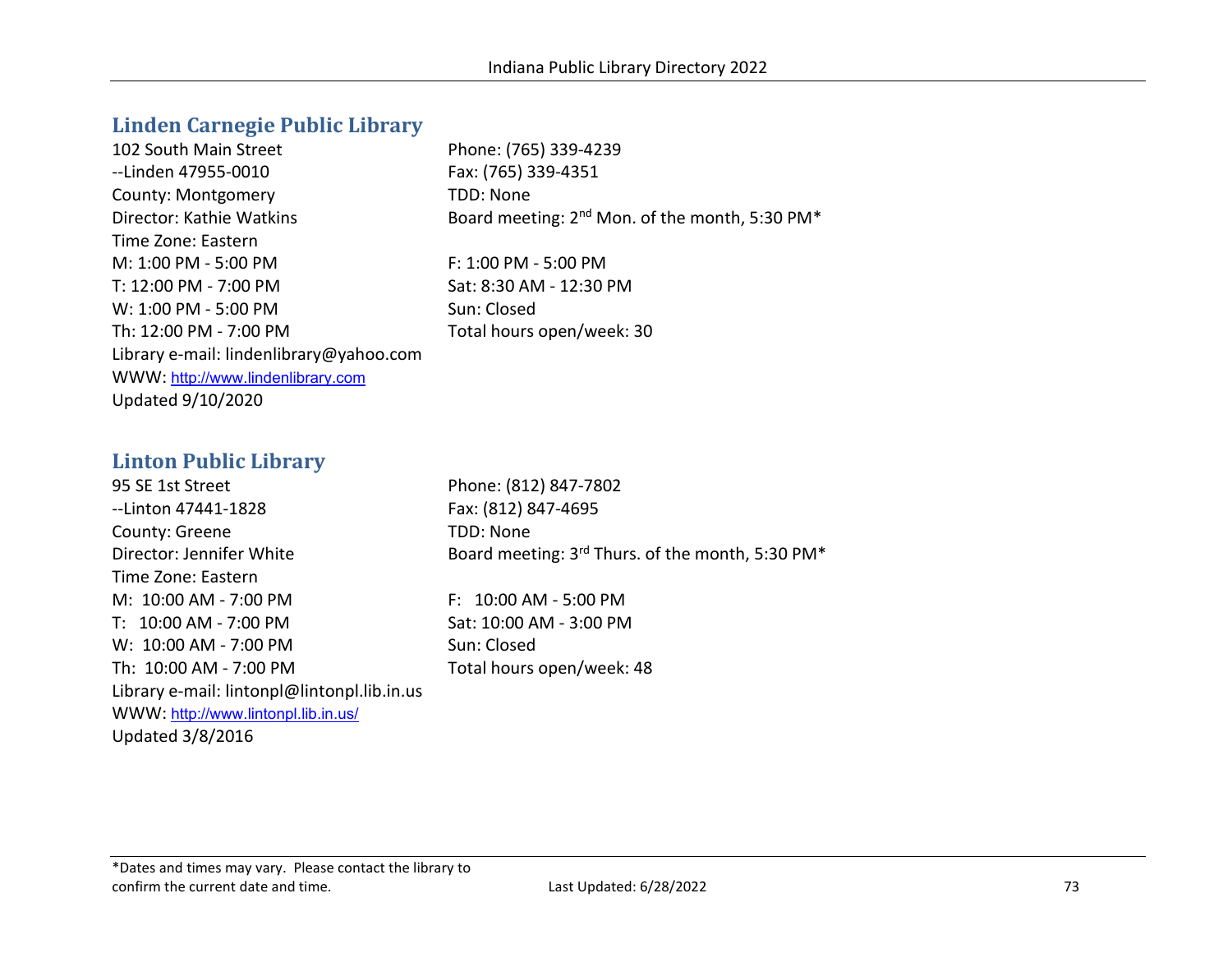#### **Logansport-Cass County Public Library**

| 616 East Broadway                       | Phone: (574) 753-6383                           |
|-----------------------------------------|-------------------------------------------------|
| --Logansport 46947-3155                 | Fax: (574) 722-5889                             |
| County: Cass                            | TDD: None                                       |
| Director: David M Ivey                  | Board meeting: 3rd Tues. of the month, 4:45 PM* |
| Time Zone: Eastern                      |                                                 |
| M: 9:00 AM - 9:00 PM                    | $F: 9:00$ AM - $9:00$ PM                        |
| T: 9:00 AM - 9:00 PM                    | Sat: 9:00 AM - 6:00 PM                          |
| W: 9:00 AM - 9:00 PM                    | Sun: 12:00 PM - 6:00 PM                         |
| Th: 9:00 AM - 9:00 PM                   | Total hours open/week: 76                       |
| Library e-mail: library@logan.lib.in.us |                                                 |
| WWW: http://www.logan.lib.in.us         |                                                 |
| Updated 9/10/2020                       |                                                 |
|                                         |                                                 |

#### **Loogootee Public Library**

504 Park Street Phone: (812) 295-3713 --Loogootee 47553-2312 Fax: (812) 295-4579 County: Martin TDD: None Director: Darla Wagler Board meeting: 2<sup>nd</sup> Mon. of the month, 5:30 PM<sup>\*</sup> Time Zone: Eastern M: 10:00 AM - 7:00 PM F: 10:00 AM - 5:00 PM T: 10:00 AM - 5:00 PM Sat: 9:00 AM - 1:00 PM W: Closed Sun: Closed Th: 10:00 PM - 7:00 PM TOTAL Total hours open/week: 36 Library e-mail: loogooteepl@loogootee.lib.in.us WWW: [http://www.loogootee.lib.in.us](http://www.loogootee.lib.in.us/) Updated 2/3/2021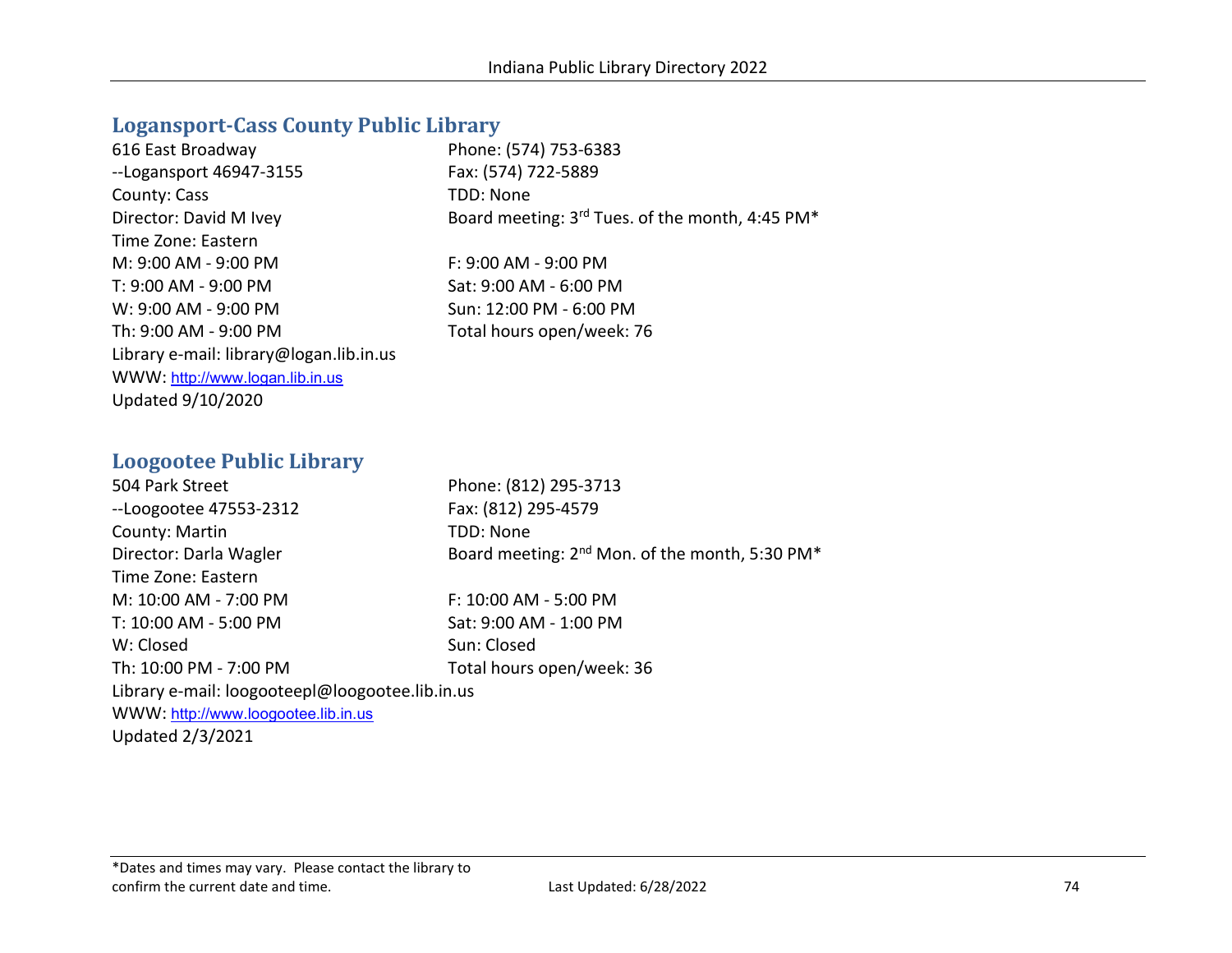#### **Lowell Public Library**

1505 East Commercial Avenue Phone: (219) 696-7704 --Lowell 46356-2107 Fax: (219) 696-5280 County: Lake TDD: None Director: Deborah Kristoff Board meeting: 3rd Mon. of the month, 7:00 PM\* Time Zone: Central M: 9:00 AM - 8:00 PM F: 9:00 AM - 5:00 PM T: 9:00 AM - 8:00 PM Sat: 9:00 AM - 5:00 PM W: 9:00 AM - 8:00 PM Sun: Closed Th: 9:00 AM - 8:00 PM Total hours open/week: 60 Library e-mail: reference@lowellpl.lib.in.us WWW: [http://www.lowellpl.lib.in.us](http://www.lowellpl.lib.in.us/) Updated 01/07/2021

# M

#### **Marion Public Library**

600 South Washington Street Phone: (765) 668-2900 --Marion 46953-1992 Fax: (765) 668-2911 County: Grant TDD: (765) 668-2907 Time Zone: Eastern M: 9:00 AM - 8:00 PM F: 9:00 AM - 8:00 PM T: 9:00 AM - 8:00 PM Sat: 9:00 AM - 5:00 PM W: 9:00 AM - 8:00 PM Sun: 1:00 PM - 4:00 PM Th: 9:00 AM - 8:00 PM Total hours open/week: 66 Library e-mail: mpl@marion.lib.in.us WWW: [http://www.marion.lib.in.us](http://www.marion.lib.in.us/) Updated 03/08/2012

Director: Mary T Eckerle Board meeting: 3rd Tues. of the month, 6:00 PM\*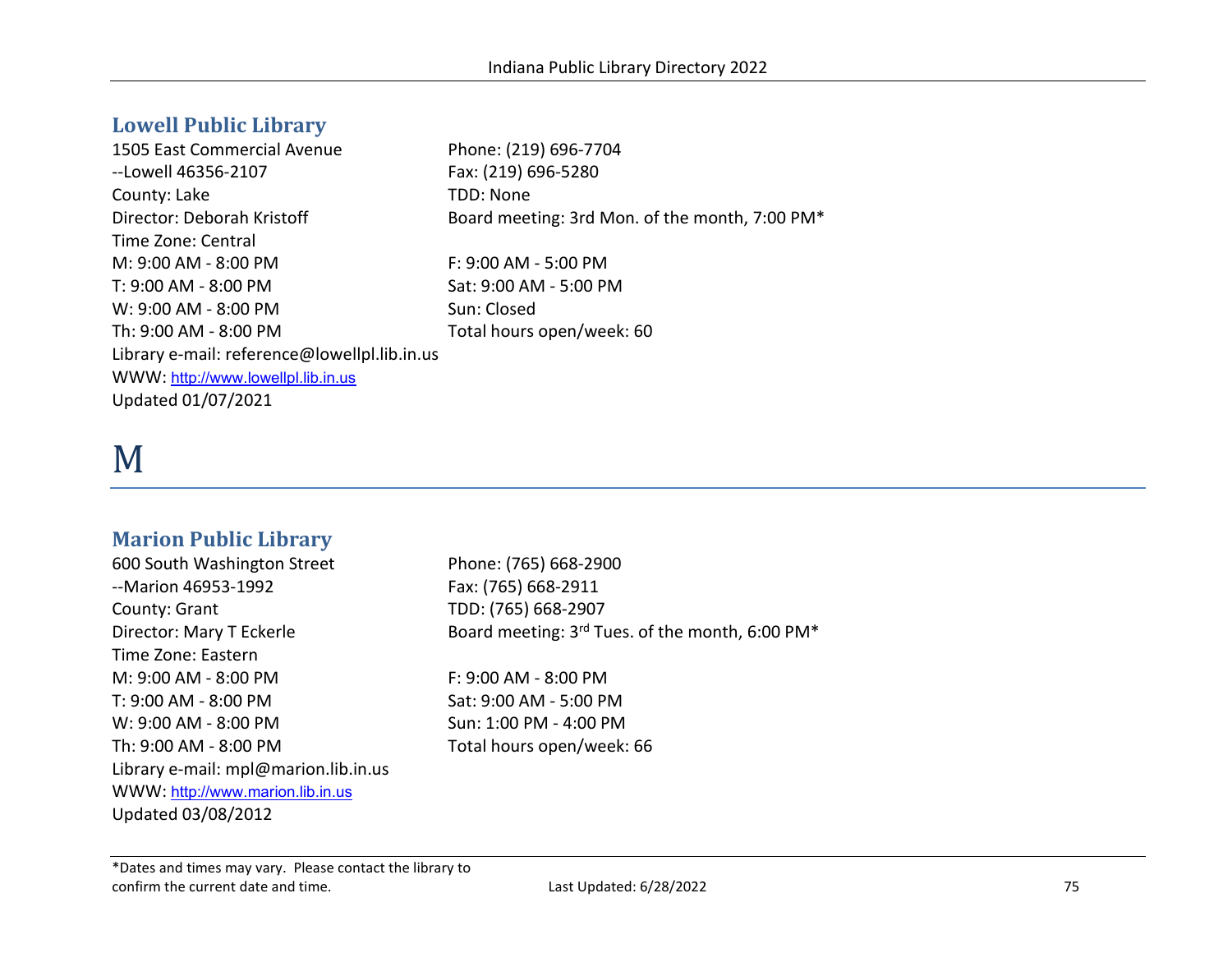#### **Matthews Public Library**

860 West 9<sup>th</sup> Street Phone: (765) 997-1540 --Matthews 46957-0139 Fax: None County: Grant TDD: None Time Zone: Eastern M: Closed **F: Closed** T: 2:00 PM - 5:00 PM CHANGE Sat: 2:00 PM - 5:00 PM W: Closed Sun: Closed Library e-mail: WWW: Updated 04/19/2012

Director: Jennifer Jones Board meeting: 3<sup>rd</sup> Tues. of the month, 6:00 PM<sup>\*</sup>

Th:  $2:00 \text{ PM} - 5:00 \text{ PM}$  Total hours open/week: 9

#### **Melton Public Library**

8496 West College Street Phone: (812) 936-2177 --French Lick 47432-1068 Fax: (812) 936-7524 County: Orange TDD: None Time Zone: Eastern M: 9:00 AM - 5:00 PM F: 9:00 AM - 5:00 PM T: 9:00 AM - 6:00 PM Sat: 10:00 AM - 2:00 PM W: Closed Sun: Closed Th: 9:00 AM - 6:00 PM Total hours open/week: 38 Library e-mail: trista@melton.lib.in.us WWW: [http://www.melton.lib.in.us](http://www.melton.lib.in.us/) Updated 9/9/2020

Director: Trista Rue **Board meeting: Last Mon. of the month, 5:30 PM**\*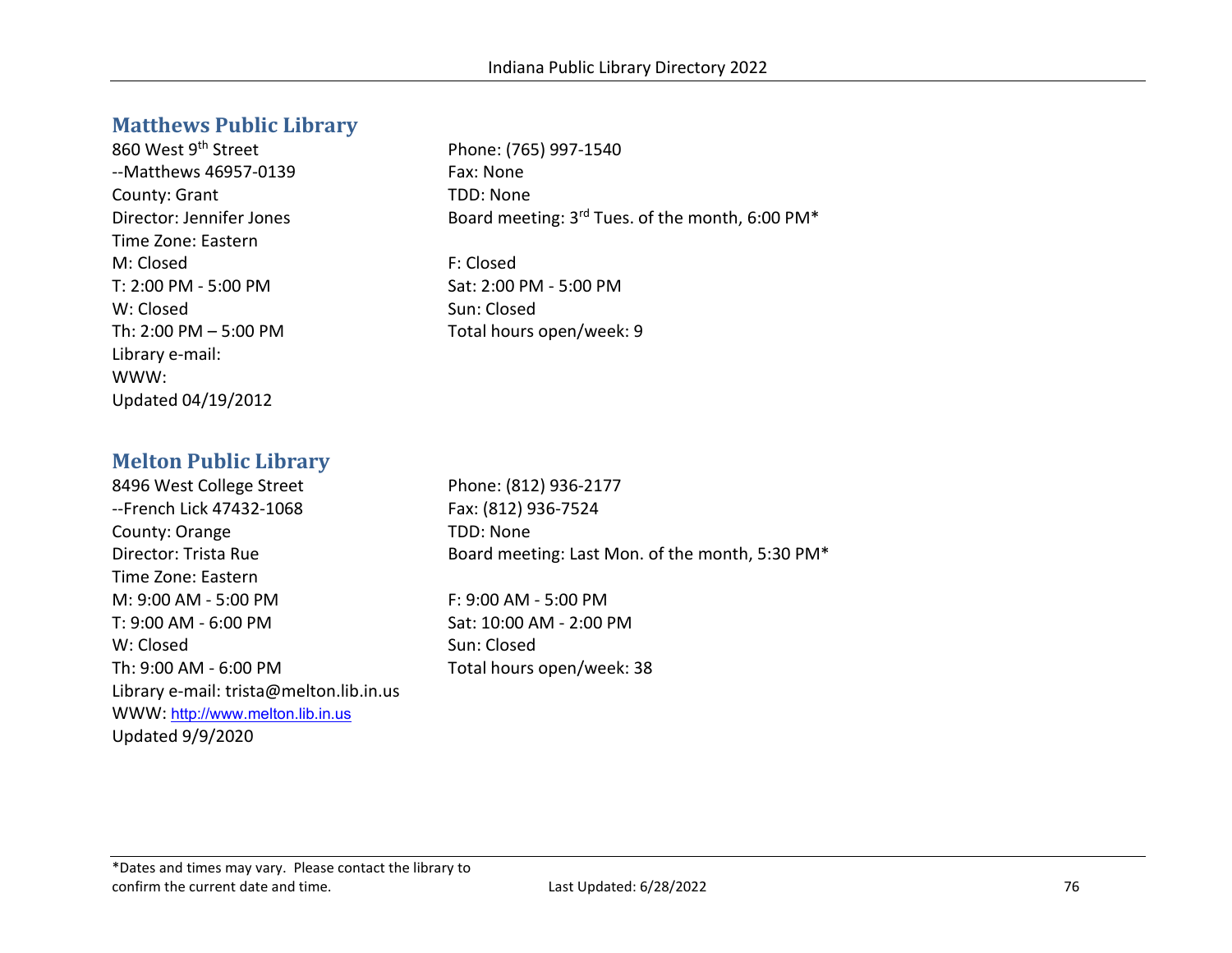#### **Michigan City Public Library**

100 East 4th Street Phone: (219) 873-3040 --Michigan City 46360-3393 Fax: (219) 873-3475 County: Laporte TDD: None Time Zone: Central M: 9:00 AM - 8:00 PM F: 9:00 AM - 6:00 PM T: 9:00 AM - 8:00 PM Sat: 9:00 AM - 6:00 PM W: 9:00 AM - 8:00 PM Sun: 1:00 PM - 5:00 PM Th: 9:00 AM - 8:00 PM Total hours open/week: 66 Library e-mail: reference@mclib.org WWW: [http://www.mclib.org](http://www.mclib.org/) Updated 2/5/2015

Director: Don Glossinger Board meeting: 4<sup>th</sup> Wed. of the month, 2:30 PM<sup>\*</sup>

#### **Middlebury Public Library**

101 East Winslow Street Phone: (574) 825-5601 --Middlebury 46540-0192 Fax: (574) 825-5150 County: Elkhart TDD: None Director: Juli Wald Board meeting: 2<sup>nd</sup> Thurs. of the month, 6:30 PM<sup>\*</sup> Time Zone: Eastern M: 10:00 AM - 5:00 PM F: 10:00 AM - 5:00 PM T: 11:00 AM - 7:00 PM Sat: 9:00 AM - 1:00 PM W: 10:00 AM - 5:00 PM Sun: Closed Th: 11:00 AM - 7:00 PM Total hours open/week: 41 Library e-mail: [jwald@middleburylibrary.org](mailto:jwald@middleburylibrary.org)  WWW:<https://www.middleburylibrary.org/>

Updated 5/19/2022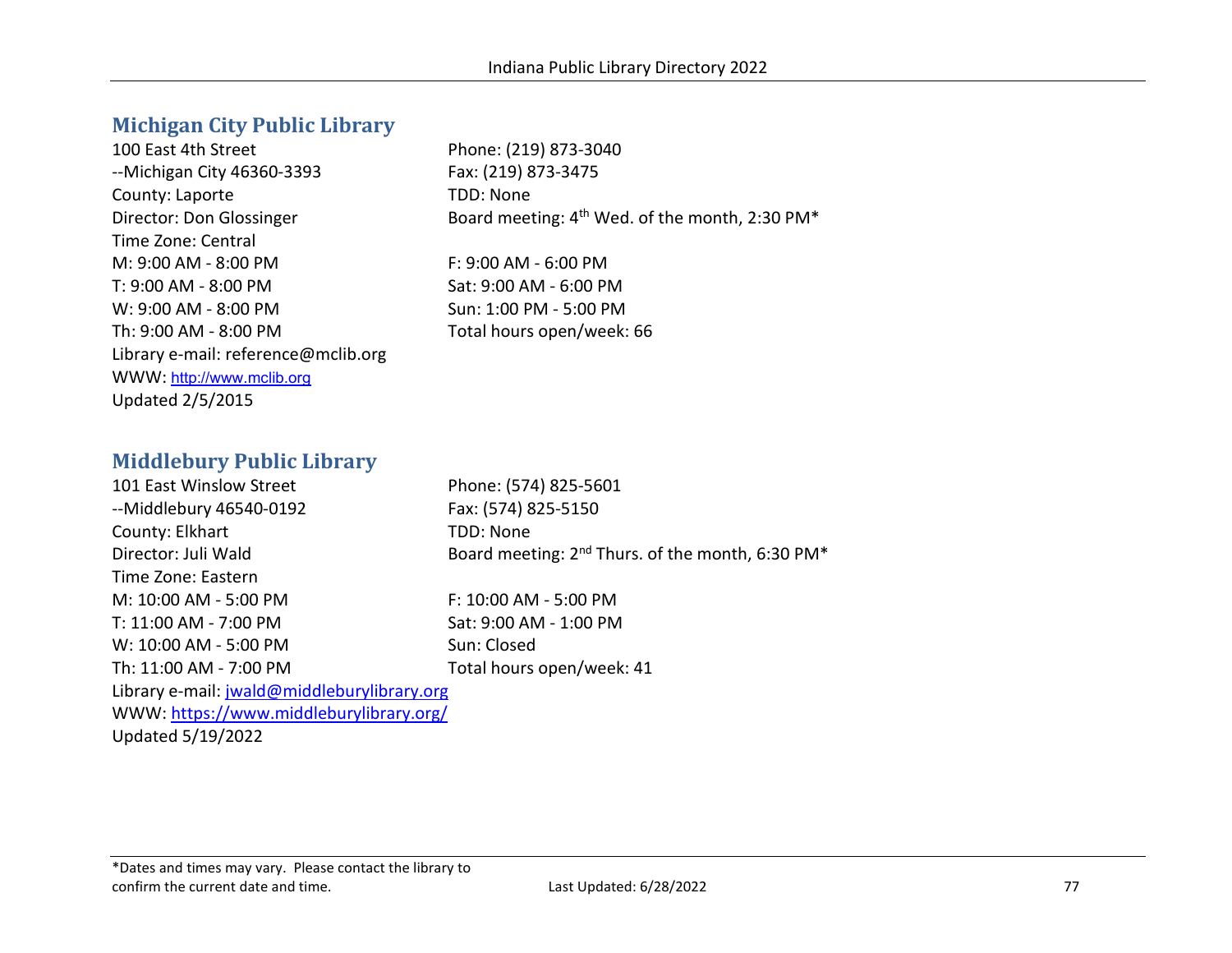#### **Middletown Fall Creek Township Public Library**

| 780 High Street                             | Phone: (765) 354-4071-                              |
|---------------------------------------------|-----------------------------------------------------|
| --Middletown 47356-1315                     | Fax: (765) 354-9578                                 |
| County: Henry                               | TDD: None                                           |
| Director: Teresa Dennis                     | Board meeting: $1^{st}$ Wed. of the month, 2:00 PM* |
| Time Zone: Eastern                          |                                                     |
| M: 10:00 AM - 7:00 PM                       | F: 10:00 AM - 5:00 PM                               |
| T: 10:00 PM - 7:00 PM                       | Sat: 10:00 AM - 3:00 PM                             |
| W: 10:00 AM - 7:00 PM                       | Sun: Closed                                         |
| Th: 10:00 PM - 7:00 PM                      | Total hours open/week: 58                           |
| Library e-mail: form on website             |                                                     |
| WWW: http://www.middletownpubliclibrary.net |                                                     |
| Updated 9/10/2020                           |                                                     |

#### **Milford Public Library**

101 North Main Street Phone: (574) 658-4312 --Milford 46542-0269 Fax: (574) 658-9454 County: Kosciusko TDD: None Director: Julia A Frew Board meeting: 3<sup>rd</sup> Mon. of the month, 5:00 PM<sup>\*</sup> Time Zone: Eastern M: 10:00 AM - 8:00 PM F: 10:00 AM - 6:00 PM T: 10:00 AM - 6:00 PM Sat: 10:00 AM - 2:00 PM W: 10:00 AM - 6:00 PM Sun: Closed Th: 10:00 AM - 8:00 PM Total hours open/week: 48 Library e-mail: milford@milford.lib.in.us WWW: [http://www.milford.lib.in.us](http://www.milford.lib.in.us/) Updated 03/08/2012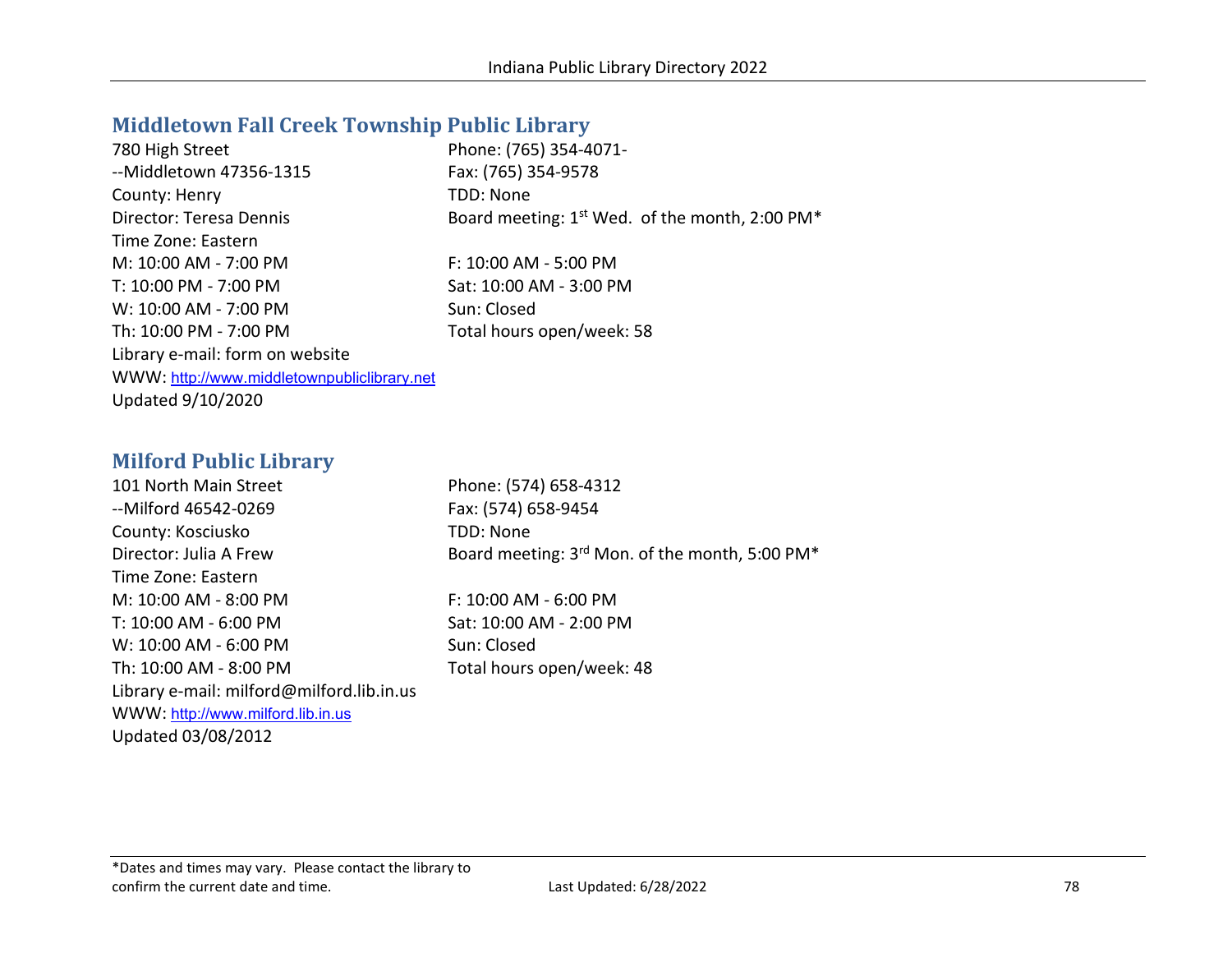### **Mishawaka-Penn-Harris Public Library**

| Phone: (574) 259-5277                                                    |
|--------------------------------------------------------------------------|
| Fax: (574) 255-8489                                                      |
| TDD: None                                                                |
| Board meeting: 2 <sup>nd</sup> Thurs. of the month, 4:00 PM <sup>*</sup> |
|                                                                          |
| $F: 10:00$ AM - 6:00 PM                                                  |
| Sat: 10:00 AM - 5:00 PM                                                  |
| Sun: Closed                                                              |
| Total hours open/week: 61                                                |
| Library e-mail: mishawakalibrary@mphpl.org                               |
|                                                                          |
|                                                                          |
|                                                                          |

#### **Mitchell Community Public Library**

| 804 Main Street                         | Phone: (812) 849-2412                                      |
|-----------------------------------------|------------------------------------------------------------|
| --Mitchell 47446-1308                   | Fax: (812) 849-2665                                        |
| County: Lawrence                        | TDD: (812) 849-2412                                        |
| Director: Ellen Underwood               | Board meeting: 4 <sup>th</sup> Mon. of the month, 5:30 PM* |
| Time Zone: Eastern                      |                                                            |
| M: 9:00 AM - 8:00 PM                    | $F: 9:00$ AM - 5:30 PM                                     |
| T: 9:00 AM - 8:00 PM                    | Sat: 9:00 AM - 5:30 PM                                     |
| W: Closed                               | Sun: Closed                                                |
| Th: $9:00$ AM $-$ 8:00 PM               | Total hours open/week: 50                                  |
| Library e-mail: info@mitchell.lib.in.us |                                                            |
| WWW: http://mitchell.lib.in.us/         |                                                            |
| Updated 8/17/2020                       |                                                            |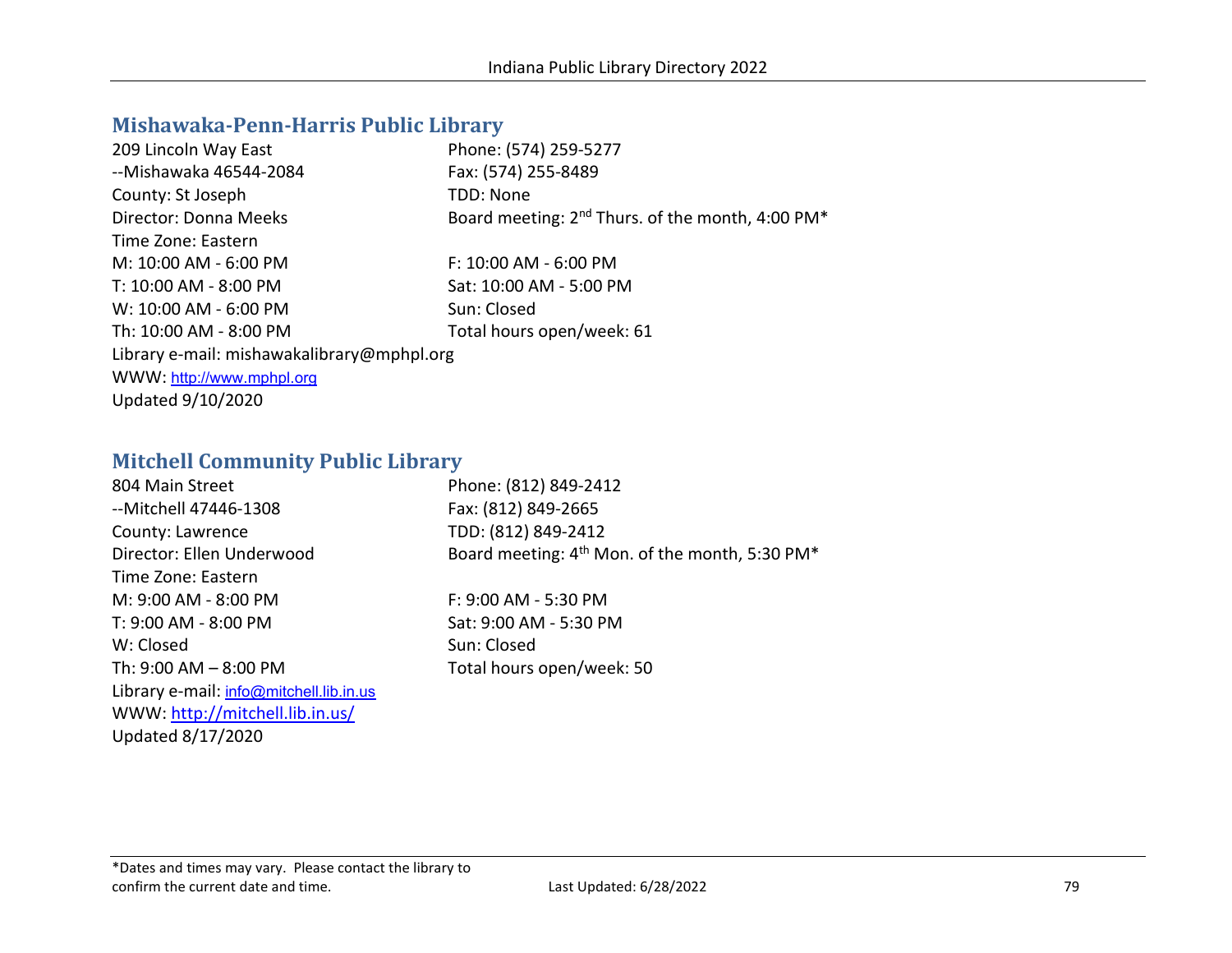# **Monon Town & Township Public Library**

| 427 N Market Street                     | Phone: (219) 253-6517                               |
|-----------------------------------------|-----------------------------------------------------|
| --Monon 47959-0305                      | Fax: (219) 253-8373                                 |
| County: White                           | TDD: None                                           |
| Director: Austin Stroud                 | Board meeting: $1^{st}$ Mon. of the month, 4:30 PM* |
| Time Zone: Eastern                      |                                                     |
| M: 10:00 AM - 8:00 PM                   | $F: 10:00$ AM - 6:00 PM                             |
| T: 10:00 AM - 6:00 PM                   | Sat: 10:00 AM - 3:00 PM                             |
| W: 10:00 AM - 8:00 PM                   | Sun: Closed                                         |
| Th: 10:00 AM - 6:00 PM                  | Total hours open/week: 49                           |
| Library e-mail: astroud@monon.lib.in.us |                                                     |
| WWW: http://www.monon.lib.in.us         |                                                     |
| Updated 7/27/2020                       |                                                     |

### **Monroe County Public Library**

| 303 East Kirkwood Avenue                            | Phone: (812) 349-3050                           |
|-----------------------------------------------------|-------------------------------------------------|
| --Bloomington 47408-3534                            | Fax: (812) 349-3051                             |
| County: Monroe                                      | TDD: None                                       |
| Director: Marilyn Wood                              | Board meeting: 3rd Wed. of the month, 5:45 PM * |
| Time Zone: Eastern                                  |                                                 |
| M: 9:00 AM - 9:00 PM                                | $F: 10:00$ AM - 6:00 PM                         |
| T: 9:00 AM - 9:00 PM                                | Sat: 10:00 AM - 6:00 PM                         |
| W: 9:00 AM - 9:00 PM                                | Sun: 12:00 PM - 6:00 PM                         |
| Th: 9:00 AM - 9:00 PM                               | Total hours open/week: 70                       |
| Library e-mail: http://mcpl.info/geninfo/contact-us |                                                 |
| WWW: http://www.mcpl.info                           |                                                 |
| Updated 02/03/2015                                  |                                                 |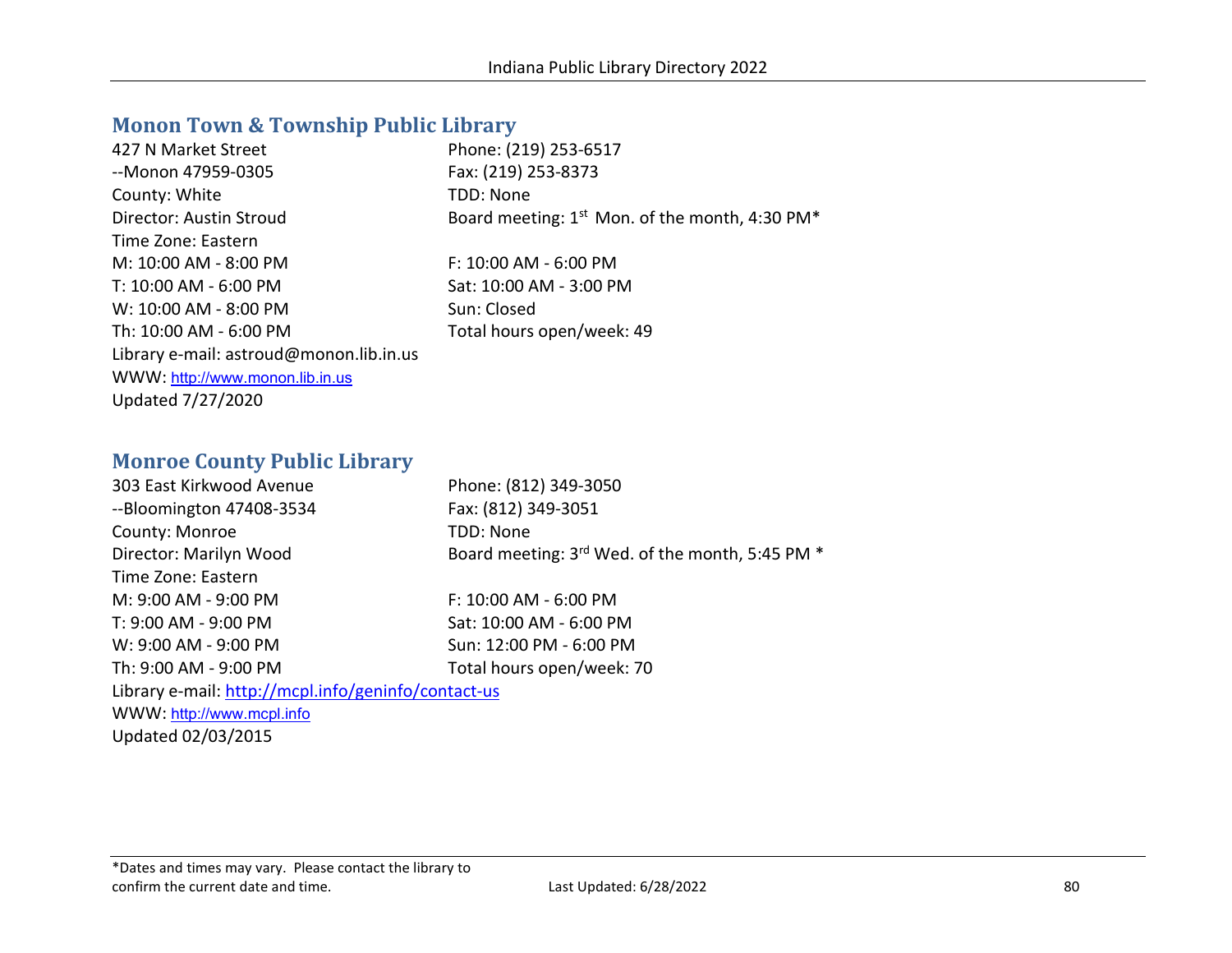# **Monterey-Tippecanoe Township Public Library**

| Phone: (574) 542-2171                                                   |
|-------------------------------------------------------------------------|
| Fax: (574) 542-2171                                                     |
| TDD: None                                                               |
| Board meeting: 4 <sup>th</sup> Tues. of the month, 7:00 PM <sup>*</sup> |
|                                                                         |
| F: 11:00 AM - 5:00 PM                                                   |
| Sat: 10:00 AM - 2:00 PM                                                 |
| Sun: Closed                                                             |
| Total hours open/week: 38                                               |
| Library e-mail: tonim@monterey-tipp.lib.in.us                           |
|                                                                         |
|                                                                         |
|                                                                         |

### **Montezuma Public Library**

| 270 Crawtford Street                        | Phone: (765) 245-2772                            |
|---------------------------------------------|--------------------------------------------------|
| --Montezuma 47862-0070                      | Fax: (765) 245-0677                              |
| County: Parke                               | TDD: None                                        |
| Director: Jayanne Rumple                    | Board meeting: Last Tues. of the month, 4:30 PM* |
| Time Zone: Eastern                          |                                                  |
| M: Closed                                   | F: Closed                                        |
| T: 12:00 PM - 5:00 PM                       | Sat: 9:00 AM - 1:00 PM                           |
| W: 12:00 PM - 5:00 PM                       | Sun: Closed                                      |
| Th: 2:00 PM - 8:00 PM                       | Total hours open/week: 20                        |
| Library e-mail: library@montezuma.lib.in.us |                                                  |
| WWW: http://www.montezuma.lib.in.us         |                                                  |

Updated 06/19/2015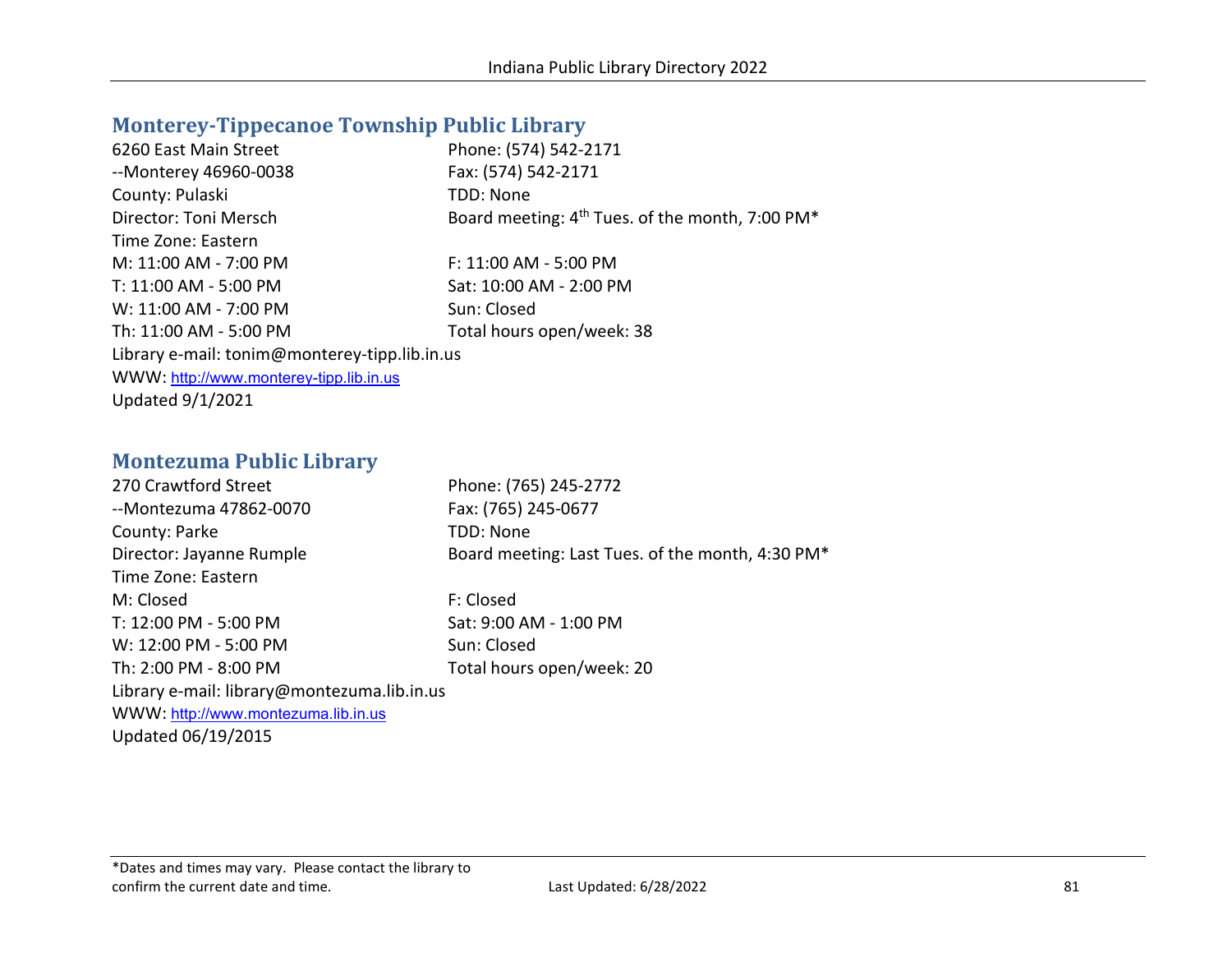# **Monticello-Union Township Public Library**

| Phone: (574) 583-2665                          |
|------------------------------------------------|
| Fax: (574) 583-2782                            |
| TDD: (574) 583-5643                            |
| Board meeting: 2nd Mon. of the month, 7:00 PM* |
|                                                |
| F: 9:00 AM - 5:00 PM                           |
| Sat: 9:00 AM - 5:00 PM                         |
| Sun: Closed                                    |
| Total hours open/week: 60                      |
|                                                |
|                                                |
|                                                |
|                                                |

### **Montpelier-Harrison Township Public Library**

| 301 South Main Street                  | Phone: (765) 728-5969                                                   |
|----------------------------------------|-------------------------------------------------------------------------|
| --Montpelier 47359-1428                | Fax: (765) 728-5969                                                     |
| County: Blackford                      | TDD: None                                                               |
| Director: Cathy Leas, Interim Director | Board meeting: 2 <sup>nd</sup> Tues. of the month, 5:00 PM <sup>*</sup> |
| Time Zone: Eastern                     |                                                                         |
| M: 10:00 AM - 7:00 PM                  | $F: 10:00$ AM $- 5:00$ PM                                               |
| T: 10:00 AM - 7:00 PM                  | Sat: 10:00 AM - 2:00 PM                                                 |
| W: 10:00 AM - 7:00 PM                  | Sun: Closed                                                             |
| Th: 10:00 AM - 7:00 PM                 | Total hours open/week: 47                                               |
| Library e-mail: mhtpl@hotmail.com      |                                                                         |
| WWW: http://mhtpl.lib.in.us/           |                                                                         |
| Updated 07/16/2015                     |                                                                         |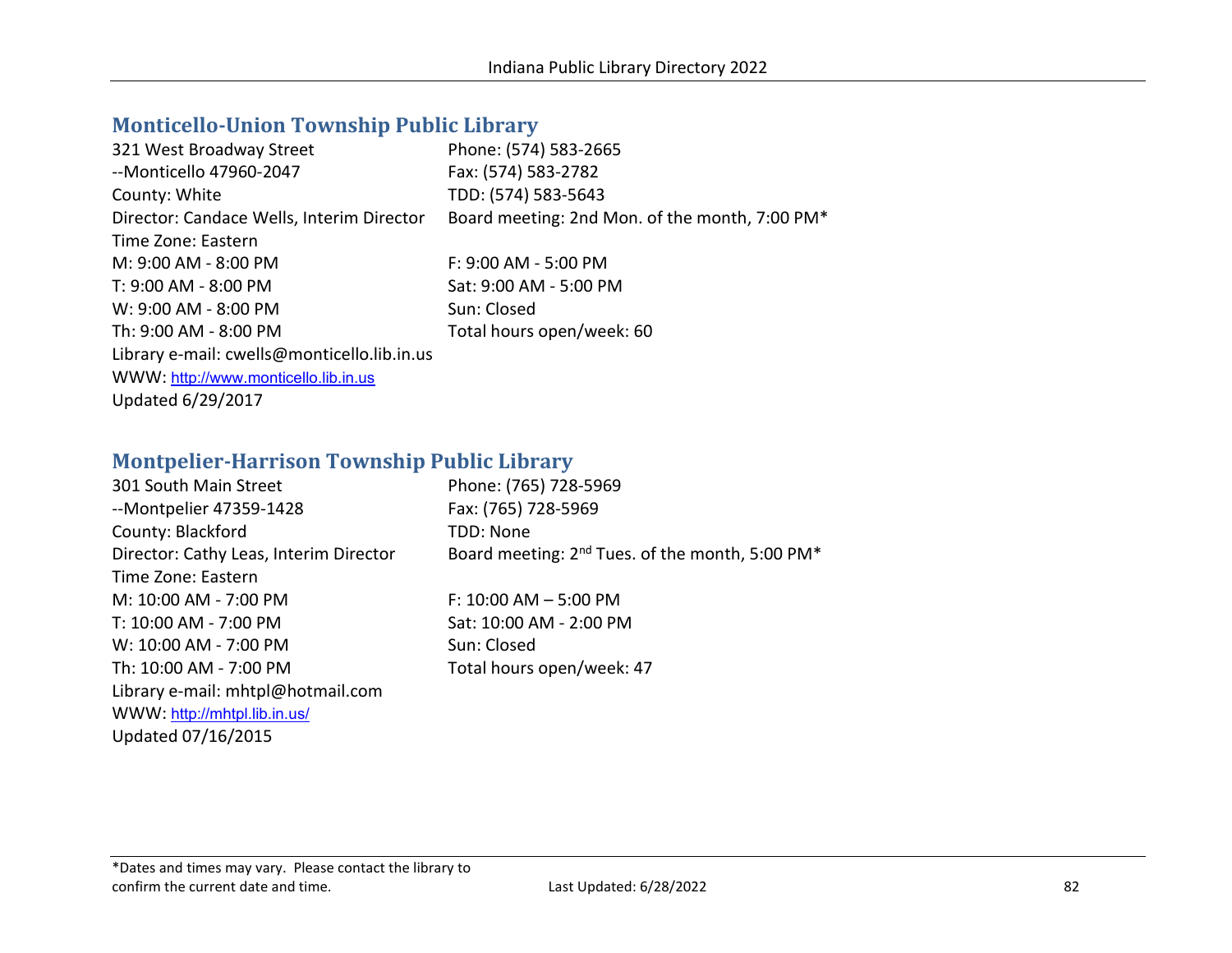#### **Mooresville Public Library**

220 West Harrison Street Phone: (317) 831-7323 --Mooresville 46158-1633 Fax: (317) 831-7383 County: Morgan TDD: None Director: Diane Huerkamp Board meeting: 1<sup>st</sup> Mon. of the month, 6:00 PM Time Zone: Eastern M: 9:00 AM - 8:00 PM F: 9:00 AM - 5:00 PM T: 9:00 AM - 8:00 PM Sat: 9:00 AM - 4:00 PM  $W: 9:00$  AM -  $8:00$  PM  $Sun: Closed$ Th: 9:00 AM - 8:00 PM Total hours open/week: 59 Library e-mail: wecare@mooresville.lib.in.us WWW: [http://www.mooresvillelib.org](http://www.mooresvillelib.org/) Updated 2/5/2015

#### **Morgan County Public Library**

110 South Jefferson Street Phone: (765) 342-3451 --Martinsville 46151-1967 Fax: (765) 342-9992 County: Morgan TDD: None Director: Krista Ledbetter **Board meeting: 4th Mon.** of the month, 6:00 PM\* Time Zone: Eastern M: 9:00 AM - 8:30 PM F: 9:00 AM - 5:30 PM T: 9:00 AM - 8:30 PM Sat: 9:00 AM - 5:30 PM W: 9:00 AM - 8:30 PM Sun: 1:00 PM - 5:00 PM Th: 9:00 AM - 8:30 PM Total hours open/week: 67 Library e-mail: morglib@mail.morg.lib.in.us WWW: [http://www.morg.lib.in.us](http://www.morg.lib.in.us/) Updated 03/08/2012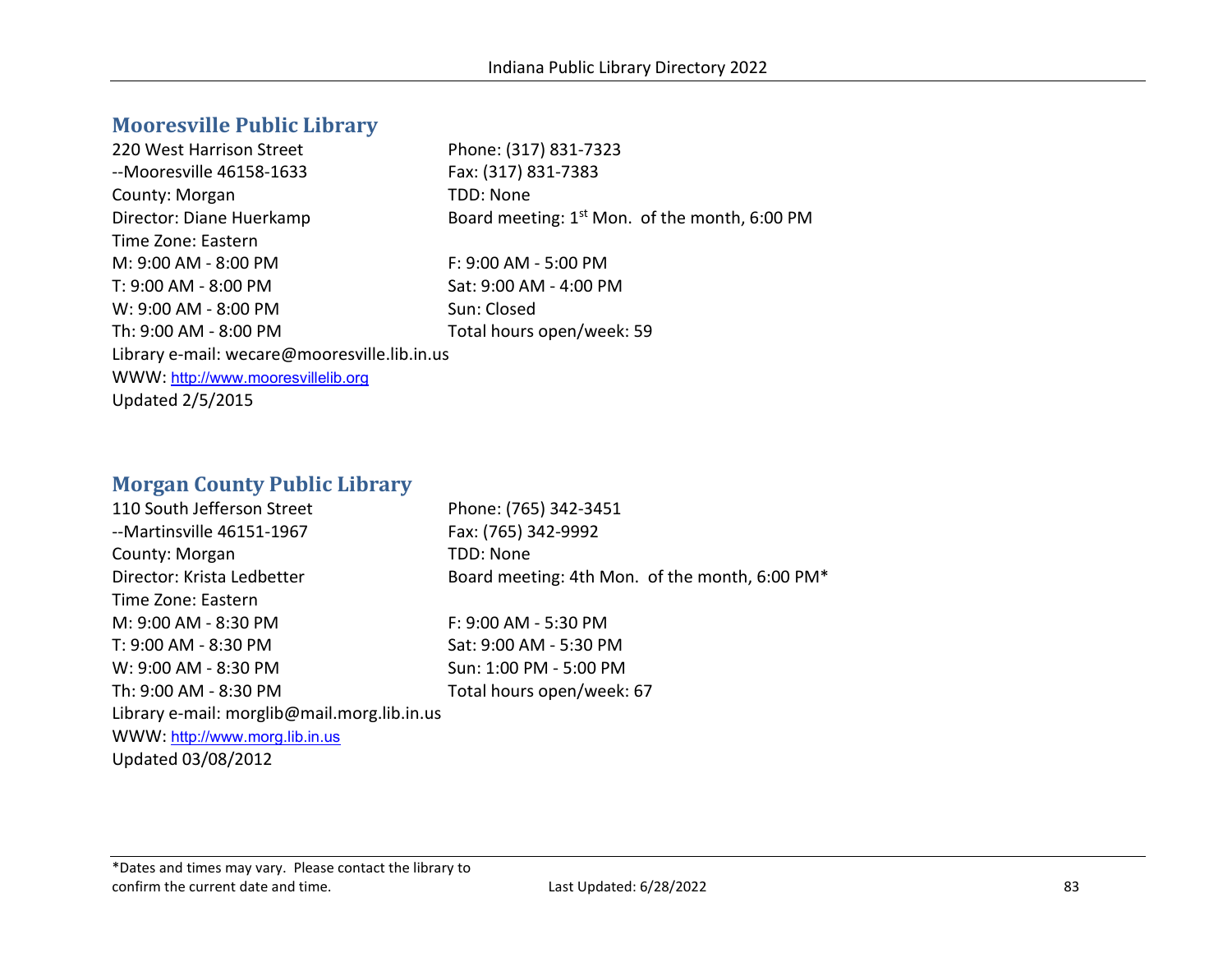#### **Morrisson-Reeves Library**

80 North 6th Street Phone: (765) 966-8291 --Richmond 47374-3079 Fax: (765) 962-1318 County: Wayne TDD: (765) 966-8291 Time Zone: Eastern M: 9:30 AM – 8:00 PM F: 9:30 AM - 6:00 PM T: 9:30 AM – 8:00 PM Sat: 9:30 AM - 4:00 PM W: 9:30 AM – 8:00 PM Sun: Closed Th:  $9:30$  AM –  $8:00$  PM Total hours open/week: 57 Library e-mail: library @mrlinfo.org WWW: [http://www.mrlinfo.org](http://www.mrlinfo.org/) Updated 4/25/2016

Director: Paris Pegg Board meeting: 3rd Wed. of the month, 5:00 PM\*

#### **Muncie-Center Township Public Library**

| 2005 South High Street                   | Phone: (765) 747-8201                                                   |
|------------------------------------------|-------------------------------------------------------------------------|
| --Muncie 47302-4073                      | Fax: (765) 747-8211                                                     |
| County: Delaware                         | TDD: None                                                               |
| Director: Akilah Nosakhere               | Board meeting: 3 <sup>rd</sup> Fri. of the month, 10:00 AM <sup>*</sup> |
| Time Zone: Eastern                       |                                                                         |
| M: 10:00 AM - 7:00 PM                    | F: 10:00 AM - 7:00 PM                                                   |
| T: 10:00 AM - 7:00 PM                    | Sat: 1:00 PM - 5:00 PM                                                  |
| W: 10:00 AM - 7:00 PM                    | Sun: Closed                                                             |
| Th: 10:00 AM - 7:00 PM                   | Total hours open/week: 49                                               |
| Library e-mail: munpublibrary@gmail.com  |                                                                         |
| WWW: https://www.munciepubliclibrary.org |                                                                         |
|                                          |                                                                         |

Updated 2/5/2015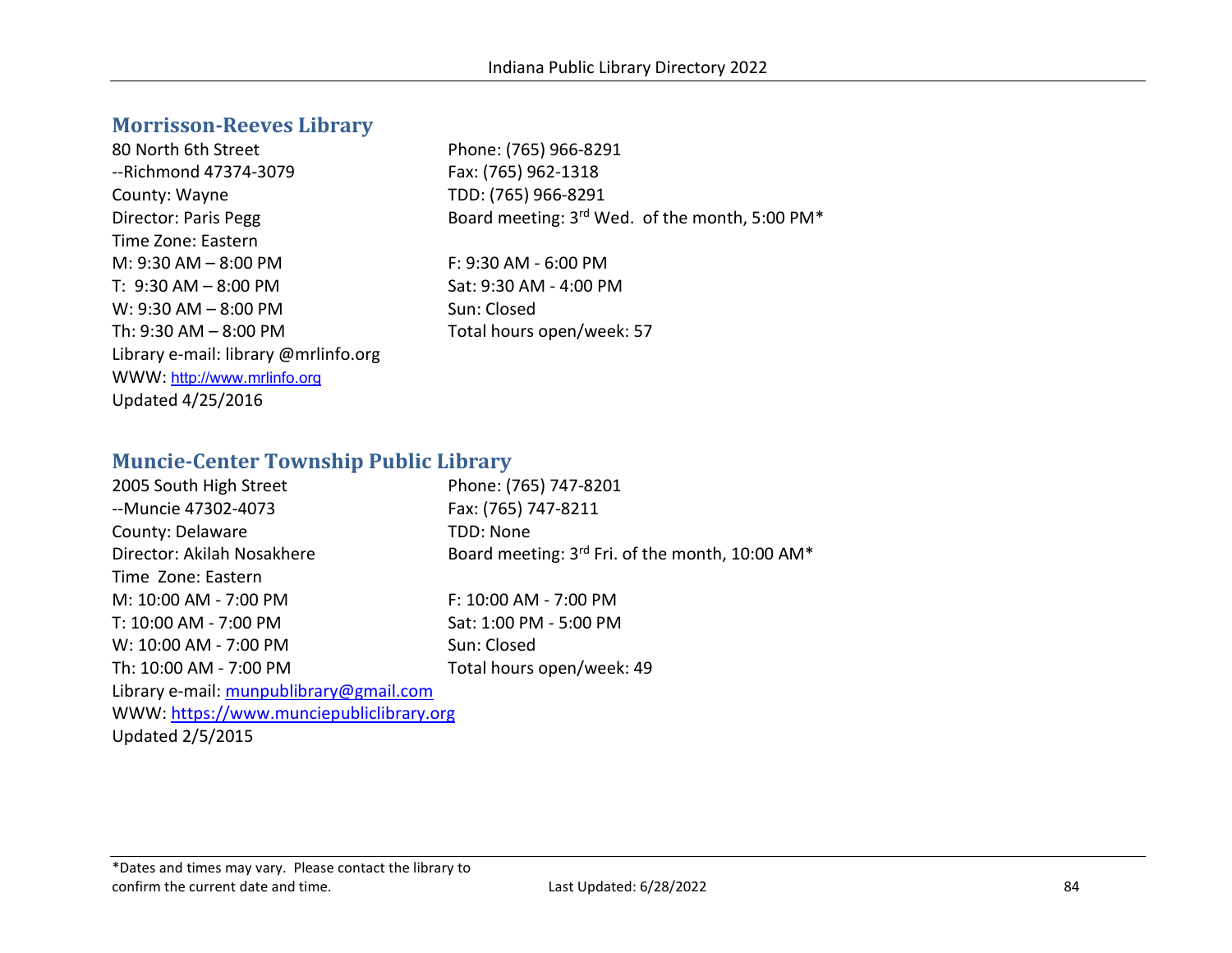# N

#### **Nappanee Public Library**

157 North Main Street Phone: (574) 773-7919 --Nappanee 46550-1937 Fax: (574) 773-7910 County: Elkhart TDD: None Time Zone: Eastern M: 9:00 AM - 9:00 PM F: 9:00 AM - 5:30 PM T: 9:00 AM - 9:00 PM Sat: 9:00 AM - 5:00 PM W: 9:00 AM - 9:00 PM Sun: 1:00 PM - 5:00 PM Th: 9:00 AM - 9:00 PM Total hours open/week: 68.5 Library e-mail: [sjames@nappaneelibrary.org](mailto:sjames@nappaneelibrary.org) WWW: http://www.nappaneelibrary.org/ Updated 6/28/2022

Director: Seth James Board meeting: 4<sup>th</sup> Thurs. of the month, 7:00 AM\*

#### **New Albany-Floyd County Public Library**

| 180 West Spring Street               | Phone: (812) 944-8464                          |
|--------------------------------------|------------------------------------------------|
| --New Albany 47150-3692              | Fax: (812) 949-3532                            |
| County: Floyd                        | TDD: None                                      |
| Director: Melissa Merida             | Board meeting: 3rd Mon. of the Month, 5:30 PM* |
| Time Zone: Eastern                   |                                                |
| M: 9:00 AM - 8:30 PM                 | F: 9:00 AM - 5:30 PM                           |
| T: 9:00 AM - 8:30 PM                 | Sat: 9:00 AM - 5:30 PM                         |
| W: 9:00 AM - 8:30 PM                 | Sun: 1:00 PM - 5:00 PM                         |
| Th: 9:00 AM - 8:30 PM                | Total hours open/week: 67                      |
| Library e-mail: info@nafclibrary.org |                                                |
| WWW: http://www.nafclibrary.org      |                                                |
| Updated 1/27/2016                    |                                                |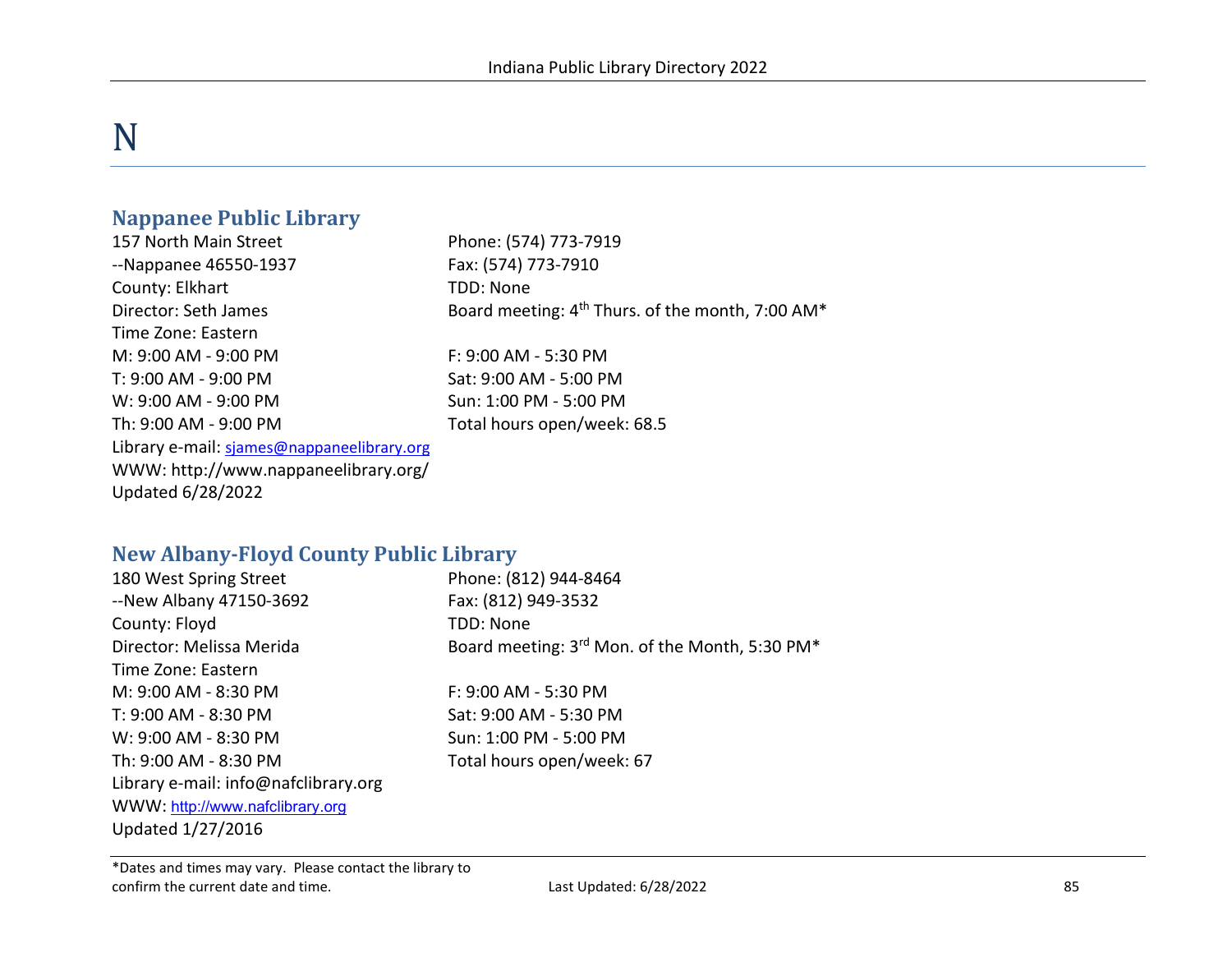# **New Carlisle & Olive Township Public Library**

| 408 South Bray                         | Phone: (574) 654-3046                           |
|----------------------------------------|-------------------------------------------------|
| --New Carlisle 46552-0837              | Fax: (574) 654-8260                             |
| County: St Joseph                      | TDD: None                                       |
| Director: Stephanie Murphy             | Dial-in #: (574) 654-3046                       |
| Time Zone: Eastern                     | Board meeting: 3rd Tues. of the month, 7:00 PM* |
| M: 9:00 AM - 9:00 PM                   | F: 9:00 AM - 5:00 PM                            |
| T: 9:00 AM - 9:00 PM                   | Sat: 9:00 AM - 5:00 PM                          |
| W: 9:00 AM - 9:00 PM                   | Sun: 1:00 PM - 5:00 PM                          |
| Th: 9:00 AM - 9:00 PM                  | Total hours open/week: 68                       |
| Library e-mail: smurphy@ncpl.lib.in.us |                                                 |
| WWW: http://www.ncpl.lib.in.us         |                                                 |
| Updated 11/28/2017                     |                                                 |

#### **New Castle-Henry County Public Library**

| 376 South 15th Street              | Phone: (765) 529-0362                                                  |
|------------------------------------|------------------------------------------------------------------------|
| --New Castle 47362-1050            | Fax: (765) 521-3581                                                    |
| County: Henry                      | TDD: None                                                              |
| Director: Winnie Logan             | Board meeting: 3 <sup>rd</sup> Mon. of the month, 4:00 PM <sup>*</sup> |
| Time Zone: Eastern                 |                                                                        |
| M: 9:00 AM - 9:00 PM               | F: 9:00 AM - 6:00 PM                                                   |
| T: 9:00 AM - 9:00 PM               | Sat: 9:00 AM - 5:00 PM                                                 |
| W: 9:00 AM - 9:00 PM               | Sun: 1:00 PM - 5:00 PM                                                 |
| Th: 9:00 AM - 9:00 PM              | Total hours open/week: 69                                              |
| Library e-mail: winniel@nchcpl.org |                                                                        |
| WWW: https://www.nchcpl.org        |                                                                        |
| Updated 05/17/2022                 |                                                                        |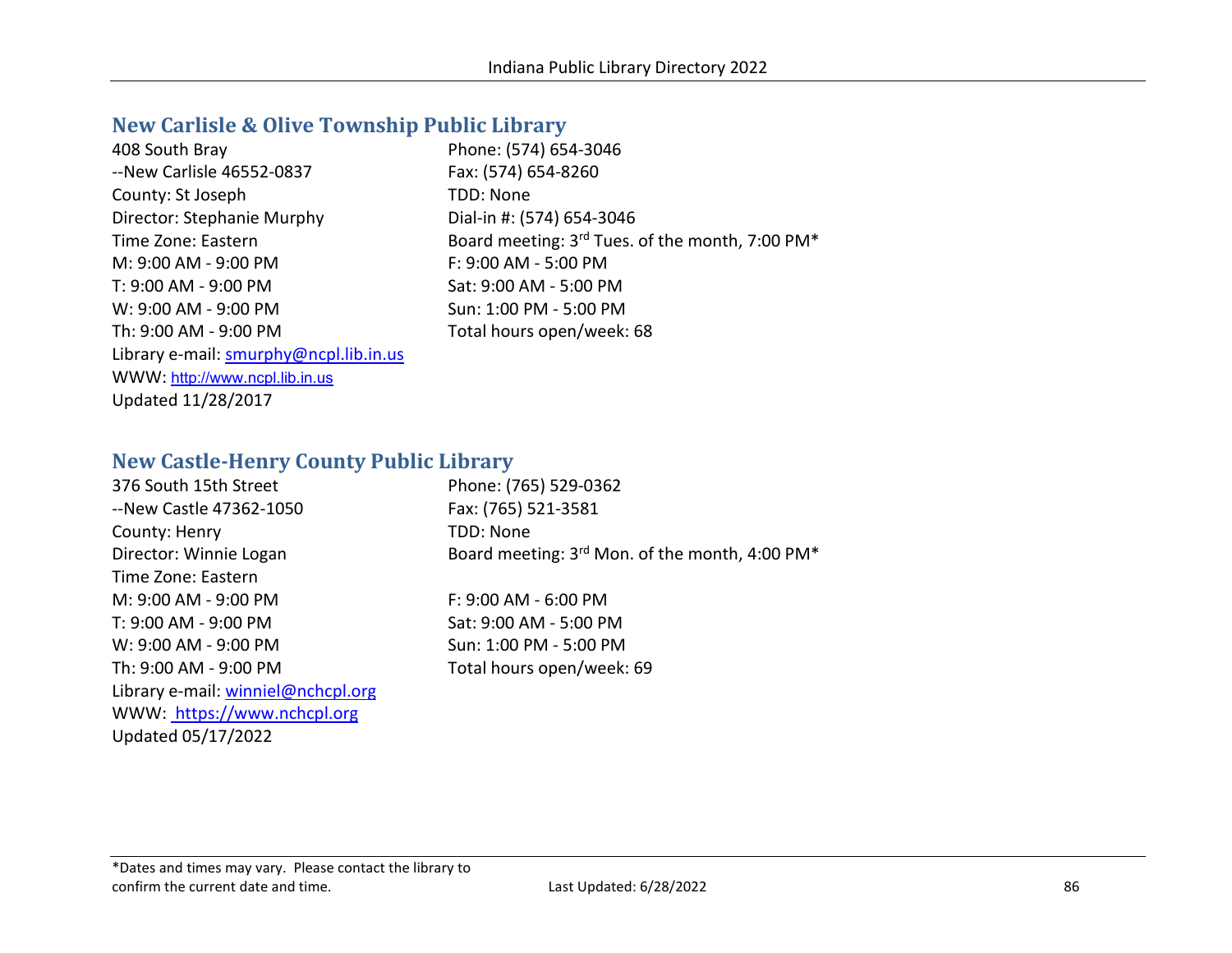# **New Harmony Workingmen's Institute**

| 407 West Tavern                          | Phone: (812) 682-4806                            |
|------------------------------------------|--------------------------------------------------|
| --New Harmony 47631-0368                 | Fax: (812) 682-4806                              |
| County: Posey                            | TDD: None                                        |
| Director: Ryan Rokicki                   | Board meeting: 2nd Thurs. of the month, 4:30 PM* |
| Time Zone: Central                       |                                                  |
| M: Closed                                | F: 10:00 AM - 4:30 PM                            |
| T: $10:00$ AM $- 7:00$ PM                | Sat: 10:00 AM - 4:30 PM                          |
| $W: 10:00$ AM $- 7:00$ PM                | Sun: 12:00 PM - 4:00 PM                          |
| Th: $10:00$ AM $- 7:00$ PM               | Total hours open/week: 44                        |
| Library e-mail:                          |                                                  |
| WWW: http://www.workingmensinstitute.org |                                                  |
| <b>Updated 2/4/2015</b>                  |                                                  |

### **Newburgh Chandler Public Library**

| 4111 Lake Shore Drive                   | Phone: (812) 853-5468                           |
|-----------------------------------------|-------------------------------------------------|
| --Newburgh 47629-0850                   | Fax: (812) 853-0509                             |
| County: Warrick                         | TDD: (812) 925-7179                             |
| Director: Trista Smith                  | Board meeting: 3rd Tues. of the month, 6:00 PM* |
| Time Zone: Central                      |                                                 |
| M: 9:00 AM - 9:00 PM                    | F: 9:00 AM - 5:00 PM                            |
| T: 9:00 AM - 9:00 PM                    | Sat: 9:00 AM - 5:00 PM                          |
| W: 9:00 AM - 9:00 PM                    | Sun: 1:00 PM - 5:00 PM                          |
| Th: 9:00 AM - 9:00 PM                   | Total hours open/week: 68                       |
| Library e-mail: tsmith@ncplibraries.org |                                                 |
| WWW: http://ncplibraries.org            |                                                 |
| <b>Updated 4/9/2018</b>                 |                                                 |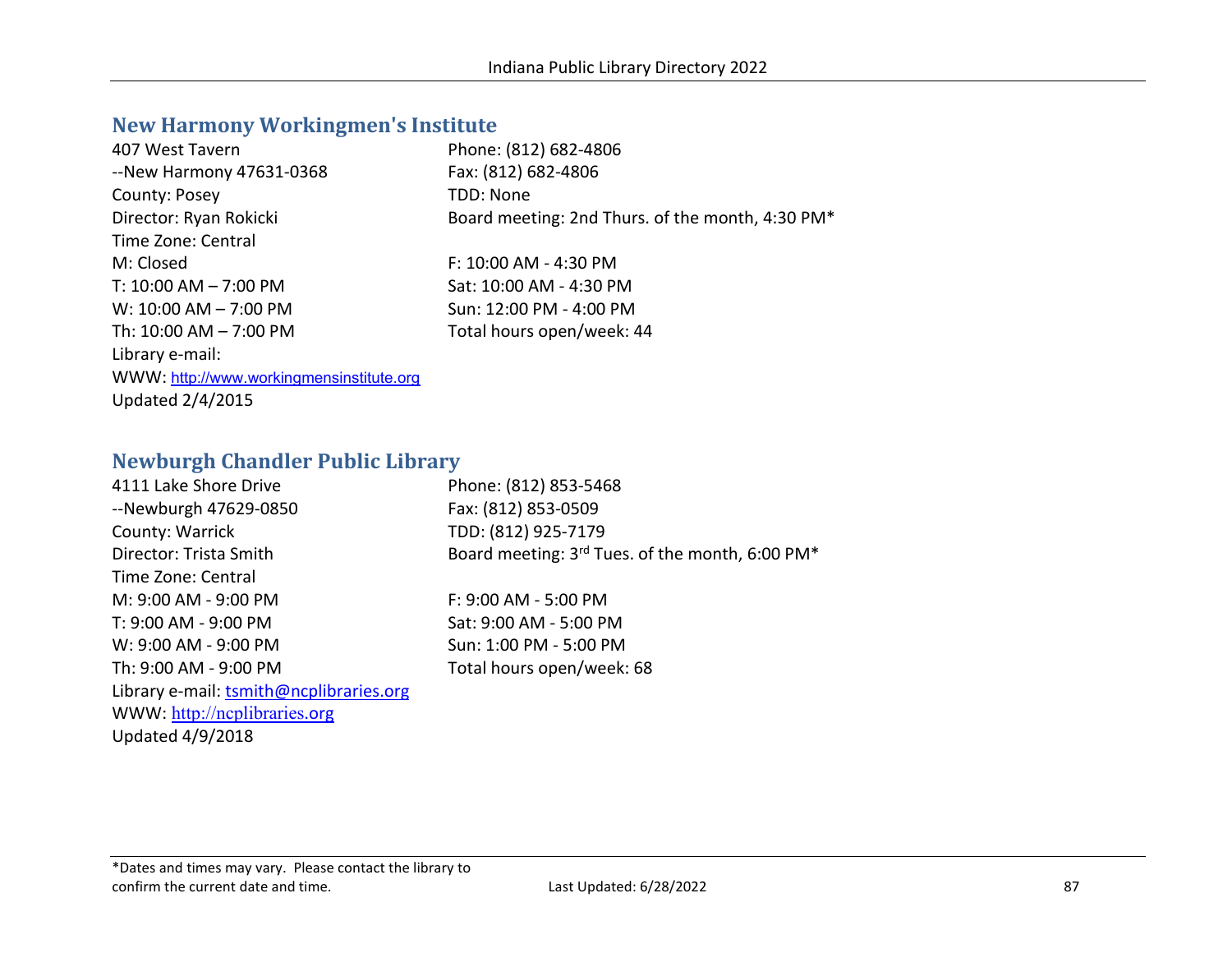#### **Newton County Public Library**

| 9444 N 315 West                           | Phone: (219) 992-3490                           |
|-------------------------------------------|-------------------------------------------------|
| --Lake Village 46349-0206                 | Fax: (219) 992-9198                             |
| County: Newton                            | TDD: None                                       |
| Director: Jennifer Arrenholz              | Board meeting: 3rd Mon. of the month, 5:30 p.m* |
| Time Zone: Central                        |                                                 |
| M: 9:30 AM - 7:30 PM                      | $F: 9:30$ AM - 5:30 PM                          |
| T: 9:30 AM - 5:30 PM                      | Sat: 9:30 AM - 2:30 PM                          |
| W: 9:30 AM - 5:30 PM                      | Sun: Closed                                     |
| Th: 9:30 AM - 7:30 PM                     | Total hours open/week: 49                       |
| Library e-mail: director@newton.lib.in.us |                                                 |
| WWW: http://www.newton.lib.in.us/         |                                                 |
| <b>Updated 1/7/2022</b>                   |                                                 |

#### **Noble County Public Library**

813 East Main Street Phone: (260) 636-7197 --Albion 46701-1302 Fax: (260) 636-3321 County: Noble TDD: (260) 636-7197 Time Zone: Eastern M: 9:00 AM – 7:00 PM F: 9:00 AM – 6:00 PM T: 9:00 AM – 7:00 PM Sat: 10:00 AM – 2:00 PM W: 9:00 AM - 8:00 PM Sun: Closed Th:  $9:00$  AM  $- 7:00$  PM Total hours open/week: 54 Library e-mail: info@nobleco.lib.in.us WWW: [http://www.nobleco.lib.in.us](http://www.nobleco.lib.in.us/) Updated 03/09/2012

Director: Sandra Petrie Board meeting: 2<sup>nd</sup> Thurs. of the month, 6:00 PM<sup>\*</sup>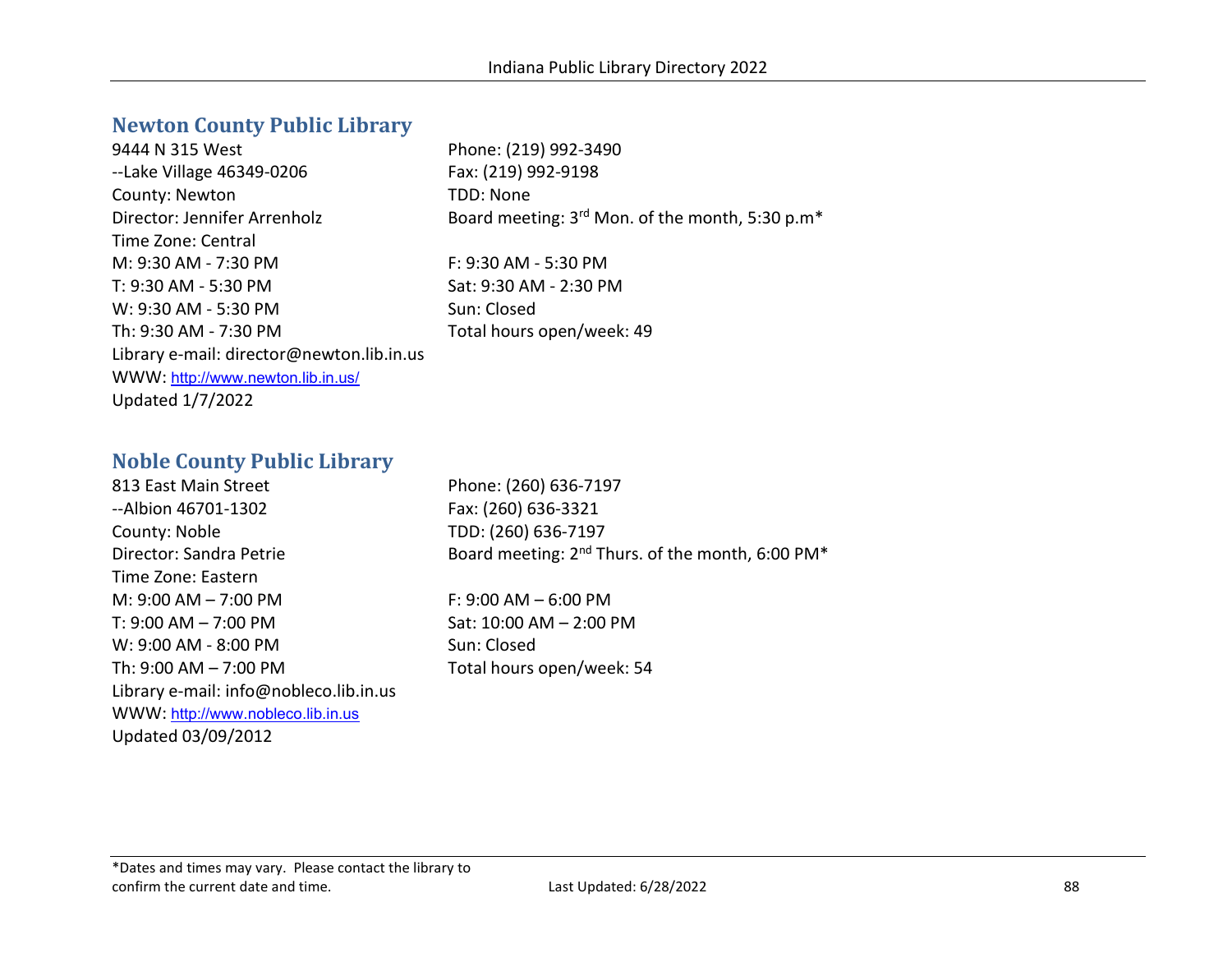# **North Judson-Wayne Township Public Library**

| 208 Keller Avenue                    | Phone: (574) 896-2841                                                    |
|--------------------------------------|--------------------------------------------------------------------------|
| --North Judson 46366-1208            | Fax: (574) 896-2892                                                      |
| County: Starke                       | TDD: None                                                                |
| Director: Kelsie Purcell             | Board meeting: 2 <sup>nd</sup> Thurs. of the month, 6:30 PM <sup>*</sup> |
| Time Zone: Central                   |                                                                          |
| M: 11:00 AM - 8:00 PM                | $F: 11:00$ AM - 6:00 PM                                                  |
| T: 11:00 AM - 8:00 PM                | Sat: 10:00 AM - 3:00 PM                                                  |
| W: 11:00 AM - 8:00 PM                | Sun: Closed                                                              |
| Th: 11:00 AM - 8:00 PM               | Total hours open/week: 48                                                |
| Library e-mail: lib.norjud@gmail.com |                                                                          |
| WWW: http://www.njwtpl.org           |                                                                          |
| Updated 08/2/2019                    |                                                                          |

# **North Madison County Public Library System**

| 1600 Main Street                        | Phone: (765) 552-5001                                                  |
|-----------------------------------------|------------------------------------------------------------------------|
|                                         |                                                                        |
| --Elwood 46036-2023                     | Fax: (765) 552-0955                                                    |
| County: Madison                         | TDD: None                                                              |
| Director: Jamie Scott                   | Board meeting: 3 <sup>rd</sup> Mon. of the month, 5:30 PM <sup>*</sup> |
| Time Zone: Eastern                      |                                                                        |
| M: 10:00 AM - 7:00 PM                   | $F: 10:00$ AM - 6:00 PM                                                |
| T: 10:00 AM - 7:00 PM                   | Sat: 10:00 AM - 4:00 PM                                                |
| W: 10:00 AM - 7:00 PM                   | Sun: Closed                                                            |
| Th: 10:00 AM - 7:00 PM                  | Total hours open/week: 50                                              |
| Library e-mail: jscott@elwood.lib.in.us |                                                                        |
| WWW: http://www.elwood.lib.in.us        |                                                                        |
| <b>Updated 2/5/2015</b>                 |                                                                        |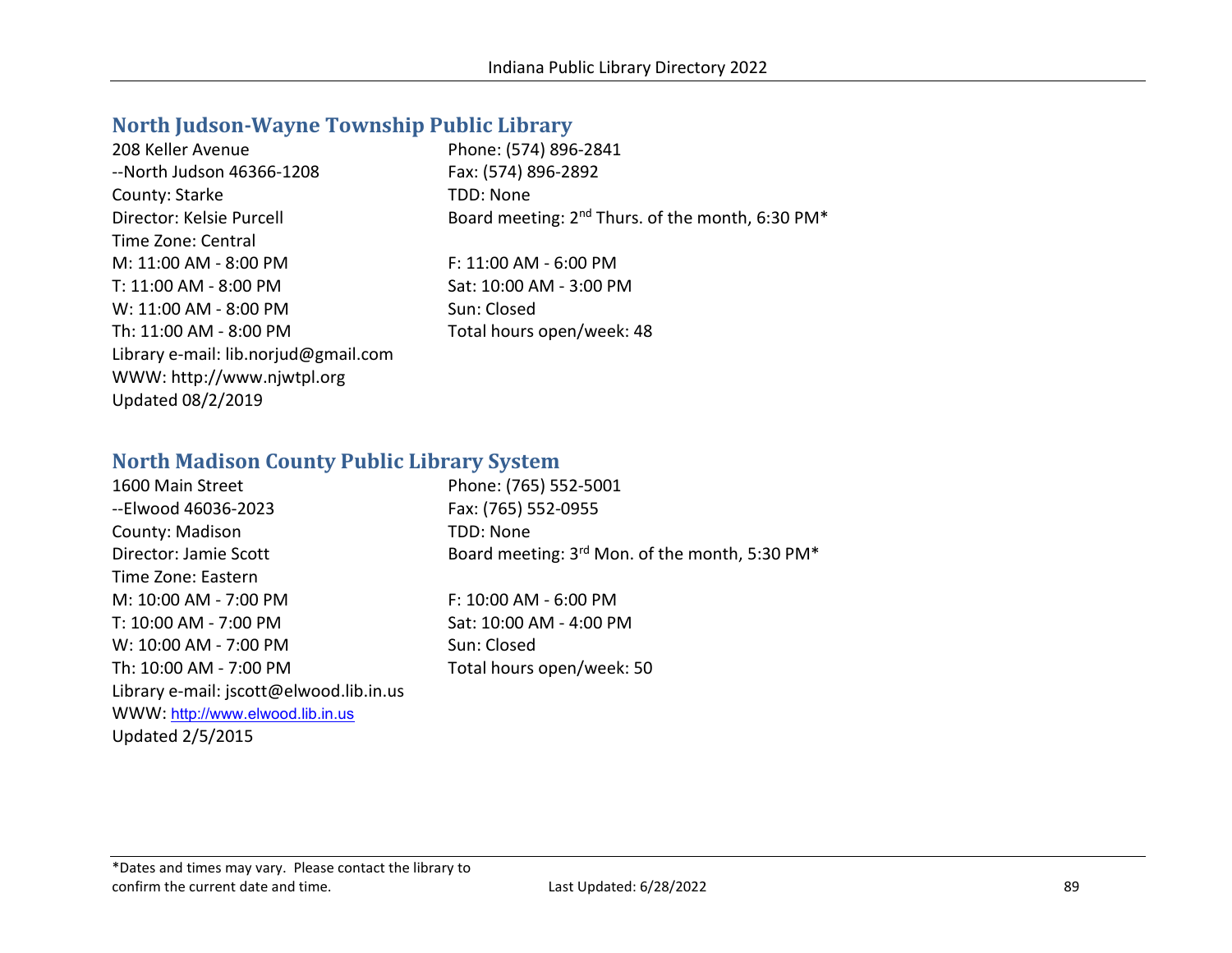### **North Manchester Public Library**

| 405 N Market Street                 | Phone: (260) 982-4773                                                    |
|-------------------------------------|--------------------------------------------------------------------------|
| --North Manchester 46962-1526       | Fax: (260) 982-6342                                                      |
| County: Wabash                      | TDD: None                                                                |
| Director: Diana Randall             | Board meeting: 2 <sup>nd</sup> Thurs. of the month, 7:00 PM <sup>*</sup> |
| Time Zone: Eastern                  |                                                                          |
| $M: 9:00 AM - 8:00 PM$              | $F: 9:00 AM - 5:00 PM$                                                   |
| T: 9:00 AM - 8:00 PM                | Sat: 9:00 AM - 5:00 PM                                                   |
| W: 9:00 AM - 8:00 PM                | Sun: Closed                                                              |
| Th: 9:00 AM - 8:00 PM               | Total hours open/week: 60                                                |
| Library e-mail: nmpl@nman.lib.in.us |                                                                          |
| WWW: http://www.nman.lib.in.us      |                                                                          |
| Updated 05/27/2020                  |                                                                          |

#### **North Webster Community Public Library**

| Phone: (574) 834-7122                          |
|------------------------------------------------|
| Fax: (574) 834-7122                            |
| TDD: None                                      |
| Board meeting: 3rd Wed. of the month, 4:30 PM* |
|                                                |
| $F: 10:00$ AM - 6:00 PM                        |
| Sat: 10:00 AM - 3:00 PM                        |
| Sun: Closed                                    |
| Total hours open/week: 49                      |
|                                                |
|                                                |
|                                                |
|                                                |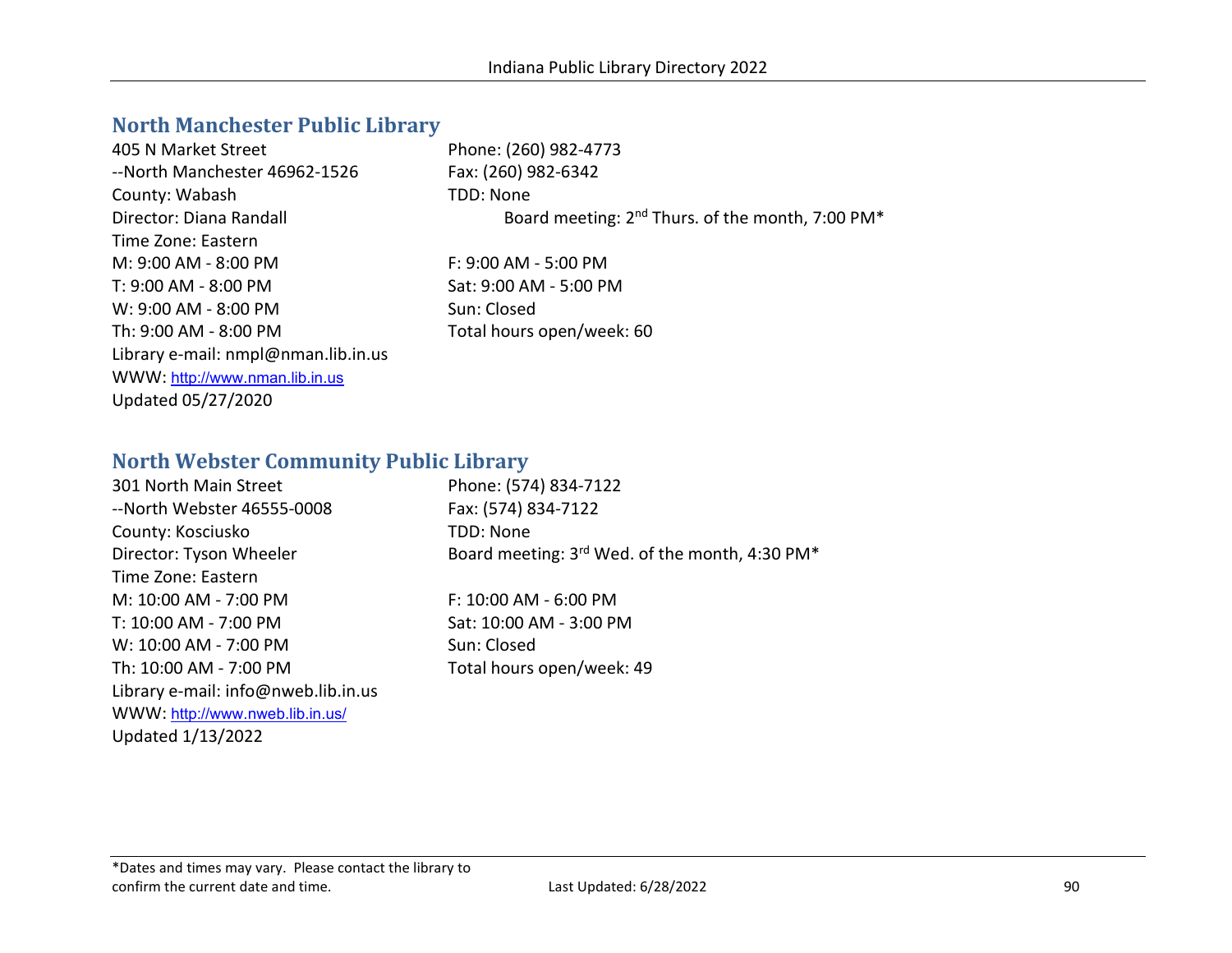# $\Omega$

#### **Oakland City-Columbia Township Public Library**

210 South Main Phone: (812) 749-3559 --Oakland City 47660-1538 Fax: (812) 749-3558 County: Gibson TDD: None Time Zone: Central M: 9:00 AM - 6:00 PM F: 9:00 AM - 6:00 PM T: 9:00 AM - 7:00 PM Sat: 9:00 AM - 1:00 PM W: 9:00 AM - 6:00 PM Sun: Closed Th: 9:00 AM - 7:00 PM Total hours open/week: 51 Library e-mail: [occtpl@gmail.com](mailto:occtpl@gmail.com) WWW: [http://www.occtpl.lib.in.us](http://www.occtpl.lib.in.us/) Updated 05/31/2012

Director: Julie Elmore Board meeting: 2<sup>nd</sup> Wed. of the month, 4:00 PM<sup>\*</sup>

#### **Odon Winkelpleck Public Library**

| 202 West Main Street                     | Phone: (812) 636-4949                                                   |
|------------------------------------------|-------------------------------------------------------------------------|
| --Odon 47562-1218                        | Fax: (812) 636-4949                                                     |
| County: Daviess                          | TDD: None                                                               |
| Director: Susan Graber                   | Board meeting: 2 <sup>nd</sup> Tues. of the month, 5:45 PM <sup>*</sup> |
| Time Zone: Eastern                       |                                                                         |
| M: Closed                                | $F: 1:00$ PM - 5:00 PM                                                  |
| T: 1:00 PM - 8:00 PM                     | Sat: 9:00 AM - 1:00 PM                                                  |
| W: 9:00 AM - 1:00 PM                     | Sun: Closed                                                             |
| Th: 4:00 PM - 8:00 PM                    | Total hours open/week: 23                                               |
| Library e-mail: owpl@mail.odon.lib.in.us |                                                                         |
| WWW: http://www.odon.lib.in.us           |                                                                         |
| Updated 5/25/2016                        |                                                                         |
|                                          |                                                                         |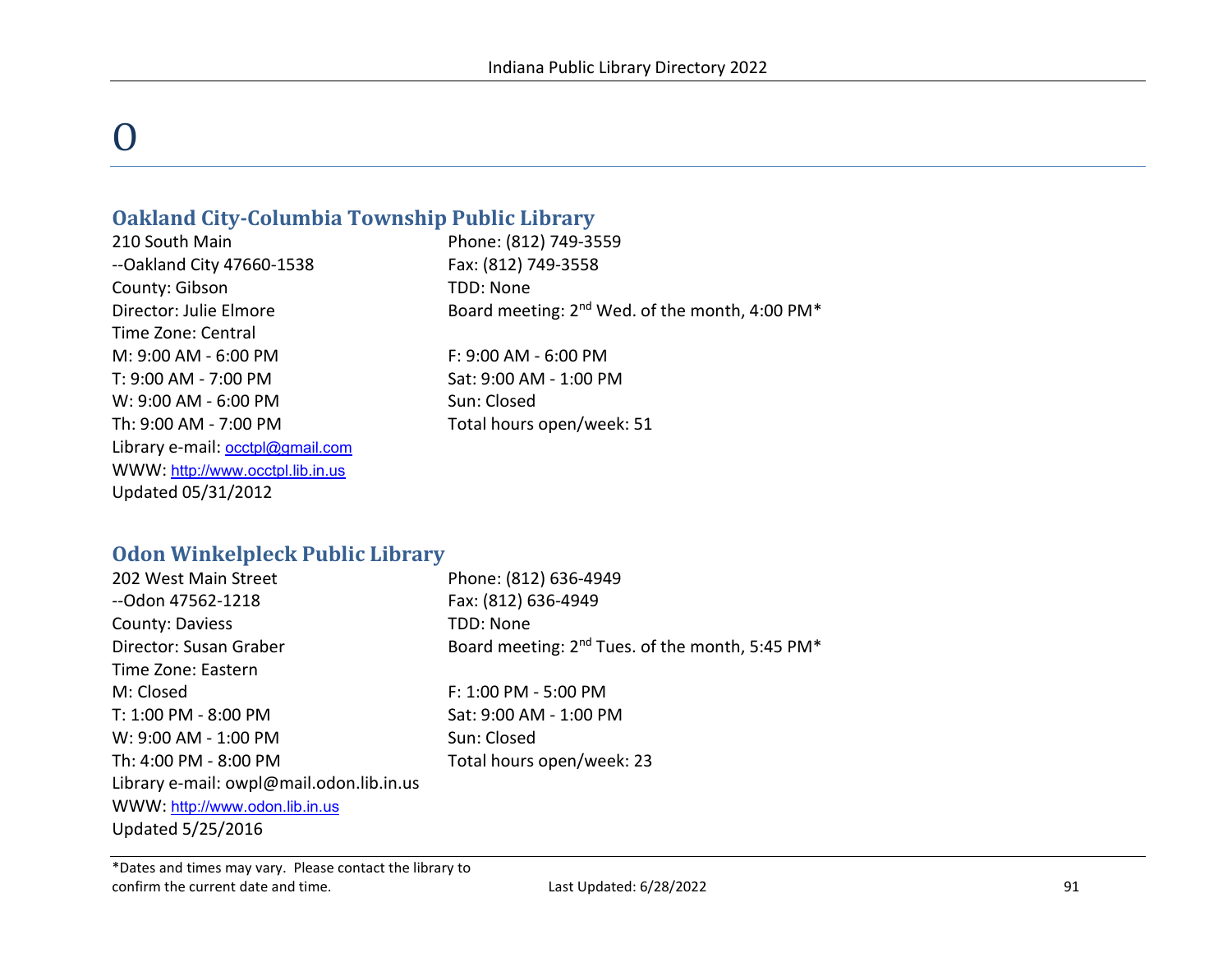#### **Ohio County Public Library**

503 Second Street Phone: (812) 438-2257 --Rising Sun 47040-1059 Fax: (812) 438-2598 County: Ohio TDD: None Director: Amy Hoffman Board meeting: Varies monthly Time Zone: Eastern M: 9:00 AM - 5:00 PM F: 9:00 AM - 5:00 PM T: 9:00 AM - 7:30 PM Sat: 9:00 AM - 1:00 PM W: 9:00 AM - 5:00 PM Sun: Closed Th: 9:00 AM - 7:30 PM Total hours open/week: 49 Library e-mail: contact@ocpl.lib.in.us WWW: [http://www.ocpl.lib.in.us](http://www.ocpl.lib.in.us/) Updated 10/28/2015

#### **Orleans Town & Township Public Library**

| 174 North Maple Street                     | Phone: (812) 865-3270                            |
|--------------------------------------------|--------------------------------------------------|
| --Orleans 47452-0142                       | Fax: (812) 865-3270                              |
| County: Orange                             | <b>TDD: None</b>                                 |
| Director: Deborah Stone                    | Board meeting: Last Tues. of the month, 7:00 PM* |
| Time Zone: Eastern                         |                                                  |
| M: $10:00$ AM $- 7:00$ PM                  | F: 10:00 AM - 5:00 PM                            |
| T: 10:00 AM - 6:30 PM                      | Sat: 10:00 AM - 2:00 PM                          |
| W: Closed                                  | Sun: Closed                                      |
| Th: $10:00$ AM $-6:30$ PM                  | Total hours open/week: 37                        |
| Library e-mail: orleanslibrary@hotmail.com |                                                  |
| WWW: http://www.orleans.lib.in.us          |                                                  |
| Updated 03/09/2012                         |                                                  |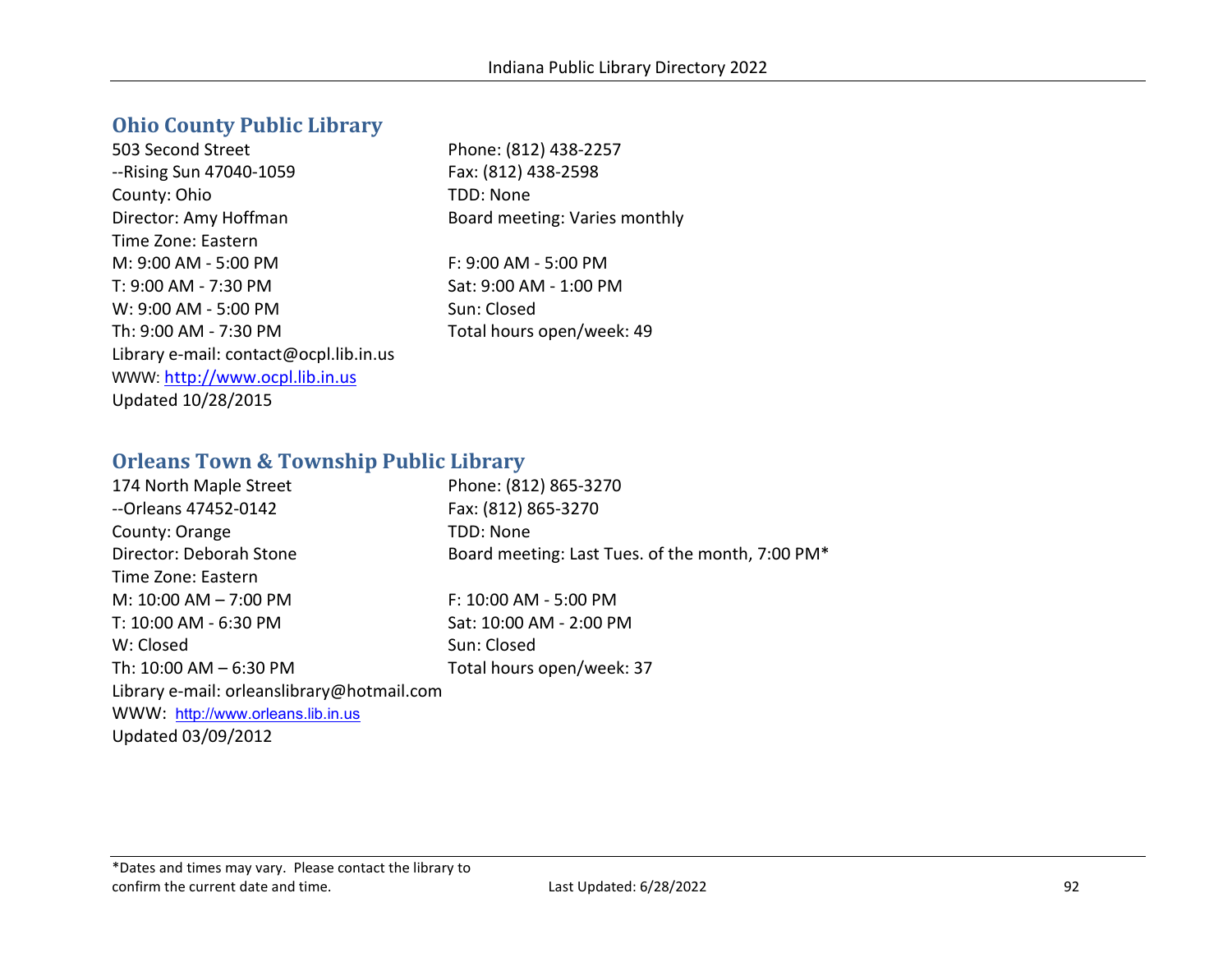#### **Osgood Public Library**

136 West Ripley Street Phone: (812) 689-4011 --Osgood 47037-1229 Fax: (812) 689-5062 County: Ripley TDD: None Time Zone: Eastern M: 10:00 AM - 6:00 PM F: 10:00 AM - 5:00 PM T: 10:00 AM - 7:00 PM Sat: 10:00 AM - 2:00 PM W: 10:00 AM - 7:00 PM Sun: Closed Th: 10:00 AM - 6:00 PM Total hours open/week: 45 Library e-mail: opl@osgoodlibrary.org WWW: [http://www.osgoodlibrary.org](http://www.osgoodlibrary.org/) Updated 4/9/2018

Director: Mark Mellang Board meeting: 4<sup>th</sup> Tues. of the month, 6:00 PM<sup>\*</sup>

#### **Otterbein Public Library**

23 East First Street Phone: (765) 583-2107 --Otterbein 47970-0550 Fax: (765) 583-2337 County: Benton TDD: None Director: Latisha Provo Board meeting: 2<sup>nd</sup> Tues. of the month, 7:00 PM<sup>\*</sup> Time Zone: Eastern M: 11:00 AM – 6:00 PM F: 11:00 AM - 6:00 PM T: 11:00 AM - 7:00 PM Sat: 11:00 AM - 3:00 PM W: 11:00 AM - 6:00 PM Sun: Closed Th: 11:00 AM - 7:00 PM Total hours open/week: 41 Library e-mail: otterbeinlibrary@hotmail.com WWW: [http://www.otterbeinpubliclibrary.org](http://www.otterbeinpubliclibrary.org/)

Updated 4/5/2017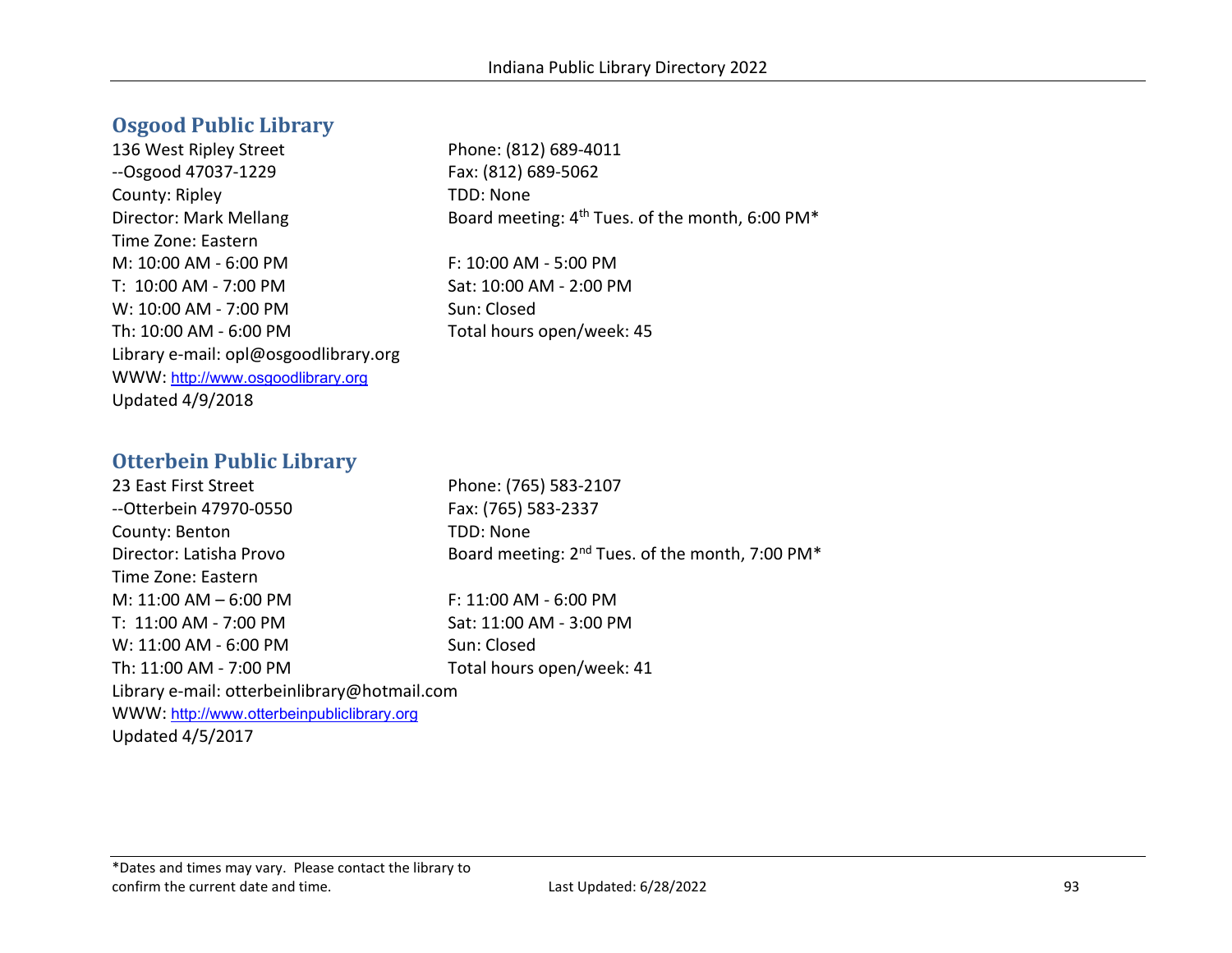# **Owen County Public Library**

| 10 South Montgomery                 | Phone: (812) 829-3392                            |
|-------------------------------------|--------------------------------------------------|
| --Spencer 47460-1738                | Fax: (812) 829-6165                              |
| County: Owen                        | TDD: None                                        |
| Director: Ginger Kohr               | Board meeting: 3rd Monday of the month, 5:30 PM* |
| Time Zone: Eastern                  |                                                  |
| $M: 9:00 AM - 8:00 PM$              | $F: 9:00 AM - 6:00 PM$                           |
| T: 9:00 AM - 8:00 PM                | Sat: 9:00 AM - 3:00 PM                           |
| W: 9:00 AM - 8:00 PM                | Sun: Closed                                      |
| Th: 9:00 AM - 8:00 PM               | Total hours open/week: 59                        |
| Library e-mail: grogers@owenlib.org |                                                  |
| WWW: http://www.owenlib.org/        |                                                  |
| <b>Updated 9/8/2021</b>             |                                                  |

#### **Owensville Carnegie Public Library**

| 110 South Main Street                       | Phone: (812) 724-3335                                                   |
|---------------------------------------------|-------------------------------------------------------------------------|
| --Owensville 47665-0219                     | Fax: (812) 724-3336                                                     |
| County: Gibson                              | TDD: None                                                               |
| Director: Margo English, Interim Director   | Board meeting: 2 <sup>nd</sup> Tues. of the month, 5:00 PM <sup>*</sup> |
| Time Zone: Central                          |                                                                         |
| M: 10:00 AM - 6:00 PM                       | F: 10:00 AM - 5:00 PM                                                   |
| T: 10:00 AM - 8:00 PM                       | Sat: 10:00 AM - 3:00 PM                                                 |
| W: 10:00 AM - 6:00 PM                       | Sun: Closed                                                             |
| Th: 10:00 AM - 5:00 PM                      | Total hours open/week: 45                                               |
| Library e-mail: owensvillelibrary@gmail.com |                                                                         |
| WWW: http://www.owensvillelibrary.org       |                                                                         |
| <b>Updated 2/5/2015</b>                     |                                                                         |
|                                             |                                                                         |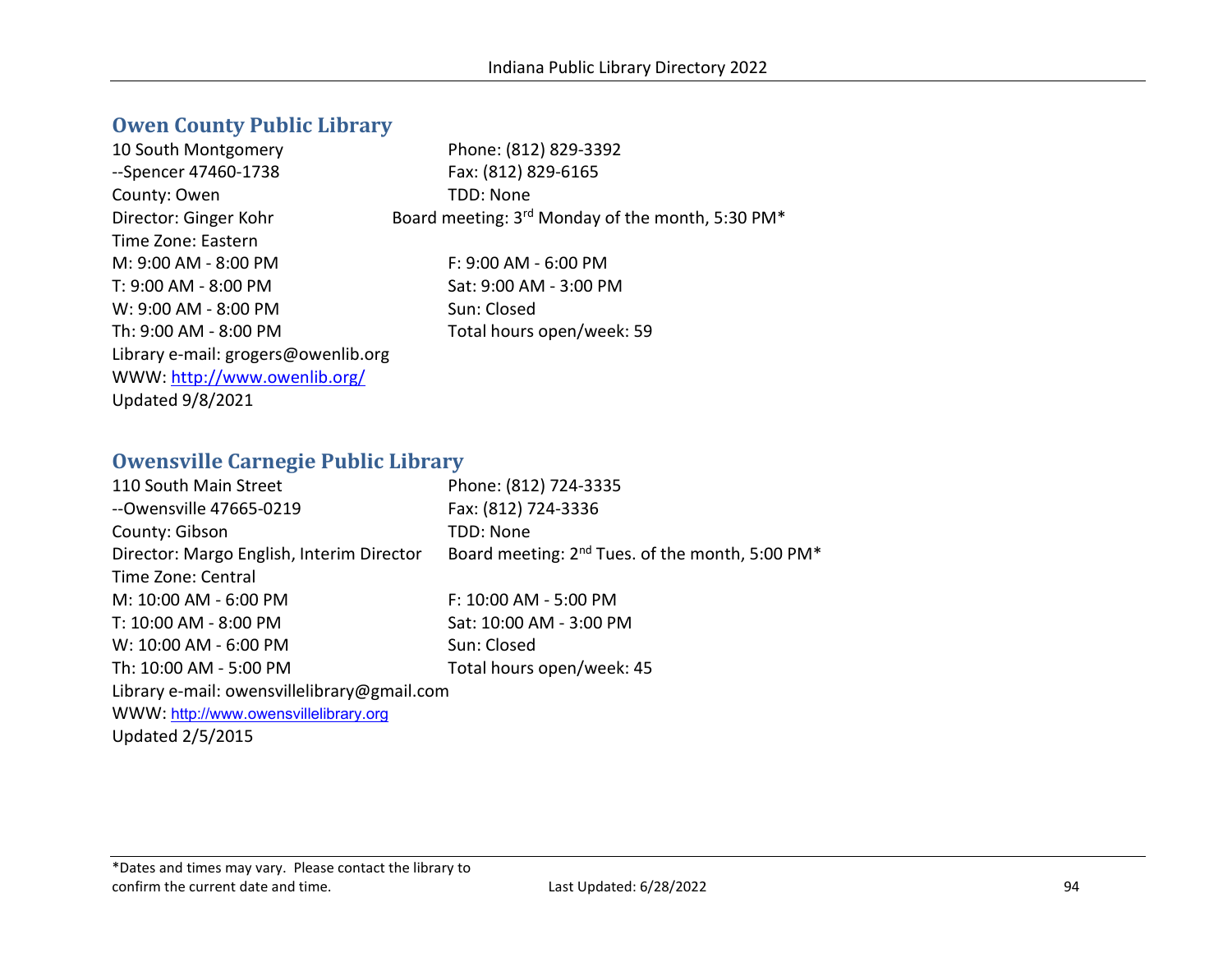#### **Oxford Public Library**

201 East Smith Street Phone: (765) 385-2177 --Oxford 47971-0006 Fax: (765) 385-2313 County: Benton TDD: None Director: Emily Matthys Bennett Board meeting: 2<sup>nd</sup> Mon. of the month, 4:15 PM<sup>\*</sup> Time Zone: Eastern M: 10:00 AM - 6:00 PM F: 10:00 AM - 6:00 PM T: 10:00 AM - 7:00 PM Sat: 10:00 AM - 2:00 PM W: 10:00 AM - 6:00 PM Sun: Closed Th: 10:00 AM - 7:00 PM Total hours open/week: 46 Library e-mail: oxfordlibrary@sbcglobal.net WWW: [http://oxfordpubliclibrary.net](http://oxfordpubliclibrary.net/) Updated 1/13/2022

# P

#### **Paoli Public Library**

100 West Water Street Phone: (812) 723-3841 --Paoli 47454-1321 Fax: (812) 723-5591 County: Orange TDD: None Director: Tammie Johnson Board meeting: 4th Mon. of the month, 6:00 PM\* Time Zone: Eastern M: 11:00 AM - 6:00 PM F: 11:00 AM - 6:00 PM T: 11:00 AM - 7:00 PM Sat: 9:00 AM - 1:00 PM W: Closed Sun: Closed Th: 11:00 AM - 7:00 PM Total hours open/week: 34 Library e-mail: [paolipubliclibrary2013@gmail.com](mailto:paolipubliclibrary2013@gmail.com) WWW: <http://www.paoli.lib.in.us/> Updated 05/27/2020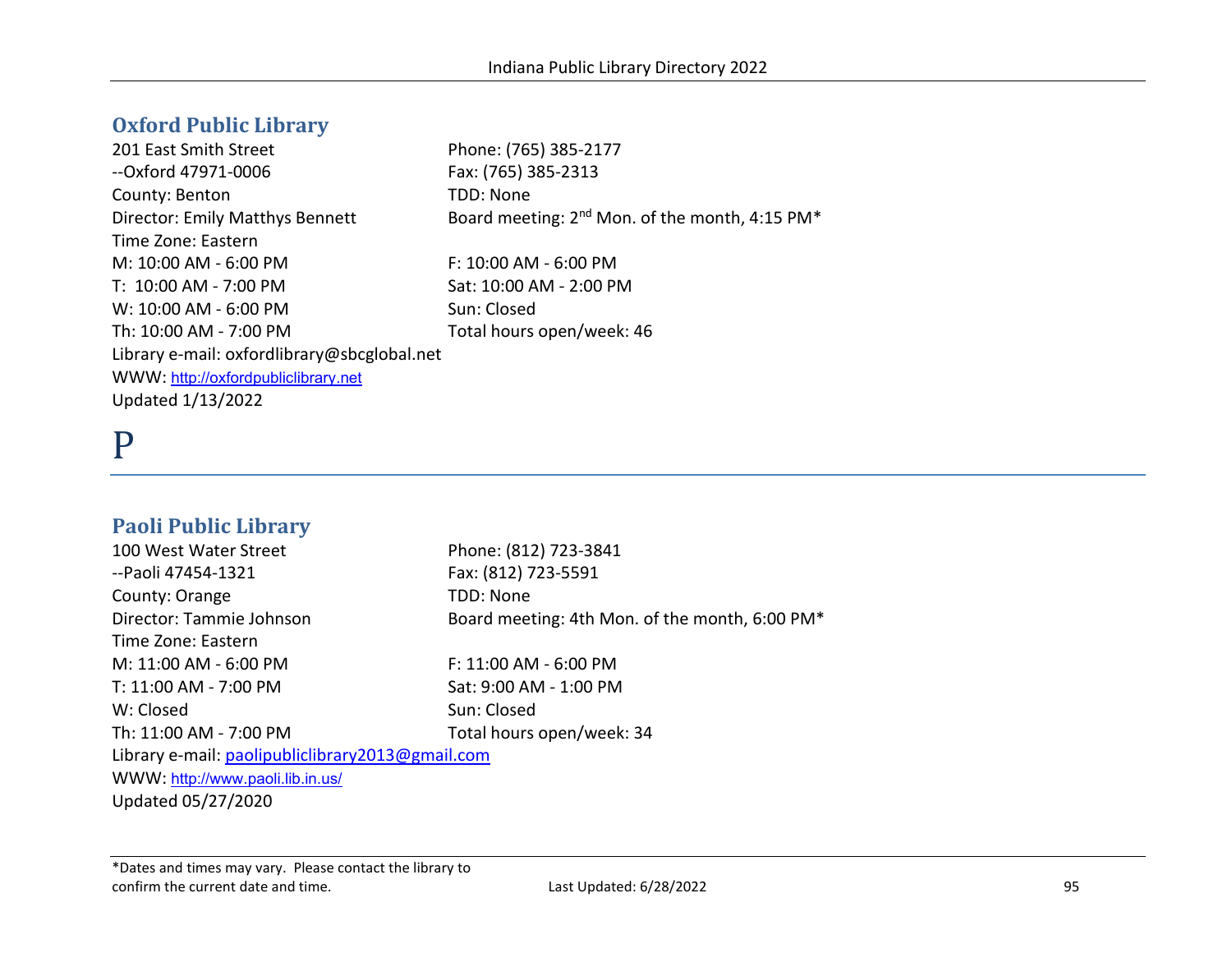#### **Parke County Public Library**

106 N Market Street **Phone: (765) 569-5544** --Rockville 47872-1718 Fax: (765) 569-5546 County: Parke TDD: None Time Zone: Eastern M: 8:00 AM – 6:30 PM T: 8:00 AM - 6:30 PM Sat: 9:00 AM - 2:00 PM W: 8:00 AM - 6:30 PM Sun: Closed Th: 8:00 AM - 6:30 PM Total hours open/week: 56.5 Library e-mail: [lindseybishop.rpl@gmail.com](mailto:lindseybishop.rpl@gmail.com)  WWW: [www.parkecountypl.lib.in.us](http://www.parkecountypl.lib.in.us/)  Updated 5/19/2021

#### **Peabody Public Library**

1160 East Highway 205 Phone: (260) 244-5541 --Columbia City 46725-0406 Fax: (260) 244-5653 County: Whitley TDD: None Time Zone: Eastern M: 9:00 AM - 6:00 PM F: 9:00 AM - 6:00 PM T: 9:00 AM - 8:00 PM Sat: 9:00 AM - 5:00 PM W: 9:00 AM - 8:00 PM  $S$ un: 1:00 PM - 5:00 PM Th: 9:00 AM - 8:00 PM Total hours open/week: 63 Library e-mail: librarian@ppl.lib.in.us WWW: [http://ppl.lib.in.us](http://ppl.lib.in.us/) Updated 01/25/2016

Director: Lindsey Bishop Board meeting: 3rd Wed. of the month, 4 PM\*

Director: Mary Hartman Board meeting: 2<sup>nd</sup> Wed. of the month, 6:00 PM<sup>\*</sup>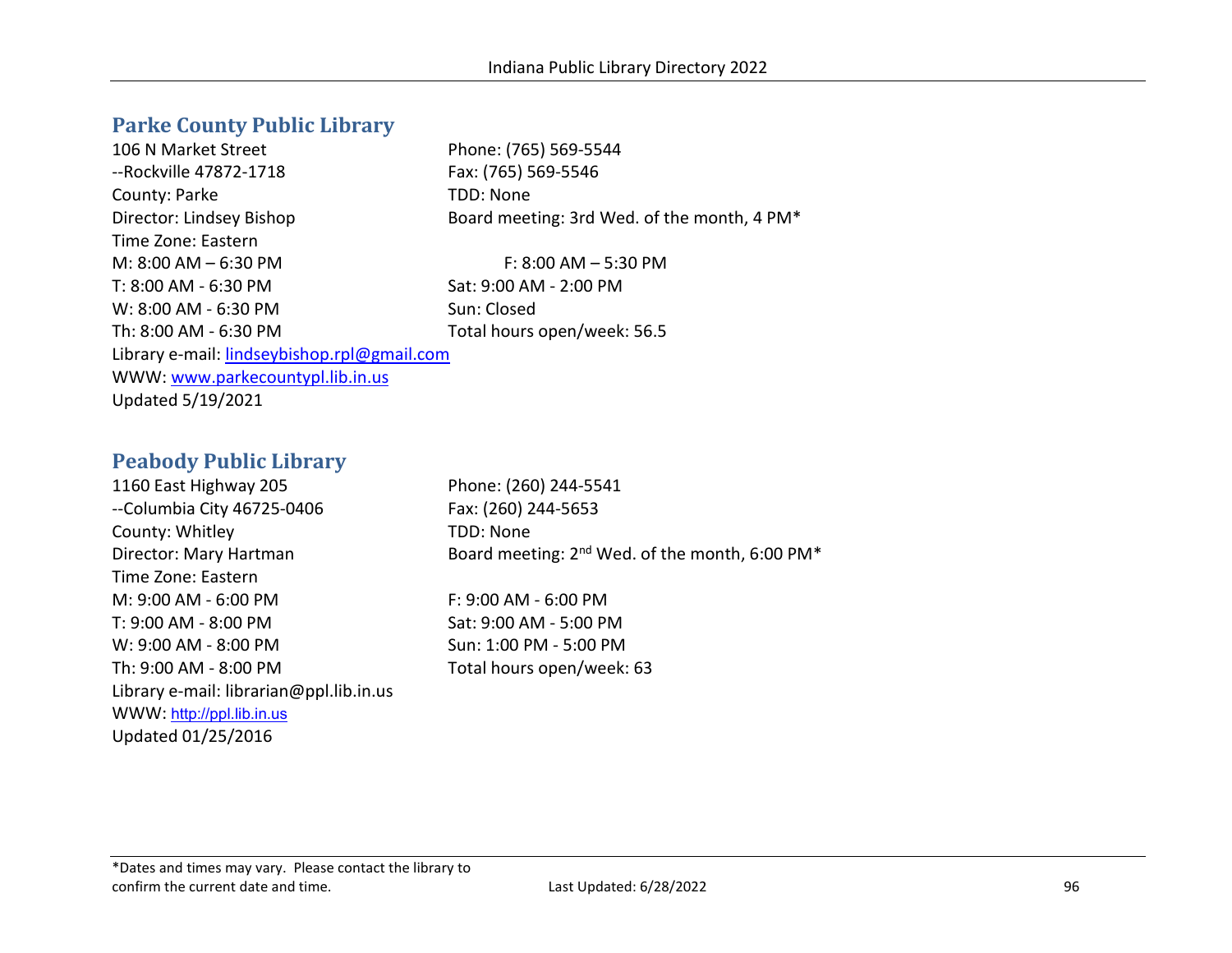# **Pendleton Community Public Library**

| 595 East Water Street                        | Phone: (765) 778-7527                                                  |
|----------------------------------------------|------------------------------------------------------------------------|
| --Pendleton 46064-1070                       | Fax: (765) 778-7529                                                    |
| County: Madison                              | TDD: None                                                              |
| Director: Lynn Hobbs                         | Board meeting: 2 <sup>nd</sup> Wed. of the month, 6:00 PM <sup>*</sup> |
| Time Zone: Eastern                           |                                                                        |
| M: 9:00 AM - 8:00 PM                         | $F: 9:00$ AM - 6:00 PM                                                 |
| T: 9:00 AM - 8:00 PM                         | Sat: 9:00 AM - 5:00 PM                                                 |
| W: 9:00 AM - 8:00 PM                         | Sun: 1:00 PM - 5:00 PM                                                 |
| Th: 9:00 AM - 8:00 PM                        | Total hours open/week: 65                                              |
| Library e-mail: director@pendleton.lib.in.us |                                                                        |
| WWW: http://www.pendleton.lib.in.us          |                                                                        |
| Updated 03/16/2012                           |                                                                        |

### **Penn Township Public Library**

| 195 North Union                     | Phone: (260) 731-3333                              |
|-------------------------------------|----------------------------------------------------|
| --Pennville 47369-0206              | Fax: (260) 731-3333                                |
| County: Jay                         | TDD: None                                          |
| Director: Brenda L Cash             | Board meeting: $1st$ Thurs. of the month, 7:00 PM* |
| Time Zone: Eastern                  |                                                    |
| M: Closed                           | F: Closed                                          |
| T: 3:00 PM - 8:00 PM                | Sat: 9:00 AM - 12:00 PM                            |
| W: 3:00 PM - 8:00 PM                | Sun: Closed                                        |
| Th: 3:00 PM - 8:30 PM               | Total hours open/week: 18.5 (may vary)             |
| Library e-mail: pennlib@hotmail.com |                                                    |
| WWW: http://penntwplib.webs.com/    |                                                    |
| Updated 03/16/2012                  |                                                    |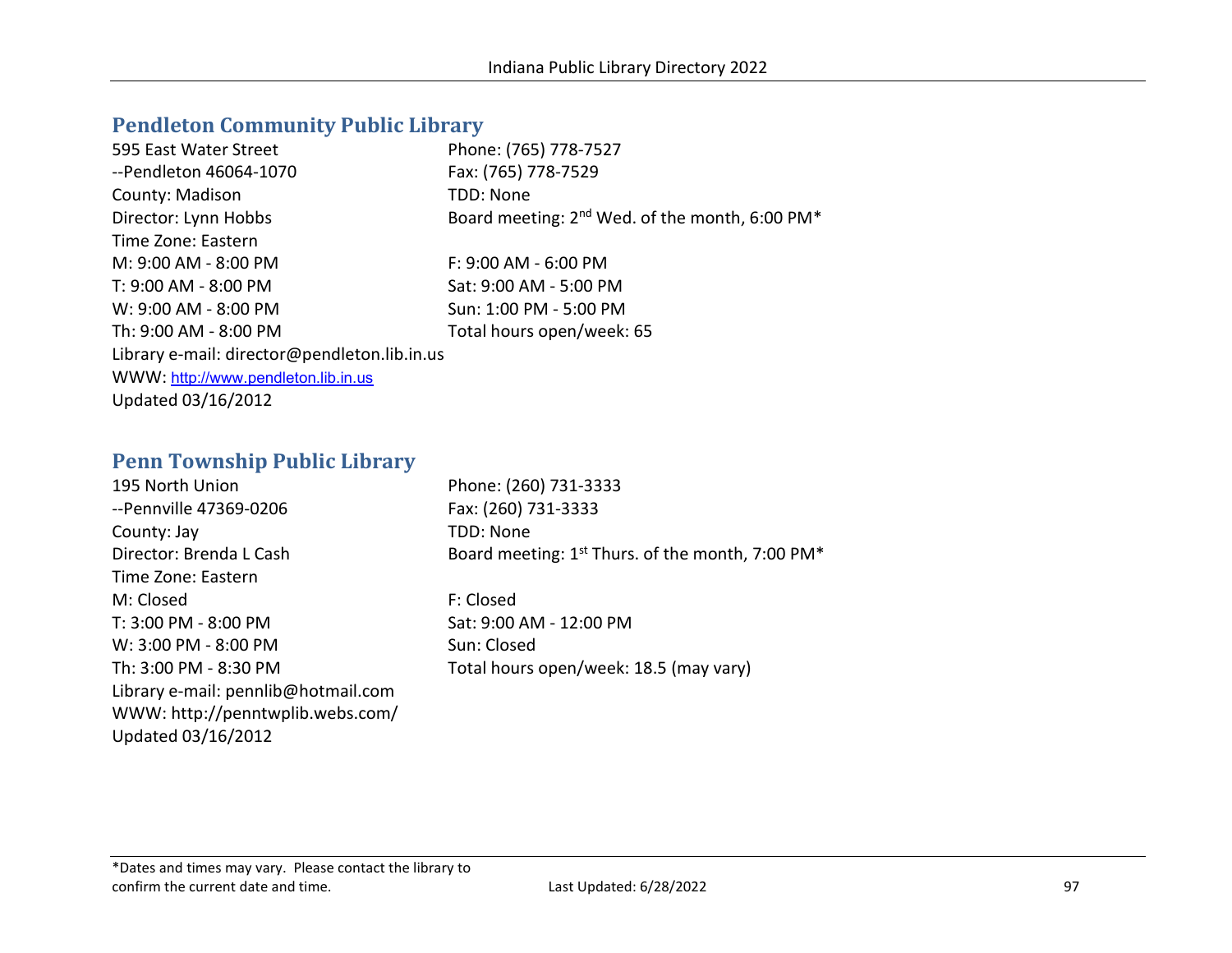#### **Perry County Public Library**

2328 Tell Street Phone: (812) 547-2661 --Tell City 47586-2554 Fax: (812) 547-3038 County: Perry TDD: None Director: Vacant Board meeting: 1st Wed. of the month, 5:30 PM\* Time Zone: Central M: 9:00 AM - 8:00 PM F: 9:00 AM - 5:30 PM T: 9:00 AM - 8:00 PM Sat: 9:00 AM - 4:30 PM  $W: 9:00$  AM -  $8:00$  PM Sun: Closed Th: 9:00 AM - 5:30 PM Total hours open/week: 57.5 Library e-mail: library@tcpclibrary.org WWW: [http://www.tcpclibrary.org](http://www.tcpclibrary.org/) Updated 9/1/2021

#### **Peru Public Library**

102 East Main Street Phone: (765) 473-3069 --Peru 46970-2300 Fax: (765) 473-3060 County: Miami TDD: None Director: Maryann Farnham Board meeting: 3<sup>rd</sup> Wed. of the month, 6:30 PM<sup>\*</sup> Time Zone: Eastern M: 9:00 AM - 9:00 PM F: 9:00 AM – 5:30 PM T: 9:00 AM - 9:00 PM Sat: 9:00 AM - 5:30 PM W: 9:00 AM - 9:00 PM Sun: Closed Th: 9:00 AM - 9:00 PM Total hours open/week: 65 Library e-mail: perupubliclibrary@yahoo.com WWW: [http://www.peru.lib.in.us](http://www.peru.lib.in.us/) Updated 1/11/2017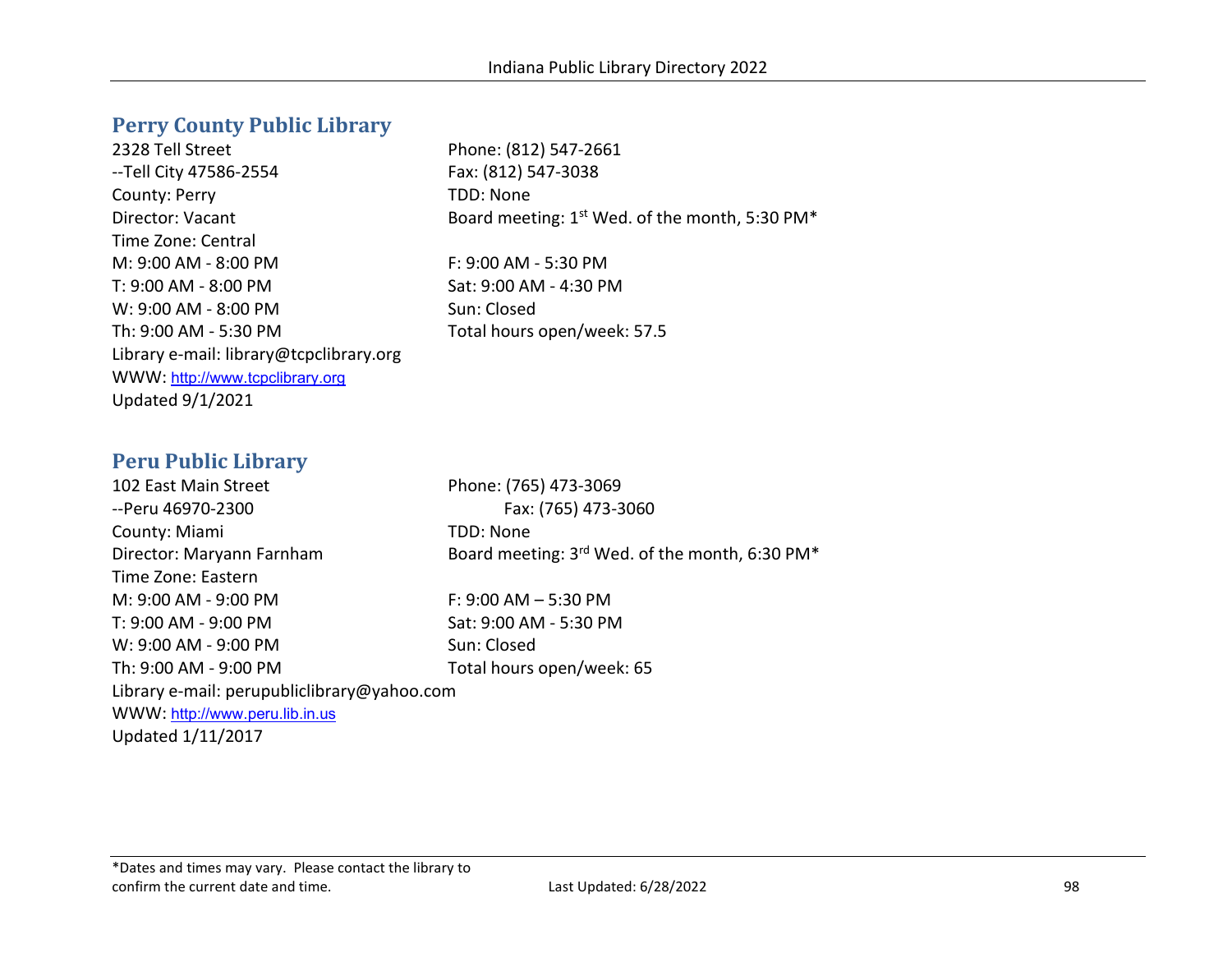#### **Pierceton & Washington Township Public Library**

| 101 Catholic Street                         | Phone: (574) 594-5474                                      |
|---------------------------------------------|------------------------------------------------------------|
| --Pierceton 46562-0328                      | Fax: (574) 594-5474                                        |
| County: Kosciusko                           | TDD: None                                                  |
| Director: Connie Anderson                   | Board meeting: 1 <sup>st</sup> Wed. of the month, 5:15 PM* |
| Time Zone: Eastern                          |                                                            |
| M: Closed                                   | F: 1:00 PM - 5:00 PM                                       |
| T: 11:30 AM - 7:00 PM                       | Sat: 9:00 AM - 1:00 PM                                     |
| W: 1:00 PM - 5:00 PM                        | Sun: Closed                                                |
| Th: 11:30 AM - 5:00 PM                      | Total hours open/week: 25                                  |
| Library e-mail: pierceton.library@mchsi.com |                                                            |
| WWW: https://www.piercetonlibrary.org/      |                                                            |
| <b>Updated 1/3/2020</b>                     |                                                            |

#### **Pike County Public Library**

1008 East Maple Street Phone: (812) 354-6257 --Petersburg 47567-1736 Fax: (812) 354-6259 County: Pike TDD: None Director: Stephanie Rawlins Board meeting: 2<sup>nd</sup> Tues. of the month, 5:30 PM ET<sup>\*</sup> Time Zone: Eastern M: 9:00 AM - 8:00 PM F: 9:00 AM - 5:00 PM T: 9:00 AM - 5:00 PM Sat: 9:00 AM - 5:00 PM W: 9:00 AM - 5:00 PM Sun: Closed Th: 9:00 AM - 8:00 PM Total hours open/week: 54 Library e-mail: director@pikeco.lib.in.us WWW: [http://www.pikeco.lib.in.us](http://www.pikeco.lib.in.us/) Updated 9/15/2016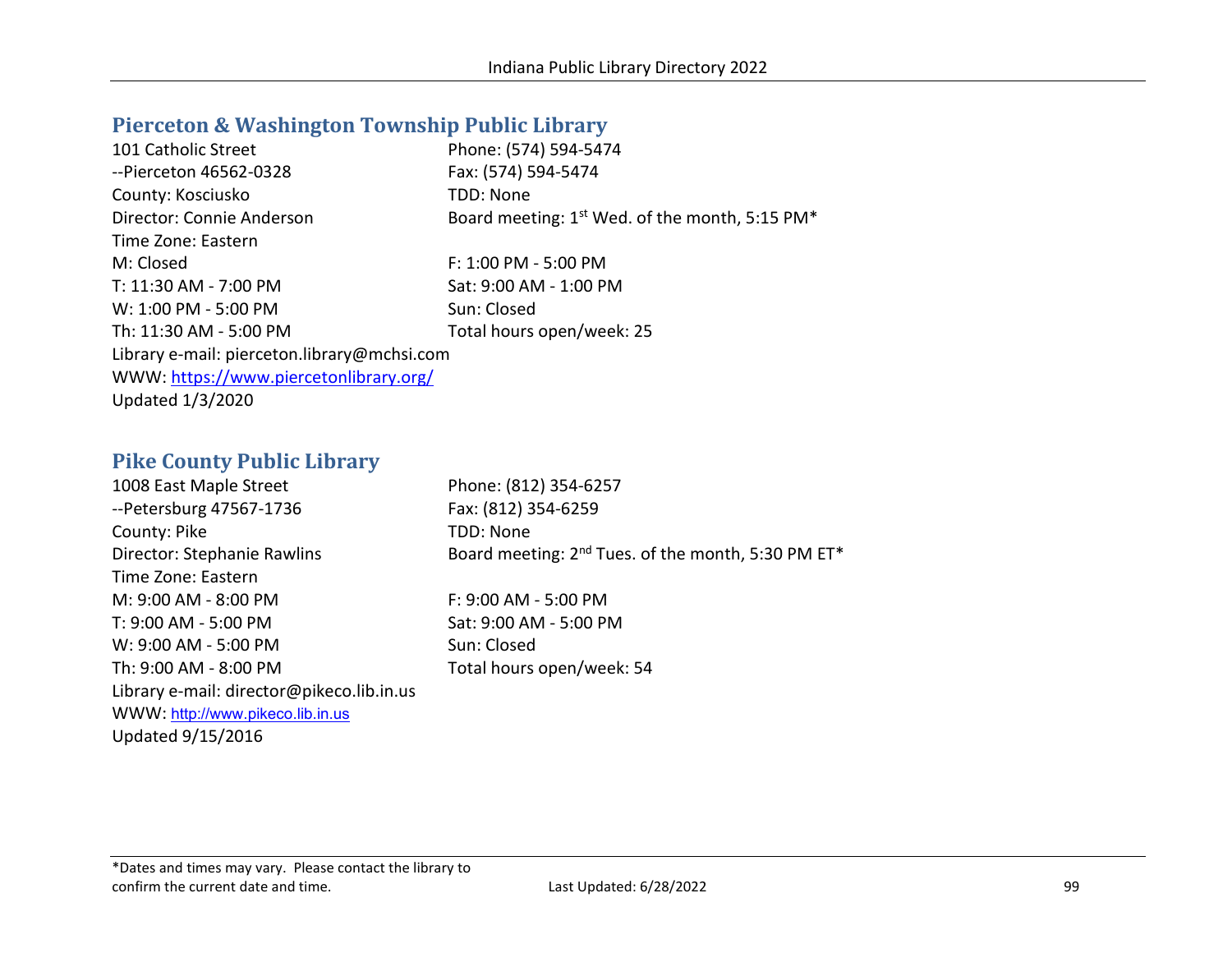#### **Plainfield-Guilford Township Public Library**

1120 Stafford Road Phone: (317) 839-6602 --Plainfield 46168-2230 Fax: (317) 838-3805 County: Hendricks TDD: (317) 839-6602 Director: Montie Manning Board meeting: 3rd Tues. of the month, 7:00 PM\* Time Zone: Eastern M: 9:00 AM - 9:00 PM F: 9:00 AM - 6:00 PM T: 9:00 AM - 9:00 PM Sat: 9:00 AM - 5:00 PM W: 9:00 AM - 9:00 PM Sun: 1:00 PM - 5:00 PM Th: 9:00 AM - 9:00 PM Total hours open/week: 69 Library e-mail: [askus@plainfieldlibrary.net](mailto:askus@plainfieldlibrary.net) WWW: [http://www.plainfieldlibrary.net](http://www.plainfieldlibrary.net/) Updated 7/7/2017

#### **Plymouth Public Library**

201 North Center Street Phone: (574) 936-2324 --Plymouth 46563-2103 Fax: (574) 936-7423 County: Marshall TDD: None Time Zone: Eastern M: 9:00 AM - 8:00 PM F: 9:00 AM – 5:30 PM T: 9:00 AM - 8:00 PM Sat: 9:00 AM - 5:30 PM W: 9:00 AM - 8:00 PM  $\leq$  Sun: 1:00 PM - 4:00 PM Th: 9:00 AM - 8:00 PM Total hours open/week: 64 Library e-mail: info@plymouth.lib.in.us WWW: [http://www.plymouth.lib.in.us](http://www.plymouth.lib.in.us/) Updated 3/18/2021

Director: Steven Buras Board meeting:  $4<sup>th</sup>$  Mon. of the month, 11:45 AM\*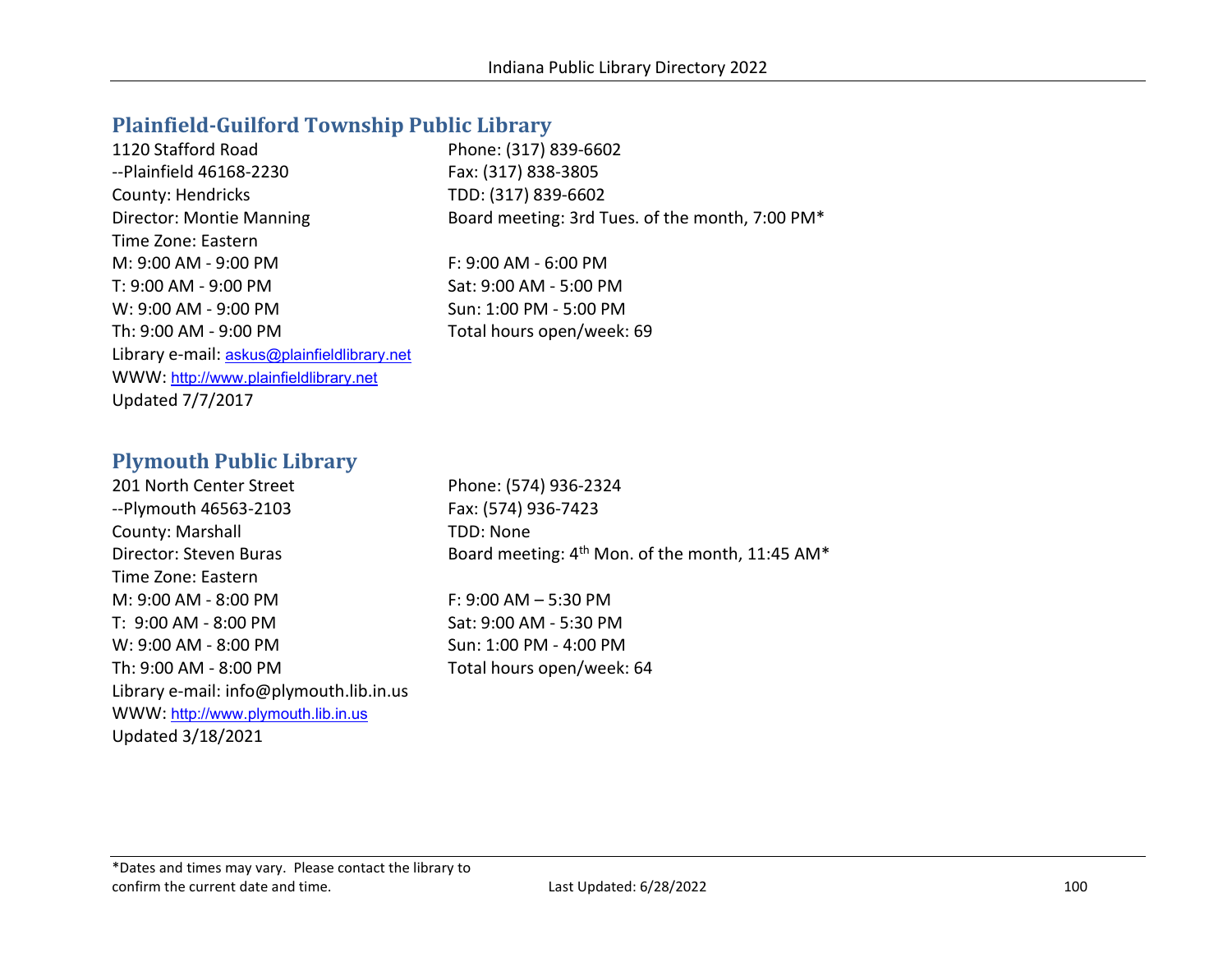# **Porter County Public Library System**

| 103 E Jefferson Street           | Phone: (219) 462-0524                          |
|----------------------------------|------------------------------------------------|
| $-V$ alparaiso 46383-4820        | Fax: (219) 477-4866                            |
| County: Porter                   | TDD: 1-800-743-3333                            |
| Director: Jesse Butz             | Board meeting: 3rd Wed. of the month, 4:00 PM* |
| Time Zone: Central               |                                                |
| M: 9:00 AM - 9:00 PM             | $F: 9:00$ AM - 6:00 PM                         |
| T: 9:00 AM - 9:00 PM             | Sat: 9:00 AM - 5:00 PM                         |
| $W: 9:00 AM - 9:00 PM$           | Sun: Closed                                    |
| Th: 9:00 AM - 9:00 PM            | Total hours open/week: 65                      |
| Library e-mail: valref@pcpls.org |                                                |
| WWW: http://pcpls.org/           |                                                |
| Updated 06/12/2018               |                                                |

### **Poseyville Carnegie Public Library**

| 55 South Cale Street                    | Phone: (812) 874-3418                                                   |
|-----------------------------------------|-------------------------------------------------------------------------|
| --Poseyville 47633-0220                 | Fax: (812) 874-3418                                                     |
| County: Posey                           | TDD: None                                                               |
| Director: Heather Morlan                | Board meeting: 2 <sup>nd</sup> Tues. of the month, 6:00 PM <sup>*</sup> |
| Time Zone: Central                      |                                                                         |
| M: 9:00 AM - 4:00 PM                    | $F: 9:00$ AM - 4:00 PM                                                  |
| T: 9:00 AM - 8:00 PM                    | Sat: 9:00 AM - 4:00 PM                                                  |
| W: 1:00 PM - 8:00 PM                    | Sun: Closed                                                             |
| Th: 9:00 AM - 8:00 PM                   | Total hours open/week: 50                                               |
| Library e-mail: director@pcpl.lib.in.us |                                                                         |
| WWW: http://www.pcpl.lib.in.us          |                                                                         |
| <b>Updated 4/9/2018</b>                 |                                                                         |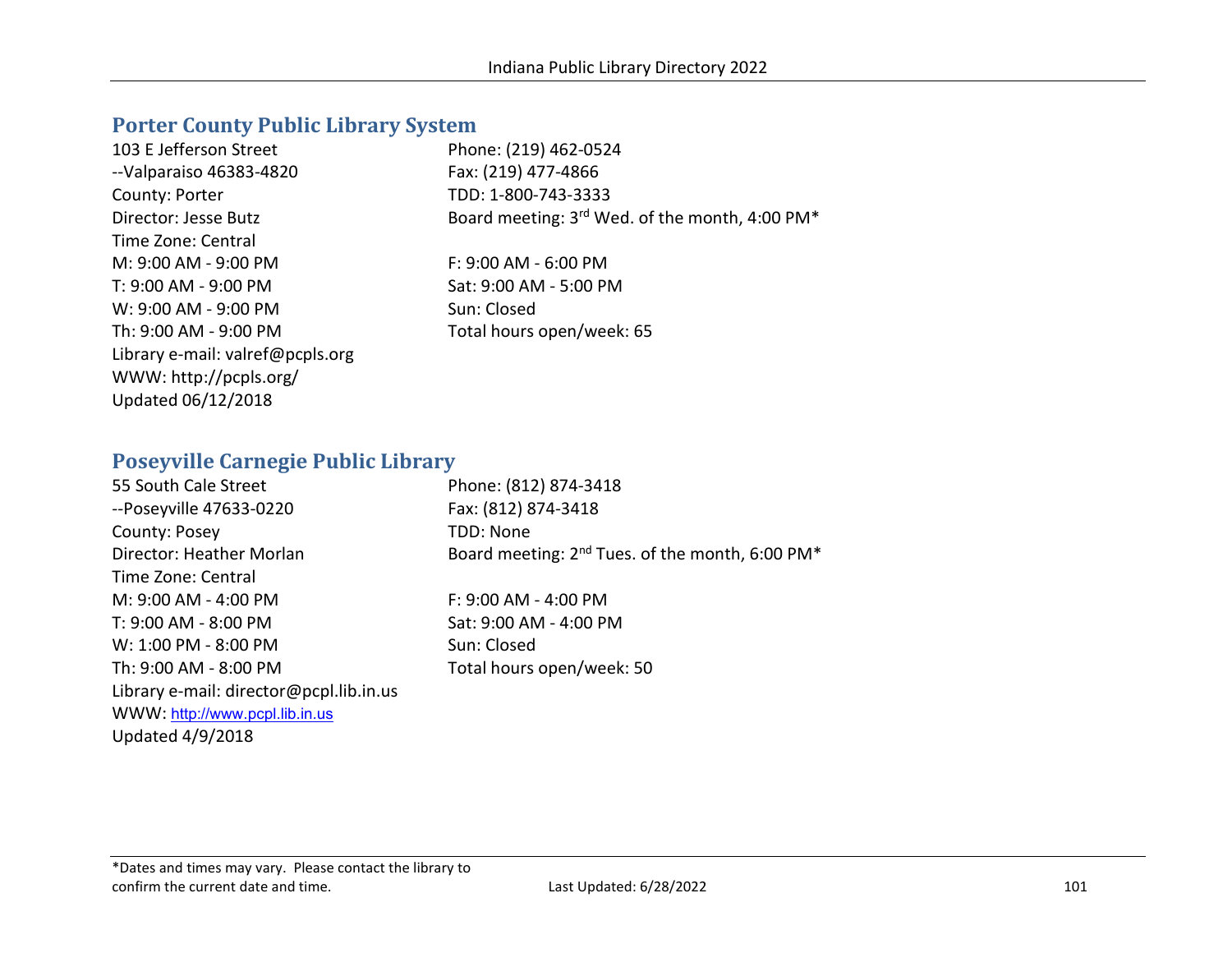#### **Princeton Public Library**

124 South Hart Street Phone: (812) 385-4464 --Princeton 47670-2198 Fax: (812) 386-1662 County: Gibson TDD: None Director: Shannon Linsday Board meeting: 3<sup>rd</sup> Tues. of the month, 4:15 PM<sup>\*</sup> Time Zone: Central M: 9:00 AM - 8:00 PM F: 9:00 AM - 5:00 PM T: 9:00 AM - 8:00 PM Sat: 9:00 AM - 5:00 PM W: 9:00 AM - 8:00 PM Sun: 1:00 PM - 5:00 PM Th: 9:00 AM - 8:00 PM Total hours open/week: 64 Library e-mail: director@princetonpl.lib.in.us WWW: [http://www.princetonpl.lib.in.us](http://www.princetonpl.lib.in.us/) Updated 1/13/2022

#### **Pulaski County Public Library**

| 121 South Riverside Drive                    | Phone: (574) 946-6981                                      |
|----------------------------------------------|------------------------------------------------------------|
| --Winamac 46996-1596                         | Fax: (574) 946-6598                                        |
| County: Pulaski                              | TDD: (574) 946-6981                                        |
| Director: MacKenzie Ledley                   | Board meeting: 4 <sup>th</sup> Wed. of the month, 4:15 PM* |
| Time Zone: Eastern                           |                                                            |
| M: 9:00 AM - 7:00 PM                         | $F: 9:00$ AM - 6:00 PM                                     |
| T: 9:00 AM - 7:00 PM                         | Sat: 9:00 AM -4:00 PM                                      |
| W: 9:00 AM - 7:00 PM                         | Sun: Closed                                                |
| Th: 9:00 AM - 7:00 PM                        | Total hours open/week: 56                                  |
| Library e-mail: info@pulaskicounty.lib.in.us |                                                            |
| WWW: http://www.pulaskicounty.lib.in.us/     |                                                            |
| <b>Updated 3/1/2021</b>                      |                                                            |

\*Dates and times may vary. Please contact the library to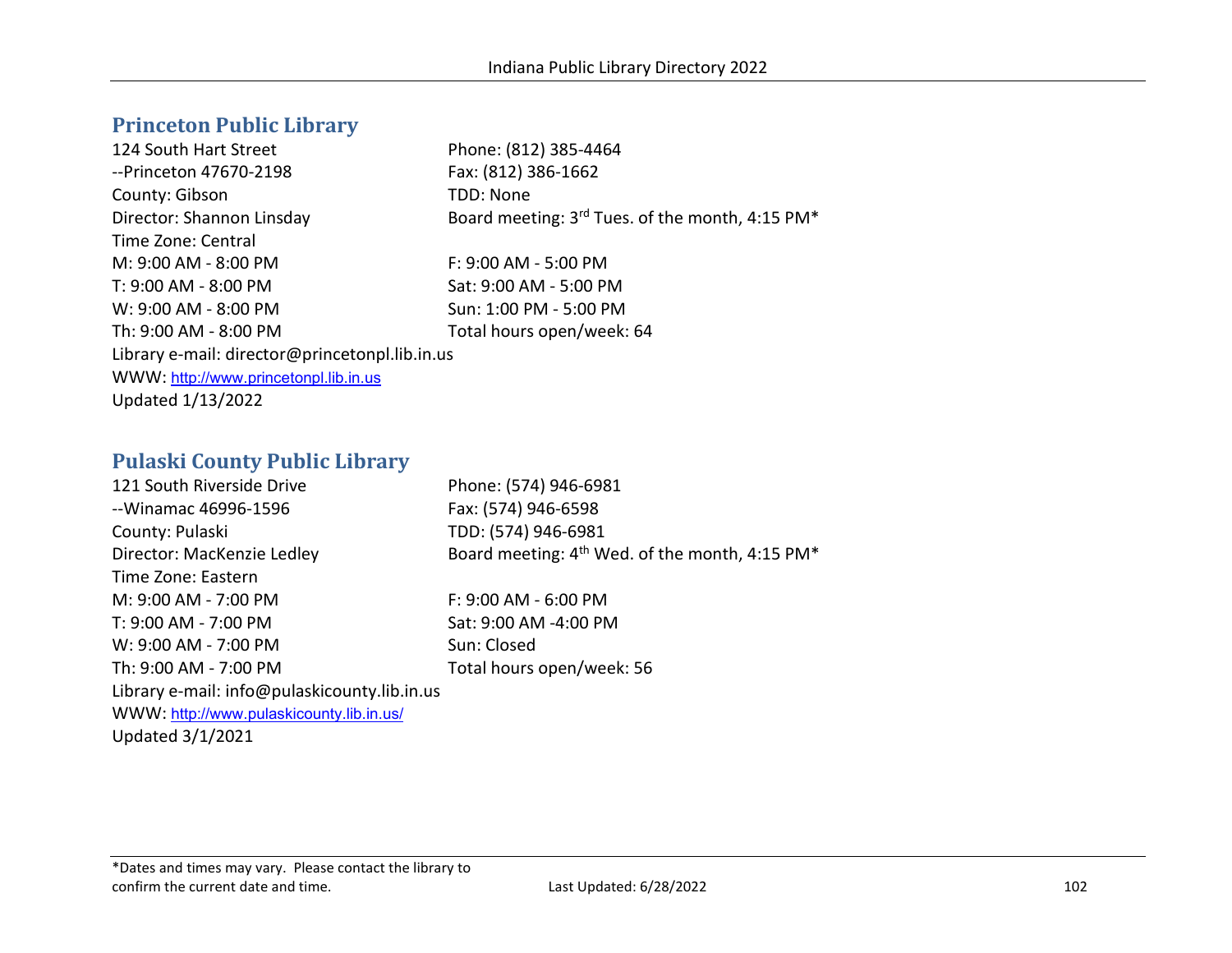# **Putnam County Public Library**

| 103 East Poplar Street                   | Phone: (765) 653-2755                                                  |
|------------------------------------------|------------------------------------------------------------------------|
| --Greencastle 46135-0116                 | Fax: (765) 653-2756                                                    |
| County: Putnam                           | TDD: None                                                              |
| Director: Matt McClelland                | Board meeting: 4 <sup>th</sup> Wed. of the month, 6:00 PM <sup>*</sup> |
| Time Zone: Eastern                       |                                                                        |
| M: 9:00 AM - 5:30 PM                     | F: 9:00 AM - 5:30 PM                                                   |
| T: 9:00 AM - 8:00 PM                     | Sat: 9:00 AM - 5:00 PM                                                 |
| W: 9:00 AM - 8:00 PM                     | Sun: Closed                                                            |
| Th: 9:00 AM - 8:00 PM                    | Total hours open/week: 58                                              |
| Library e-mail: library@putnam.lib.in.us |                                                                        |
| WWW: http://pcpl21.org/                  |                                                                        |
| Updated 05/27/2020                       |                                                                        |

# R

### **Remington-Carpenter Township Public Library**

| Phone: (219) 261-2543                            |
|--------------------------------------------------|
| Fax: (219) 261-3800                              |
| TDD: None                                        |
| Board meeting: $1st$ Mon. of the month, 6:00 PM* |
|                                                  |
| F: 10:00 AM - 5:00 PM                            |
| Sat: 9:00 AM - 1:00 PM                           |
| Sun: Closed                                      |
| Total hours open/week: 36                        |
|                                                  |
|                                                  |
|                                                  |
|                                                  |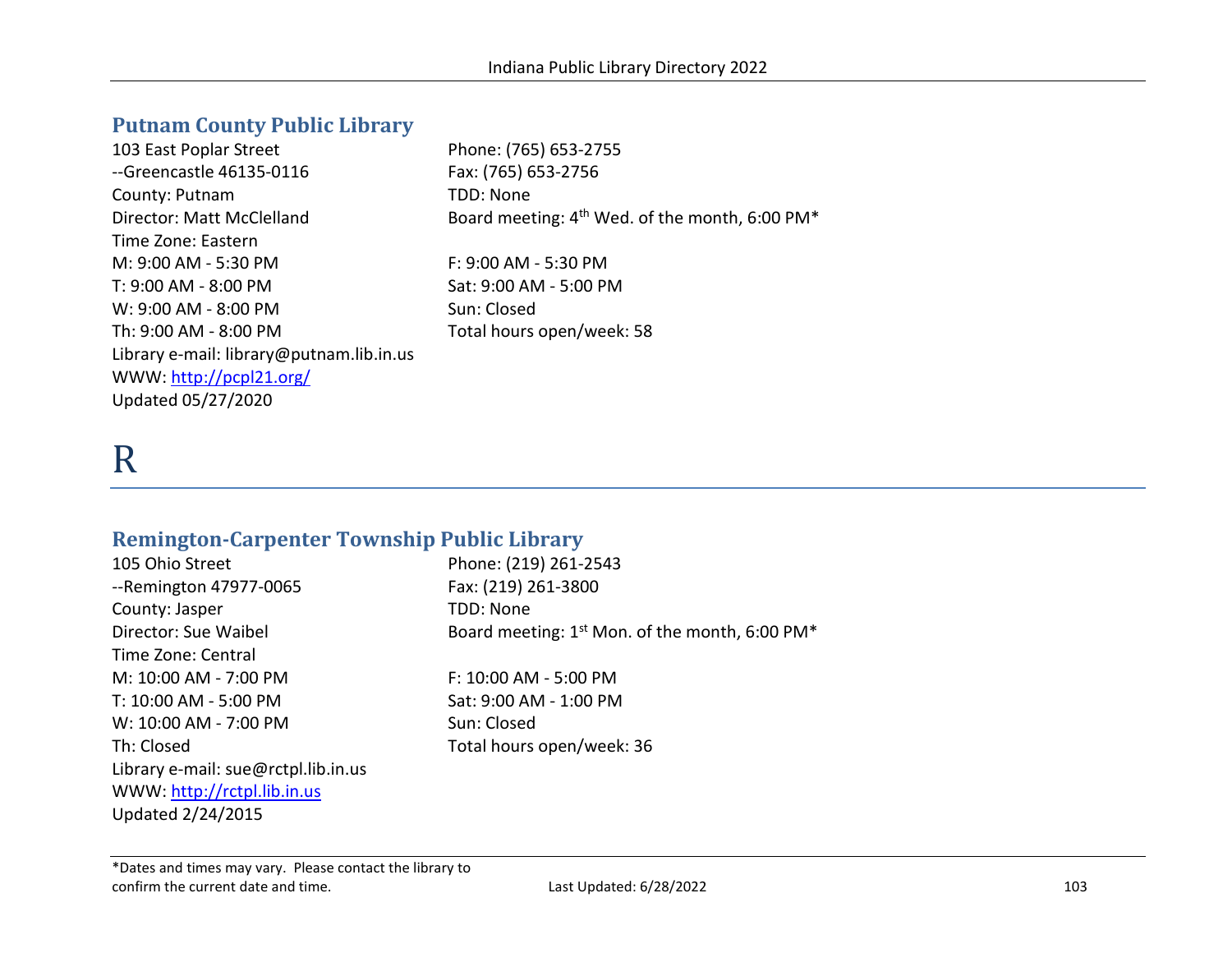#### **Ridgeville Public Library**

308 North Walnut Street Phone: (765) 857-2025 --Ridgeville 47380-0063 Fax: (765) 857-2025 County: Randolph TDD: None Director: Ruth McCormick Board meeting: 4<sup>th</sup> Tues. of the month, 4:30 PM<sup>\*</sup> Time Zone: Eastern M: Closed F: Closed T: 12:30 PM – 7:30 PM Sat: Closed W: 1:00 PM - 5:00 PM Sun: Closed Th: 12:30 PM - 7:00 PM Total hours open/week: 17.5 Library e-mail: rplibrary2018@gmail.com WWW: Updated 10/1/2020

#### **Roachdale-Franklin Township Public Library**

| 100 East Washington Street                       | Phone: (765) 522-1491                                                   |
|--------------------------------------------------|-------------------------------------------------------------------------|
| --Roachdale 46172-0399                           | Fax: (765) 522-1491                                                     |
| County: Putnam                                   | TDD: None                                                               |
| Director: Jennifer Stranger                      | Dial-in #: (765) 723-1252                                               |
| Time Zone: Eastern                               | Board meeting: 4 <sup>th</sup> Tues. of the month, 5:00 PM <sup>*</sup> |
| M: 12:00 PM - 5:00 PM                            | F: 12:00 PM - 5:00 PM                                                   |
| T: 10:00 AM - 5:00 PM                            | Sat: 9:00 AM - 1:00 PM                                                  |
| W: 10:00 AM - 5:00 PM                            | Sun: Closed                                                             |
| Th: 12:00 PM - 8:00 PM                           | Total hours open/week: 36                                               |
| Library e-mail: roachdalepubliclibrary@gmail.com |                                                                         |
| WWW: http://roachdale.lib.in.us/                 |                                                                         |
| Updated 5/26/2021                                |                                                                         |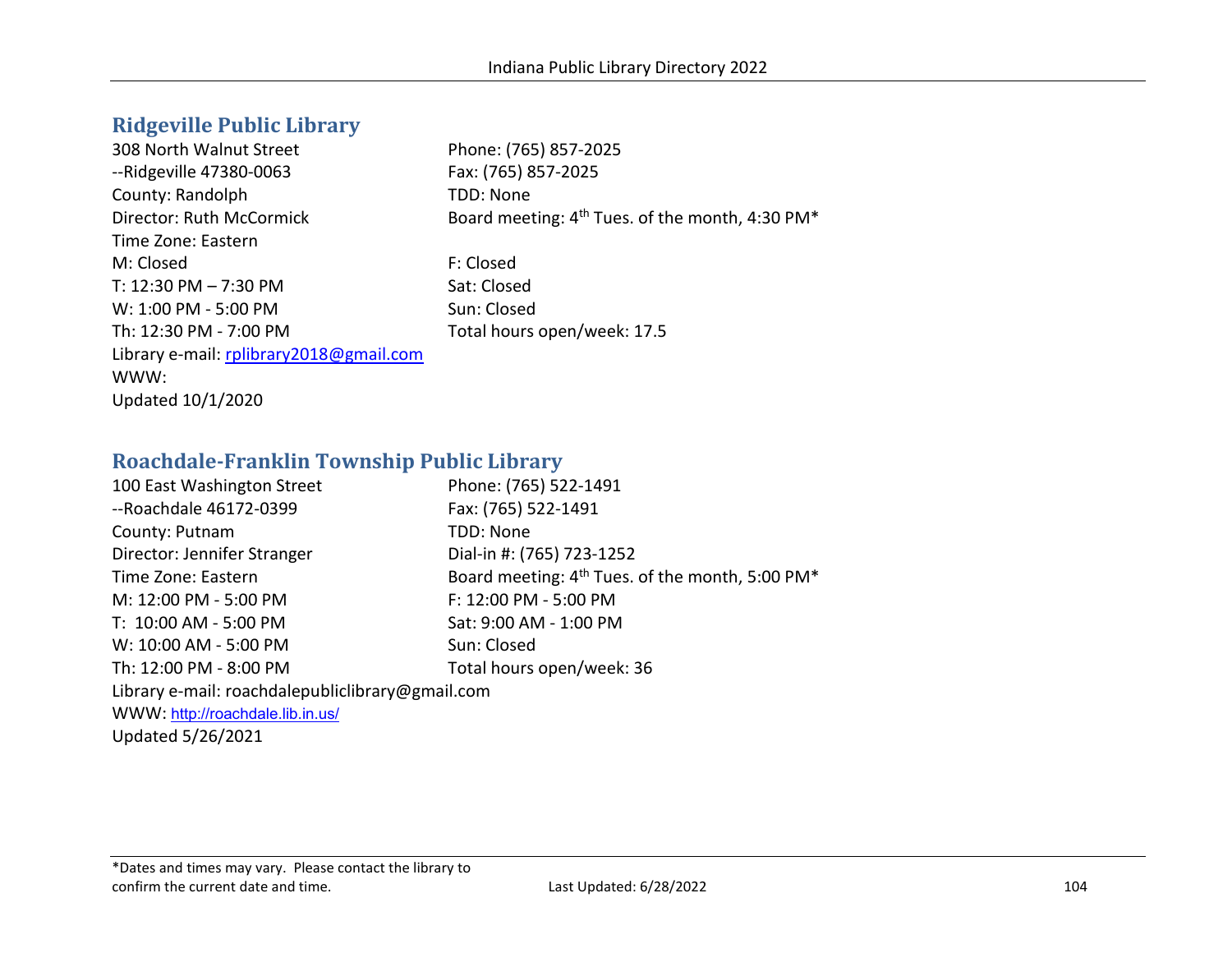#### **Roann-Paw Paw Township Public Library**

| 245 South Chippewa Street              | Phone: (765) 833-5231                                       |
|----------------------------------------|-------------------------------------------------------------|
| --Roann 46974-0248                     | Fax: (765) 833-5231                                         |
| County: Wabash                         | TDD: None                                                   |
| Director: Joy A Harber                 | Board meeting: 1 <sup>st</sup> Tues. of the month, 6:00 PM* |
| Time Zone: Eastern                     |                                                             |
| $M: 1:00$ PM - 6:00 PM                 | $F: 9:00 AM - 6:00 PM$                                      |
| T: 1:00 PM - 6:00 PM                   | Sat: 9:00 AM - 12:00 PM                                     |
| $W: 1:00$ PM - 6:00 PM                 | Sun: Closed                                                 |
| Th: 9:00 AM - 6:00 PM                  | Total hours open/week: 36                                   |
| Library e-mail: roannlibrary@yahoo.com |                                                             |
| WWW: http://www.roannpubliclibrary.com |                                                             |
| Updated 03/23/2012                     |                                                             |

#### **Roanoke Public Library**

314 North Main Street, Suite 120 Phone: (260) 672-2989 --Roanoke 46783-0249 Fax: (260) 676-2239 County: Huntington TDD: None Director: Celia Bandelier Board meeting: 4<sup>th</sup> Tues. of the month, 7:00 PM<sup>\*</sup> Time Zone: Eastern M: 9:00 AM - 7:00 PM F: Closed T: 9:00 AM - 7:00 PM Sat: 9:00 AM - 1:00 PM W: 9:00 AM - 7:00 PM Sun: Closed Th: 9:00 AM - 7:00 PM Total hours open/week: 44 Library e-mail: director@roanoke.lib.in.us WWW: [http://www.roanoke.lib.in.us](http://www.roanoke.lib.in.us/) Updated 08/30/2018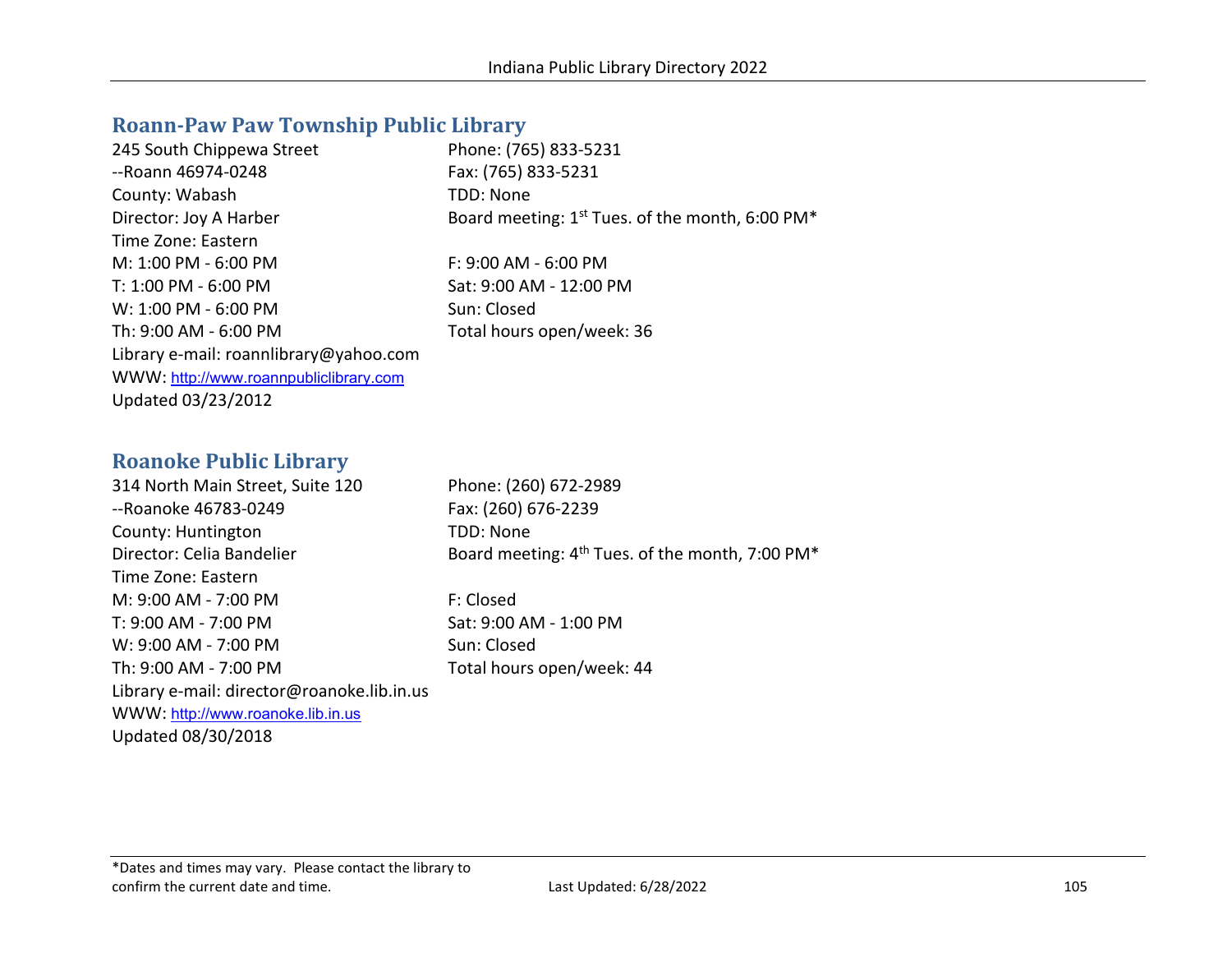# **Royal Center-Boone Township Public Library**

| 203 North Chicago Street                    | Phone: (574) 643-3185                            |
|---------------------------------------------|--------------------------------------------------|
| --Royal Center 46978-0459                   | Fax: (574) 643-5003                              |
| County: Cass                                | TDD: None                                        |
| Director: Stephanie Collis                  | Board meeting: Last Tues. of the month, 4:30 PM* |
| Time Zone: Eastern                          |                                                  |
| M: Closed                                   | $F: 10:00 AM - 5:00 PM$                          |
| T: $10:00$ AM $-6:30$ PM                    | Sat: 10:00 AM - 2:00 PM                          |
| $W: 10:00$ AM $- 5:00$ PM                   | Sun: Closed                                      |
| Th: $10:00$ AM $-5:00$ PM                   | Total hours open/week: 33.5                      |
| Library e-mail: royalcenterlib@frontier.com |                                                  |
| WWW: http://royalcenterlib.wordpress.com/   |                                                  |
| <b>Updated 4/9/2018</b>                     |                                                  |

### **Rushville Public Library**

| 130 West Third Street                 | Phone: (765) 932-3496                          |
|---------------------------------------|------------------------------------------------|
| --Rushville 46173-1899                | Fax: (765) 932-4528                            |
| County: Rush                          | <b>TDD: None</b>                               |
| Director: Nicki Kirchoff              | Board meeting: 3rd Mon. of the month, 6:00 PM* |
| Time Zone: Eastern                    |                                                |
| M: $8:30$ AM $-6:30$ PM               | $F: 8:30$ AM - 5:00 PM                         |
| T: 8:30 AM - 6:30 PM                  | Sat: 9:00 AM - 3:00 PM                         |
| W: 8:30 AM - 6:30 PM                  | Sun: Closed                                    |
| Th: 8:30 AM - 6:30 PM                 | Total hours open/week: 54.5                    |
| Library e-mail: rpl@rpl.lib.in.us     |                                                |
| WWW: http://www.rushvillelibrary.com/ |                                                |
| Updated 6/24/2020                     |                                                |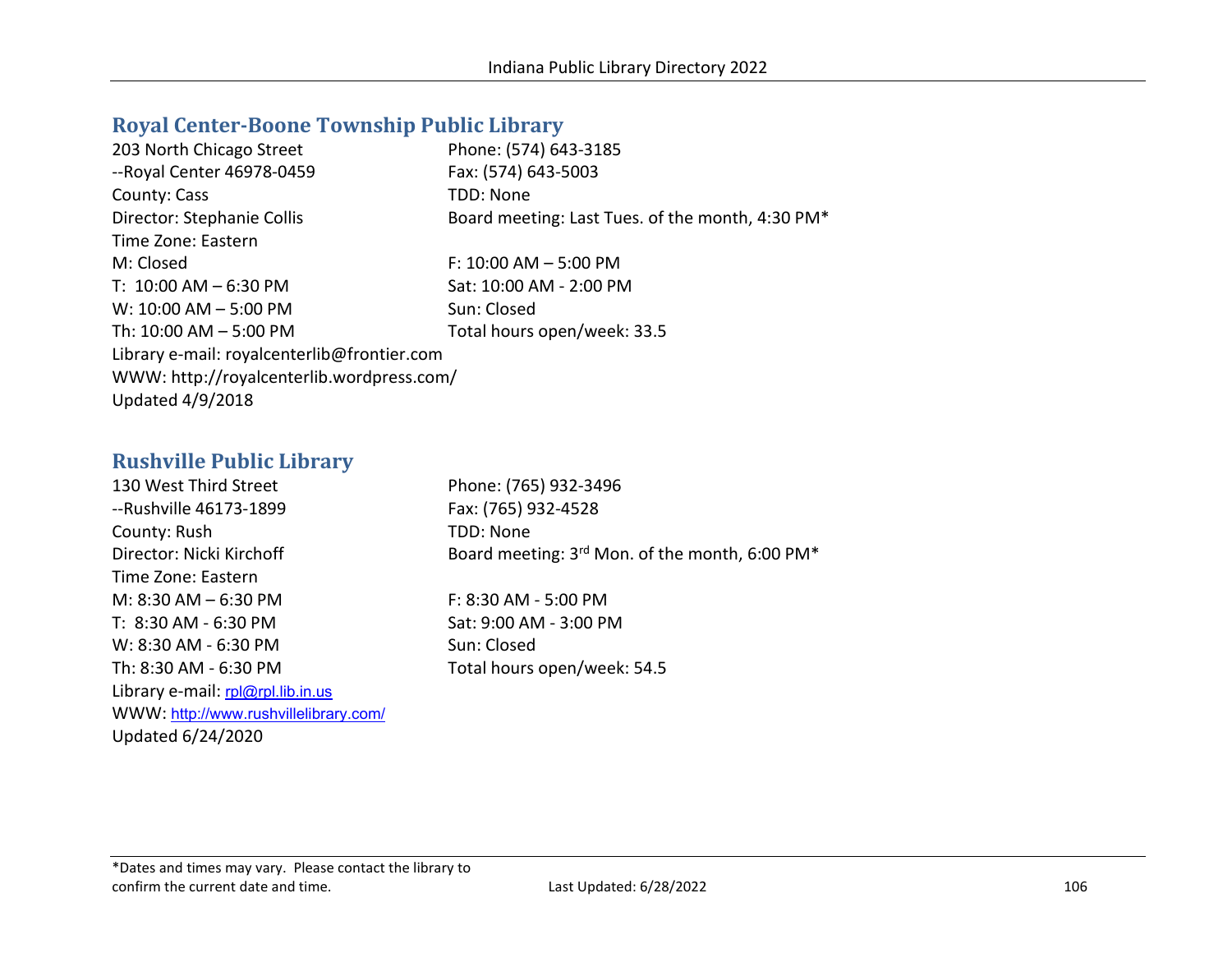# S

#### **Salem-Washington Township Public Library**

212 North Main Street Phone: (812) 883-5600 --Salem 47167-2031 Fax: (812) 883-1609 County: Washington TDD: None Director: Jill DuChemin Board meeting: 3<sup>rd</sup> Tues. of the month, 4:30 PM<sup>\*</sup> Time Zone: Eastern M: 10:00 AM - 7:00 PM F: 10:00 AM - 5:00 PM T: 10:00 AM - 7:00 PM Sat: 10:00 AM - 5:00 PM W: 10:00 AM - 7:00 PM Sun: 1:00 PM - 5:00 PM Th: 10:00 AM - 7:00 PM Total hours open/week: 54 Library e-mail: salemindianalibrary@hotmail.com WWW: [http://www.salemlib.lib.in.us](http://www.salemlib.lib.in.us/) Updated 2/5/2015

#### **Scott County Public Library**

| 108 South Main Street                | Phone: (812) 752-2751                                                  |
|--------------------------------------|------------------------------------------------------------------------|
| $-$ Scottsburg 47170-1892            | Fax: (812) 752-2878                                                    |
| County: Scott                        | TDD: None                                                              |
| Director: Darlene Hall               | Board meeting: 2 <sup>nd</sup> Wed. of the month, 5:30 PM <sup>*</sup> |
| Time Zone: Eastern                   |                                                                        |
| M: 9:00 AM - 8:00 PM                 | $F: 9:00 AM - 6:00 PM$                                                 |
| T: 9:00 AM - 6:00 PM                 | Sat: 9:00 AM - 5:00 PM                                                 |
| W: 9:00 AM - 6:00 PM                 | Sun: Closed                                                            |
| Th: 9:00 AM - 8:00 PM                | Total hours open/week: 57                                              |
| Library e-mail: info@scott.lib.in.us |                                                                        |
| WWW: http://www.scott.lib.in.us      |                                                                        |
| Updated 03/23/2012                   |                                                                        |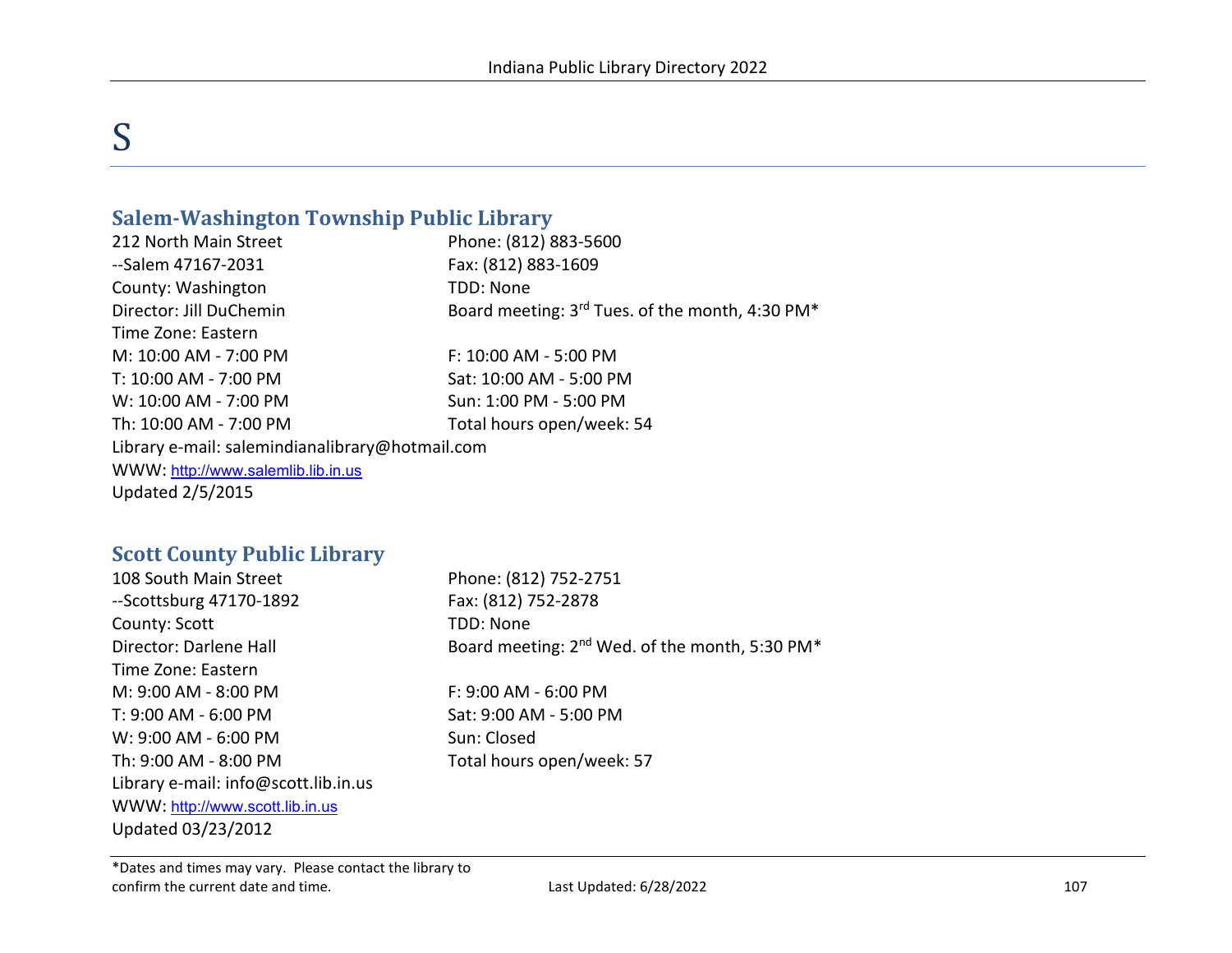#### **Shelby County Public Library**

57 West Broadway Phone: (317) 398-7121 --Shelbyville 46176-1294 Fax: (317) 398-4430 County: Shelby TDD: None Time Zone: Eastern M: 9:00 AM - 9:00 PM F: 9:00 AM - 7:00 PM T: 9:00 AM - 9:00 PM Sat: 9:00 AM - 5:00 PM W: 9:00 AM - 9:00 PM Sun: Closed Th: 9:00 AM - 9:00 PM Total hours open/week: 66 Library e-mail: jwallace@sscpl.lib.in.us WWW: [http://www.myshelbylibrary.org](http://www.myshelbylibrary.org/) Updated 06/28/2012

Director: Janet Wallace Board meeting: 1<sup>st</sup> Mon. of the month, 7:00 PM<sup>\*</sup>

#### **Sheridan Public Library**

103 West First Street Phone: (317) 758-5201 --Sheridan 46069-1015 Fax: (317) 758-0045 County: Hamilton TDD: None Time Zone: Eastern M: 10:00 AM - 7:00 PM F: 10:00 AM - 5:30 PM T: 10:00 AM - 7:00 PM Sat: 9:00 AM - 1:00 PM W: 10:00 AM - 7:00 PM Sun: Closed Th: 10:00 AM - 7:00 PM Total hours open/week: 47.5 Library e-mail: kim@sheridan.lib.in.us WWW: [http://www.sheridan.lib.in.us](http://www.sheridan.lib.in.us/) Updated 05/27/2020

Director: Kim Riley Board meeting: 2<sup>nd</sup> Mon. of the month, 6:00 PM<sup>\*</sup>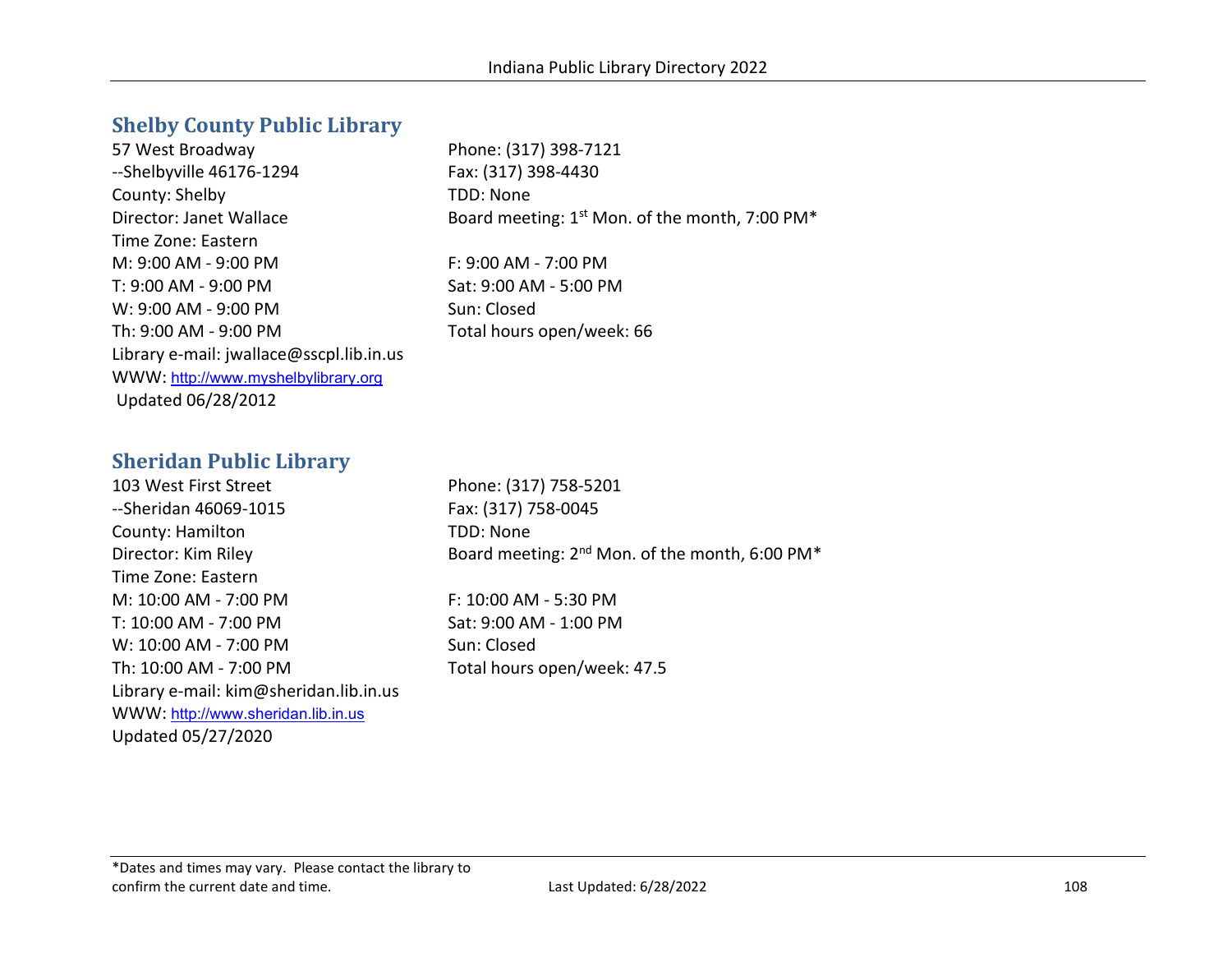### **Shoals Public Library**

404 High Street Phone: (812) 247-3838 --Shoals 47581-0909 Fax: (812) 247-3838 County: Martin TDD: None Director: Sylvia Albaugh Board meeting: 1st Mon. of the month, 6:00 PM\* Time Zone: Eastern M: 12:00 PM - 5:00 PM  $F: 12:00$  PM - 5:00 PM T: 12:00 PM - 5:00 PM Sat: 9:00 AM - 1:00 PM W: Closed Sun: Closed Th: 2:00 PM - 8:00 PM TOTAL Total hours open/week: 25 Library e-mail: salbaugh@shoals.lib.in.us WWW:<http://shoals.lib.in.us/> Updated 2/5/2015

#### **South Whitley Community Public Library**

| 201 East Front Street                   | Phone: (260) 723-5321                                                    |
|-----------------------------------------|--------------------------------------------------------------------------|
| --South Whitley 46787-1315              | Fax: (260) 723-5326                                                      |
| County: Whitley                         | TDD: None                                                                |
| Director: Vicki Builta                  | Board meeting: 2 <sup>nd</sup> Thurs. of the month, 6:00 PM <sup>*</sup> |
| Time Zone: Eastern                      |                                                                          |
| M: 10:00 AM - 6:00 PM                   | F: 10:00 AM - 4:00 PM                                                    |
| T: 10:00 AM - 8:00 PM                   | Sat: 10:00 AM - 4:00 PM                                                  |
| W: 10:00 PM - 8:00 PM                   | Sun: Closed                                                              |
| Th: 10:00 AM - 8:00 PM                  | Total hours open/week: 50                                                |
| Library e-mail: info@swhitley.lib.in.us |                                                                          |
| WWW: www.swhitley.lib.in.us             |                                                                          |
| Updated 10/13/2015                      |                                                                          |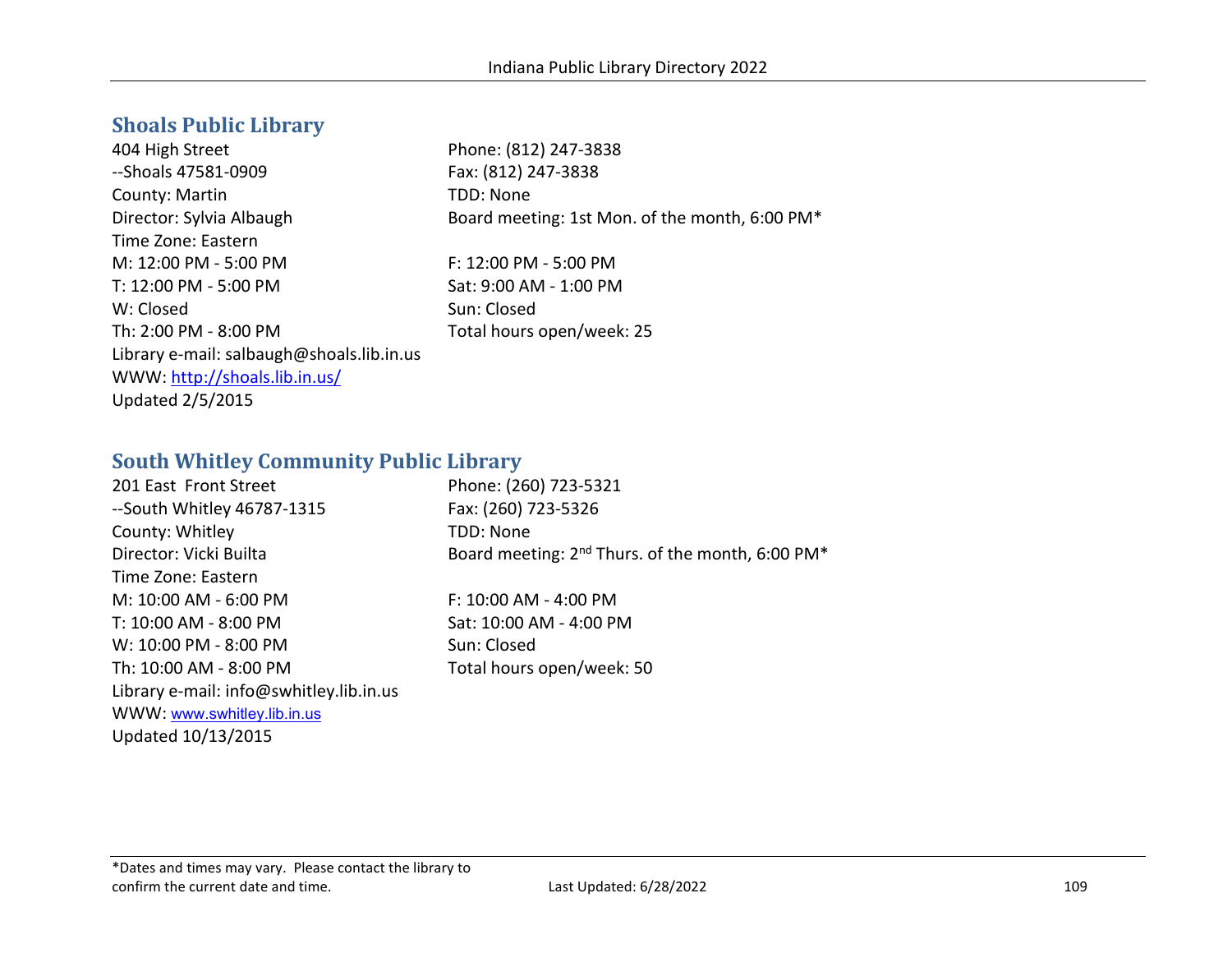#### **Speedway Public Library**

5633 West 25th Street Phone: (317) 243-8959 --Speedway 46224-3899 Fax: (317) 243-9373 County: Marion TDD: None Director: Darsi Bohr Board meeting: 1st Wed. of the month, 7:00 PM\* Time Zone: Eastern M: 9:00 AM - 8:00 PM F: 9:00 AM - 5:00 PM T: 9:00 AM - 8:00 PM Sat: 9:00 AM - 5:00 PM W: 9:00 AM - 8:00 PM Sun: Closed Th: 9:00 AM - 8:00 PM Total hours open/week: 60 Library e-mail: librarian@speedway.lib.in.us WWW: [http://www.speedway.lib.in.us](http://www.speedway.lib.in.us/) Updated 9/9/2020

#### **Spencer County Public Library**

| 210 Walnut Street                                 | Phone: (812) 649-4866                                      |
|---------------------------------------------------|------------------------------------------------------------|
| --Rockport 47635-1398                             | Fax: (812) 649-4018                                        |
| County: Spencer                                   | TDD: None                                                  |
| Director: Sherri Risse                            | Board meeting: 2 <sup>nd</sup> Tues. of the month, 7:00 PM |
| Time Zone: Central                                |                                                            |
| M: 8:00 AM - 5:00 PM                              | F: 8:00 AM - 5:00 PM                                       |
| T: 8:00 AM - 9:00 PM                              | Sat: 9:00 AM - 3:00 PM                                     |
| W: 8:00 AM - 9:00 PM                              | Sun: Closed                                                |
| Th: 8:00 AM - 9:00 PM                             | Total hours open/week: 63                                  |
| Library e-mail: reference@rockport-spco.lib.in.us |                                                            |
| WWW: http://spencercountypubliclibrary.org        |                                                            |
| Updated 08/29/2013                                |                                                            |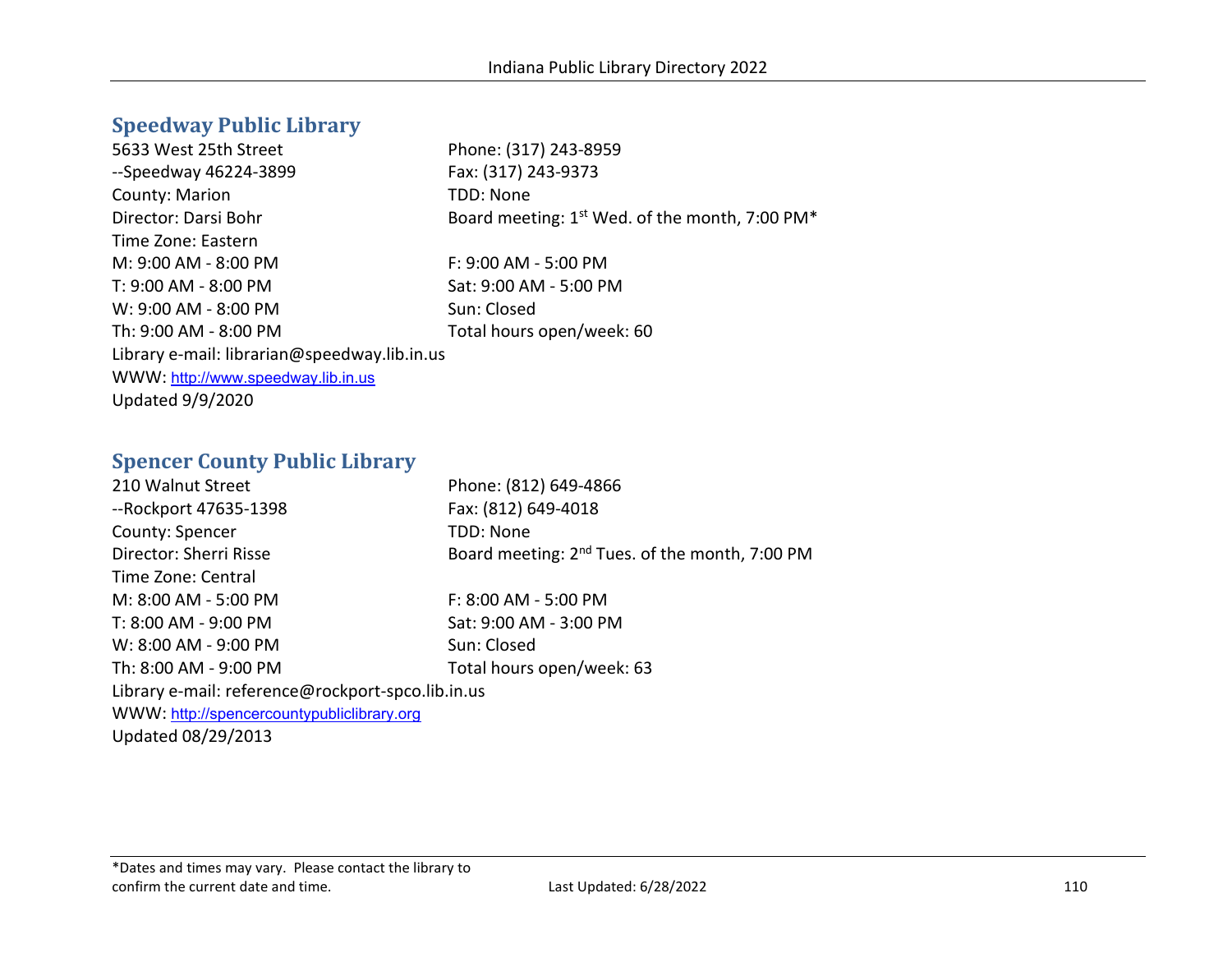# **Spiceland Town-Township Public Library**

| 106 West Main Street                        |                                                  |
|---------------------------------------------|--------------------------------------------------|
| P. O. Box 445                               | Phone: (765) 987-7472                            |
| --Spiceland 47385-0445                      | Fax: None                                        |
| County: Henry                               | TDD: None                                        |
| Director: Tom Pyle, Interim Director        |                                                  |
| Time Zone: Eastern                          | Board meeting: $1st$ Tues. of the month, 6:30 PM |
| M: 1:00 PM - 5:00 PM                        | F: Closed                                        |
| T: 2:00 PM - 6:00 PM                        | Sat: 9:00 AM - 1:00 PM                           |
| W: 1:00 PM - 5:00 PM                        | Sun: Closed                                      |
| Th: 2:00 PM - 6:00 PM                       | Total hours open/week: 20                        |
| Library e-mail: info@spicelandlibrary.com   |                                                  |
| WWW: http://spicelandlibrary.com/?page id=8 |                                                  |
| <b>Updated 9/9/2020</b>                     |                                                  |

## **St Joseph County Public Library**

| Fax: (574) 280-2763<br>--South Bend 46601-2330<br>TDD: (574) 235-4194<br>County: St Joseph<br>Dial-in #: (574) 282-4664<br>Director: Trish Coleman, Interim Director<br>Board meeting: 4 <sup>th</sup> Mon. of the month, 4:15 PM*<br>Time Zone: Eastern<br>M: 9:00 AM - 5:00 PM<br>$F: 9:00$ AM - 5:00 PM<br>Sat: 9:00 AM - 5:00 PM<br>T: 9:00 AM - 5:00 PM<br>W: 9:00 AM - 5:00 PM<br>Sun: Closed<br>Total hours open/week: 48<br>Th: 9:00 AM - 5:00 PM<br>Library e-mail: t.coleman@sjcpl.org<br>WWW: http://libraryforlife.org<br><b>Updated 4/28/2022</b> | 304 South Main Street | Phone: (574) 282-4646 |
|----------------------------------------------------------------------------------------------------------------------------------------------------------------------------------------------------------------------------------------------------------------------------------------------------------------------------------------------------------------------------------------------------------------------------------------------------------------------------------------------------------------------------------------------------------------|-----------------------|-----------------------|
|                                                                                                                                                                                                                                                                                                                                                                                                                                                                                                                                                                |                       |                       |
|                                                                                                                                                                                                                                                                                                                                                                                                                                                                                                                                                                |                       |                       |
|                                                                                                                                                                                                                                                                                                                                                                                                                                                                                                                                                                |                       |                       |
|                                                                                                                                                                                                                                                                                                                                                                                                                                                                                                                                                                |                       |                       |
|                                                                                                                                                                                                                                                                                                                                                                                                                                                                                                                                                                |                       |                       |
|                                                                                                                                                                                                                                                                                                                                                                                                                                                                                                                                                                |                       |                       |
|                                                                                                                                                                                                                                                                                                                                                                                                                                                                                                                                                                |                       |                       |
|                                                                                                                                                                                                                                                                                                                                                                                                                                                                                                                                                                |                       |                       |
|                                                                                                                                                                                                                                                                                                                                                                                                                                                                                                                                                                |                       |                       |
|                                                                                                                                                                                                                                                                                                                                                                                                                                                                                                                                                                |                       |                       |
|                                                                                                                                                                                                                                                                                                                                                                                                                                                                                                                                                                |                       |                       |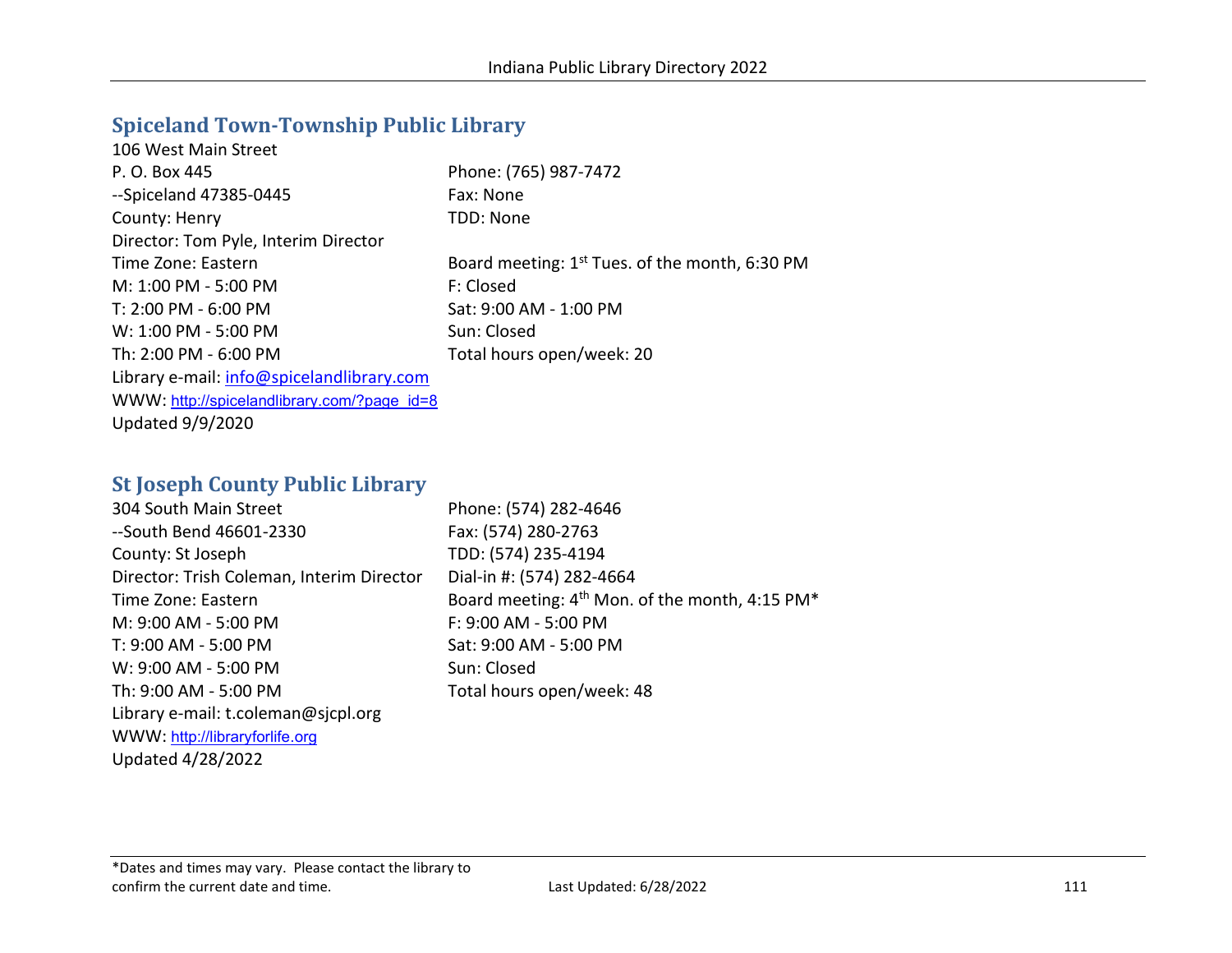# **Starke County Public Library System**

| 152 West Culver Road                            | Phone: (574) 772-7323                                      |
|-------------------------------------------------|------------------------------------------------------------|
| --Knox 46534-2220                               | Fax: (574) 772-4207                                        |
|                                                 |                                                            |
| County: Starke                                  | TDD: None                                                  |
| Director: Kathleen Bowman                       | Board meeting: 2 <sup>nd</sup> Tues. of the month, 4:00 PM |
| Time Zone: Central                              |                                                            |
| M: 9:00 AM - 7:00 PM                            | F: 9:00 AM - 5:00 PM                                       |
| T: 9:00 AM - 7:00 PM                            | Sat: 9:00 AM - 5:00 PM                                     |
| W: 9:00 AM - 7:00 PM                            | Sun: Closed                                                |
| Th: 9:00 AM - 7:00 PM                           | Total hours open/week: 56                                  |
| Library e-mail: kbowman@starkecountylibrary.org |                                                            |
| WWW: http://www.starkecountylibrary.org         |                                                            |
| <b>Updated 1/4/2018</b>                         |                                                            |

## **Sullivan County Public Library**

| 100 South Crowder Street                  | Phone: (812) 268-4957                                     |
|-------------------------------------------|-----------------------------------------------------------|
| --Sullivan 47882-1750                     | Fax: (812) 268-5370                                       |
| County: Sullivan                          | TDD: None                                                 |
| Director: Jordan Orwig                    | Board meeting: 2 <sup>nd</sup> Wed. of the month, 4:00 PM |
| Time Zone: Eastern                        |                                                           |
| M: 9:00 AM - 8:00 PM                      | $F: 9:00$ AM - 6:00 PM                                    |
| T: 9:00 AM - 8:00 PM                      | Sat: 9:00 AM - 5:00 PM                                    |
| W: 9:00 AM - 8:00 PM                      | Sun: Closed                                               |
| Th: 9:00 AM - 8:00 PM                     | Total hours open/week: 61                                 |
| Library e-mail: jorwig@sullivan.lib.in.us |                                                           |
| WWW: http://www.sullivan.lib.in.us        |                                                           |
| Updated 05/12/2015                        |                                                           |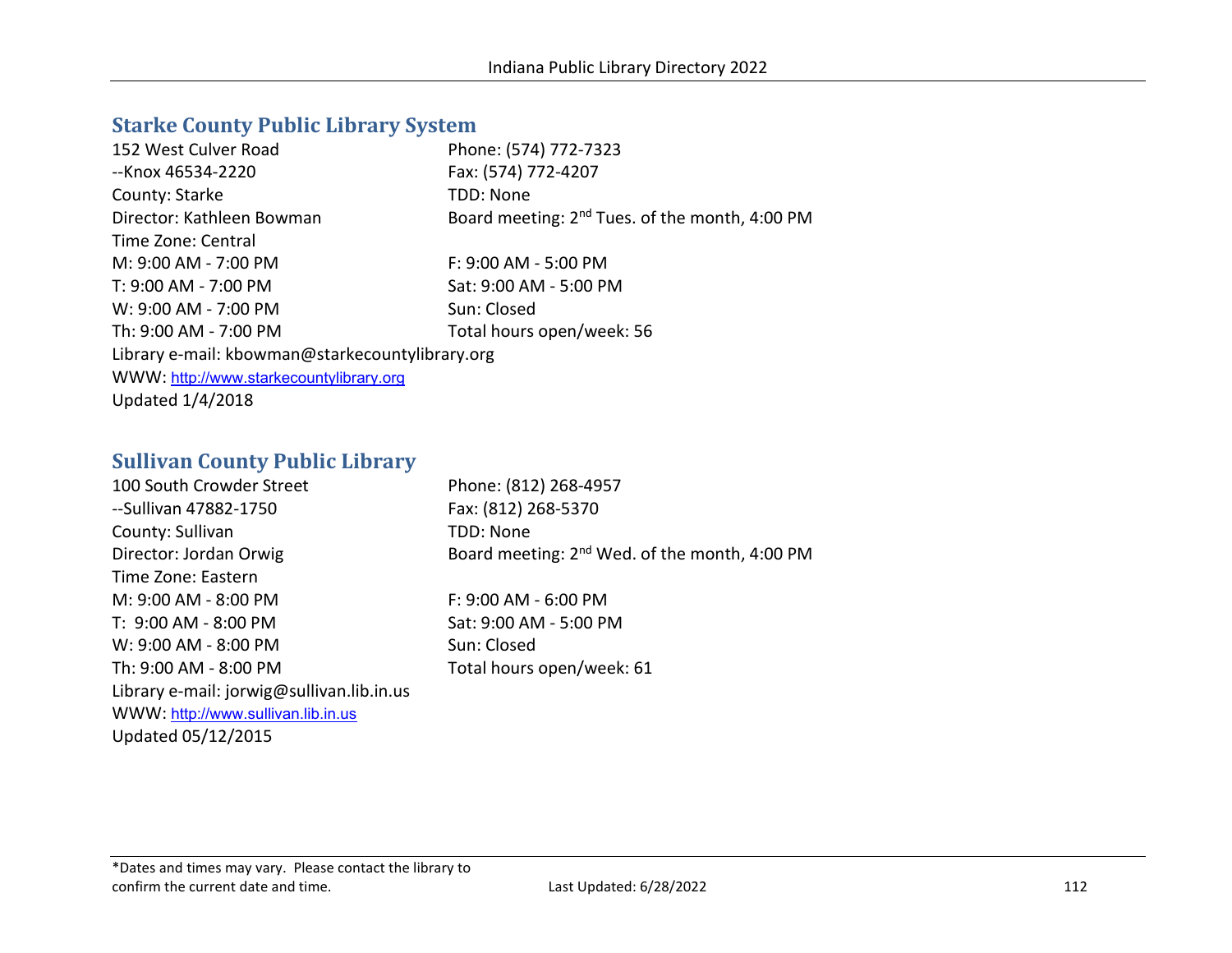# **Swayzee Public Library**

| 301 South Washington                               | Phone: (765) 922-7526                                                   |
|----------------------------------------------------|-------------------------------------------------------------------------|
| --Swayzee 46986-0307                               | Fax: (765) 922-4538                                                     |
| County: Grant                                      | TDD: None                                                               |
| Director: Dana Melton                              | Board meeting: 2 <sup>nd</sup> Tues. of the month, 4:30 PM <sup>*</sup> |
| Time Zone: Eastern                                 |                                                                         |
| M: 12:00 PM - 7:00 PM                              | F: 11:00 AM - 5:00 PM                                                   |
| T: Closed                                          | Sat: 12:00 PM - 4:00 PM                                                 |
| W: 12:00 PM - 7:00 PM                              | Sun: Closed                                                             |
| Th: Closed                                         | Total hours open/week: 24                                               |
| Library e-mail: swaypub@swayzee.com                |                                                                         |
| WWW: http://www.workingcreations.com/SPL/index.htm |                                                                         |
| <b>Updated 2/5/2015</b>                            |                                                                         |

## **Switzerland County Public Library**

| Phone: (812) 427-3363                                                   |
|-------------------------------------------------------------------------|
| Fax: (812) 427-3654                                                     |
| TDD: None                                                               |
| Board meeting: 2 <sup>nd</sup> Tues. of the month, 3:30 PM <sup>*</sup> |
|                                                                         |
| F: 9:00 AM - 5:00 PM                                                    |
| Sat: 9:00 AM - 5:00 PM                                                  |
| Sun: Closed                                                             |
| Total hours open/week: 60                                               |
|                                                                         |
|                                                                         |
|                                                                         |
|                                                                         |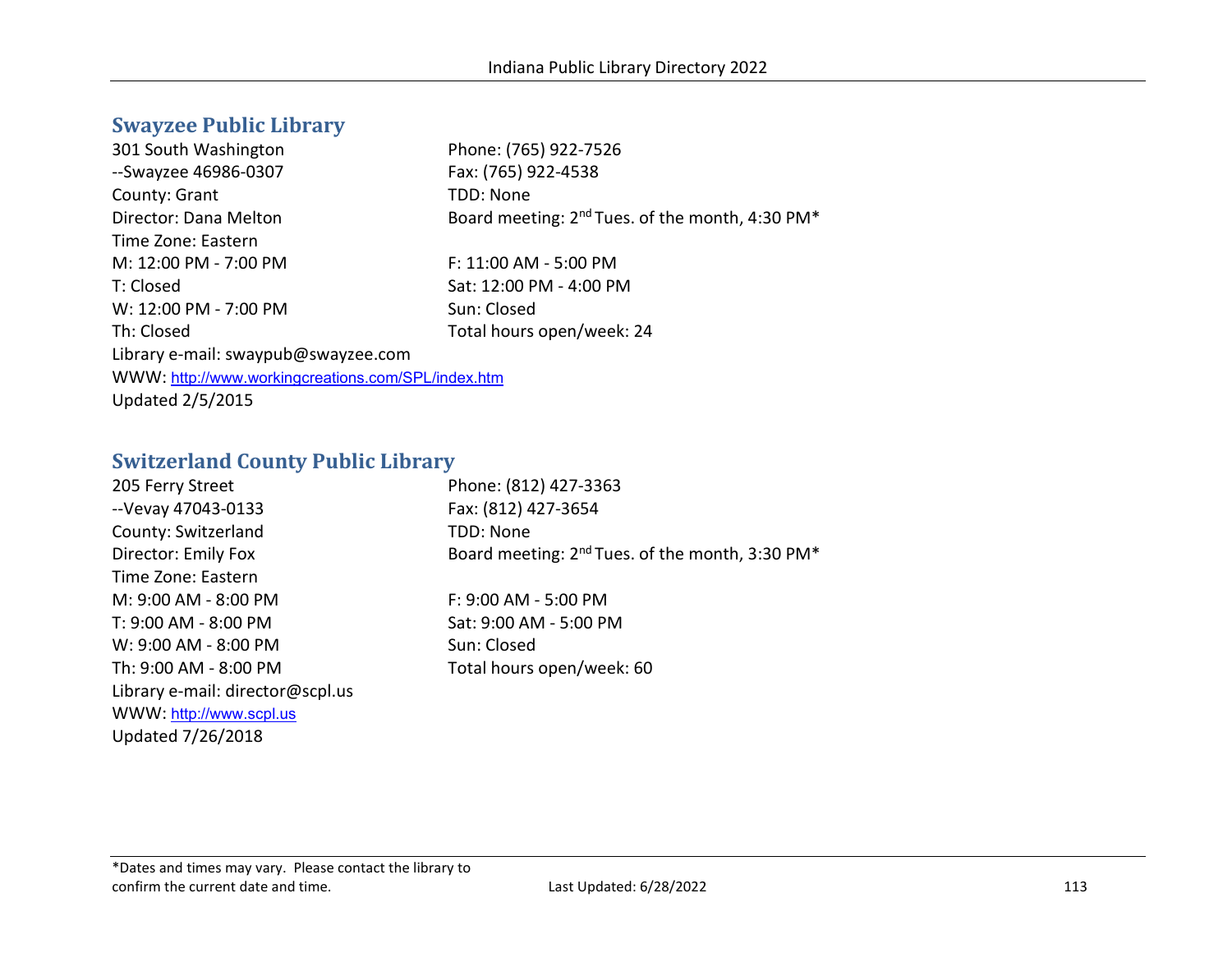#### **Syracuse-Turkey Creek Township Public Library**

| 115 East Main Street                      | Phone: (574) 457-3022                                                  |
|-------------------------------------------|------------------------------------------------------------------------|
| --Syracuse 46567-1189                     | Fax: (574) 457-8971                                                    |
| County: Kosciusko                         | <b>TDD: None</b>                                                       |
| Director: Kim Blaha                       | Board meeting: 4 <sup>th</sup> Mon. of the month, 6:15 pm <sup>*</sup> |
| Time Zone: Eastern                        |                                                                        |
| M: 10:00 AM - 8:00 PM                     | F: 10:00 AM - 6:00 PM                                                  |
| T: 10:00 AM - 8:00 PM                     | Sat: 10:00 AM - 2:00 PM                                                |
| W: 10:00 AM - 8:00 PM                     | Sun: Closed                                                            |
| Th: 10:00 AM - 7:00 PM                    | Total hours open/week: 51                                              |
| Library e-mail: kblaha@syracuse.lib.in.us |                                                                        |
| WWW: http://www.syracuse.lib.in.us/       |                                                                        |
| Updated 1/12/2015                         |                                                                        |

# T

#### **Thorntown Public Library**

124 North Market Street Phone: (765) 436-7348 --Thorntown 46071-1144 Fax: (765) 436-7011 County: Boone TDD: None Director: Christine Sterle **Board meeting: 2<sup>nd</sup> Mon. of the month, 6:00 PM**\* Time Zone: Eastern M: 9:00 AM - 6:00 PM F: 9:00 AM - 6:00 PM T: 9:00 AM - 8:00 PM Sat: 10:00 AM - 4:00 PM W: 9:00 AM - 8:00 PM Sun: Closed Th: 9:00 AM - 8:00 PM Total hours open/week: 57 Library e-mail: csterle@thorntownpl.org WWW: [http://www.thorntownpl.org](http://www.thorntownpl.org/) Updated 10/1/2020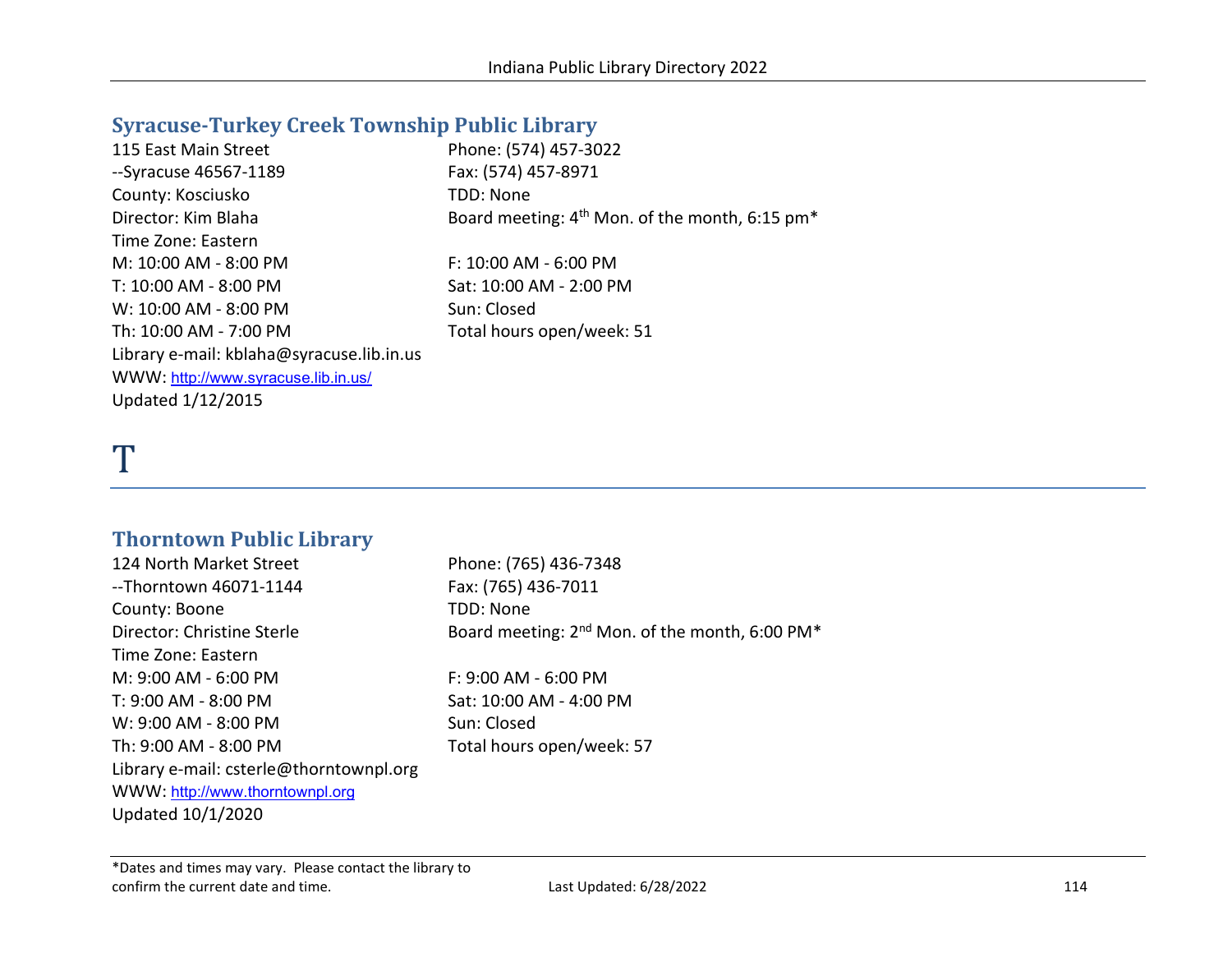#### **Tippecanoe County Public Library**

| Phone: (765) 429-0100                                       |
|-------------------------------------------------------------|
| Fax: (765) 429-0150                                         |
| TDD: None                                                   |
| Board meeting: 1 <sup>st</sup> Tues. of the month, 7:30 PM* |
|                                                             |
| $F: 9:00 AM - 6:00 PM$                                      |
| Sat: 9:00 AM - 6:00 PM                                      |
| Sun: 1:00 PM - 5:00 PM                                      |
| Total hours open/week: 76                                   |
|                                                             |
|                                                             |
|                                                             |
|                                                             |

#### **Tipton County Public Library**

127 East Madison Street Phone: (765) 675-8761 --Tipton 46072-1993 Fax: (765) 675-4475 County: Tipton TDD: 765-675-8761 Time Zone: Eastern M: 9:30 AM - 8:00 PM F: 9:30 AM - 5:00 PM T: 9:30 AM - 8:00 PM Sat: 9:30 AM - 5:00 PM W: 9:30 AM - 8:00 PM Sun: Closed Th: 9:30 AM - 8:00 PM Total hours open/week: 57 Library e-mail: tipton@tiptonpl.lib.in.us WWW: [http://www.tiptonpl.lib.in.us](http://www.tiptonpl.lib.in.us/) Updated 02/14/2022

Director: Jason Fields Board meeting: 2<sup>nd</sup> Mon. of the month, 6:00 PM<sup>\*</sup>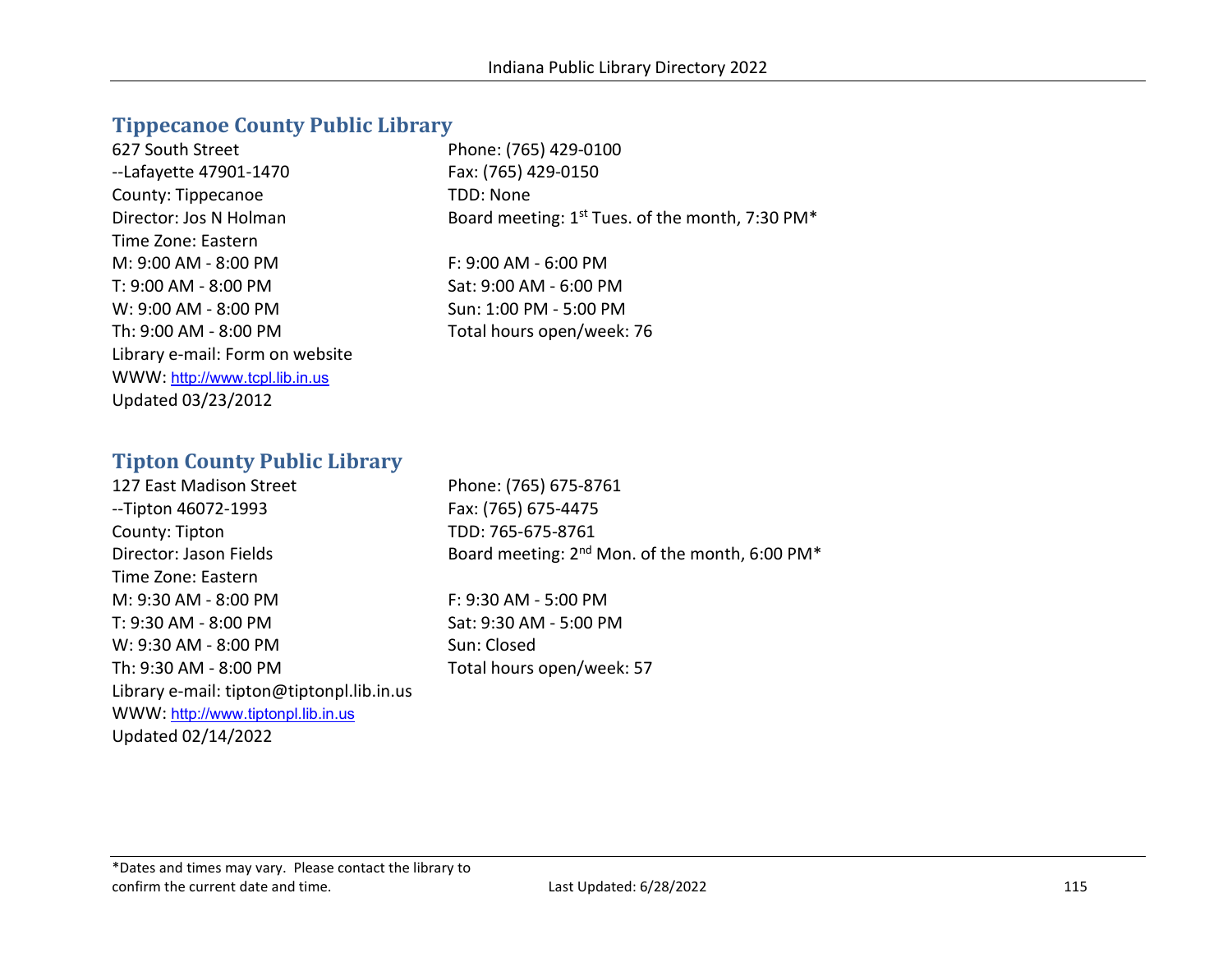### **Tyson Library Association, Inc**

325 West Tyson Street Phone: (812) 689-5894 --Versailles 47042-0769 Fax: (812) 689-7401 County: Ripley TDD: None Time Zone: Eastern M: 10:00 AM - 8:00 PM F: 10:00 AM - 6:00 PM T: 10:00 AM - 8:00 PM Sat: 10:00 AM - 3:00 PM W: 10:00 AM - 8:00 PM Sun: Closed Th: 10:00 AM - 8:00 PM Total hours open/week: 53 Library e-mail: info@tysonlibrary.org WWW: [http://www.tysonlibrary.org](http://www.tysonlibrary.org/) Updated 12/11/2017

Director: Margaret Marcy Board meeting: Varies- Monday, 11:30 AM\*

# U

## **Union City Public Library**

408 North Columbia Street Phone: (765) 964-4748 -- Union City 47390-1404 Fax: (765) 964-0017 County: Randolph TDD: None Time Zone: Eastern M: 11:00 AM - 7:00 PM F: 11:00 AM - 6:00 PM T: 11:00 AM - 7:00 PM Sat: 11:00 AM - 3:00 PM W: Closed Sun: Closed Th: 11:00 AM - 7:00 PM Total hours open/week: 35 Library e-mail: ucpublib@gmail.com WWW: [http://www.unioncity.lib.in.us](http://www.unioncity.lib.in.us/) Updated 6/12/2018

Director: Lawrence Sexton Board meeting: 1<sup>st</sup> Tues. of the month, 6:00 PM<sup>\*</sup>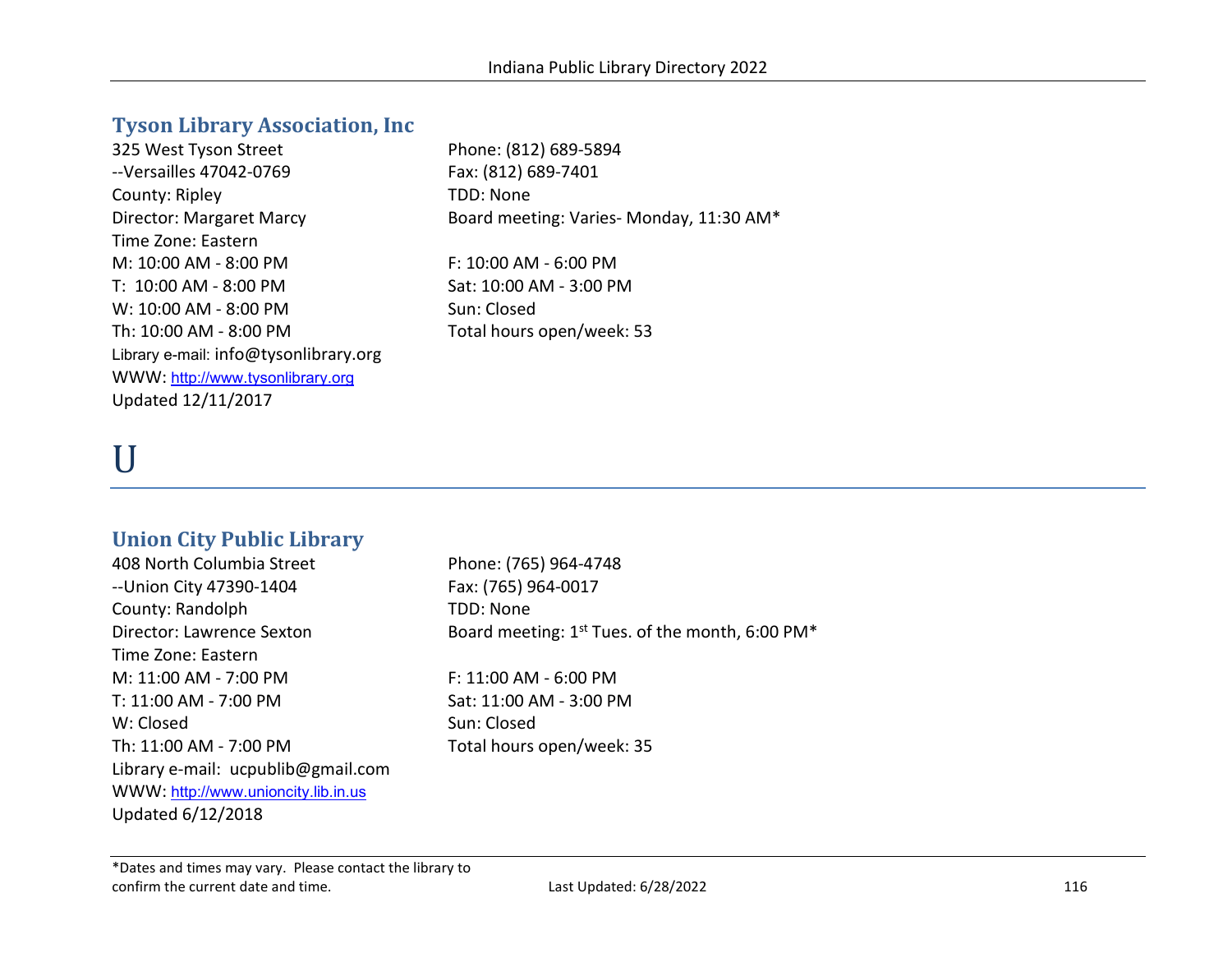## **Union County Public Library**

2 East Seminary Street Phone: (765) 458-5355 --Liberty 47353-1320 Fax: (765) 458-9375 County: Union TDD: None Director: Julie Jolliff Board meeting: 2<sup>nd</sup> Mon. of the month, 5:00 PM<sup>\*</sup> Time Zone: Eastern M: 9:00 AM - 7:00 PM F: 9:00 AM - 7:00 PM T: 9:00 AM - 7:00 PM Sat: 9:00 AM - 2:00 PM W: 9:00 AM - 7:00 PM Sun: Closed Th: 9:00 AM - 7:00 PM Total hours open/week: 55 Library e-mail: ucplwebsite@hotmail.com WWW: [http://www.ucplibrary.org](http://www.ucplibrary.org/) Updated 01/03/2020

# V

#### **Van Buren Public Library**

115 South 1st Street Phone: (765) 934-2171 --Van Buren 46991-0405 Fax: (765) 934-4926 County: Grant TDD: None Director: Shiloh McMullen Board meeting: 4<sup>th</sup> Mon. of the month, 7:00 PM<sup>\*</sup> Time Zone: Eastern M: 12:00 PM - 5:00 PM  $\blacksquare$  F: 12:00 PM - 5:00 PM T: 12:00 PM - 7:00 PM Sat: 9:00 AM - 1:00 PM  $W:12:00 \text{ PM} - 5:00 \text{ PM}$  Sun: Closed Th: 12:00 PM - 7:00 PM Total hours open/week: 33 Library e-mail: director@vbpl.lib.in.us WWW: <http://vbpl.lib.in.us/> Updated 9/15/2016

\*Dates and times may vary. Please contact the library to

confirm the current date and time. The confirm the current date and time. The confirm the current date and time.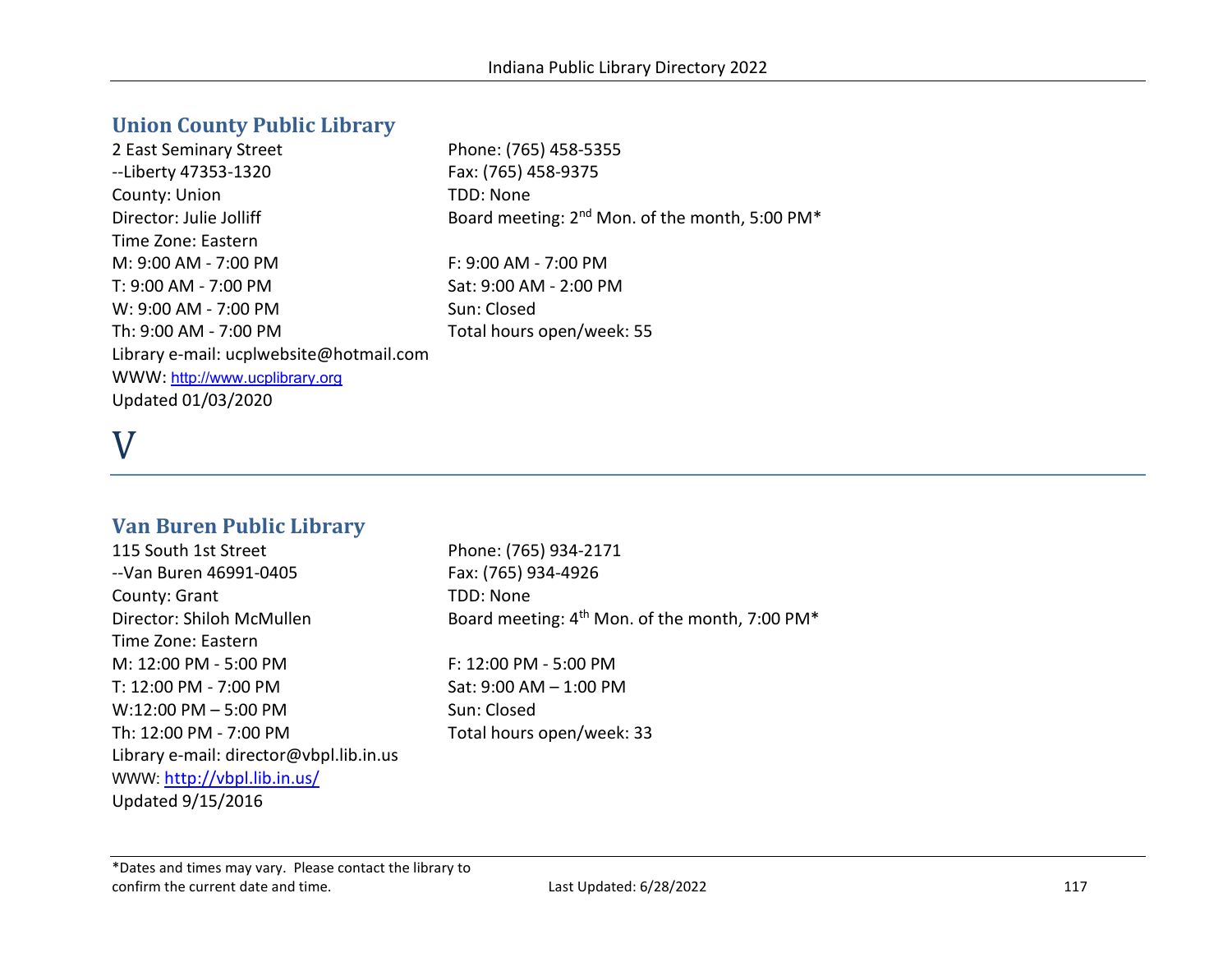#### **Vermillion County Public Library**

| 385 East Market Street                               | Phone: (765) 492-3555                                                    |
|------------------------------------------------------|--------------------------------------------------------------------------|
| --Newport 47966-0100                                 | Fax: (765) 492-9588                                                      |
| County: Vermillion                                   | TDD: None                                                                |
| Director: Misty Bishop                               | Board meeting: 4 <sup>th</sup> Thurs. of the month, 5:00 PM <sup>*</sup> |
| Time Zone: Eastern                                   |                                                                          |
| M: 10:00 AM - 6:30 PM                                | $F: 10:00$ AM - 5:00 PM                                                  |
| T: 10:00 AM - 6:30 PM                                | Sat: 10:00 AM - 2:00 PM                                                  |
| W: 10:00 AM - 6:30 PM                                | Sun: Closed                                                              |
| Th: 10:00 AM - 6:30 PM                               | Total hours open/week: 45                                                |
| Library e-mail: vermillion.library.newport@gmail.com |                                                                          |
| WWW: http://www.newportlibrary.info                  |                                                                          |
| Updated 01/09/2013                                   |                                                                          |

#### **Vigo County Public Library**

One Library Square Phone: (812) 232-1113 --Terre Haute 47807-3609 Fax: (812) 232-3208 County: Vigo TDD: (812) 232-2055 Time Zone: Eastern M: 9:00 AM - 9:00 PM F: 9:00 AM - 6:00 PM T: 9:00 AM - 9:00 PM Sat: 9:00 AM - 5:00 PM W: 9:00 AM - 9:00 PM Sun: 1:00 PM - 5:00 PM Th: 9:00 AM - 9:00 PM Total hours open/week: 69 Library e-mail: questions@vigo.lib.in.us WWW: [http://www.vigo.lib.in.us](http://www.vigo.lib.in.us/) Updated 02/06/2013

Director: Kristi Howe Board meeting: 3<sup>rd</sup> Mon. of the month, 5:30 PM<sup>\*</sup>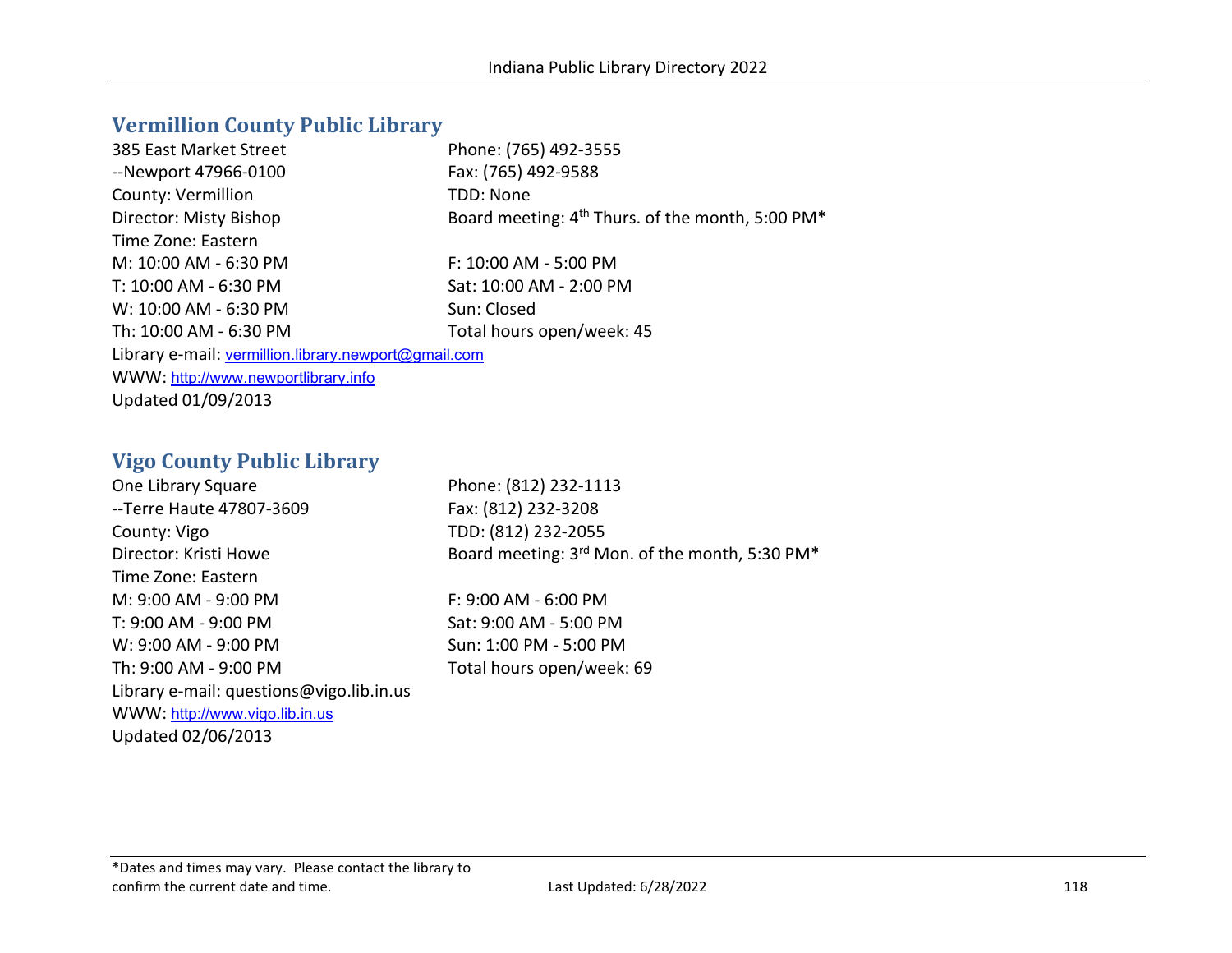# W

### **Wabash Carnegie Public Library**

188 West Hill Street Phone: (260) 563-2972 --Wabash 46992-3048 Fax: (260) 563-0222 County: Wabash TDD: None Time Zone: Eastern M: 9:00 AM - 8:00 PM F: 9:00 AM - 5:00 PM T: 9:00 AM - 8:00 PM Sat: 9:00 AM - 5:00 PM W: 9:00 AM - 8:00 PM Sun: Closed Th: 9:00 AM - 8:00 PM Total hours open/week: 60 Library e-mail: general@wabash.lib.in.us WWW: [http://www.wabash.lib.in.us](http://www.wabash.lib.in.us/) Updated 2/5/2015

Director: Ware W Wimberly III Board meeting: 3rd Tues. of the month, 5:30 PM\*

**Wakarusa-Olive & Harrison Township Public Library**

| <u>wanai asa "Olive &amp; Hall isuli" i ownship i abiit biblai y</u> |                                                            |
|----------------------------------------------------------------------|------------------------------------------------------------|
| 124 N Elkhart Street                                                 | Phone: (574) 862-2465                                      |
| --Wakarusa 46573-0485                                                | Fax: (574) 862-4156                                        |
| County: Elkhart                                                      | TDD: None                                                  |
| <b>Director: Matthew Bowers</b>                                      | Board meeting: 2 <sup>nd</sup> Fri. of the month, 7:45 AM* |
| Time Zone: Eastern                                                   |                                                            |
| M: 9:00 AM - 8:00 PM                                                 | F: 9:00 AM - 5:30 PM                                       |
| T: 9:00 AM - 8:00 PM                                                 | Sat: 9:00 AM - 2:00 PM                                     |
| W: 9:00 AM - 5:30 PM                                                 | Sun: Closed                                                |
| Th: 9:00 AM - 8:00 PM                                                | Total hours open/week: 55                                  |
| Library e-mail: mbowers@wakarusa.lib.in.us                           |                                                            |
| WWW: http://www.wakarusa.lib.in.us                                   |                                                            |
| Updated 04/20/2017                                                   |                                                            |
|                                                                      |                                                            |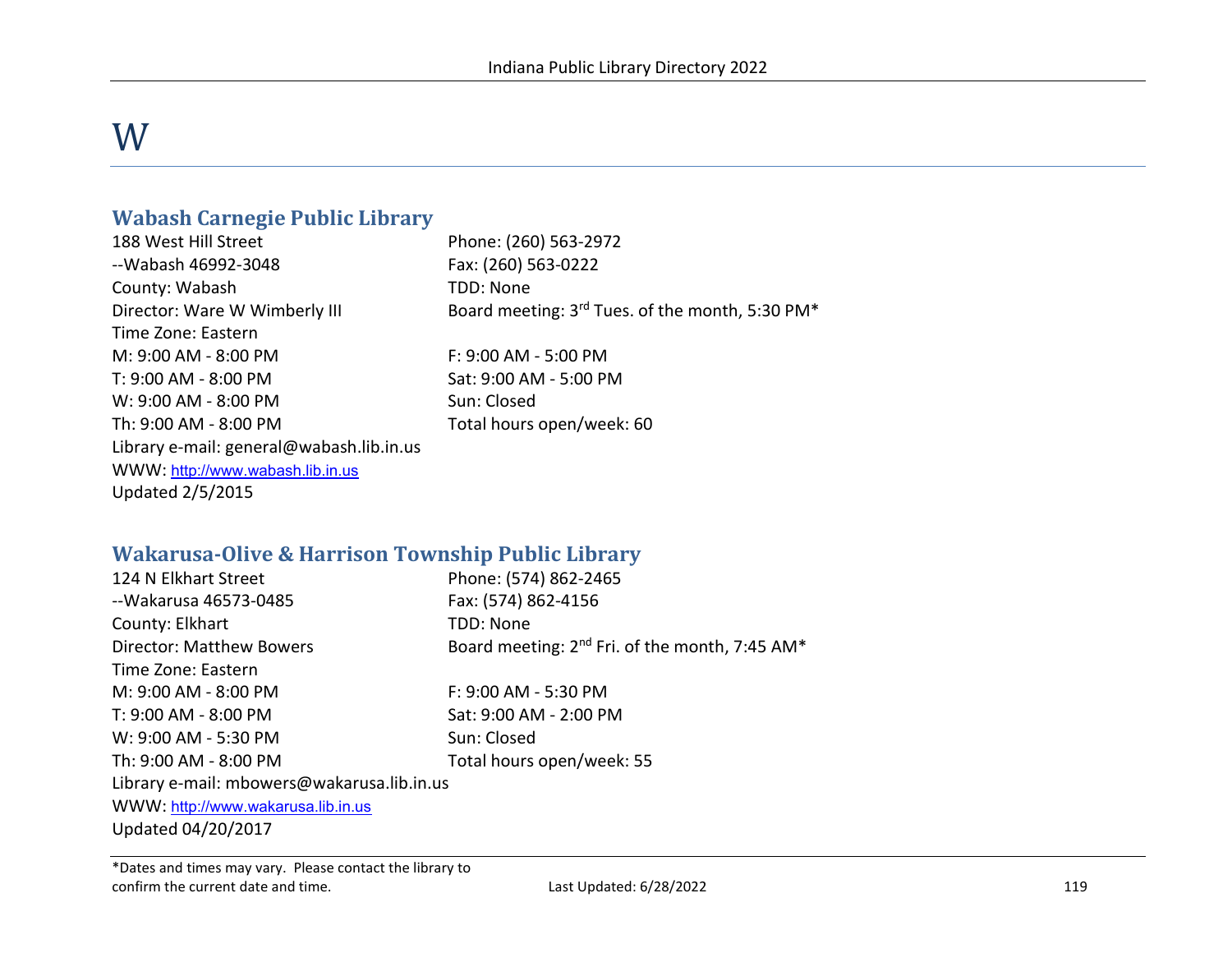# **Walkerton-Lincoln Township Public Library**

| 406 Adams Street                                    | Phone: (574) 279-0177                                                   |
|-----------------------------------------------------|-------------------------------------------------------------------------|
| --Walkerton 46574                                   | Fax: (574) 279-0546                                                     |
| County: St Joseph                                   | TDD: None                                                               |
| Director: Jennifer Cygert                           | Board meeting: 2 <sup>nd</sup> Tues. of the month, 7:00 PM <sup>*</sup> |
| Time Zone: Eastern                                  |                                                                         |
| M: 10:00 AM - 5:00 PM                               | F: 10:00 AM - 5:00 PM                                                   |
| T: 10:00 AM - 5:00 PM                               | Sat: 10:00 AM - 2:00 PM                                                 |
| W: 12:00 PM - 7:00 PM                               | Sun: Closed                                                             |
| Th: 10:00 AM - 7:00 PM                              | Total hours open/week: 30                                               |
| Library e-mail: walkerton.lincoln.library@gmail.com |                                                                         |
| WWW: http://walkerton.lib.in.us                     |                                                                         |
| Updated 3/29/2019                                   |                                                                         |

## **Walton & Tipton Township Public Library**

| 110 North Main Street                          | Phone: (574) 626-2234                                                   |
|------------------------------------------------|-------------------------------------------------------------------------|
| --Walton 46994-0406                            | Fax: (574) 626-2234                                                     |
| County: Cass                                   | TDD: None                                                               |
| Director: Karen S. Troutman                    | Dial-in #: (574) 626-2234                                               |
| Time Zone: Eastern                             | Board meeting: 2 <sup>nd</sup> Tues. of the month, 6:00 PM <sup>*</sup> |
| M: Closed                                      | F: 9:00 AM - 6:30 PM                                                    |
| T: 9:00 AM - 6:30 PM                           | Sat: 10:00 AM - 2:00 PM                                                 |
| W: 9:00 AM - 6:30 PM                           | Sun: Closed                                                             |
| Th: 9:00 AM - 6:30 PM                          | Total hours open/week: 42                                               |
| Library e-mail: waltonlibrary@walton.lib.in.us |                                                                         |
| WWW: http://www.walton.lib.in.us               |                                                                         |

Updated 2/4/2015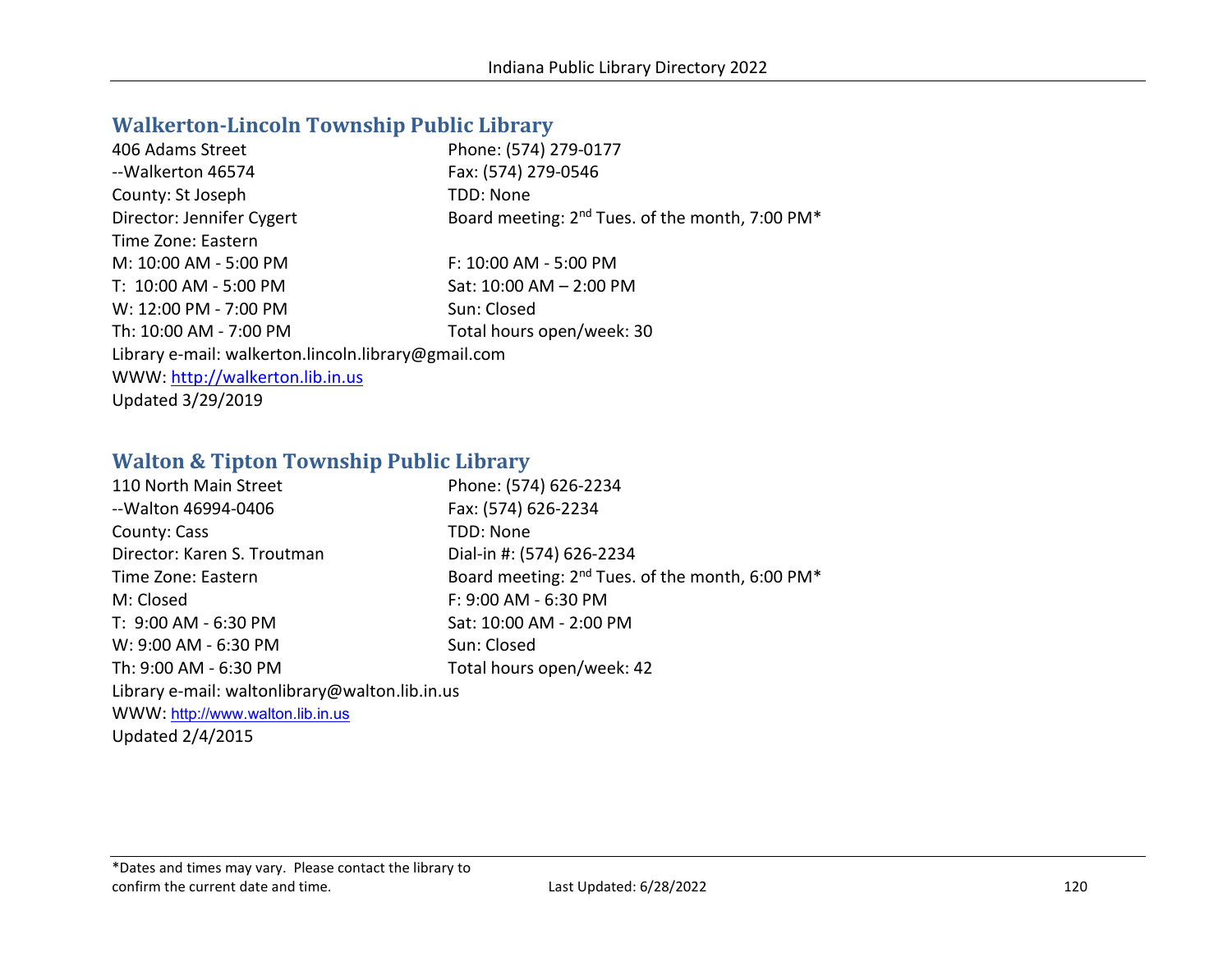### **Wanatah Public Library**

114 South Main Street Phone: (219) 733-9303 --Wanatah 46390-0299 Fax: (219) 733-2763 County: La Porte TDD: None Time Zone: Central M: 11:00 AM - 7:00 PM F: 11:00 AM - 5:00 PM T: 9:00 AM - 5:00 PM Sat: 9:00 AM - 1:00 PM W: 11:00 AM - 6:00 PM Sun: Closed Th: 11:00 AM - 5:00 PM Total hours open/week: 39 Library e-mail: wanatahl@msn.com WWW: <http://wanatahlibrary.com/> Updated 2/4/2015

Director: Don Parker Board meeting: 1st Mon. of the month, 5:30 PM\*

#### **Warren Public Library**

123 East 3rd Street Phone: (260) 375-3450 --Warren 46792-0327 Fax: (260) 375-3450 County: Huntington TDD: None Director: Robert Neuenschwander Board meeting: 1<sup>st</sup> Mon. of the month, 7:00 PM<sup>\*</sup> Time Zone: Eastern M: 1:00 PM - 6:00 PM  $\blacksquare$  F: 10:00 AM - 6:00 PM T: 1:00 PM - 6:00 PM  $Sat: 10:00$  AM - 2:00 PM W: 3:00 PM - 8:00 PM Sun: Closed Th: 1:00 PM - 6:00 PM TOTAL Total hours open/week: 32 Library e-mail: warrenpl@warren.lib.in.us WWW: [http://www.warren.lib.in.us](http://www.warren.lib.in.us/) Updated 06/07/2013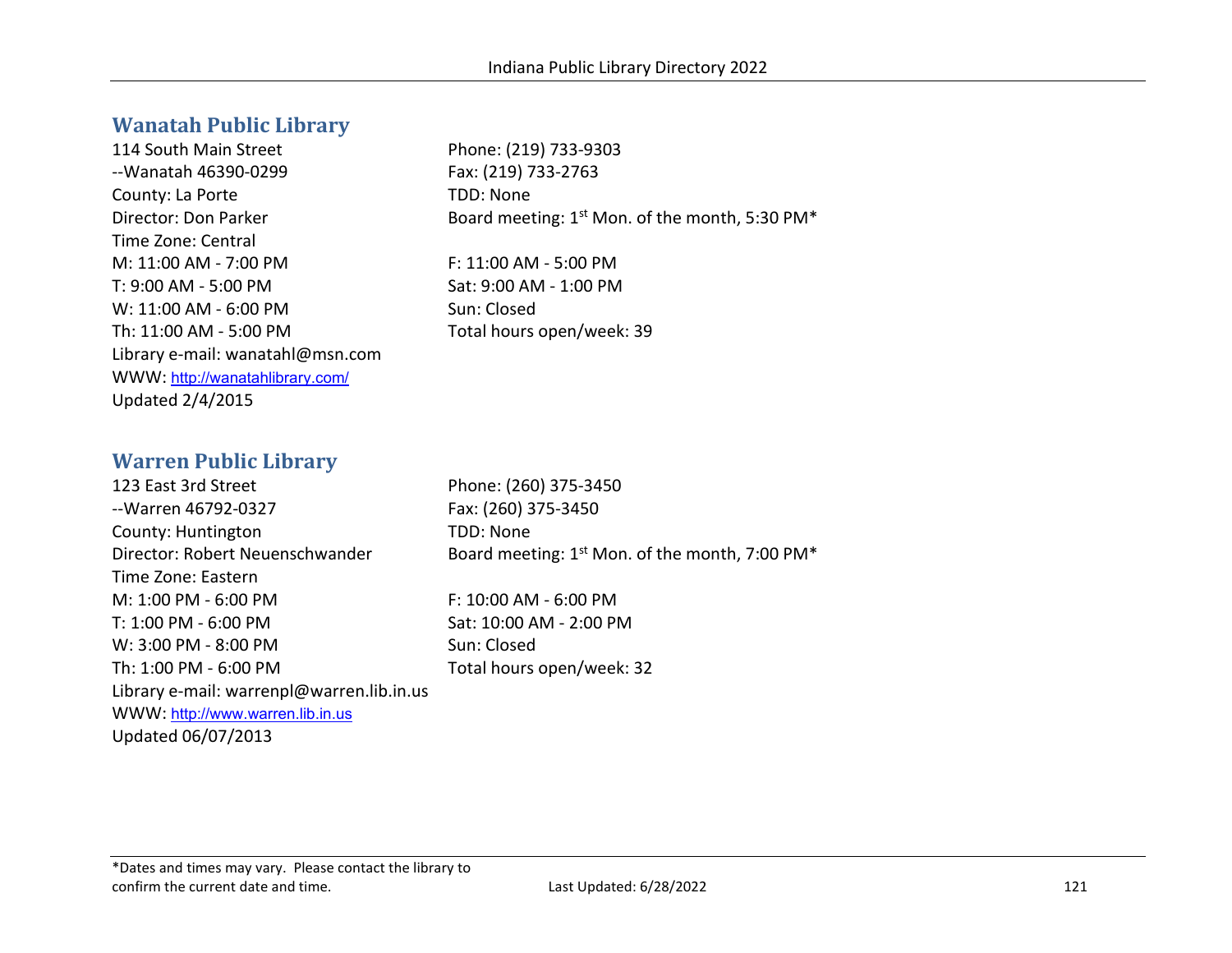# **Warsaw Community Public Library**

| 310 East Main Street                   | Phone: (574) 267-6011                                                                     |
|----------------------------------------|-------------------------------------------------------------------------------------------|
| --Warsaw 46580-2882                    | Fax: (574) 267-3959                                                                       |
| County: Kosciusko                      | TDD: None                                                                                 |
| Director: Ann M Zydek                  | Board meeting: 2nd Mon. of the month, unless closed for holiday, then 3rd. Mon., 4:00 PM* |
| Time Zone: Eastern                     |                                                                                           |
| M: 9:00 AM - 8:00 PM                   | $F: 9:00 AM - 6:00 PM$                                                                    |
| T: 9:00 AM - 8:00 PM                   | Sat: 10:00 AM - 2:00 PM                                                                   |
| W: 9:00 AM - 6:00 PM                   | Sun: Closed                                                                               |
| Th: 9:00 AM - 6:00 PM                  | Total hours open/week: 53                                                                 |
| Library e-mail: info@warsawlibrary.org |                                                                                           |
| WWW: http://www.warsawlibrary.org      |                                                                                           |
| Updated 2/4/2015                       |                                                                                           |
|                                        |                                                                                           |

## **Washington Carnegie Public Library**

| 300 West Main Street                             | Phone: (812) 254-4586                                                    |
|--------------------------------------------------|--------------------------------------------------------------------------|
| --Washington 47501-2698                          | Fax: (812) 254-4585                                                      |
| County: Daviess                                  | <b>TDD: None</b>                                                         |
| Director: Teresa Heidenreich                     | Board meeting: 2 <sup>nd</sup> Thurs. of the month, 5:00 PM <sup>*</sup> |
| Time Zone: Eastern                               |                                                                          |
| M: 10:00 PM - 7:00 PM                            | F: 10:00 AM - 5:00 PM                                                    |
| T: 10:00 PM - 7:00 PM                            | Sat: 10:00 AM - 2:00 PM                                                  |
| W: 10:00 AM - 7:00 PM                            | Sun: Closed                                                              |
| Th: 10:00 AM - 5:00 PM                           | Total hours open/week: 45                                                |
| Library e-mail: info@washingtonpubliclibrary.org |                                                                          |
| WWW: http://www.washingtonpubliclibrary.org      |                                                                          |
| <b>Updated 9/9/2020</b>                          |                                                                          |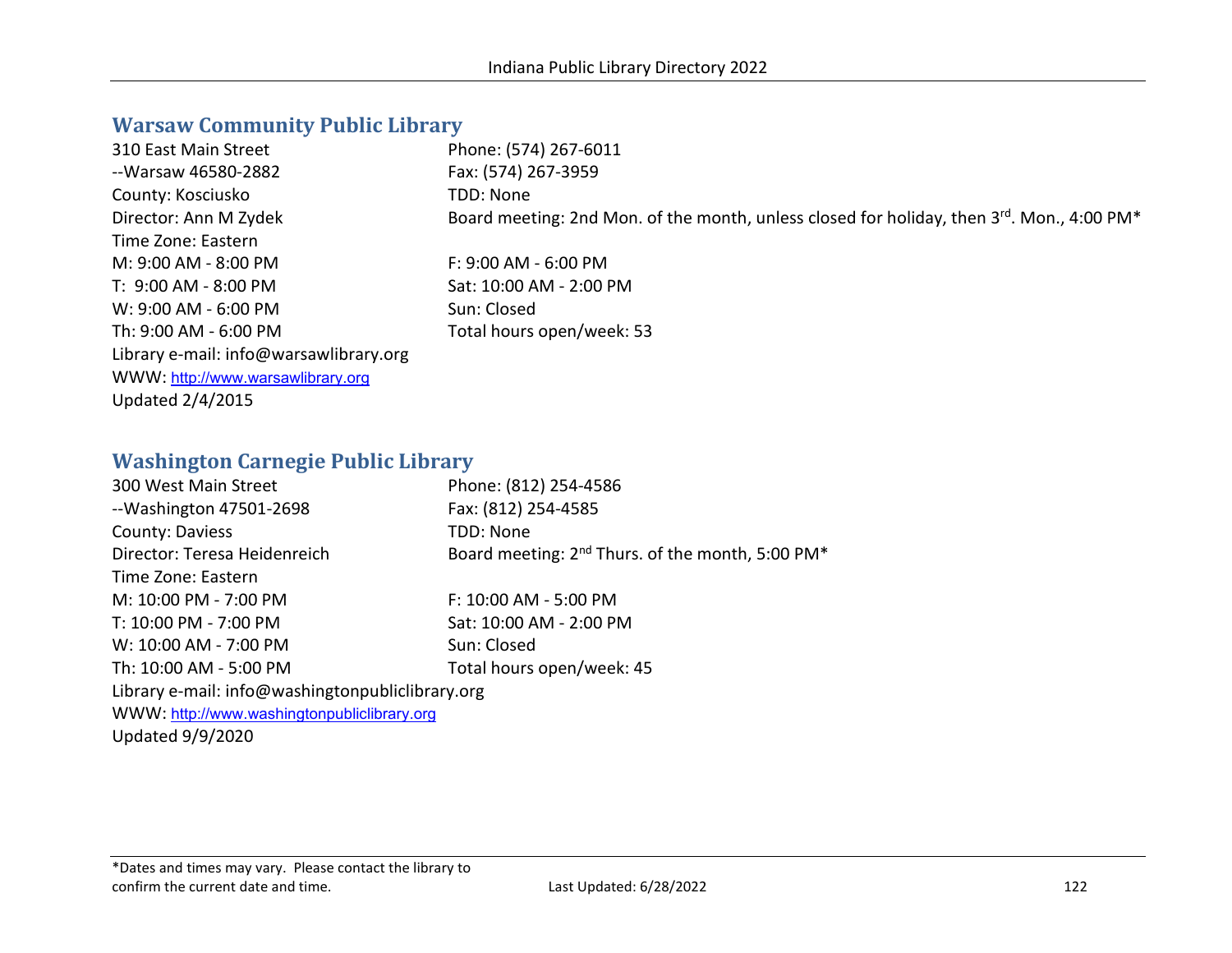# **Washington Township Public Library**

| 107 North Main Street                        | Phone: (765) 874-1488                           |
|----------------------------------------------|-------------------------------------------------|
| --Lynn 47355-0127                            | Fax: (765) 874-1427                             |
| County: Randolph                             | TDD: None                                       |
| Director: Suzanne Robinson                   | Dial-in #: (765) 874-1488                       |
| Time Zone: Eastern                           | Board meeting: Last Mon. of the month, 4:00 PM* |
| M: 12:00 PM - 5:00 PM                        | F: 12:00 PM - 5:00 PM                           |
| T: 12:00 PM - 5:00 PM                        | Sat: 8:00 AM - 12:00 PM                         |
| W: 12:00 PM - 6:00 PM                        | Sun: Closed                                     |
| Th: 12:00 PM - 5:00 PM                       | Total hours open/week: 29                       |
| Library e-mail: suzanne robinson@hotmail.com |                                                 |
| WWW: https://lynnlibrary.lib.in.us/          |                                                 |
| <b>Updated 9/9/2020</b>                      |                                                 |

## **Waterloo-Grant Township Public Library**

| 300 South Wayne Street                  | Phone: (260) 837-4491                                                  |
|-----------------------------------------|------------------------------------------------------------------------|
| --Waterloo 46793-0707                   | Fax: (260) 837-9148                                                    |
| County: Dekalb                          | TDD: None                                                              |
| Director: Lilliah Grote                 | Board meeting: 1 <sup>st</sup> Mon. of the month, 6:00 PM <sup>*</sup> |
| Time Zone: Eastern                      |                                                                        |
| M: 9:00 AM - 8:00 PM                    | $F: 9:00$ AM - 5:00 PM                                                 |
| T: 9:00 AM - 8:00 PM                    | Sat: 9:00 AM - 1:00 PM                                                 |
| W: 9:00 AM - 8:00 PM                    | Sun: Closed                                                            |
| Th: 9:00 AM - 8:00 PM                   | Total hours open/week: 56                                              |
| Library e-mail: info@waterloo.lib.in.us |                                                                        |
| WWW: http://www.waterloo.lib.in.us      |                                                                        |
| Updated 11/1/22021                      |                                                                        |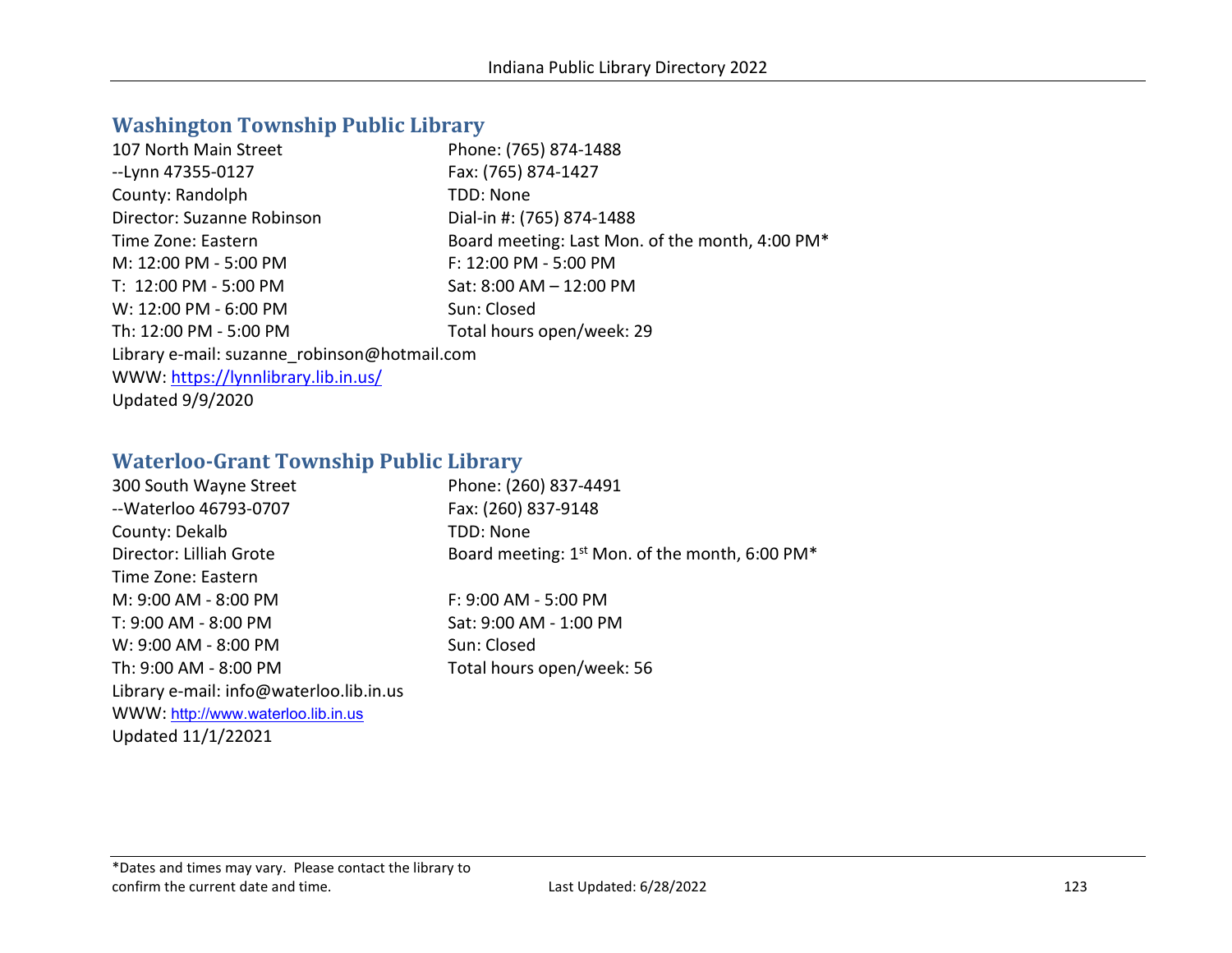#### **Waveland-Brown Township Public Library**

| 115 East Green                              | Phone: (765) 435-2700                            |
|---------------------------------------------|--------------------------------------------------|
| --Waveland 47989-0158                       | Fax: (765) 435-2434                              |
| County: Montgomery                          | TDD: None                                        |
| Director: Christy Roark                     | Board meeting: Last Tues. of the month, 6:00 PM* |
| Time Zone: Eastern                          |                                                  |
| M: 9:00 AM - 5:00 PM                        | F: 1:00 PM - 5:00 PM                             |
| T: 1:00 PM - 7:00 PM                        | Sat: 8:00 AM - 12:00 PM                          |
| W: 1:00 PM - 5:00 PM                        | Sun: Closed                                      |
| Th: 1:00 PM - 7:00 PM                       | Total hours open/week: 32                        |
| Library e-mail: director@waveland.lib.in.us |                                                  |
| WWW: http://waveland.lib.in.us/             |                                                  |
| <b>Updated 8/11/2021</b>                    |                                                  |

## **Wells County Public Library**

200 West Washington Street Phone: (260) 824-1612 --Bluffton 46714-1999 Fax: (260) 824-3129 County: Wells TDD: None Director: Sarah MacNeill **Board meeting: 2<sup>nd</sup> Tues. of the month, 6:30 PM<sup>\*</sup>** Time Zone: Eastern M: 9:00 AM - 8:00 PM F: 9:00 AM - 6:00 PM T: 9:00 AM - 8:00 PM Sat: 9:00 AM - 2:00 PM W: 9:00 AM - 8:00 PM Sun: Closed Th: 9:00 AM - 8:00 PM Total hours open/week: 58 Library e-mail: wcpl@wellscolibrary.org WWW: [http://www.wellscolibrary.org](http://www.wellscolibrary.org/) Updated 09/09/2020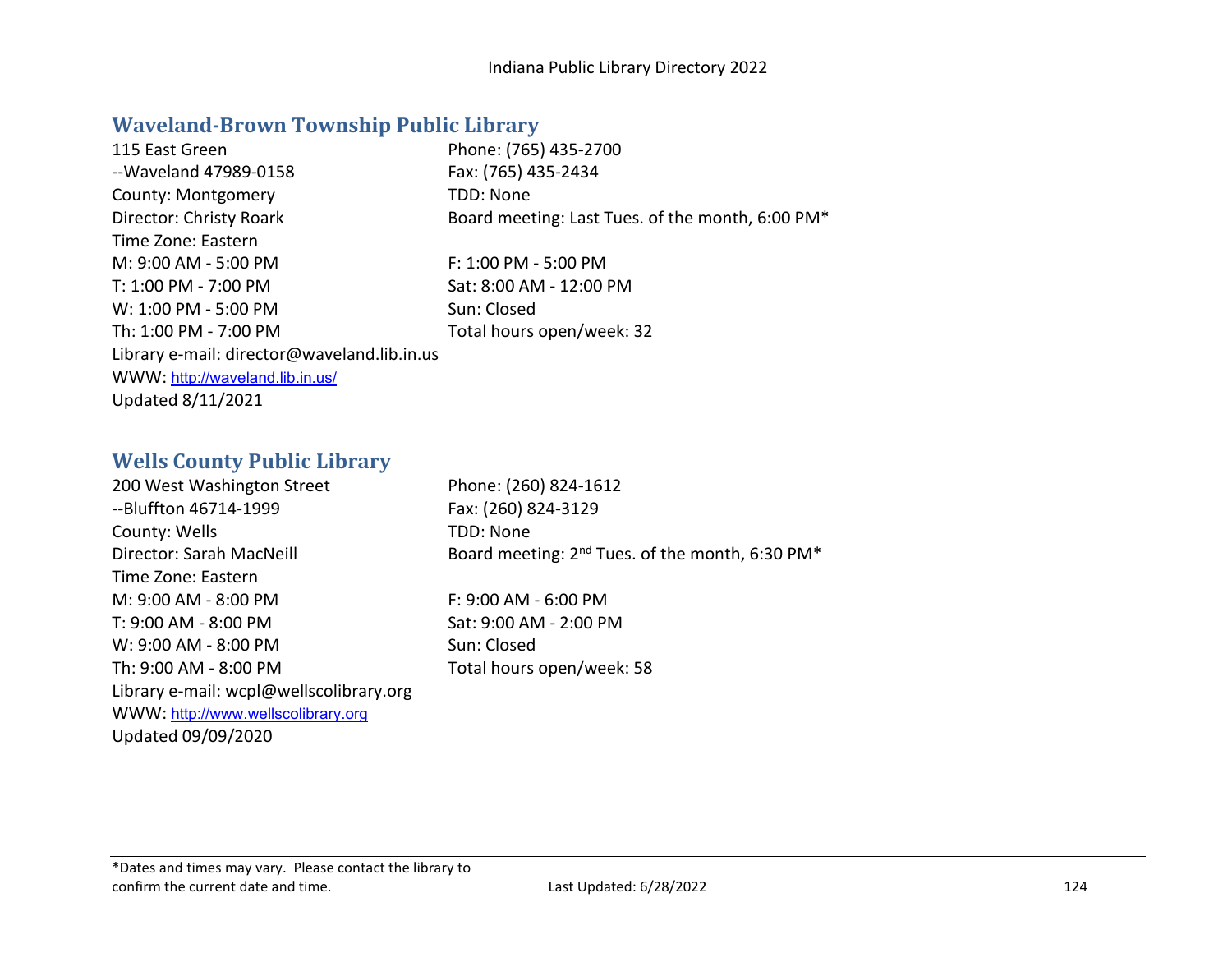## **West Lafayette Public Library**

208 West Columbia Street Phone: (765) 743-2261 --West Lafayette 47906-3010 Fax: (765) 743-0540 County: Tippecanoe TDD: (765) 743-2261 Time Zone: Eastern M: 10:00 AM - 8:00 PM F: 10:00 AM - 6:00 PM T: 10:00 AM - 8:00 PM Sat: 10:00 AM - 5:00 PM W: 10:00 AM - 8:00 PM Sun: 1:00 PM - 5:00 PM Th: 10:00 AM - 8:00 PM Total hours open/week: 59 Library e-mail: refdesk@wlaf.lib.in.us WWW: [http://www.wlaf.lib.in.us](http://www.wlaf.lib.in.us/) Updated 2/5/2015

Director: E Nicholas Schenkel Board meeting: 2<sup>nd</sup> Wed. of the month, 6:30 PM<sup>\*</sup>

## **West Lebanon-Pike Township Public Library**

| 200 North High Street                      | Phone: (765) 893-4605                            |
|--------------------------------------------|--------------------------------------------------|
| --West Lebanon 47991-0277                  | Fax: (765) 893-4605                              |
| County: Warren                             | <b>TDD: None</b>                                 |
| Director: Terri Wargo                      | Board meeting: Last Tues. of the month, 5:00 PM* |
| Time Zone: Eastern                         |                                                  |
| M: 11:00 AM - 7:00 PM                      | F: 11:00 AM - 5:00 PM                            |
| T: 11:00 AM - 5:00 PM                      | Sat: 9:00 AM - 2:00 PM                           |
| W: 11:00 AM - 7:00 PM                      | Sun: Closed                                      |
| Th: 11:00 AM - 5:00 PM                     | Total hours open/week: 39                        |
| Library e-mail: westleblibrary@hotmail.com |                                                  |
| WWW: http://www.westlebanon.lib.in.us      |                                                  |
| Updated 03/26/2012                         |                                                  |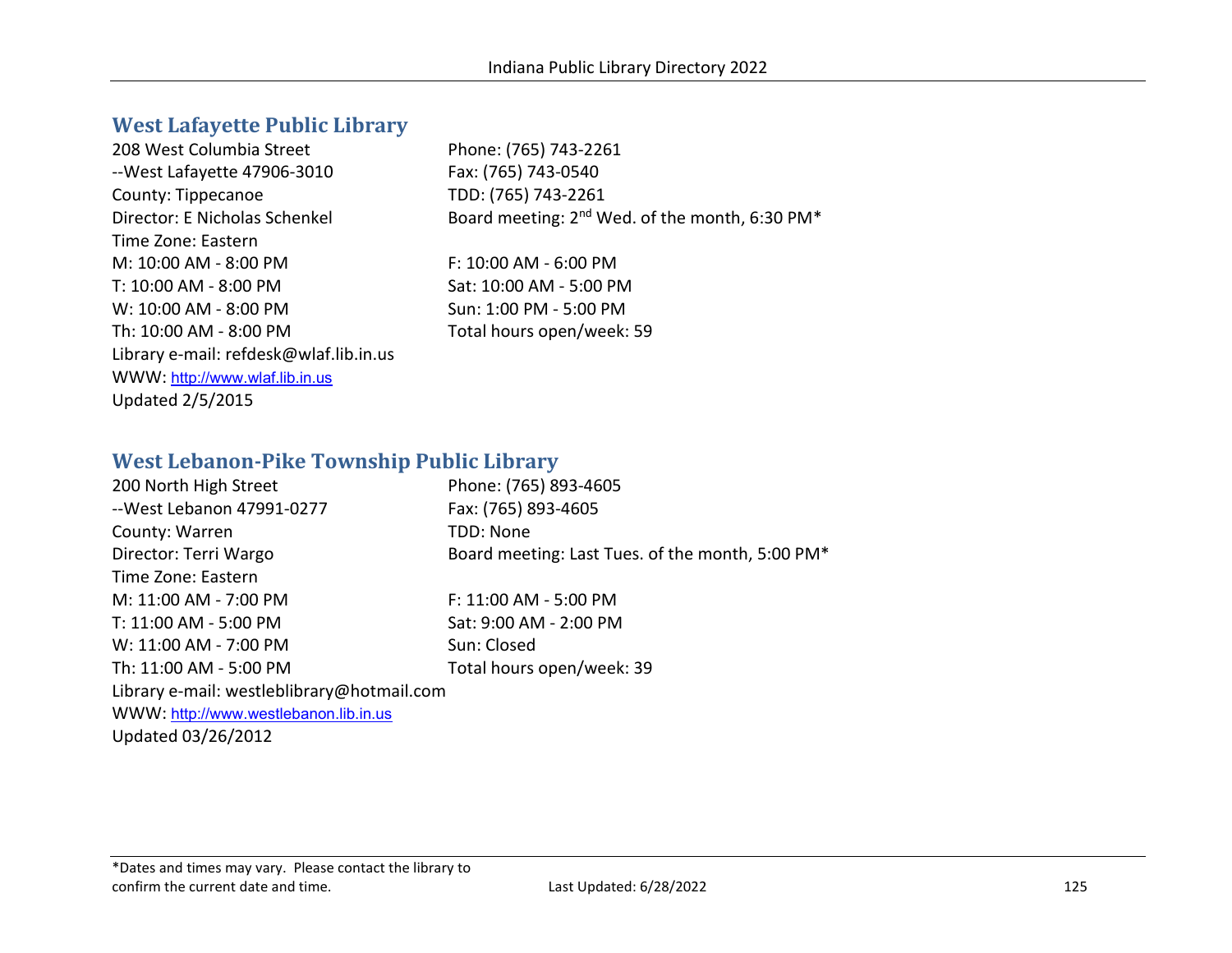#### **Westchester Public Library**

200 West Indiana Avenue Phone: (219) 926-7696 --Chesterton 46304-3122 Fax: (219) 926-6424 County: Porter TDD: (219) 926-8986 Time Zone: Central M: 9:00 AM - 9:00 PM F: 9:00 AM - 6:00 PM T: 9:00 AM - 9:00 PM Sat: 9:00 AM - 5:00 PM W: 9:00 AM - 9:00 PM Sun: 1:00 PM - 5:00 PM Th: 9:00 AM - 9:00 PM Total hours open/week: 69 Library e-mail: lisa@wpl.lib.in.us WWW: [http://www.wpl.lib.in.us](http://www.wpl.lib.in.us/) Updated 09/09/2020

Director: Lisa Stamm Board meeting: 2<sup>nd</sup> Thurs. of the month, 7:00 PM<sup>\*</sup>

#### **Westfield Washington Public Library**

| 333 West Hoover Street                   | Phone: (317) 896-9391                                                  |
|------------------------------------------|------------------------------------------------------------------------|
| --Westfield 46074-9283                   | Fax: (317) 896-3702                                                    |
| County: Hamilton                         | TDD: None                                                              |
| Director: Sheryl A Sollars               | Board meeting: 2 <sup>nd</sup> Wed. of the month, 7:00 PM <sup>*</sup> |
| Time Zone: Eastern                       |                                                                        |
| M: 10:00 AM - 8:00 PM                    | $F: 10:00$ AM - 6:00 PM                                                |
| T: 10:00 AM - 8:00 PM                    | Sat: 10:00 AM - 5:00 PM                                                |
| W: 10:00 AM - 8:00 PM                    | Sun: 1:00 PM - 5:00 PM                                                 |
| Th: 10:00 AM - 6:00 PM                   | Total hours open/week: 57                                              |
| Library e-mail: librarian@wwpl.lib.in.us |                                                                        |
| WWW: http://www.wwpl.lib.in.us           |                                                                        |
| <b>Updated 2/4/2015</b>                  |                                                                        |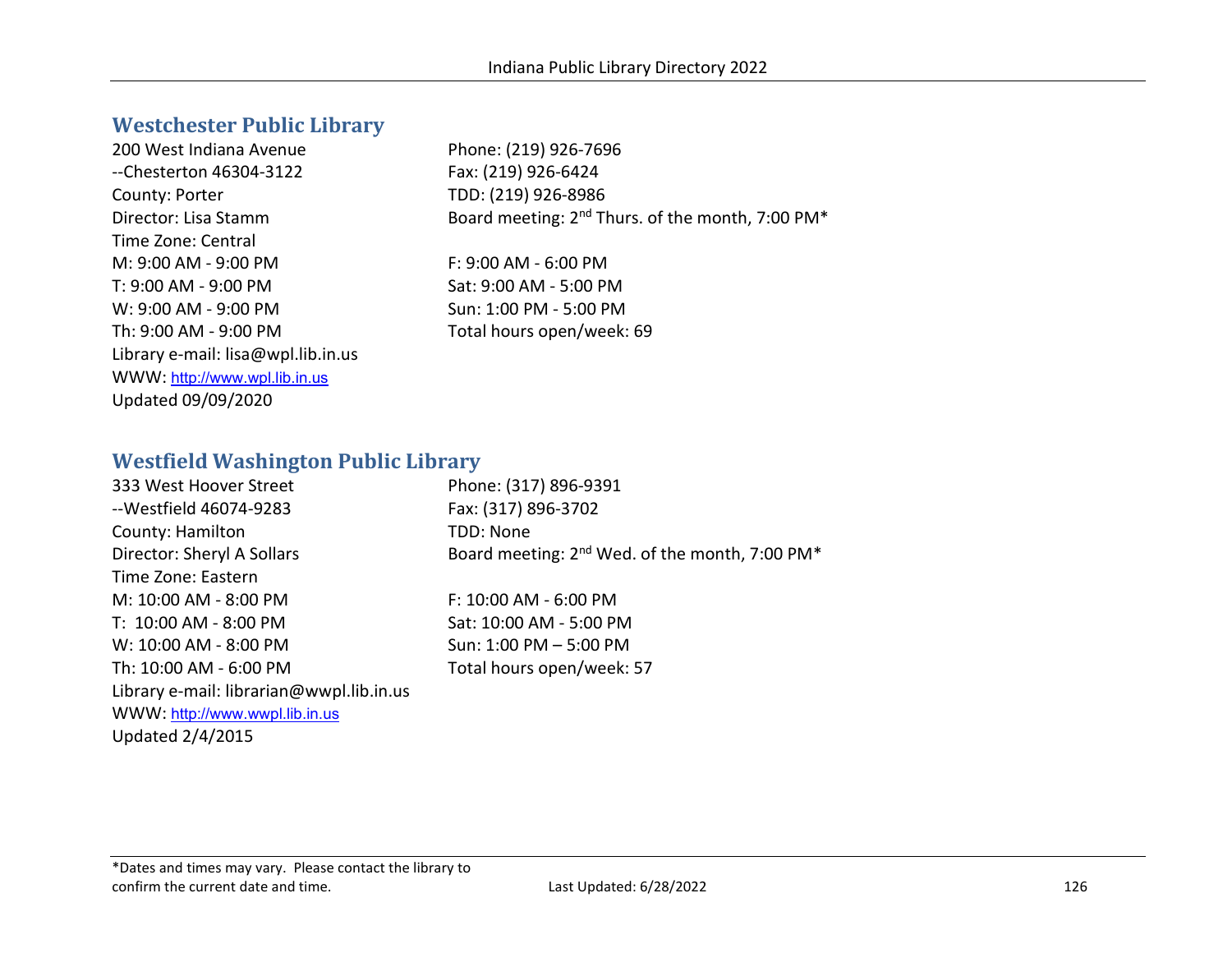#### **Westville-New Durham Township Public Library**

| 153 Main Street                              | Phone: (219) 785-2015                                                   |
|----------------------------------------------|-------------------------------------------------------------------------|
| -- Westville 46391-0789                      | Fax: (219) 785-2015                                                     |
| County: Laporte                              | TDD: None                                                               |
| Director: Bridget Kraemer                    | Board meeting: 3 <sup>rd</sup> Tues. of the month, 6:30 PM <sup>*</sup> |
| Time Zone: Central                           |                                                                         |
| M: 2:00 PM - 8:00 PM                         | F: Closed                                                               |
| T: 1:00 PM - 6:00 PM                         | Sat: 10:00 AM - 2:00 PM                                                 |
| $W: 1:00$ PM - 6:00 PM                       | Sun: Closed                                                             |
| Th: 1:00 PM - 6:00 PM                        | Total hours open/week: 25                                               |
| Library e-mail: director@westville.lib.in.us |                                                                         |
| WWW: http://www.westville.lib.in.us          |                                                                         |
| Updated 01/03/2020                           |                                                                         |
|                                              |                                                                         |

#### **Whiting Public Library**

1735 Oliver Street Phone: (219) 473-4700 --Whiting 46394-1722 Fax: (219) 659-5833 County: Lake TDD: (219) 659-0269 Director: Montserrat Inglada Dial-in #: (219) 473-4707 M: 9:00 AM - 8:00 PM F: 9:00 AM - 5:00 PM T: 9:00 AM - 8:00 PM Sat: 9:00 AM - 5:00 PM W: 9:00 AM - 8:00 PM Sun: Closed Th: 9:00 AM - 8:00 PM Total hours open/week: 60 Library e-mail: wpl@whiting.lib.in.us WWW: [http://www.whiting.lib.in.us](http://www.whiting.lib.in.us/) Updated 02/12/2019

Time Zone: Central Board meeting: 2<sup>nd</sup> Tues. of the month, 5:00 PM<sup>\*</sup>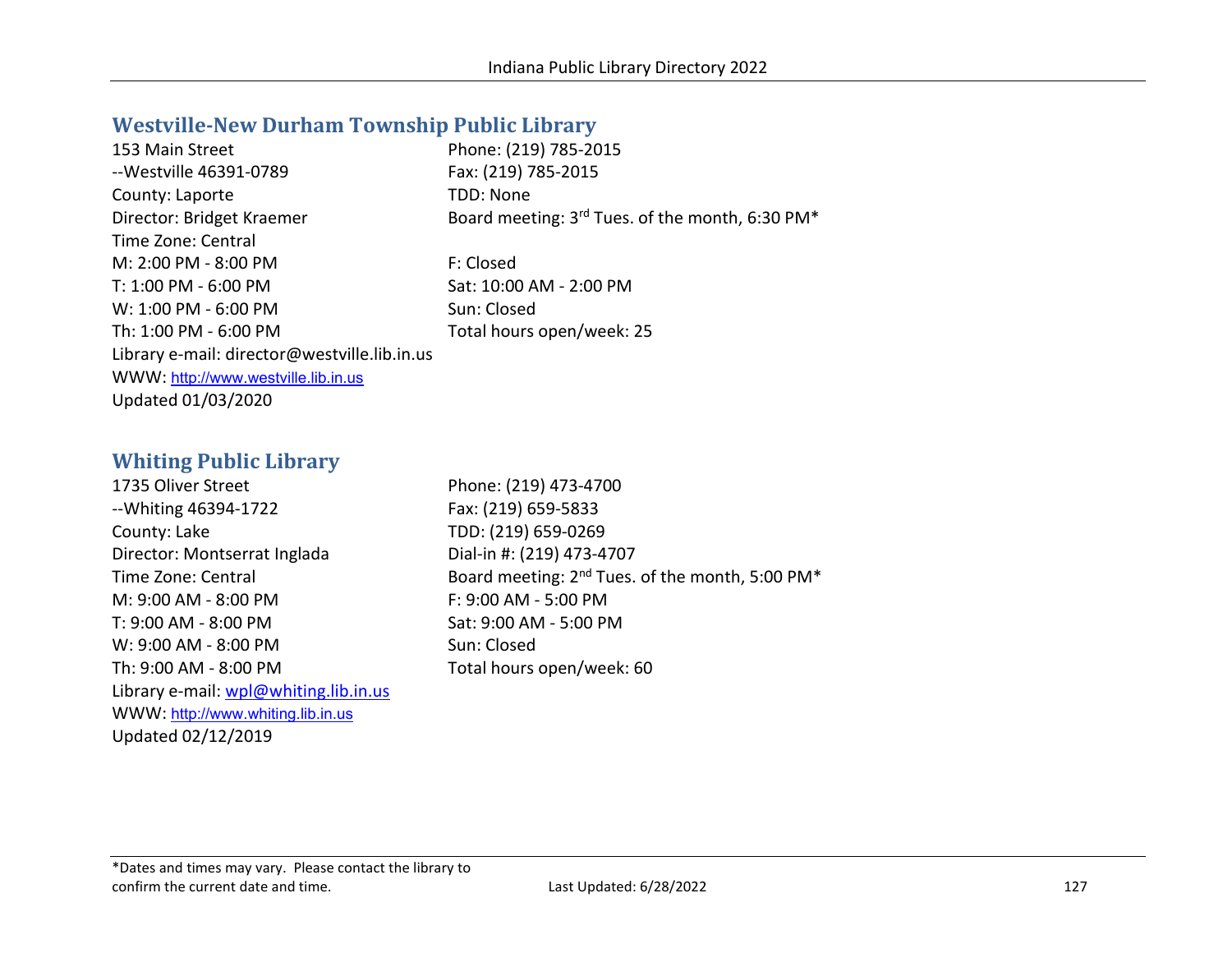## **Willard Library Of Evansville**

| 21 First Avenue                           | Phone: (812) 425-4309                                                   |
|-------------------------------------------|-------------------------------------------------------------------------|
| --Evansville 47710-1294                   | Fax: (812) 421-9742                                                     |
| County: Vanderburgh                       | TDD: None                                                               |
| Director: Gregory Hager                   | Dial-in #: (812) 421-9742                                               |
| Time Zone: Central                        | Board meeting: 2 <sup>nd</sup> Tues. of the month, 4:00 PM <sup>*</sup> |
| M: 9:00 AM - 8:00 PM                      | F: 9:00 AM - 5:30 PM                                                    |
| T: 9:00 AM - 8:00 PM                      | Sat: 9:00 AM - 5:00 PM                                                  |
| W: 9:00 AM - 5:30 PM                      | Sun: 1:00 PM - 5:00 PM                                                  |
| Th: 9:00 AM - 5:30 PM                     | Total hours open/week: 59.5                                             |
| Library e-mail: willard@willard.lib.in.us |                                                                         |
| WWW: http://www.willard.lib.in.us         |                                                                         |
| <b>Updated 2/4/2015</b>                   |                                                                         |

## **Williamsport-Washington Township Public Library**

| 28 East Second Street                             | Phone: (765) 762-6555                           |
|---------------------------------------------------|-------------------------------------------------|
| --Williamsport 47993-1299                         | Fax: (765) 762-6588                             |
| County: Warren                                    | TDD: None                                       |
| Director: Christopher Brown                       | Board meeting: Last Mon. of the month, 4:30 PM* |
| Time Zone: Eastern                                |                                                 |
| M: 10:00 AM - 5:00 PM                             | F: 10:00 AM - 5:00 PM                           |
| T: 10:00 AM - 7:00 PM                             | Sat: 9:00 AM - 2:00 PM                          |
| W: 10:00 AM - 8:00 PM                             | Sun: Closed                                     |
| Th: 10:00 AM - 7:00 PM                            | Total hours open/week: 47                       |
| Library e-mail: cbrown@williamsportlibrary.in.gov |                                                 |
| WWW: http://www.wwtpl.lib.in.us                   |                                                 |
| Updated 06/07/2022                                |                                                 |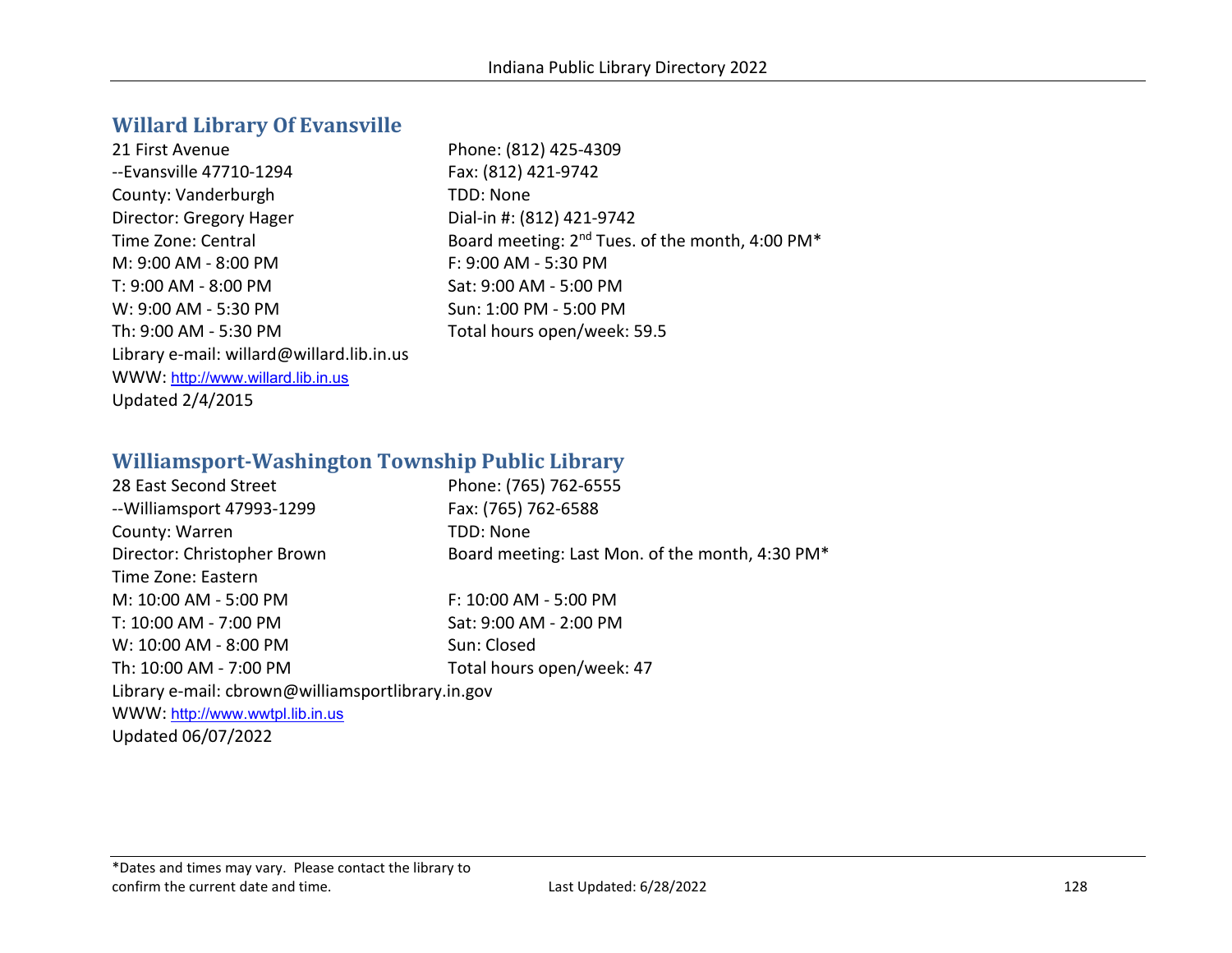# **Winchester Community Public Library**

| 125 North East Street               | Phone: (765) 584-4824                                     |
|-------------------------------------|-----------------------------------------------------------|
| --Winchester 47394-1604             | Fax: (765) 584-3624                                       |
| County: Randolph                    | TDD: None                                                 |
| Director: Jana Barnes               | Board meeting: 2 <sup>nd</sup> Wed. of the month, 4:30 PM |
| Time Zone: Eastern                  |                                                           |
| $M: 9:00 AM - 8:00 PM$              | $F: 9:00 AM - 5:00 PM$                                    |
| $T: 9:00$ AM - 8:00 PM              | Sat: 9:00 AM - 5:00 PM                                    |
| $W: 9:00$ AM - 8:00 PM              | Sun: Closed                                               |
| Th: 9:00 AM - 8:00 PM               | Total hours open/week: 60                                 |
| Library e-mail: wincomlib@yahoo.com |                                                           |
| WWW: http://www.wincomlib.org       |                                                           |
| Updated 03/26/2012                  |                                                           |

#### **Wolcott Community Public Library**

| 101 East North Street                     | Phone: (219) 279-2695                                      |
|-------------------------------------------|------------------------------------------------------------|
| -- Wolcott 47995-0376                     | Fax: (219) 279-2692                                        |
| County: White                             | TDD: None                                                  |
| Director: Deanna Dreblow                  | Board meeting: 2 <sup>nd</sup> Tues. of the month, 7:30 PM |
| Time Zone: Eastern                        |                                                            |
| M: 1:00 PM - 6:00 PM                      | F: 9:00 AM - 5:00 PM                                       |
| T: 09:00 AM - 6:00 PM                     | Sat: 9:00 AM - 1:00 PM                                     |
| W: Closed                                 | Sun: Closed                                                |
| Th: 10:00 AM - 5:00 PM                    | Total hours open/week: 33                                  |
| Library e-mail: wolcottlibrary@mywcpl.com |                                                            |
| WWW: http:// www.mywcpl.com               |                                                            |
|                                           |                                                            |

Updated 09/09/2020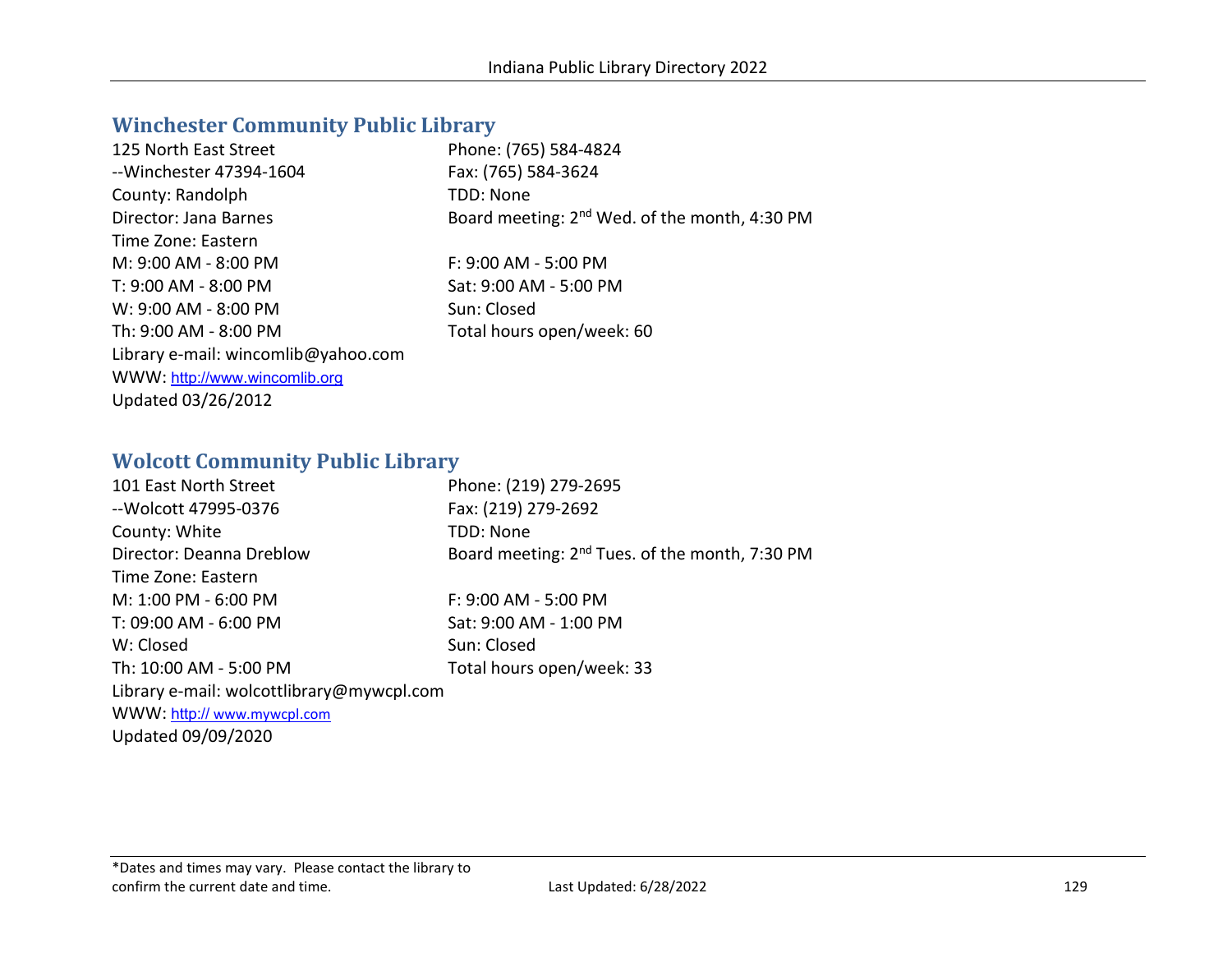# **Worthington Jefferson Township Public Library**

| 26 N Commercial Street                 | Phone: (812) 875-3815                                     |
|----------------------------------------|-----------------------------------------------------------|
| $-$ Worthington 47471-1415             | Fax: (812) 875-3815                                       |
| County: Greene                         | TDD: None                                                 |
| Director: Andrea Fuller                | Board meeting: 1 <sup>st</sup> Wed. of the month, 7:00 PM |
| Time Zone: Eastern                     |                                                           |
| M: 10:00 AM - 5:00 PM                  | F: 9:00 AM - 5:00 PM                                      |
| T: 12:00 PM - 8:00 PM                  | Sat: 9:00 AM - 1:00 PM                                    |
| W: 10:00 AM - 5:00 PM                  | Sun: Closed                                               |
| Th: 12:00 PM - 8:00 PM                 | Total hours open/week: 38                                 |
| Library e-mail: witpl@yahoo.com        |                                                           |
| WWW: http://www.worthington.lib.in.us/ |                                                           |
| Updated 04/28/2014                     |                                                           |

# Y

## **York Township Public Library**

| 8908 West 845 North                  | Phone: (219) 474-5547                          |
|--------------------------------------|------------------------------------------------|
| --Raub 47942-8701                    | Fax: (219) 474-5547                            |
| County: Benton                       | TDD: None                                      |
| Director: Lisa Jefvert               | Board meeting: 3rd Wed. of the month, 5:30 PM* |
| Time Zone: Eastern                   |                                                |
| M: Closed                            | F: Closed                                      |
| T: 4:15 PM - 7:15 PM                 | Sat: Closed                                    |
| W: 4:15 PM - 6:15 PM                 | Sun: Closed                                    |
| Th: 4:15 PM - 7:15 PM                | Total hours open/week: 8                       |
| Library e-mail: yorktwplib@gmail.com |                                                |
| WWW:                                 |                                                |
| Updated 5/11/2020                    |                                                |